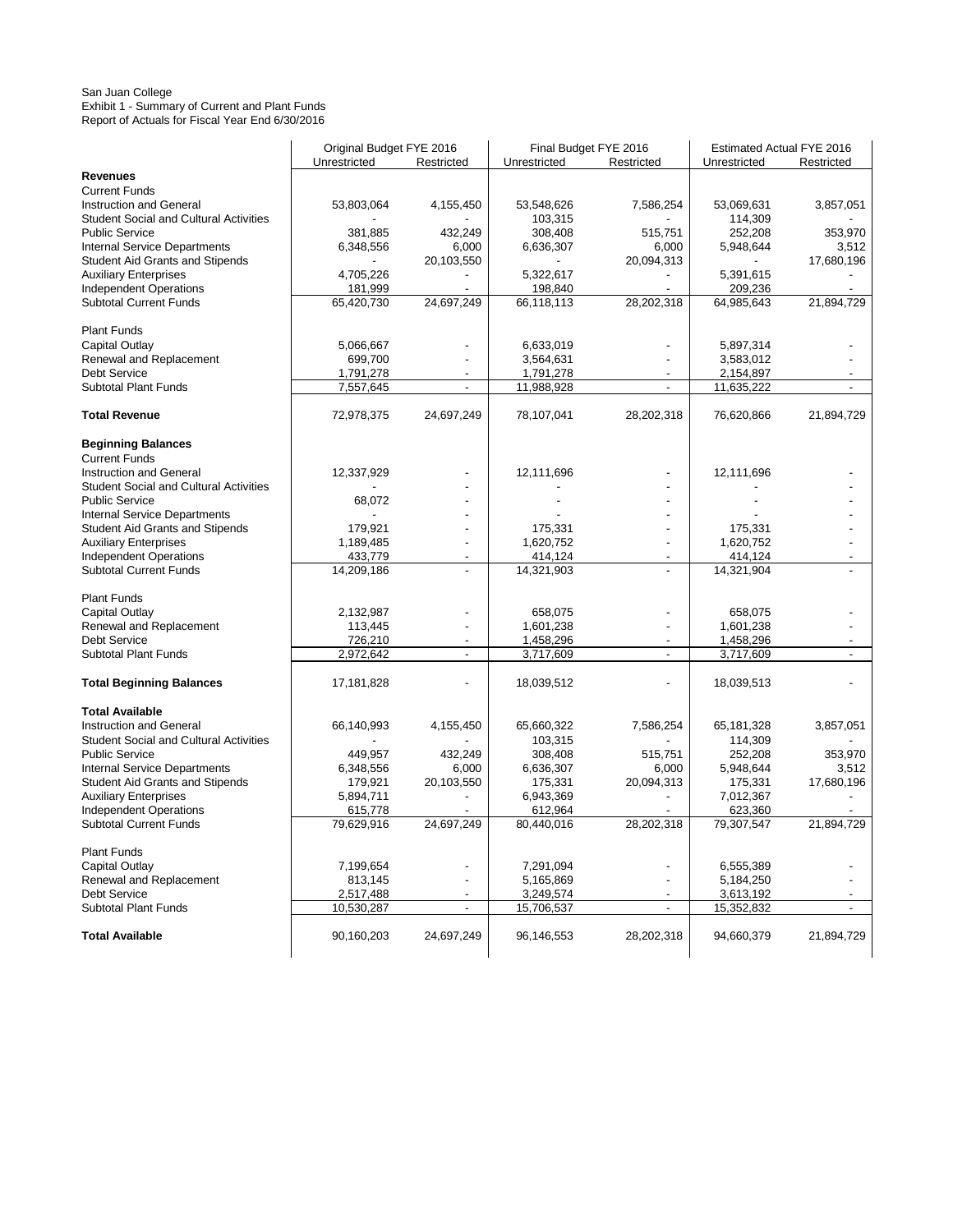| Unrestricted<br>Restricted<br>Unrestricted<br>Restricted<br>Unrestricted<br>Restricted<br><b>Expenditures</b><br><b>Current Funds</b><br>4,155,450<br>51,367,802<br>7,586,254<br>49,257,804<br>Instruction and General<br>50,588,660<br>3,857,051<br><b>Student Social and Cultural Activities</b><br>114,109<br>41,806<br>1,352,687<br><b>Public Service</b><br>1,382,777<br>432,249<br>515,751<br>1,257,917<br>353,970<br>Internal Service Departments<br>6,348,556<br>6,000<br>6,636,307<br>5,948,644<br>6,000<br>3,512<br><b>Student Aid Grants and Stipends</b><br>20,103,550<br>323,548<br>329,242<br>300,000<br>20,094,313<br>17,680,196<br><b>Auxiliary Enterprises</b><br>5,567,806<br>5,487,638<br>4,705,226<br>$\centering \label{eq:reduced}$<br><b>Independent Operations</b><br>194,999<br>137,613<br>80,529<br><b>Subtotal Current Funds</b><br>21,894,729<br>63,520,218<br>24,697,249<br>65,499,872<br>28,202,318<br>62,403,579<br><b>Plant Funds</b><br>5,141,667<br>2,766,668<br>1,353,790<br>Capital Outlay<br>Renewal and Replacement<br>2,109,606<br>5,317,822<br>4,326,097<br><b>Debt Service</b><br>816,500<br>1,791,278<br>849,957<br><b>Subtotal Plant Funds</b><br>9,042,551<br>8,900,990<br>6,529,843<br>$\overline{\phantom{a}}$<br>$\mathbf{r}$<br>72,562,769<br>24,697,249<br>74,400,862<br>28,202,318<br>68,933,422<br><b>Total Expenditures</b><br>21,894,729<br>Transfers in/(Out)<br><b>Current Funds</b><br>Instruction and General<br>(2,723,798)<br>(2, 166, 608)<br>(2,594,706)<br>Student Social and Cultural Activities<br>10,794<br>9,773<br><b>Public Service</b><br>1,000,892<br>1,044,279<br>1,005,710<br>Student Aid Grants and Stipends<br>228,548<br>222,756<br>300,000<br>÷,<br>96,023<br><b>Auxilliary Enterprises</b><br>245,189<br>÷,<br><b>Independent Operations</b><br>13,000<br>13,000<br>(64, 353)<br>Ĭ.<br><b>Subtotal Current Funds</b><br>(1,409,906)<br>L,<br>(624, 798)<br>(1,324,798)<br>l,<br><b>Plant Funds</b><br>(63, 229)<br>Capital Outlay<br>(112, 592)<br>Renewal and Replacement<br>1,409,906<br>688,027<br>1,437,391<br>÷,<br><b>Debt Service</b><br>1.409.906<br>624,798<br>1,324,798<br><b>Subtotal Plant Funds</b><br>$\overline{\phantom{a}}$<br>$\overline{\phantom{a}}$<br><b>Total Transfers In/(Out)</b><br><b>Ending Balances</b><br><b>Current Funds</b><br>Instruction and General<br>12,828,535<br>12,125,912<br>13,328,818<br><b>Student Social and Cultural Activities</b><br>82,277<br><b>Public Service</b><br>68,072<br>Internal Service Departments<br>Student Aid Grants and Stipends<br>179,921<br>80,331<br>68,845<br>L.<br><b>Auxiliary Enterprises</b><br>1,620,752<br>1,620,752<br>1,189,485<br>$\overline{a}$<br>$\overline{a}$<br><b>Independent Operations</b><br>433,779<br>488,351<br>478,478<br><b>Subtotal Current Funds</b><br>14,699,792<br>14,315,346<br>15,579,169<br>÷,<br>L<br><b>Plant Funds</b><br>Capital Outlay<br>2,057,987<br>4,461,197<br>5,089,007<br>Renewal and Replacement<br>113,445<br>536,074<br>2,295,544<br>$\overline{a}$<br>$\overline{a}$<br><b>Debt Service</b><br>726,210<br>2,433,074<br>2,763,236<br>$\overline{a}$<br>$\overline{a}$<br>$\blacksquare$<br>7,430,345<br><b>Subtotal Plant Funds</b><br>2,897,642<br>10,147,787<br>$\overline{\phantom{a}}$<br>$\overline{a}$<br>17,597,434<br>21,745,691<br>25,726,956<br><b>Total Ending Balance</b><br>$\overline{\phantom{a}}$<br>$\overline{\phantom{a}}$<br>$\overline{\phantom{a}}$ | Original Budget FYE 2016 |  | Final Budget FYE 2016 | Estimated Actual FYE 2016 |  |
|-------------------------------------------------------------------------------------------------------------------------------------------------------------------------------------------------------------------------------------------------------------------------------------------------------------------------------------------------------------------------------------------------------------------------------------------------------------------------------------------------------------------------------------------------------------------------------------------------------------------------------------------------------------------------------------------------------------------------------------------------------------------------------------------------------------------------------------------------------------------------------------------------------------------------------------------------------------------------------------------------------------------------------------------------------------------------------------------------------------------------------------------------------------------------------------------------------------------------------------------------------------------------------------------------------------------------------------------------------------------------------------------------------------------------------------------------------------------------------------------------------------------------------------------------------------------------------------------------------------------------------------------------------------------------------------------------------------------------------------------------------------------------------------------------------------------------------------------------------------------------------------------------------------------------------------------------------------------------------------------------------------------------------------------------------------------------------------------------------------------------------------------------------------------------------------------------------------------------------------------------------------------------------------------------------------------------------------------------------------------------------------------------------------------------------------------------------------------------------------------------------------------------------------------------------------------------------------------------------------------------------------------------------------------------------------------------------------------------------------------------------------------------------------------------------------------------------------------------------------------------------------------------------------------------------------------------------------------------------------------------------------------------------------------------------------------------------------------------------------------------------------------------------------------------------------------------------------------------------------------------------------------------------------------------------------------------------------------------------------------------------------------------------------------------------------------------------------------------------|--------------------------|--|-----------------------|---------------------------|--|
|                                                                                                                                                                                                                                                                                                                                                                                                                                                                                                                                                                                                                                                                                                                                                                                                                                                                                                                                                                                                                                                                                                                                                                                                                                                                                                                                                                                                                                                                                                                                                                                                                                                                                                                                                                                                                                                                                                                                                                                                                                                                                                                                                                                                                                                                                                                                                                                                                                                                                                                                                                                                                                                                                                                                                                                                                                                                                                                                                                                                                                                                                                                                                                                                                                                                                                                                                                                                                                                                               |                          |  |                       |                           |  |
|                                                                                                                                                                                                                                                                                                                                                                                                                                                                                                                                                                                                                                                                                                                                                                                                                                                                                                                                                                                                                                                                                                                                                                                                                                                                                                                                                                                                                                                                                                                                                                                                                                                                                                                                                                                                                                                                                                                                                                                                                                                                                                                                                                                                                                                                                                                                                                                                                                                                                                                                                                                                                                                                                                                                                                                                                                                                                                                                                                                                                                                                                                                                                                                                                                                                                                                                                                                                                                                                               |                          |  |                       |                           |  |
|                                                                                                                                                                                                                                                                                                                                                                                                                                                                                                                                                                                                                                                                                                                                                                                                                                                                                                                                                                                                                                                                                                                                                                                                                                                                                                                                                                                                                                                                                                                                                                                                                                                                                                                                                                                                                                                                                                                                                                                                                                                                                                                                                                                                                                                                                                                                                                                                                                                                                                                                                                                                                                                                                                                                                                                                                                                                                                                                                                                                                                                                                                                                                                                                                                                                                                                                                                                                                                                                               |                          |  |                       |                           |  |
|                                                                                                                                                                                                                                                                                                                                                                                                                                                                                                                                                                                                                                                                                                                                                                                                                                                                                                                                                                                                                                                                                                                                                                                                                                                                                                                                                                                                                                                                                                                                                                                                                                                                                                                                                                                                                                                                                                                                                                                                                                                                                                                                                                                                                                                                                                                                                                                                                                                                                                                                                                                                                                                                                                                                                                                                                                                                                                                                                                                                                                                                                                                                                                                                                                                                                                                                                                                                                                                                               |                          |  |                       |                           |  |
|                                                                                                                                                                                                                                                                                                                                                                                                                                                                                                                                                                                                                                                                                                                                                                                                                                                                                                                                                                                                                                                                                                                                                                                                                                                                                                                                                                                                                                                                                                                                                                                                                                                                                                                                                                                                                                                                                                                                                                                                                                                                                                                                                                                                                                                                                                                                                                                                                                                                                                                                                                                                                                                                                                                                                                                                                                                                                                                                                                                                                                                                                                                                                                                                                                                                                                                                                                                                                                                                               |                          |  |                       |                           |  |
|                                                                                                                                                                                                                                                                                                                                                                                                                                                                                                                                                                                                                                                                                                                                                                                                                                                                                                                                                                                                                                                                                                                                                                                                                                                                                                                                                                                                                                                                                                                                                                                                                                                                                                                                                                                                                                                                                                                                                                                                                                                                                                                                                                                                                                                                                                                                                                                                                                                                                                                                                                                                                                                                                                                                                                                                                                                                                                                                                                                                                                                                                                                                                                                                                                                                                                                                                                                                                                                                               |                          |  |                       |                           |  |
|                                                                                                                                                                                                                                                                                                                                                                                                                                                                                                                                                                                                                                                                                                                                                                                                                                                                                                                                                                                                                                                                                                                                                                                                                                                                                                                                                                                                                                                                                                                                                                                                                                                                                                                                                                                                                                                                                                                                                                                                                                                                                                                                                                                                                                                                                                                                                                                                                                                                                                                                                                                                                                                                                                                                                                                                                                                                                                                                                                                                                                                                                                                                                                                                                                                                                                                                                                                                                                                                               |                          |  |                       |                           |  |
|                                                                                                                                                                                                                                                                                                                                                                                                                                                                                                                                                                                                                                                                                                                                                                                                                                                                                                                                                                                                                                                                                                                                                                                                                                                                                                                                                                                                                                                                                                                                                                                                                                                                                                                                                                                                                                                                                                                                                                                                                                                                                                                                                                                                                                                                                                                                                                                                                                                                                                                                                                                                                                                                                                                                                                                                                                                                                                                                                                                                                                                                                                                                                                                                                                                                                                                                                                                                                                                                               |                          |  |                       |                           |  |
|                                                                                                                                                                                                                                                                                                                                                                                                                                                                                                                                                                                                                                                                                                                                                                                                                                                                                                                                                                                                                                                                                                                                                                                                                                                                                                                                                                                                                                                                                                                                                                                                                                                                                                                                                                                                                                                                                                                                                                                                                                                                                                                                                                                                                                                                                                                                                                                                                                                                                                                                                                                                                                                                                                                                                                                                                                                                                                                                                                                                                                                                                                                                                                                                                                                                                                                                                                                                                                                                               |                          |  |                       |                           |  |
|                                                                                                                                                                                                                                                                                                                                                                                                                                                                                                                                                                                                                                                                                                                                                                                                                                                                                                                                                                                                                                                                                                                                                                                                                                                                                                                                                                                                                                                                                                                                                                                                                                                                                                                                                                                                                                                                                                                                                                                                                                                                                                                                                                                                                                                                                                                                                                                                                                                                                                                                                                                                                                                                                                                                                                                                                                                                                                                                                                                                                                                                                                                                                                                                                                                                                                                                                                                                                                                                               |                          |  |                       |                           |  |
|                                                                                                                                                                                                                                                                                                                                                                                                                                                                                                                                                                                                                                                                                                                                                                                                                                                                                                                                                                                                                                                                                                                                                                                                                                                                                                                                                                                                                                                                                                                                                                                                                                                                                                                                                                                                                                                                                                                                                                                                                                                                                                                                                                                                                                                                                                                                                                                                                                                                                                                                                                                                                                                                                                                                                                                                                                                                                                                                                                                                                                                                                                                                                                                                                                                                                                                                                                                                                                                                               |                          |  |                       |                           |  |
|                                                                                                                                                                                                                                                                                                                                                                                                                                                                                                                                                                                                                                                                                                                                                                                                                                                                                                                                                                                                                                                                                                                                                                                                                                                                                                                                                                                                                                                                                                                                                                                                                                                                                                                                                                                                                                                                                                                                                                                                                                                                                                                                                                                                                                                                                                                                                                                                                                                                                                                                                                                                                                                                                                                                                                                                                                                                                                                                                                                                                                                                                                                                                                                                                                                                                                                                                                                                                                                                               |                          |  |                       |                           |  |
|                                                                                                                                                                                                                                                                                                                                                                                                                                                                                                                                                                                                                                                                                                                                                                                                                                                                                                                                                                                                                                                                                                                                                                                                                                                                                                                                                                                                                                                                                                                                                                                                                                                                                                                                                                                                                                                                                                                                                                                                                                                                                                                                                                                                                                                                                                                                                                                                                                                                                                                                                                                                                                                                                                                                                                                                                                                                                                                                                                                                                                                                                                                                                                                                                                                                                                                                                                                                                                                                               |                          |  |                       |                           |  |
|                                                                                                                                                                                                                                                                                                                                                                                                                                                                                                                                                                                                                                                                                                                                                                                                                                                                                                                                                                                                                                                                                                                                                                                                                                                                                                                                                                                                                                                                                                                                                                                                                                                                                                                                                                                                                                                                                                                                                                                                                                                                                                                                                                                                                                                                                                                                                                                                                                                                                                                                                                                                                                                                                                                                                                                                                                                                                                                                                                                                                                                                                                                                                                                                                                                                                                                                                                                                                                                                               |                          |  |                       |                           |  |
|                                                                                                                                                                                                                                                                                                                                                                                                                                                                                                                                                                                                                                                                                                                                                                                                                                                                                                                                                                                                                                                                                                                                                                                                                                                                                                                                                                                                                                                                                                                                                                                                                                                                                                                                                                                                                                                                                                                                                                                                                                                                                                                                                                                                                                                                                                                                                                                                                                                                                                                                                                                                                                                                                                                                                                                                                                                                                                                                                                                                                                                                                                                                                                                                                                                                                                                                                                                                                                                                               |                          |  |                       |                           |  |
|                                                                                                                                                                                                                                                                                                                                                                                                                                                                                                                                                                                                                                                                                                                                                                                                                                                                                                                                                                                                                                                                                                                                                                                                                                                                                                                                                                                                                                                                                                                                                                                                                                                                                                                                                                                                                                                                                                                                                                                                                                                                                                                                                                                                                                                                                                                                                                                                                                                                                                                                                                                                                                                                                                                                                                                                                                                                                                                                                                                                                                                                                                                                                                                                                                                                                                                                                                                                                                                                               |                          |  |                       |                           |  |
|                                                                                                                                                                                                                                                                                                                                                                                                                                                                                                                                                                                                                                                                                                                                                                                                                                                                                                                                                                                                                                                                                                                                                                                                                                                                                                                                                                                                                                                                                                                                                                                                                                                                                                                                                                                                                                                                                                                                                                                                                                                                                                                                                                                                                                                                                                                                                                                                                                                                                                                                                                                                                                                                                                                                                                                                                                                                                                                                                                                                                                                                                                                                                                                                                                                                                                                                                                                                                                                                               |                          |  |                       |                           |  |
|                                                                                                                                                                                                                                                                                                                                                                                                                                                                                                                                                                                                                                                                                                                                                                                                                                                                                                                                                                                                                                                                                                                                                                                                                                                                                                                                                                                                                                                                                                                                                                                                                                                                                                                                                                                                                                                                                                                                                                                                                                                                                                                                                                                                                                                                                                                                                                                                                                                                                                                                                                                                                                                                                                                                                                                                                                                                                                                                                                                                                                                                                                                                                                                                                                                                                                                                                                                                                                                                               |                          |  |                       |                           |  |
|                                                                                                                                                                                                                                                                                                                                                                                                                                                                                                                                                                                                                                                                                                                                                                                                                                                                                                                                                                                                                                                                                                                                                                                                                                                                                                                                                                                                                                                                                                                                                                                                                                                                                                                                                                                                                                                                                                                                                                                                                                                                                                                                                                                                                                                                                                                                                                                                                                                                                                                                                                                                                                                                                                                                                                                                                                                                                                                                                                                                                                                                                                                                                                                                                                                                                                                                                                                                                                                                               |                          |  |                       |                           |  |
|                                                                                                                                                                                                                                                                                                                                                                                                                                                                                                                                                                                                                                                                                                                                                                                                                                                                                                                                                                                                                                                                                                                                                                                                                                                                                                                                                                                                                                                                                                                                                                                                                                                                                                                                                                                                                                                                                                                                                                                                                                                                                                                                                                                                                                                                                                                                                                                                                                                                                                                                                                                                                                                                                                                                                                                                                                                                                                                                                                                                                                                                                                                                                                                                                                                                                                                                                                                                                                                                               |                          |  |                       |                           |  |
|                                                                                                                                                                                                                                                                                                                                                                                                                                                                                                                                                                                                                                                                                                                                                                                                                                                                                                                                                                                                                                                                                                                                                                                                                                                                                                                                                                                                                                                                                                                                                                                                                                                                                                                                                                                                                                                                                                                                                                                                                                                                                                                                                                                                                                                                                                                                                                                                                                                                                                                                                                                                                                                                                                                                                                                                                                                                                                                                                                                                                                                                                                                                                                                                                                                                                                                                                                                                                                                                               |                          |  |                       |                           |  |
|                                                                                                                                                                                                                                                                                                                                                                                                                                                                                                                                                                                                                                                                                                                                                                                                                                                                                                                                                                                                                                                                                                                                                                                                                                                                                                                                                                                                                                                                                                                                                                                                                                                                                                                                                                                                                                                                                                                                                                                                                                                                                                                                                                                                                                                                                                                                                                                                                                                                                                                                                                                                                                                                                                                                                                                                                                                                                                                                                                                                                                                                                                                                                                                                                                                                                                                                                                                                                                                                               |                          |  |                       |                           |  |
|                                                                                                                                                                                                                                                                                                                                                                                                                                                                                                                                                                                                                                                                                                                                                                                                                                                                                                                                                                                                                                                                                                                                                                                                                                                                                                                                                                                                                                                                                                                                                                                                                                                                                                                                                                                                                                                                                                                                                                                                                                                                                                                                                                                                                                                                                                                                                                                                                                                                                                                                                                                                                                                                                                                                                                                                                                                                                                                                                                                                                                                                                                                                                                                                                                                                                                                                                                                                                                                                               |                          |  |                       |                           |  |
|                                                                                                                                                                                                                                                                                                                                                                                                                                                                                                                                                                                                                                                                                                                                                                                                                                                                                                                                                                                                                                                                                                                                                                                                                                                                                                                                                                                                                                                                                                                                                                                                                                                                                                                                                                                                                                                                                                                                                                                                                                                                                                                                                                                                                                                                                                                                                                                                                                                                                                                                                                                                                                                                                                                                                                                                                                                                                                                                                                                                                                                                                                                                                                                                                                                                                                                                                                                                                                                                               |                          |  |                       |                           |  |
|                                                                                                                                                                                                                                                                                                                                                                                                                                                                                                                                                                                                                                                                                                                                                                                                                                                                                                                                                                                                                                                                                                                                                                                                                                                                                                                                                                                                                                                                                                                                                                                                                                                                                                                                                                                                                                                                                                                                                                                                                                                                                                                                                                                                                                                                                                                                                                                                                                                                                                                                                                                                                                                                                                                                                                                                                                                                                                                                                                                                                                                                                                                                                                                                                                                                                                                                                                                                                                                                               |                          |  |                       |                           |  |
|                                                                                                                                                                                                                                                                                                                                                                                                                                                                                                                                                                                                                                                                                                                                                                                                                                                                                                                                                                                                                                                                                                                                                                                                                                                                                                                                                                                                                                                                                                                                                                                                                                                                                                                                                                                                                                                                                                                                                                                                                                                                                                                                                                                                                                                                                                                                                                                                                                                                                                                                                                                                                                                                                                                                                                                                                                                                                                                                                                                                                                                                                                                                                                                                                                                                                                                                                                                                                                                                               |                          |  |                       |                           |  |
|                                                                                                                                                                                                                                                                                                                                                                                                                                                                                                                                                                                                                                                                                                                                                                                                                                                                                                                                                                                                                                                                                                                                                                                                                                                                                                                                                                                                                                                                                                                                                                                                                                                                                                                                                                                                                                                                                                                                                                                                                                                                                                                                                                                                                                                                                                                                                                                                                                                                                                                                                                                                                                                                                                                                                                                                                                                                                                                                                                                                                                                                                                                                                                                                                                                                                                                                                                                                                                                                               |                          |  |                       |                           |  |
|                                                                                                                                                                                                                                                                                                                                                                                                                                                                                                                                                                                                                                                                                                                                                                                                                                                                                                                                                                                                                                                                                                                                                                                                                                                                                                                                                                                                                                                                                                                                                                                                                                                                                                                                                                                                                                                                                                                                                                                                                                                                                                                                                                                                                                                                                                                                                                                                                                                                                                                                                                                                                                                                                                                                                                                                                                                                                                                                                                                                                                                                                                                                                                                                                                                                                                                                                                                                                                                                               |                          |  |                       |                           |  |
|                                                                                                                                                                                                                                                                                                                                                                                                                                                                                                                                                                                                                                                                                                                                                                                                                                                                                                                                                                                                                                                                                                                                                                                                                                                                                                                                                                                                                                                                                                                                                                                                                                                                                                                                                                                                                                                                                                                                                                                                                                                                                                                                                                                                                                                                                                                                                                                                                                                                                                                                                                                                                                                                                                                                                                                                                                                                                                                                                                                                                                                                                                                                                                                                                                                                                                                                                                                                                                                                               |                          |  |                       |                           |  |
|                                                                                                                                                                                                                                                                                                                                                                                                                                                                                                                                                                                                                                                                                                                                                                                                                                                                                                                                                                                                                                                                                                                                                                                                                                                                                                                                                                                                                                                                                                                                                                                                                                                                                                                                                                                                                                                                                                                                                                                                                                                                                                                                                                                                                                                                                                                                                                                                                                                                                                                                                                                                                                                                                                                                                                                                                                                                                                                                                                                                                                                                                                                                                                                                                                                                                                                                                                                                                                                                               |                          |  |                       |                           |  |
|                                                                                                                                                                                                                                                                                                                                                                                                                                                                                                                                                                                                                                                                                                                                                                                                                                                                                                                                                                                                                                                                                                                                                                                                                                                                                                                                                                                                                                                                                                                                                                                                                                                                                                                                                                                                                                                                                                                                                                                                                                                                                                                                                                                                                                                                                                                                                                                                                                                                                                                                                                                                                                                                                                                                                                                                                                                                                                                                                                                                                                                                                                                                                                                                                                                                                                                                                                                                                                                                               |                          |  |                       |                           |  |
|                                                                                                                                                                                                                                                                                                                                                                                                                                                                                                                                                                                                                                                                                                                                                                                                                                                                                                                                                                                                                                                                                                                                                                                                                                                                                                                                                                                                                                                                                                                                                                                                                                                                                                                                                                                                                                                                                                                                                                                                                                                                                                                                                                                                                                                                                                                                                                                                                                                                                                                                                                                                                                                                                                                                                                                                                                                                                                                                                                                                                                                                                                                                                                                                                                                                                                                                                                                                                                                                               |                          |  |                       |                           |  |
|                                                                                                                                                                                                                                                                                                                                                                                                                                                                                                                                                                                                                                                                                                                                                                                                                                                                                                                                                                                                                                                                                                                                                                                                                                                                                                                                                                                                                                                                                                                                                                                                                                                                                                                                                                                                                                                                                                                                                                                                                                                                                                                                                                                                                                                                                                                                                                                                                                                                                                                                                                                                                                                                                                                                                                                                                                                                                                                                                                                                                                                                                                                                                                                                                                                                                                                                                                                                                                                                               |                          |  |                       |                           |  |
|                                                                                                                                                                                                                                                                                                                                                                                                                                                                                                                                                                                                                                                                                                                                                                                                                                                                                                                                                                                                                                                                                                                                                                                                                                                                                                                                                                                                                                                                                                                                                                                                                                                                                                                                                                                                                                                                                                                                                                                                                                                                                                                                                                                                                                                                                                                                                                                                                                                                                                                                                                                                                                                                                                                                                                                                                                                                                                                                                                                                                                                                                                                                                                                                                                                                                                                                                                                                                                                                               |                          |  |                       |                           |  |
|                                                                                                                                                                                                                                                                                                                                                                                                                                                                                                                                                                                                                                                                                                                                                                                                                                                                                                                                                                                                                                                                                                                                                                                                                                                                                                                                                                                                                                                                                                                                                                                                                                                                                                                                                                                                                                                                                                                                                                                                                                                                                                                                                                                                                                                                                                                                                                                                                                                                                                                                                                                                                                                                                                                                                                                                                                                                                                                                                                                                                                                                                                                                                                                                                                                                                                                                                                                                                                                                               |                          |  |                       |                           |  |
|                                                                                                                                                                                                                                                                                                                                                                                                                                                                                                                                                                                                                                                                                                                                                                                                                                                                                                                                                                                                                                                                                                                                                                                                                                                                                                                                                                                                                                                                                                                                                                                                                                                                                                                                                                                                                                                                                                                                                                                                                                                                                                                                                                                                                                                                                                                                                                                                                                                                                                                                                                                                                                                                                                                                                                                                                                                                                                                                                                                                                                                                                                                                                                                                                                                                                                                                                                                                                                                                               |                          |  |                       |                           |  |
|                                                                                                                                                                                                                                                                                                                                                                                                                                                                                                                                                                                                                                                                                                                                                                                                                                                                                                                                                                                                                                                                                                                                                                                                                                                                                                                                                                                                                                                                                                                                                                                                                                                                                                                                                                                                                                                                                                                                                                                                                                                                                                                                                                                                                                                                                                                                                                                                                                                                                                                                                                                                                                                                                                                                                                                                                                                                                                                                                                                                                                                                                                                                                                                                                                                                                                                                                                                                                                                                               |                          |  |                       |                           |  |
|                                                                                                                                                                                                                                                                                                                                                                                                                                                                                                                                                                                                                                                                                                                                                                                                                                                                                                                                                                                                                                                                                                                                                                                                                                                                                                                                                                                                                                                                                                                                                                                                                                                                                                                                                                                                                                                                                                                                                                                                                                                                                                                                                                                                                                                                                                                                                                                                                                                                                                                                                                                                                                                                                                                                                                                                                                                                                                                                                                                                                                                                                                                                                                                                                                                                                                                                                                                                                                                                               |                          |  |                       |                           |  |
|                                                                                                                                                                                                                                                                                                                                                                                                                                                                                                                                                                                                                                                                                                                                                                                                                                                                                                                                                                                                                                                                                                                                                                                                                                                                                                                                                                                                                                                                                                                                                                                                                                                                                                                                                                                                                                                                                                                                                                                                                                                                                                                                                                                                                                                                                                                                                                                                                                                                                                                                                                                                                                                                                                                                                                                                                                                                                                                                                                                                                                                                                                                                                                                                                                                                                                                                                                                                                                                                               |                          |  |                       |                           |  |
|                                                                                                                                                                                                                                                                                                                                                                                                                                                                                                                                                                                                                                                                                                                                                                                                                                                                                                                                                                                                                                                                                                                                                                                                                                                                                                                                                                                                                                                                                                                                                                                                                                                                                                                                                                                                                                                                                                                                                                                                                                                                                                                                                                                                                                                                                                                                                                                                                                                                                                                                                                                                                                                                                                                                                                                                                                                                                                                                                                                                                                                                                                                                                                                                                                                                                                                                                                                                                                                                               |                          |  |                       |                           |  |
|                                                                                                                                                                                                                                                                                                                                                                                                                                                                                                                                                                                                                                                                                                                                                                                                                                                                                                                                                                                                                                                                                                                                                                                                                                                                                                                                                                                                                                                                                                                                                                                                                                                                                                                                                                                                                                                                                                                                                                                                                                                                                                                                                                                                                                                                                                                                                                                                                                                                                                                                                                                                                                                                                                                                                                                                                                                                                                                                                                                                                                                                                                                                                                                                                                                                                                                                                                                                                                                                               |                          |  |                       |                           |  |
|                                                                                                                                                                                                                                                                                                                                                                                                                                                                                                                                                                                                                                                                                                                                                                                                                                                                                                                                                                                                                                                                                                                                                                                                                                                                                                                                                                                                                                                                                                                                                                                                                                                                                                                                                                                                                                                                                                                                                                                                                                                                                                                                                                                                                                                                                                                                                                                                                                                                                                                                                                                                                                                                                                                                                                                                                                                                                                                                                                                                                                                                                                                                                                                                                                                                                                                                                                                                                                                                               |                          |  |                       |                           |  |
|                                                                                                                                                                                                                                                                                                                                                                                                                                                                                                                                                                                                                                                                                                                                                                                                                                                                                                                                                                                                                                                                                                                                                                                                                                                                                                                                                                                                                                                                                                                                                                                                                                                                                                                                                                                                                                                                                                                                                                                                                                                                                                                                                                                                                                                                                                                                                                                                                                                                                                                                                                                                                                                                                                                                                                                                                                                                                                                                                                                                                                                                                                                                                                                                                                                                                                                                                                                                                                                                               |                          |  |                       |                           |  |
|                                                                                                                                                                                                                                                                                                                                                                                                                                                                                                                                                                                                                                                                                                                                                                                                                                                                                                                                                                                                                                                                                                                                                                                                                                                                                                                                                                                                                                                                                                                                                                                                                                                                                                                                                                                                                                                                                                                                                                                                                                                                                                                                                                                                                                                                                                                                                                                                                                                                                                                                                                                                                                                                                                                                                                                                                                                                                                                                                                                                                                                                                                                                                                                                                                                                                                                                                                                                                                                                               |                          |  |                       |                           |  |
|                                                                                                                                                                                                                                                                                                                                                                                                                                                                                                                                                                                                                                                                                                                                                                                                                                                                                                                                                                                                                                                                                                                                                                                                                                                                                                                                                                                                                                                                                                                                                                                                                                                                                                                                                                                                                                                                                                                                                                                                                                                                                                                                                                                                                                                                                                                                                                                                                                                                                                                                                                                                                                                                                                                                                                                                                                                                                                                                                                                                                                                                                                                                                                                                                                                                                                                                                                                                                                                                               |                          |  |                       |                           |  |
|                                                                                                                                                                                                                                                                                                                                                                                                                                                                                                                                                                                                                                                                                                                                                                                                                                                                                                                                                                                                                                                                                                                                                                                                                                                                                                                                                                                                                                                                                                                                                                                                                                                                                                                                                                                                                                                                                                                                                                                                                                                                                                                                                                                                                                                                                                                                                                                                                                                                                                                                                                                                                                                                                                                                                                                                                                                                                                                                                                                                                                                                                                                                                                                                                                                                                                                                                                                                                                                                               |                          |  |                       |                           |  |
|                                                                                                                                                                                                                                                                                                                                                                                                                                                                                                                                                                                                                                                                                                                                                                                                                                                                                                                                                                                                                                                                                                                                                                                                                                                                                                                                                                                                                                                                                                                                                                                                                                                                                                                                                                                                                                                                                                                                                                                                                                                                                                                                                                                                                                                                                                                                                                                                                                                                                                                                                                                                                                                                                                                                                                                                                                                                                                                                                                                                                                                                                                                                                                                                                                                                                                                                                                                                                                                                               |                          |  |                       |                           |  |
|                                                                                                                                                                                                                                                                                                                                                                                                                                                                                                                                                                                                                                                                                                                                                                                                                                                                                                                                                                                                                                                                                                                                                                                                                                                                                                                                                                                                                                                                                                                                                                                                                                                                                                                                                                                                                                                                                                                                                                                                                                                                                                                                                                                                                                                                                                                                                                                                                                                                                                                                                                                                                                                                                                                                                                                                                                                                                                                                                                                                                                                                                                                                                                                                                                                                                                                                                                                                                                                                               |                          |  |                       |                           |  |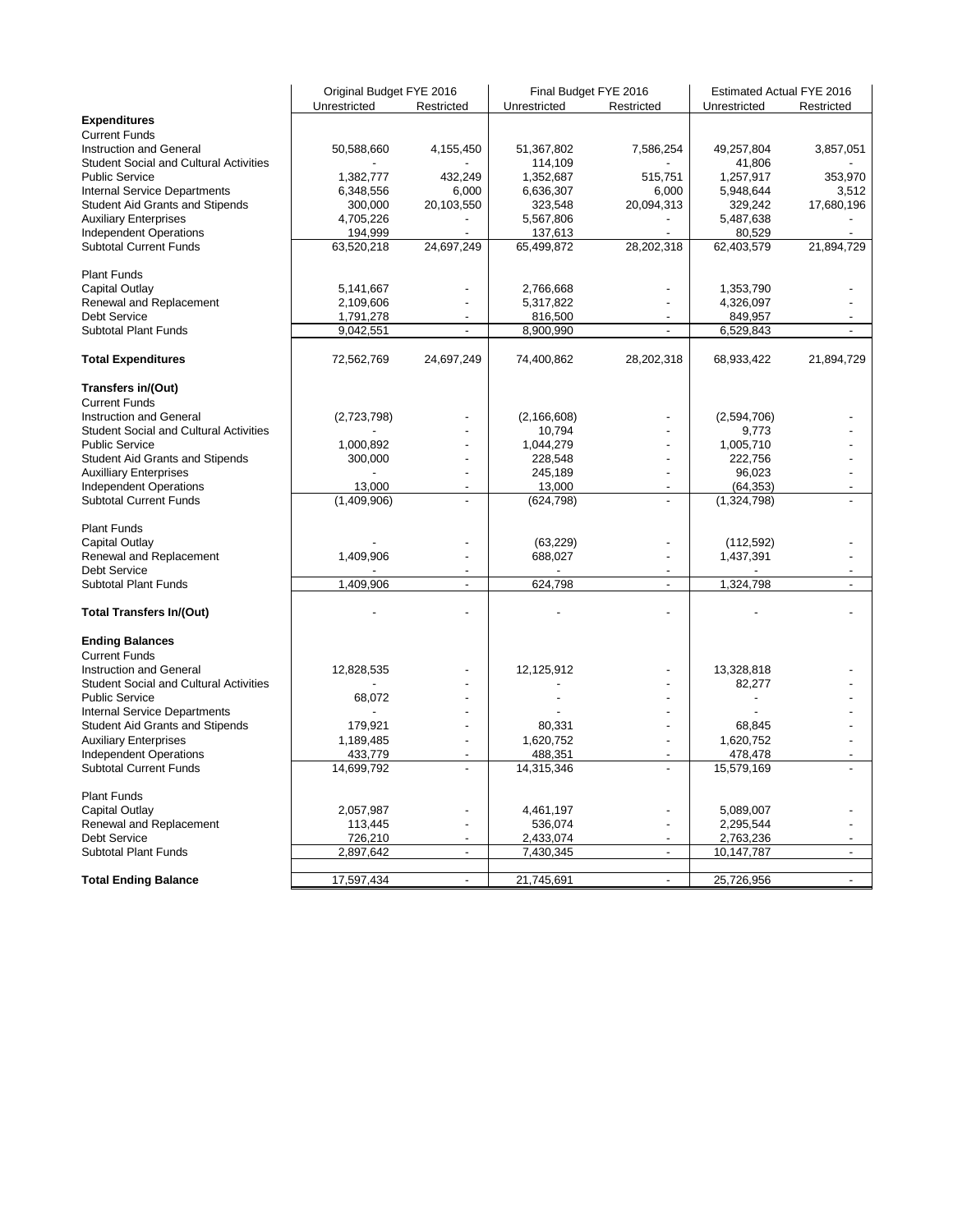#### San Juan College Exhibit 1A - Detail of Transfers Report of Actuals for Fiscal Year End 06/30/2016

|                                                 | Original Budget FYE 2016 |                                            | Revised Budget FYE 2016 |                                            | <b>Estimated Actual FYE 2016</b>  |                |
|-------------------------------------------------|--------------------------|--------------------------------------------|-------------------------|--------------------------------------------|-----------------------------------|----------------|
|                                                 | Unrestricted             | Restricted                                 | Unrestricted            | Restricted                                 | Unrestricted                      | Restricted     |
| Description                                     |                          |                                            |                         |                                            |                                   |                |
| <b>Instruction General</b>                      |                          |                                            |                         |                                            |                                   |                |
| Capital Outlay                                  |                          |                                            | 63,229                  |                                            | 112,592                           |                |
| <b>Building Renewal &amp; Replacement</b>       | (809,906)                |                                            | (338, 027)              |                                            | (754, 027)                        |                |
| Equipment Renewal & Replacement                 | (600,000)                |                                            | (350,000)               | $\blacksquare$                             | (683, 363)                        |                |
| <b>Independent Operations</b>                   | (13,000)                 |                                            | (13,000)                | $\blacksquare$                             | 64,353                            |                |
| <b>Auxilliary Enterprises</b>                   |                          |                                            | (245, 189)              |                                            | (96, 023)                         |                |
| <b>Student Social and Cultural Activities</b>   |                          |                                            | (10, 794)               |                                            | (9,773)                           |                |
| <b>Public Service</b>                           | (1,000,892)              |                                            | (1,044,279)             | $\overline{\phantom{a}}$                   | (1,005,710)                       |                |
| <b>Student Aid &amp; Grants</b>                 | (300,000)                | $\overline{\phantom{a}}$                   | (228, 548)              | $\overline{\phantom{a}}$                   | (222, 756)                        |                |
| Total                                           | (2,723,798)              | $\blacksquare$                             | (2, 166, 608)           | $\blacksquare$                             | (2,594,706)                       |                |
| <b>Student Social and Cultural Activities</b>   |                          |                                            |                         |                                            |                                   |                |
| <b>Associated Students</b>                      |                          |                                            | 6,762                   |                                            | 7,905                             |                |
| Intramurals                                     |                          |                                            | 4,032                   |                                            | 1,868                             |                |
|                                                 |                          |                                            | $\blacksquare$          |                                            |                                   |                |
| <b>Student Clubs and Organizations</b><br>Total | $\blacksquare$           | $\overline{\phantom{a}}$<br>$\blacksquare$ | 10,794                  | $\overline{\phantom{a}}$<br>$\blacksquare$ | $\overline{\phantom{a}}$<br>9,773 | $\blacksquare$ |
|                                                 |                          |                                            |                         |                                            |                                   |                |
| <b>Public Service</b>                           |                          |                                            |                         |                                            |                                   |                |
| <b>Art Gallery</b>                              | 66,570                   |                                            | 46,570                  | $\blacksquare$                             | 23,244                            |                |
| <b>Enterprise Center Administration</b>         |                          |                                            | 477                     |                                            |                                   |                |
| <b>Community Facilities Sched</b>               | 73,333                   |                                            | 67,359                  |                                            | (430)<br>97,293                   |                |
| <b>Dental Clinic Account</b>                    | 20,868                   |                                            | 16,868                  |                                            | 16,315                            |                |
| Economic Development                            | 25,000                   |                                            | 25,000                  |                                            | 25,000                            |                |
| <b>Employee Recruiting Pool</b>                 | 4,700                    |                                            | 4,700                   |                                            | 3,171                             |                |
| Mineral Museum                                  |                          |                                            | 30,400                  | $\overline{a}$                             | 26,913                            |                |
| <b>Marketing Pool</b>                           | 29,230                   |                                            | 49,020                  |                                            | 38,854                            |                |
| One Book One Community                          | 5,906                    |                                            | 5,906                   |                                            | 4,193                             |                |
| Pow Wow                                         | 5,881                    |                                            | 5,881                   | $\overline{a}$                             | 24,259                            |                |
| <b>Adult Basic Education</b>                    | 106,853                  |                                            | 110,574                 | $\blacksquare$                             | 124,006                           |                |
| Public Events - Fine Arts Cent                  | 263,802                  |                                            | 292,492                 |                                            | 272,912                           |                |
| <b>Public Service Pooled Charges</b>            | 219,500                  |                                            | 166,630                 | $\overline{a}$                             | 165,613                           |                |
| <b>Student Activities Comm. Event</b>           | 17,625                   |                                            | 17,457                  | $\overline{\phantom{m}}$                   | 16,414                            |                |
| <b>Public Events</b>                            |                          |                                            |                         |                                            | (707)                             |                |
| Telecommunications (KSJE)                       | 155,779                  |                                            | 196,514                 | $\overline{\phantom{a}}$                   | 161,701                           |                |
| <b>Volunteer Center</b>                         | 5,845                    | $\blacksquare$                             | 8,431                   | $\blacksquare$                             | 6,958                             |                |
| Total                                           | 1,000,892                | $\overline{\phantom{a}}$                   | 1,044,279               | $\overline{\phantom{a}}$                   | 1,005,710                         | $\blacksquare$ |
|                                                 |                          |                                            |                         |                                            |                                   |                |
|                                                 |                          |                                            |                         |                                            |                                   |                |
| <b>Student Aid</b>                              |                          |                                            |                         |                                            |                                   |                |
| 3% Scholarships                                 | 275,000                  |                                            | 175,000                 |                                            | 175,000                           |                |
| <b>Student Activities Fees Scholarships</b>     |                          |                                            | 25,000                  |                                            | 25,000                            |                |
| Institutional Scholarships                      | 15,600                   |                                            | 19,148                  | $\overline{\phantom{a}}$                   | 14,345                            |                |
| Possible Dream                                  | 9,400                    |                                            | 9,400                   |                                            | 8,411                             |                |
| Total                                           | 300,000                  |                                            | 228,548                 |                                            | 222,756                           |                |
|                                                 |                          |                                            |                         |                                            |                                   |                |
|                                                 |                          |                                            |                         |                                            |                                   |                |
| Auxiliary                                       |                          |                                            |                         |                                            |                                   |                |
| <b>Bookstore</b>                                | (187,000)                |                                            | (412,000)               |                                            | (494, 953)                        |                |
| Human Health and Performance Center             |                          |                                            | 545,189                 |                                            | 437,371                           |                |
| Food Service Outsource                          | 187,000                  | $\overline{\phantom{a}}$                   | 112,000                 |                                            | 153,604                           |                |
| Total                                           |                          | ÷.                                         | 245,189                 | $\mathbf{r}$                               | 96,023                            | $\blacksquare$ |
|                                                 |                          |                                            |                         |                                            |                                   |                |
|                                                 |                          |                                            |                         |                                            |                                   |                |
| <b>Independent Operations</b>                   |                          |                                            |                         |                                            |                                   |                |
| Independent Operations Pooled                   | 13,000                   | $\overline{\phantom{a}}$                   | 13,000                  |                                            | (64, 353)                         |                |
| <b>Current Fund Total</b>                       | (1,409,906)              |                                            | (624, 798)              |                                            | (1,324,798)                       |                |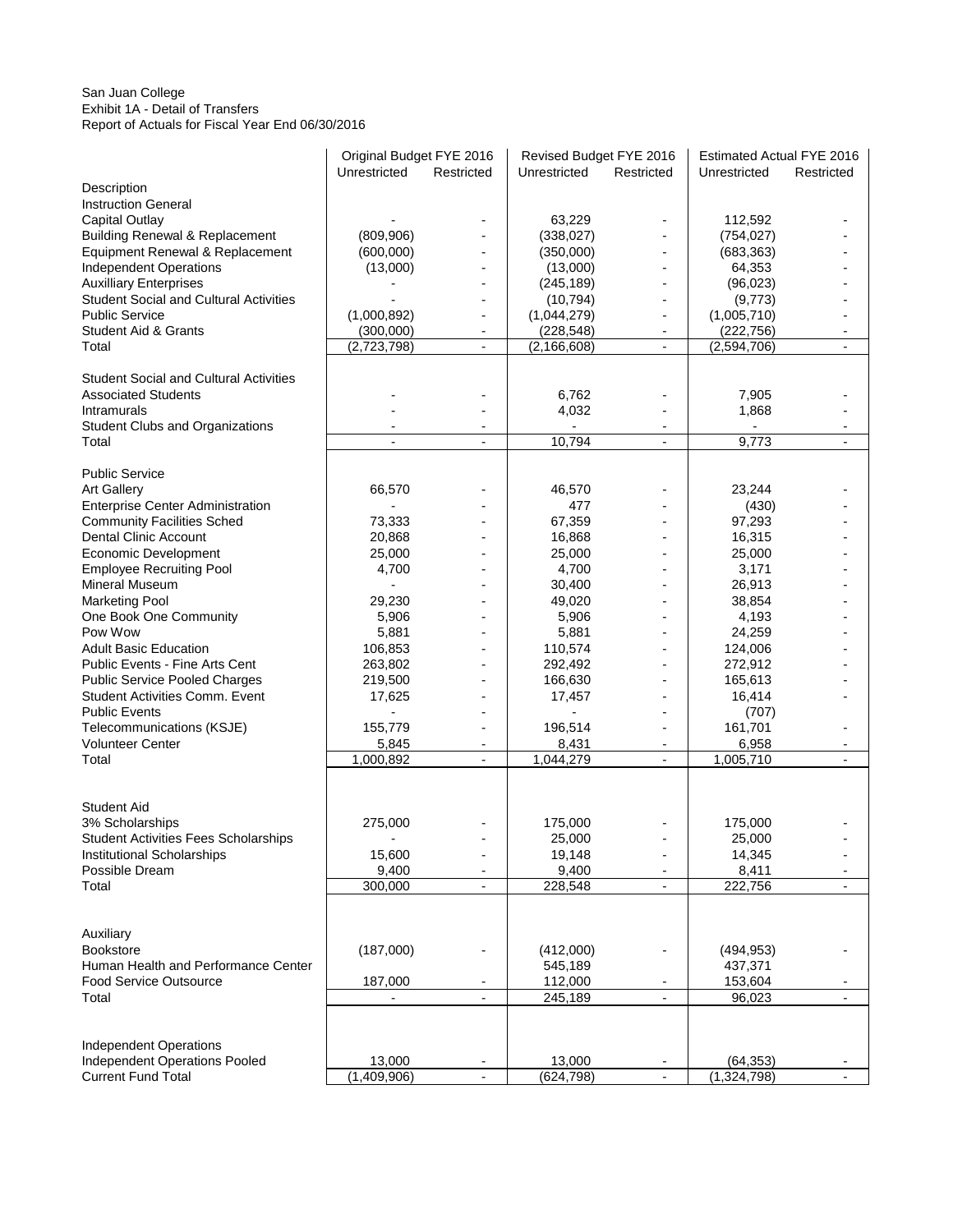|                                      | Original Budget FYE 2016 |            | Revised Budget FYE 2016 |            | <b>Estimated Actual FYE 2016</b> |            |
|--------------------------------------|--------------------------|------------|-------------------------|------------|----------------------------------|------------|
|                                      | Unrestricted             | Restricted | Unrestricted            | Restricted | Unrestricted                     | Restricted |
| Capital Outlay                       |                          |            |                         |            |                                  |            |
| <b>Unexpended Capital</b>            |                          |            |                         |            | (163, 227)                       |            |
| School of Energy                     |                          |            |                         |            | (20,000)                         |            |
| Campus Master Plan                   |                          |            |                         |            | 15,915                           |            |
| <b>Dining Services</b>               |                          |            |                         |            | (49, 363)                        |            |
| <b>Student Activities Remodel</b>    |                          |            |                         |            | 167,311                          |            |
| Parking, Roads & Landscaping         |                          |            | (63, 229)               |            | (63, 229)                        |            |
| Subtotal                             |                          |            | (63, 229)               |            | (112, 592)                       |            |
| Renewals and Replacements            |                          |            |                         |            |                                  |            |
| <b>Business Services</b>             | 219,906                  |            |                         |            | 50,000                           |            |
| <b>Unexpended Capital</b>            |                          |            | (251, 973)              |            | (197,990)                        |            |
| Insurance Claims/Repairs             |                          |            |                         |            | (53,983)                         |            |
| Equip Replace - Aux Services         |                          |            |                         |            | 49,363                           |            |
| Carpet, Tile & Painting              | 110,000                  |            | 10,000                  |            | 60,000                           |            |
| <b>Heating &amp; Cooling Systems</b> | 170.000                  |            | 170.000                 |            | 220,000                          |            |
| Learning                             | 300,000                  |            | 300,000                 |            | 325,000                          |            |
| Classroom Furniture                  |                          |            |                         |            | 84,000                           |            |
| <b>Student Services</b>              |                          |            |                         |            | 50,000                           |            |
| Miscellaneous Bldg Renewals          | 50,000                   |            | 50,000                  |            | 191,000                          |            |
| Plumbing, Electrical & Light         | 150,000                  |            | 250,000                 |            | 350,000                          |            |
| Roofing                              | 110,000                  |            | 110,000                 |            | 160,000                          |            |
| <b>Special Projects</b>              |                          |            |                         |            | 50,000                           |            |
| <b>Technology Services</b>           | 300,000                  |            | 50.000                  |            | 100,000                          |            |
| Subtotal                             | 1,409,906                |            | 688,027                 |            | 1,437,391                        |            |
| <b>Plant Fund Total</b>              | 1,409,906                |            | 624,798                 |            | 1,324,798                        |            |
| Total Transfers In/(Out)             |                          |            |                         |            |                                  |            |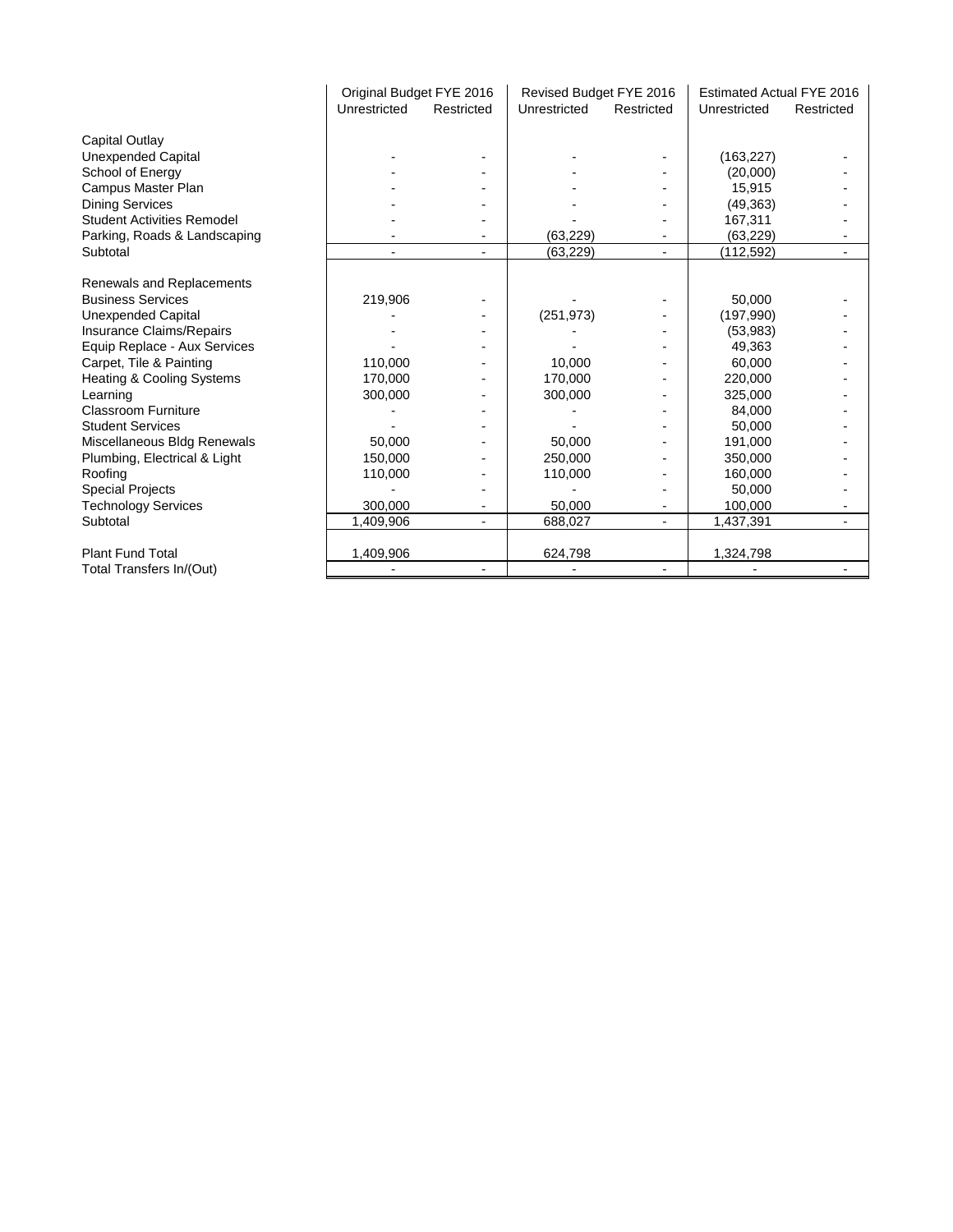# San Juan College Exhibit 2 - Summary of Instruction and General Report of Actuals for Fiscal Year End 6/30/2016

|                                                | Original Budget FYE 2016 |              |                          | Final Budget FYE 2016    |            |              |                          | Estimated Actual FYE 2016 |            |              |       |            |
|------------------------------------------------|--------------------------|--------------|--------------------------|--------------------------|------------|--------------|--------------------------|---------------------------|------------|--------------|-------|------------|
|                                                | <b>FTE</b>               | Unrestricted | <b>FTE</b>               | Restricted               | <b>FTE</b> | Unrestricted | <b>FTE</b>               | Restricted                | <b>FTE</b> | Unrestricted | FTE   | Restricted |
|                                                |                          |              |                          |                          |            |              |                          |                           |            |              |       |            |
| <b>Beginning Balance</b>                       |                          | 12,337,929   |                          |                          |            | 12,111,696   |                          |                           |            | 12,111,696   |       |            |
| <b>Revenues</b>                                |                          |              |                          |                          |            |              |                          |                           |            |              |       |            |
| Tuition and Fees                               |                          | 13,113,974   |                          |                          |            | 12,512,720   |                          |                           |            | 12,020,405   |       |            |
| <b>Federal Government Appropriations</b>       |                          |              |                          |                          |            |              |                          |                           |            |              |       |            |
| <b>State Government Appropriations</b>         |                          | 25.220.300   |                          |                          |            | 25.069.300   |                          |                           |            | 25.072.455   |       |            |
| <b>Local Government Appropriations</b>         |                          | 14, 115, 131 |                          |                          |            | 13,997,586   |                          |                           |            | 14,011,684   |       |            |
| <b>Federal Government Grants and Contracts</b> |                          |              |                          | 2,399,812                |            |              |                          | 5,049,736                 |            |              |       | 2,433,694  |
| State Government Grants and Contracts          |                          | 62,000       |                          | 487,566                  |            | 146,776      |                          | 579,574                   |            | 203,016      |       | 520,113    |
| <b>Local Government Grants and Contracts</b>   |                          |              |                          |                          |            |              |                          |                           |            |              |       |            |
| Private Gifts, Grants, and Contracts           |                          | 74.464       |                          | 1,268,072                |            | 300.000      |                          | 1,956,944                 |            | 300,000      |       | 903,245    |
| Endowment. Land, and Permanent Fund Income     |                          |              |                          |                          |            |              |                          |                           |            |              |       |            |
| Sales and Services                             |                          | 593,963      |                          |                          |            | 533,549      |                          |                           |            | 595,226      |       |            |
| <b>Other Sources</b>                           |                          | 623.232      |                          |                          |            | 988.695      |                          |                           |            | 866.847      |       |            |
| <b>Total Revenues</b>                          |                          | 53,803,064   |                          | 4,155,450                |            | 53,548,626   |                          | 7,586,254                 |            | 53,069,631   |       | 3,857,051  |
| <b>Expenses</b>                                |                          |              |                          |                          |            |              |                          |                           |            |              |       |            |
| Instruction                                    | 428.60                   | 27.573.495   | 4.00                     | 1,514,169                | 263.47     | 28.311.022   | 18.00                    | 3.943.735                 | 264.41     | 27.835.507   | 7.68  | 1.460.439  |
| Academic Support                               | 58.30                    | 4.804.072    | $\overline{\phantom{a}}$ | 42,192                   | 52.96      | 5,018,302    | $\overline{\phantom{a}}$ | 207.925                   | 48.67      | 4.531.954    | 0.19  | 131,381    |
| <b>Student Support</b>                         | 77.56                    | 5.011.982    | 15.51                    | 2.593.308                | 66.92      | 4,878,425    | 31.59                    | 3,422,615                 | 66.63      | 4,706,685    | 23.16 | 2,259,593  |
| <b>Institutional Support</b>                   | 73.69                    | 7.190.536    | $\overline{\phantom{a}}$ | 5.781                    | 73.26      | 7.127.404    | ٠                        | 11,979                    | 64.56      | 6.570.862    |       | 5,639      |
| <b>Physical Plant</b>                          | 69.49                    | 6,008,575    |                          | $\overline{\phantom{a}}$ | 61.53      | 6,032,650    |                          |                           | 56.34      | 5,612,796    |       |            |
| Transfers (In)/Out                             |                          | 2,723,798    |                          |                          |            | 2,166,608    |                          |                           |            | 2,594,706    |       |            |
| <b>Total Expenses</b>                          | 707.64                   | 53,312,458   | 19.51                    | 4,155,450                | 518.14     | 53,534,411   | 49.59                    | 7,586,254                 | 500.61     | 51,852,510   | 31.03 | 3,857,051  |
| <b>Ending Balance</b>                          |                          | 12,828,535   |                          | $\overline{\phantom{a}}$ |            | 12,125,911   |                          |                           |            | 13,328,818   |       |            |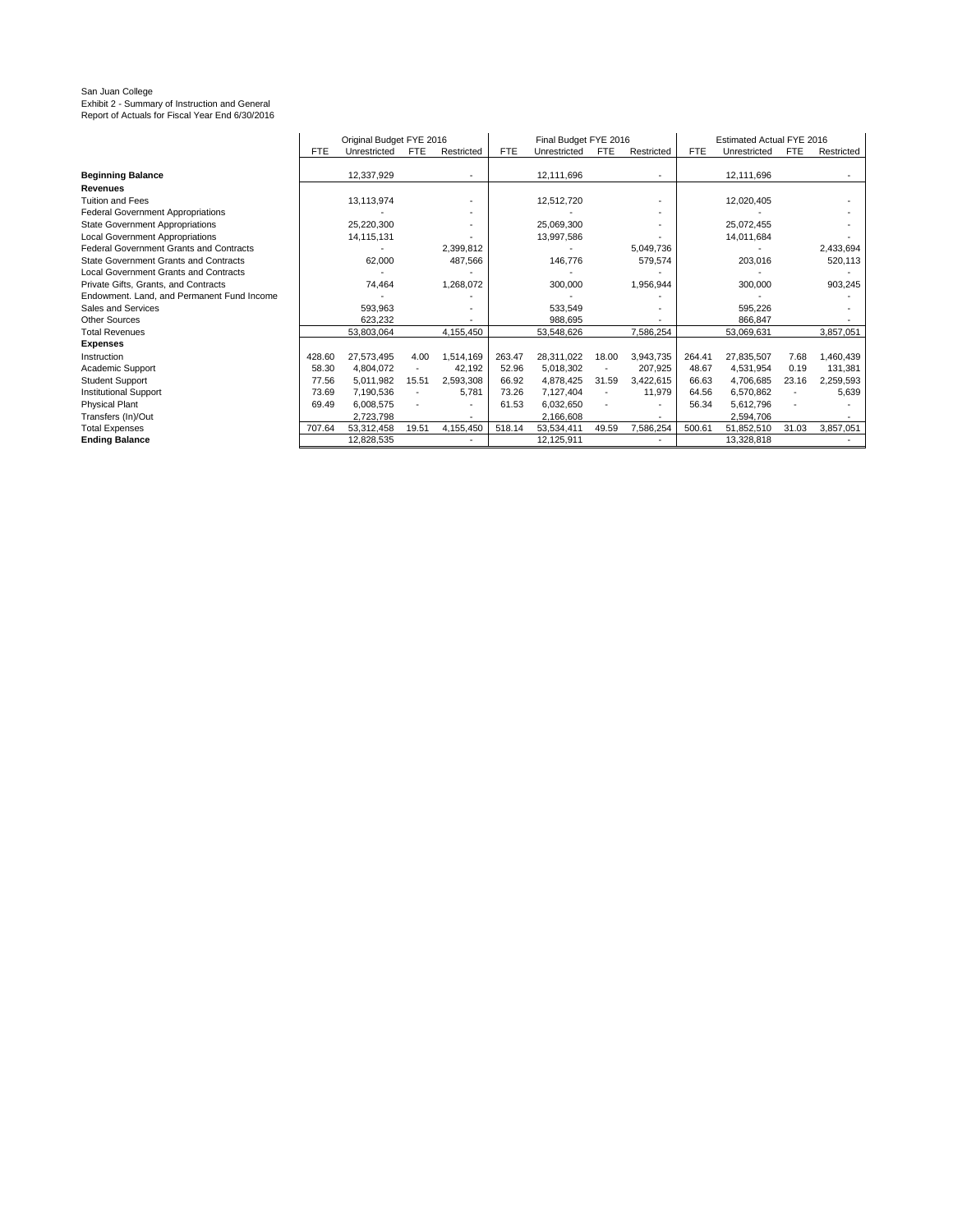#### San Juan College Exhibit 3- Student Tuition and Miscellaneous Fees for Instruction and General

Report of Actuals for Fiscal Year End 6/30/2016

|                           | Original Budget FYE 2016 |            | Final Budget FYE 2016 |                | Estimated Actual FYE 2016 |            |  |
|---------------------------|--------------------------|------------|-----------------------|----------------|---------------------------|------------|--|
|                           | Unrestricted             | Restricted | Unrestricted          | Restricted     | Unrestricted              | Restricted |  |
| Tuition                   |                          |            |                       |                |                           |            |  |
| Fall                      | 3,955,578                |            | 3,675,227             |                | 3,705,133                 |            |  |
| Spring                    | 3,430,425                |            | 3,280,425             |                | 3,242,701                 |            |  |
| Summer                    | 1,343,502                |            | 1,217,141             |                | 1,183,174                 |            |  |
| <b>Subtotal Tuition</b>   | 8,729,505                |            | 8,172,793             |                | 8,131,007                 |            |  |
| Fees                      |                          |            |                       |                |                           |            |  |
| General                   | 2,995,960                |            | 2,745,960             |                | 2,665,533                 |            |  |
| Program                   | 1,134,081                |            | 1,311,122             |                | 929,047                   |            |  |
| <b>Student Activities</b> | 74,328                   |            | 69,328                |                | 69,620                    |            |  |
| Other                     | 180,100                  |            | 213,517               | $\blacksquare$ | 225,197                   |            |  |
| <b>Subtotal Fees</b>      | 4,384,469                |            | 4,339,927             |                | 3,889,397                 |            |  |
| Total                     | 13,113,974               |            | 12,512,720            |                | 12,020,405                |            |  |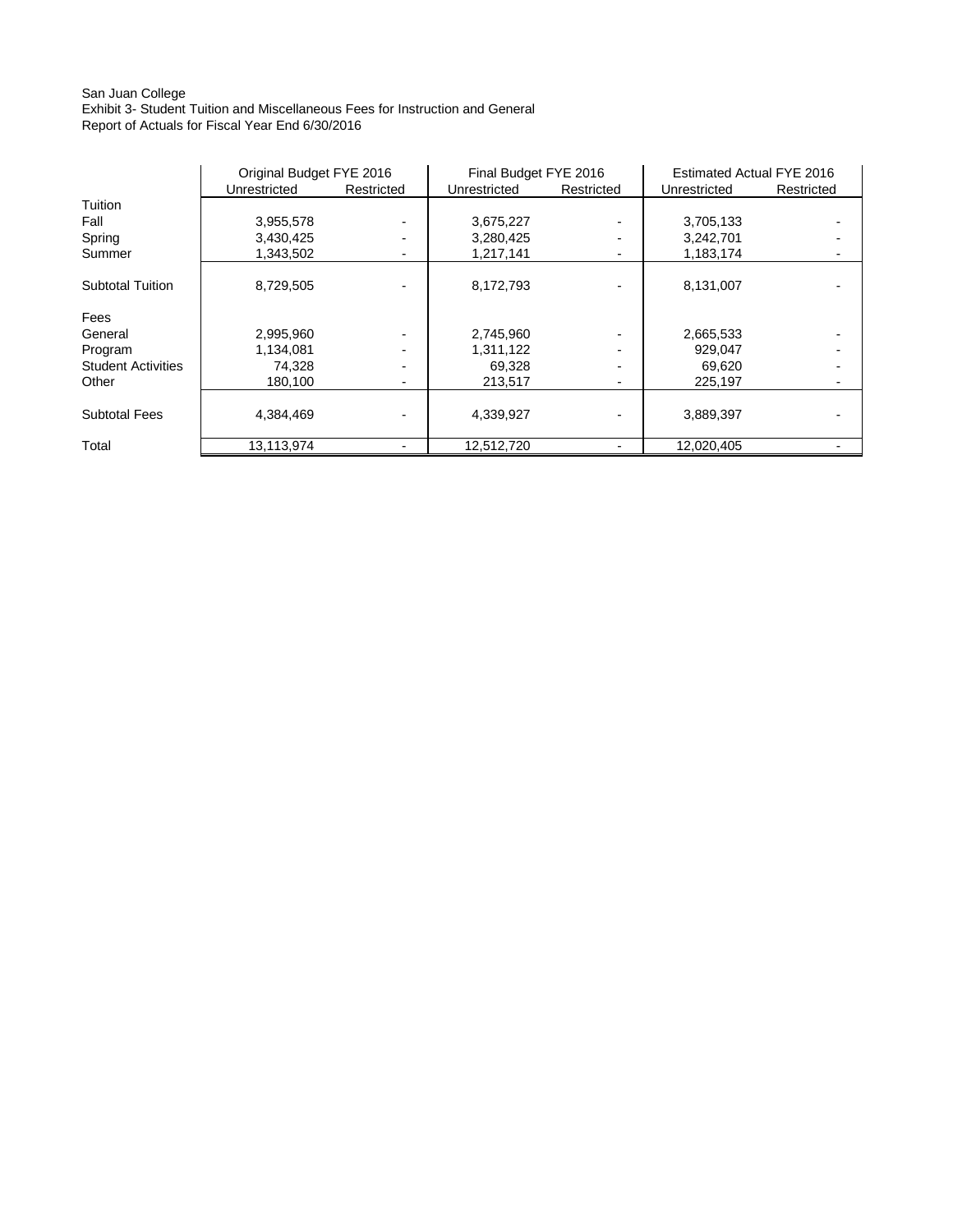# San Juan College

Exhibit 4 - Governmental Appropriations for Instruction and General Report of Actuals for Fiscal Year End 6/30/2016

|                                   | Original Budget FYE 2016 |                          | Final Budget FYE 2016 |                          | <b>Estimated Actual FYE 2016</b> |            |
|-----------------------------------|--------------------------|--------------------------|-----------------------|--------------------------|----------------------------------|------------|
|                                   | Unrestricted             | Restricted               | Unrestricted          | Restricted               | Unrestricted                     | Restricted |
| <b>State Appropriations</b>       |                          |                          |                       |                          |                                  |            |
| Instructional, General, and Other | 24,836,600               | Ξ.                       | 24,687,902            | $\overline{\phantom{0}}$ | 24,687,862                       |            |
| Dental Hygiene                    | 167,500                  | $\overline{\phantom{0}}$ | 166.495               | $\overline{\phantom{0}}$ | 166.495                          |            |
| Nursing                           | 216,200                  | $\overline{\phantom{0}}$ | 214,903               | $\overline{\phantom{0}}$ | 214,895                          |            |
| <b>Workforce Training</b>         |                          | ۰.                       |                       | ۰                        | 3,203                            |            |
| <b>Subtotal State</b>             | 25.220.300               | Ξ.                       | 25,069,300            | -                        | 25.072.455                       |            |
| <b>Local Appropriations</b>       |                          |                          |                       |                          |                                  |            |
| <b>Operational Levy</b>           | 14,115,131               | ۰                        | 13,997,586            | ۰                        | 14,011,684                       |            |
| Total                             | 39,335,431               | ۰.                       | 39,066,886            | ۰                        | 39,084,138                       |            |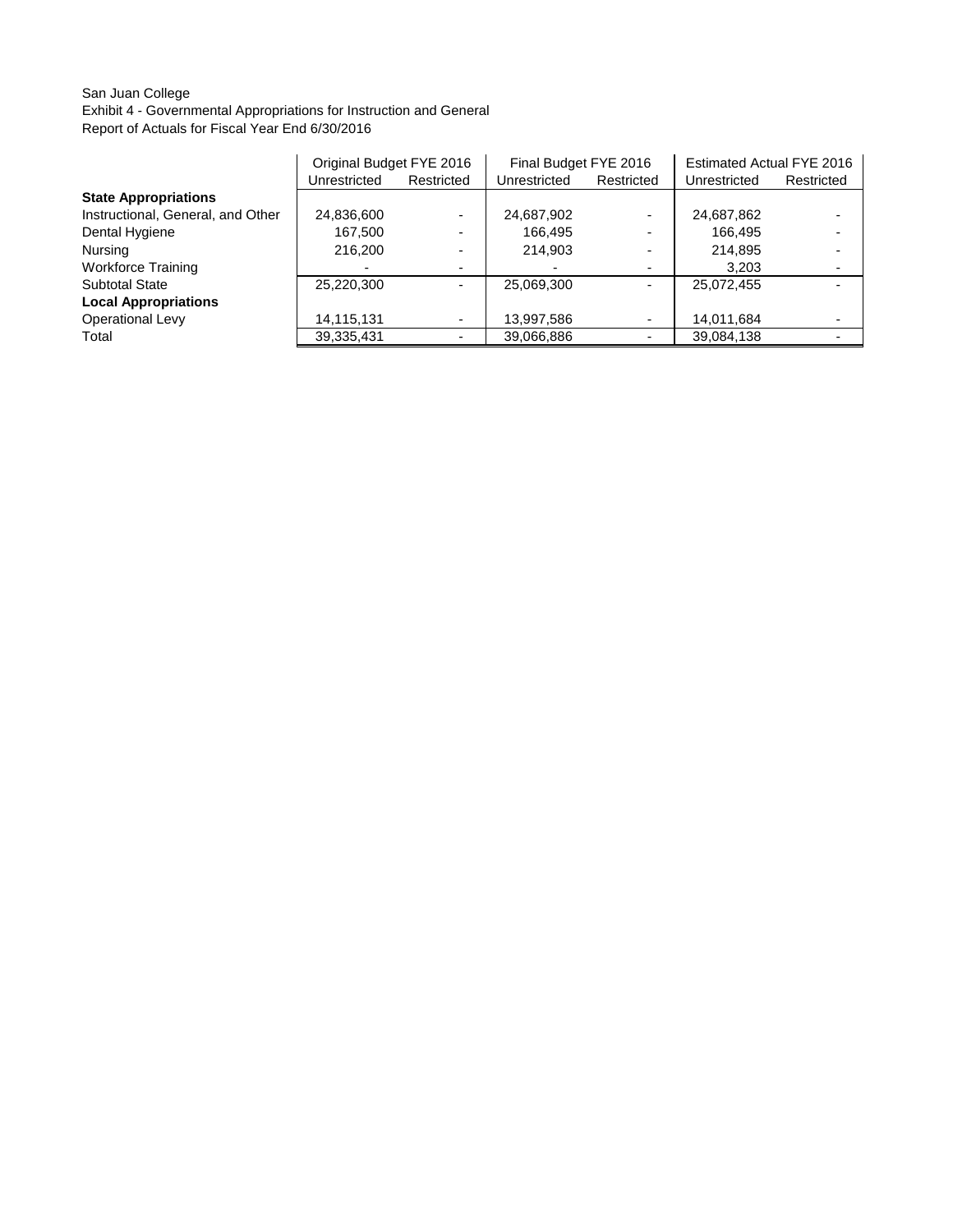## San Juan College

Exhibit 5- Government Grants and Contracts for Instruction and General

Report of Actuals for Fiscal Year End 6/30/2016

|                                     | Original Budget FYE 2016 |            | Final Budget FYE 2016 |            | Estimated Actual FYE 2016 |            |
|-------------------------------------|--------------------------|------------|-----------------------|------------|---------------------------|------------|
|                                     | Unrestricted             | Restricted | Unrestricted          | Restricted | Unrestricted              | Restricted |
| Local                               |                          |            |                       |            |                           |            |
| <b>Local Contracts and Grants</b>   |                          |            |                       |            |                           |            |
| <b>State</b>                        |                          |            |                       |            |                           |            |
| <b>Adult Basic Education</b>        |                          | 304,413    |                       | 279,072    |                           | 276,892    |
| Child and Family Devleopment Center | 62,000                   |            | 128,000               |            | 184,239                   |            |
| <b>ENLACE</b>                       |                          | 161,153    |                       | 200,000    |                           | 196,420    |
| Library                             |                          |            |                       | 74,975     |                           | 23,673     |
| Other                               |                          | 22,000     | 18,776                | 25,527     | 18,776                    | 23,129     |
| <b>Subtotal State</b>               | 62,000                   | 487,566    | 146,776               | 579,574    | 203,016                   | 520,113    |
| Federal                             |                          |            |                       |            |                           |            |
| <b>Adult Basic Education</b>        |                          | 142,585    |                       | 142,522    |                           | 141,854    |
| Farmington Daycare Assistance       |                          | 7,000      |                       | 7,000      |                           | 4,661      |
| <b>UNM PFS OSAP Community</b>       |                          |            |                       |            |                           | 6,822      |
| <b>INBRE</b>                        |                          | 113,852    |                       | 142,037    |                           | 84,113     |
| <b>EDA Power Initiative</b>         |                          |            |                       | 1,400,000  |                           | 116,295    |
| Launch Program                      |                          | 310,900    |                       | 245,360    |                           | 234,609    |
| National Science Foundation         |                          | 31,050     |                       | 119,806    |                           | 111,369    |
| Perkins                             |                          | 454,566    |                       | 1,325,657  |                           | 750,146    |
| <b>Title III Fast Forward</b>       |                          | 830,605    |                       | 725,827    |                           | 474,149    |
| <b>TRIO</b>                         |                          | 497,254    |                       | 791,108    |                           | 502,169    |
| <b>RVCP</b>                         |                          |            |                       | 150,000    |                           | 7,085      |
| <b>Bisti Writing Project</b>        |                          | 12,000     |                       | 420        |                           | 420        |
| <b>Subtotal Federal</b>             |                          | 2,399,812  |                       | 5,049,736  |                           | 2,433,694  |
| <b>Total</b>                        | 62,000                   | 2,887,378  | 146,776               | 5,629,310  | 203,016                   | 2,953,806  |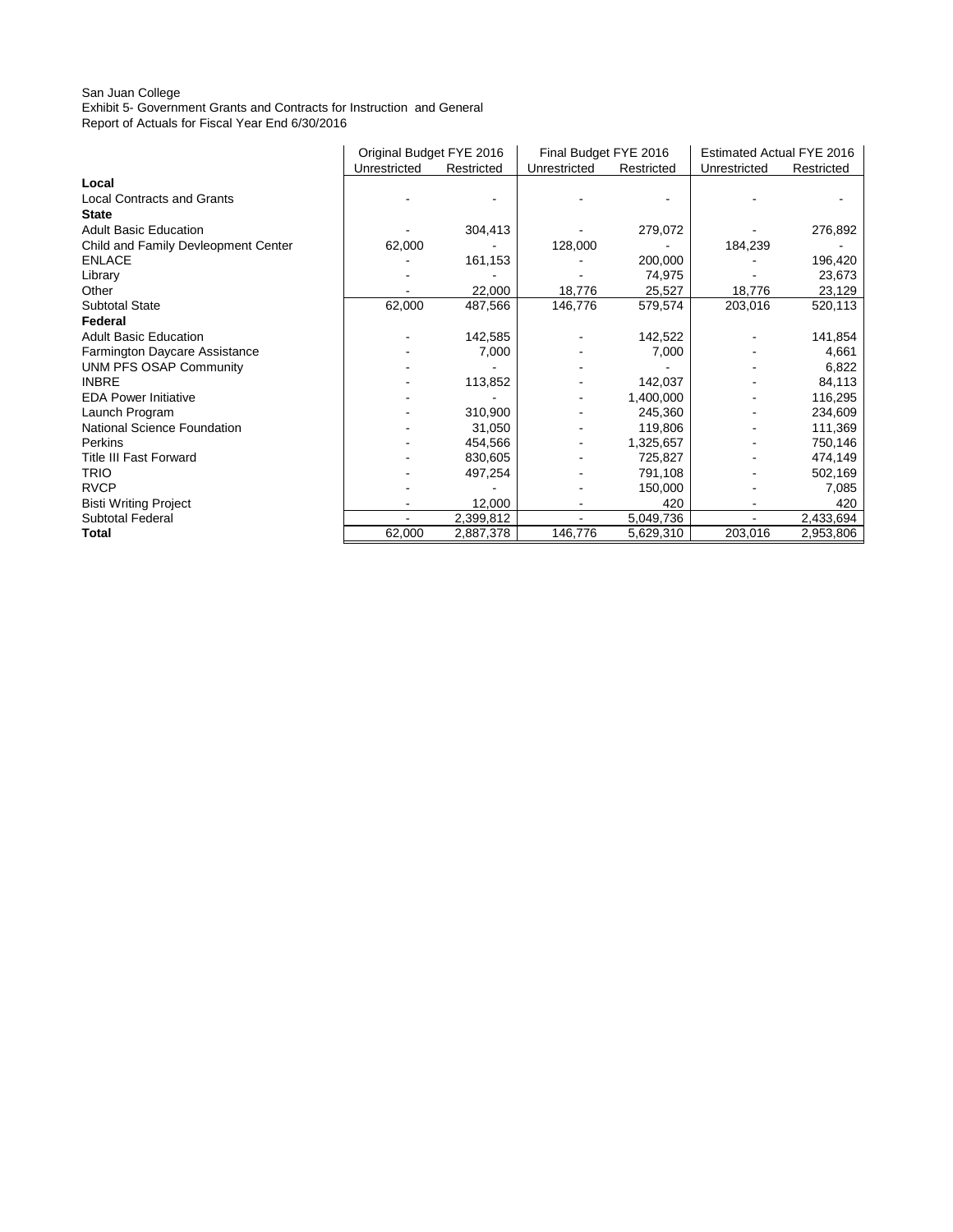## San Juan College Exhibit 6- Private Gifts, Grants and Contracts for Instruction and General Report of Actuals for Fiscal Year End 6/30/2016

|                             | Original Budget FYE 2016 |            | Final Budget FYE 2016 |            | Estimated Actual FYE 2016 |            |  |
|-----------------------------|--------------------------|------------|-----------------------|------------|---------------------------|------------|--|
|                             | Unrestricted             | Restricted | Unrestricted          | Restricted | Unrestricted              | Restricted |  |
| Private                     |                          |            |                       |            |                           |            |  |
| Gifts, Grants and Contracts | 74.464                   | 1.268.072  | 300,000               | 1,956,944  | 300,000                   | 903,245    |  |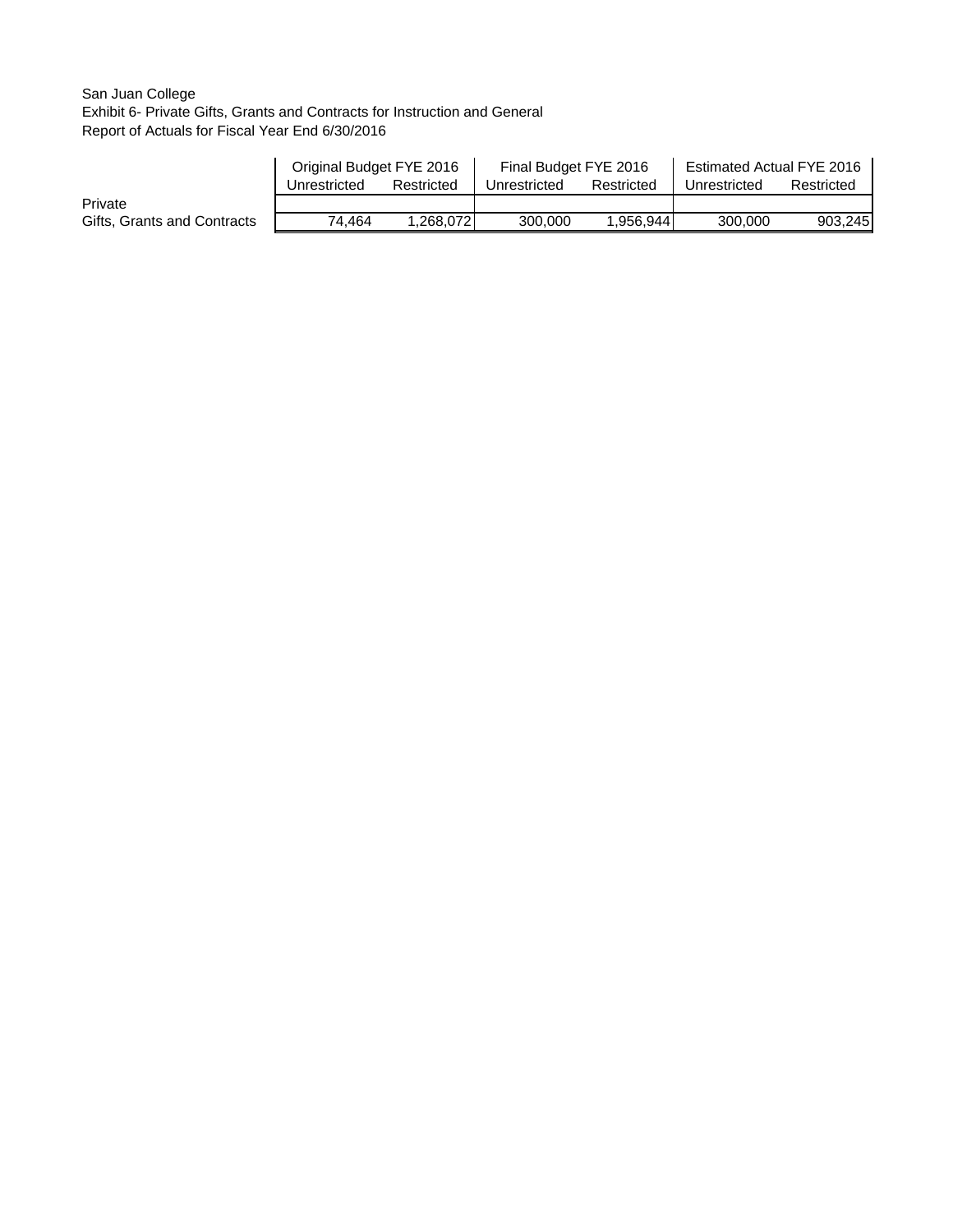# San Juan College

Exhibit 7- Endowment Income, Land Income, & Permanent Fund Income for Instruction and General Report of Actuals for Fiscal Year End 6/30/2016

|                    | Original Budget FYE 2016   |  |              | Final Budget FYE 2016 | <b>Estimated Actual FYE 2016</b> |            |  |
|--------------------|----------------------------|--|--------------|-----------------------|----------------------------------|------------|--|
|                    | Unrestricted<br>Restricted |  | Unrestricted | Restricted            | Unrestricted                     | Restricted |  |
|                    |                            |  |              |                       |                                  |            |  |
| Total              |                            |  |              |                       |                                  |            |  |
|                    |                            |  |              |                       |                                  |            |  |
| <b>Grand Total</b> |                            |  |              |                       |                                  |            |  |
|                    |                            |  |              |                       |                                  |            |  |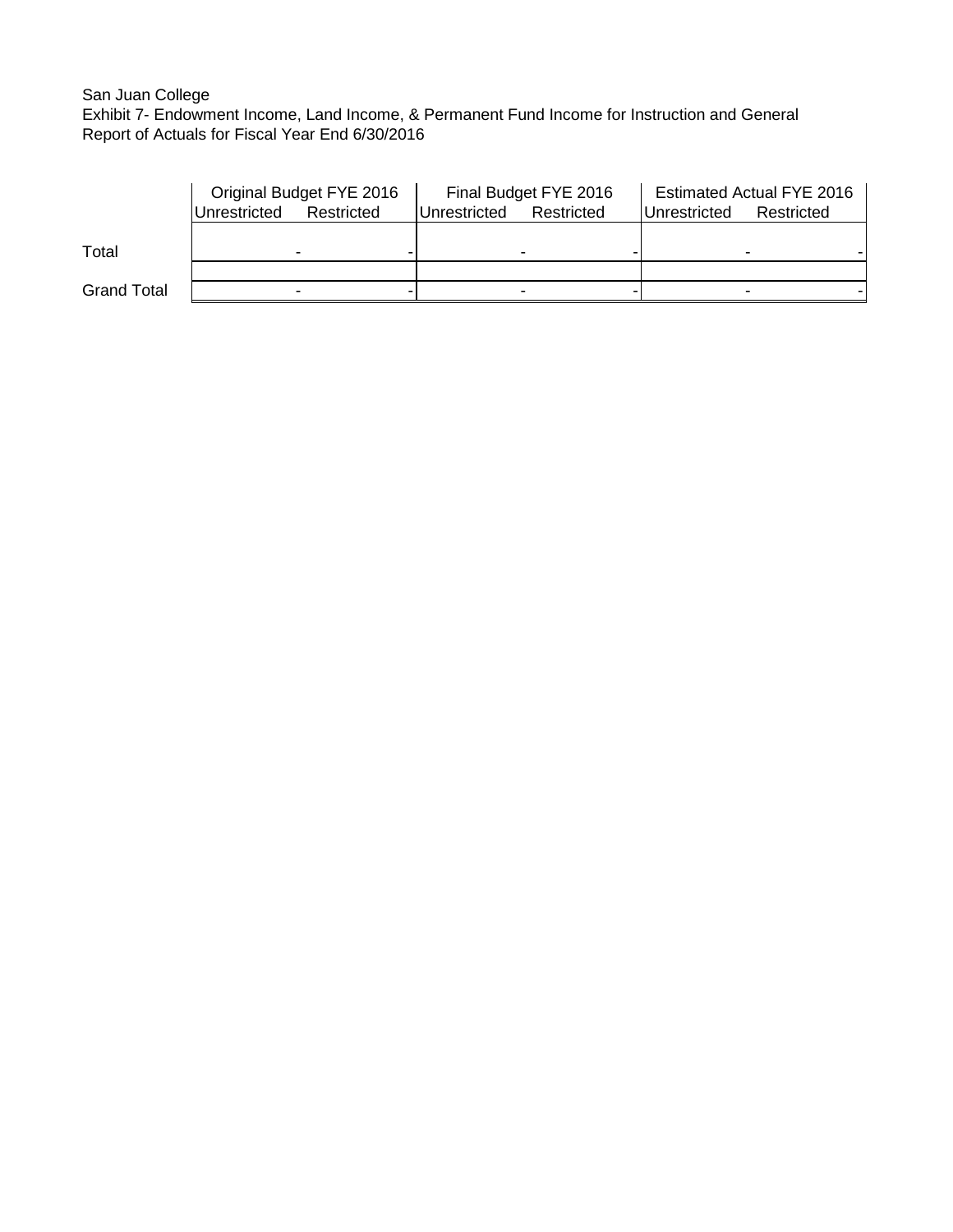## San Juan College Exhibit 8- Sales and Services of Educational Activities Report of Actuals for Fiscal Year End 6/30/2016

|                                     | Original Budget FYE 2016 |            | Final Budget FYE 2016 |                          | Estimated Actual FYE 2016 |            |
|-------------------------------------|--------------------------|------------|-----------------------|--------------------------|---------------------------|------------|
|                                     | Unrestricted             | Restricted | Unrestricted          | Restricted               | Unrestricted              | Restricted |
|                                     |                          |            |                       |                          |                           |            |
| Center for Work Force Training      | 8.500                    |            |                       |                          | 4.740                     |            |
| Child and Family Development Center | 350,463                  |            | 415.579               |                          | 439,798                   |            |
| Cosmetology                         | 25.000                   |            | 35.000                | $\overline{\phantom{0}}$ | 45.207                    |            |
| <b>Instructional Enterprises</b>    |                          |            | 76.970                | $\overline{\phantom{0}}$ | 97,003                    |            |
| Nursing                             |                          |            |                       |                          |                           |            |
| <b>Student Services</b>             |                          |            | 6.000                 | $\overline{\phantom{0}}$ | 8.478                     |            |
| <b>Testing Center</b>               |                          |            |                       |                          |                           |            |
| <b>Wellness Center</b>              | 210,000                  |            |                       | $\overline{\phantom{0}}$ |                           |            |
| Total                               | 593,963                  |            | 533,549               |                          | 595,226                   |            |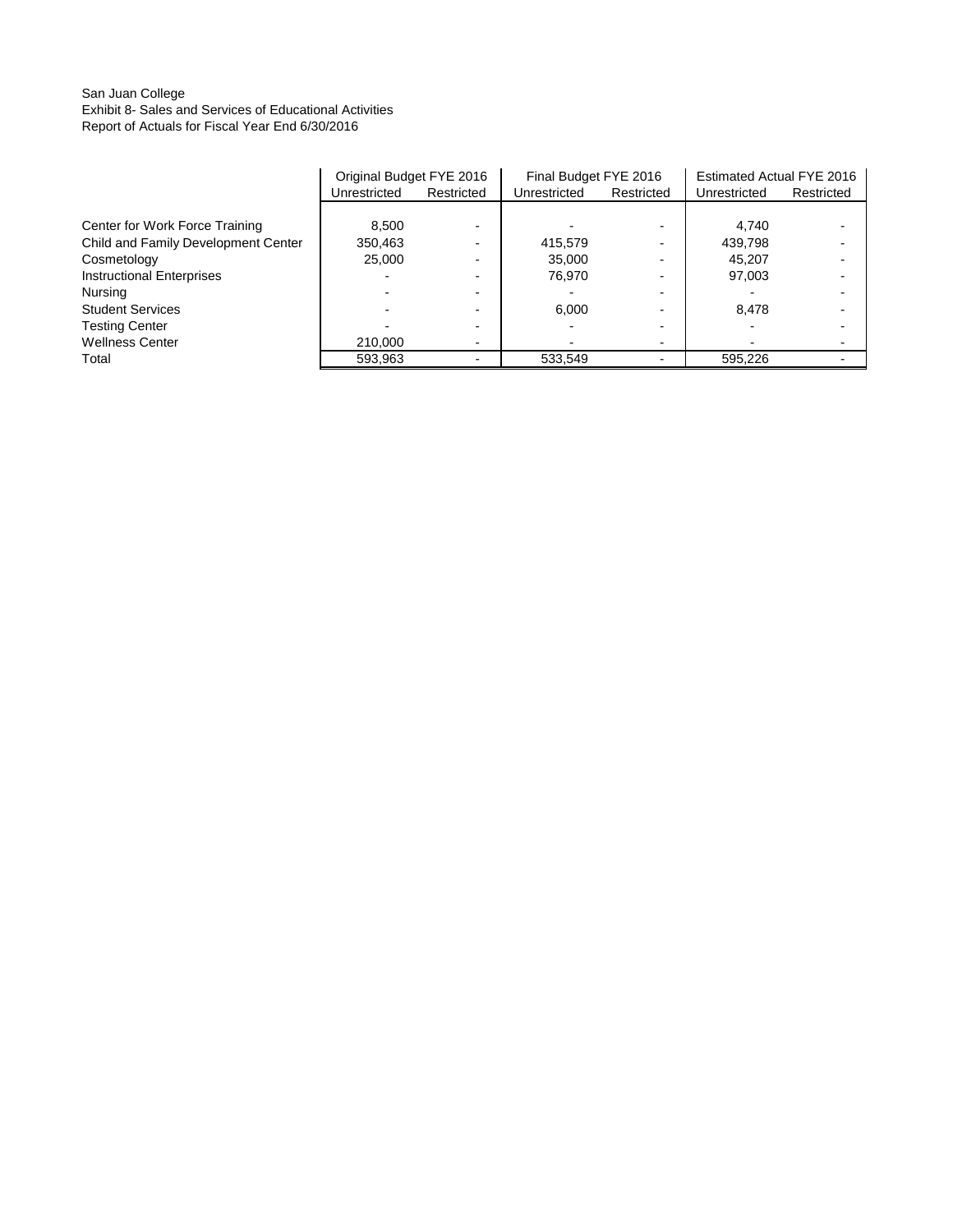## San Juan College Exhibit 9- Other Sources of Revenue for Instruction and General Report of Actuals for Fiscal Year End 6/30/2016

|                               | Original Budget FYE 2016 |            | Final Budget FYE 2016 |            | Estimated Actual FYE 2016 |            |
|-------------------------------|--------------------------|------------|-----------------------|------------|---------------------------|------------|
|                               | Unrestricted             | Restricted | Unrestricted          | Restricted | Unrestricted              | Restricted |
| Disposal of Assets            |                          |            |                       |            | 3.500                     |            |
| <b>Indirect Cost Recovery</b> | 189,000                  |            | 189,000               |            | 141,552                   |            |
| Interest Income               | 33,000                   |            | 39,000                |            | 34,047                    |            |
| Rents                         |                          |            |                       |            | 913                       |            |
| Vending                       | 47.000                   |            | 47.000                |            | 36,303                    |            |
| Other                         | 354,232                  |            | 713,695               |            | 650,533                   |            |
| Total                         | 623.232                  |            | 988,695               |            | 866.847                   |            |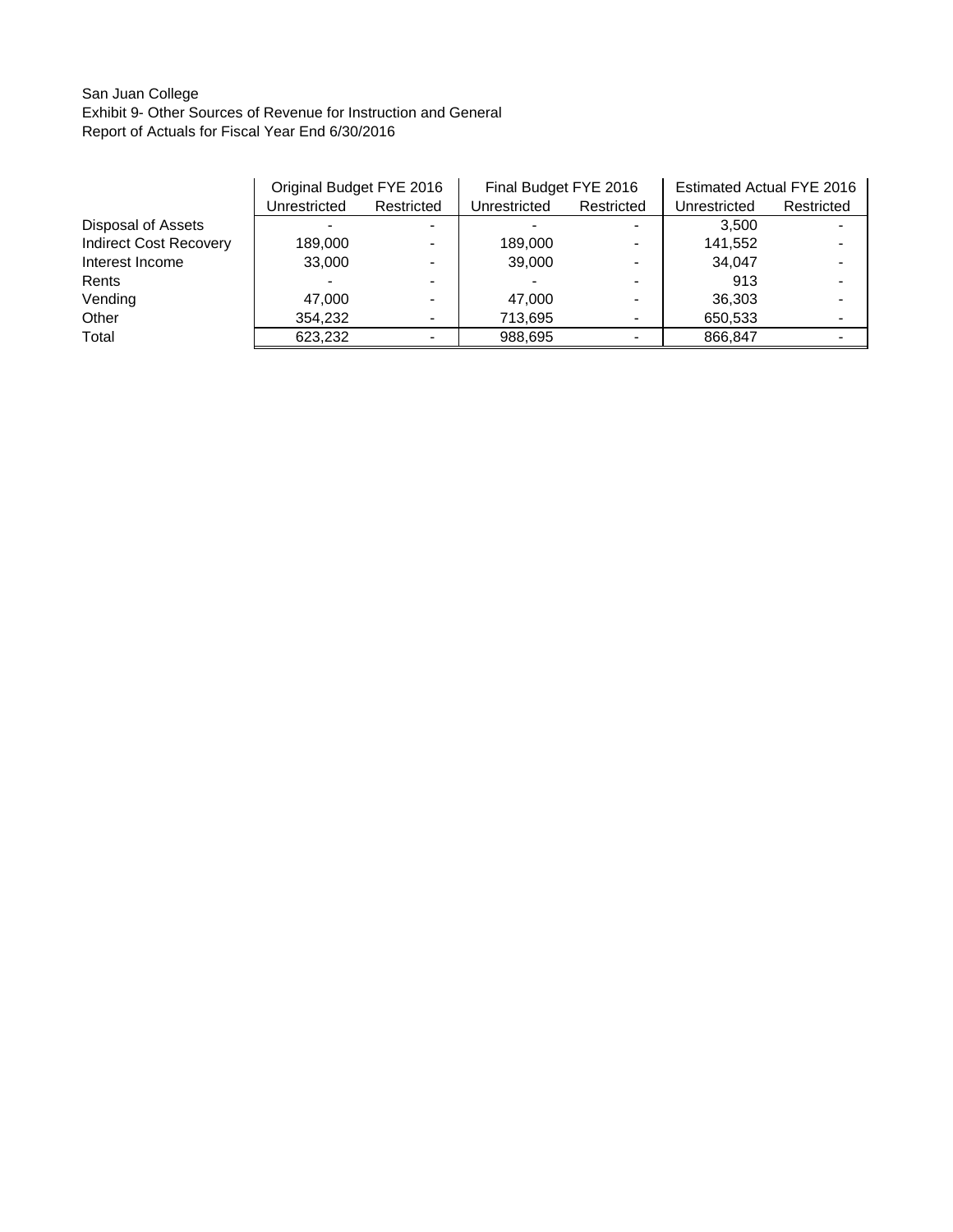#### San Juan College Exhibit 10 - Instruction - Unrestricted Report of Actuals for Fiscal Year End 6/30/2016

|                                           | Original Budget FYE 2016<br>FTE<br>Unrestricted | <b>FTE</b> | Final Budget FYE 2016<br>Unrestricted | FTE   | Estimated Actual FYE 2016<br>Unrestricted |
|-------------------------------------------|-------------------------------------------------|------------|---------------------------------------|-------|-------------------------------------------|
| <b>Accounting</b>                         |                                                 |            |                                       |       |                                           |
| <b>Faculty Salaries</b>                   | 49,604                                          | 1.03       | 73,207                                | 1.04  | 73,960                                    |
| Other Salaries and Wages                  |                                                 |            |                                       |       |                                           |
| <b>Benefits</b>                           | 18,502                                          |            | 23,064                                |       | 21,910                                    |
| <b>General Operations</b>                 | 3,283                                           |            | 4,183                                 |       | 2,323                                     |
| Travel                                    |                                                 |            |                                       |       |                                           |
| Equipment & Furniture                     |                                                 |            |                                       |       |                                           |
| Subtotal                                  | 71,389                                          |            | 100,454                               |       | 98,193                                    |
| Anthropology                              |                                                 |            |                                       |       |                                           |
| <b>Faculty Salaries</b>                   | 54,864                                          | 0.83       | 59,090                                | 0.85  | 60,808                                    |
| Professional                              |                                                 |            |                                       |       |                                           |
| Support                                   |                                                 |            |                                       |       |                                           |
| Federal Student Worker Wages              |                                                 |            |                                       |       |                                           |
| State Student Worker Wages                |                                                 |            |                                       |       |                                           |
| Institutional Student Worker Wages        |                                                 |            |                                       |       |                                           |
| <b>Benefits</b>                           | 20,466                                          |            | 21,201                                |       | 28,840                                    |
| <b>General Operations</b><br>Travel       |                                                 |            |                                       |       | 588                                       |
| Equipment & Furniture                     |                                                 |            |                                       |       |                                           |
| Subtotal                                  | 75,330                                          |            | 80,291                                |       | 90,236                                    |
| <b>Auto Body</b>                          |                                                 |            |                                       |       |                                           |
| <b>Faculty Salaries</b>                   | 92,754                                          | 2.05       | 146,193                               | 2.18  | 155,037                                   |
| Professional                              |                                                 |            |                                       |       |                                           |
| Federal Student Worker Wages              |                                                 |            |                                       |       |                                           |
| State Student Worker Wages                |                                                 |            |                                       |       |                                           |
| Other Salaries and Wages                  |                                                 |            |                                       |       |                                           |
| <b>Benefits</b>                           | 34,597                                          |            | 45,022                                |       | 63,796                                    |
| <b>General Operations</b>                 | 37,032                                          |            | 38,108                                |       | 37,840                                    |
| Travel                                    |                                                 |            |                                       |       |                                           |
| Equipment & Furniture                     | 2,274                                           |            | 1,199                                 |       | 1,199                                     |
| Subtotal                                  | 166,657                                         |            | 230,522                               |       | 257,872                                   |
| <b>Auto Technology</b>                    |                                                 |            |                                       |       |                                           |
| <b>Faculty Salaries</b>                   | 344,764                                         | 6.51       | 463,869                               | 6.54  | 466,393                                   |
| Professional                              | 50,500                                          | 0.91       | 50,500                                | 0.59  | 32,505                                    |
| Support                                   | 25,383                                          | 0.90       | 27,086                                | 1.34  | 40,312                                    |
| Federal Student Worker Wages              |                                                 |            |                                       |       |                                           |
| State Student Worker Wages                |                                                 |            |                                       |       |                                           |
| Institutional Student Worker Wages        |                                                 |            |                                       |       |                                           |
| Other Salaries and Wages                  |                                                 |            | ä,                                    | 0.35  | 19,515                                    |
| <b>Benefits</b>                           | 158,931                                         |            | 182,027                               |       | 197,422                                   |
| <b>General Operations</b>                 | 47,716                                          |            | 46,216                                |       | 37,889                                    |
| Travel                                    | 37,600                                          |            | 39,100                                |       | 36,696                                    |
| Equipment & Furniture                     |                                                 |            |                                       |       |                                           |
| Subtotal                                  | 664,894                                         |            | 808,798                               |       | 830,732                                   |
| <b>Biology</b><br><b>Faculty Salaries</b> | 587,811                                         | 10.50      | 748,573                               | 10.58 | 753,867                                   |
| Professional                              | 37,355                                          | 0.70       | 38,760                                | 0.63  | 34,786                                    |
| Federal Student Worker Wages              |                                                 |            |                                       |       |                                           |
| State Student Worker Wages                |                                                 | 0.03       | 398                                   | 0.03  | 541                                       |
| Institutional Student Worker Wages        |                                                 |            |                                       |       |                                           |
| Other Salaries and Wages                  |                                                 |            |                                       |       |                                           |
| <b>Benefits</b>                           | 233,186                                         |            | 263,865                               |       | 274,037                                   |
| <b>General Operations</b>                 | 26,706                                          |            | 29,429                                |       | 24,781                                    |
| Travel                                    | 277                                             |            |                                       |       |                                           |
| Equipment & Furniture                     |                                                 |            |                                       |       |                                           |
| Subtotal                                  | 885,335                                         |            | 1,081,025                             |       | 1,088,012                                 |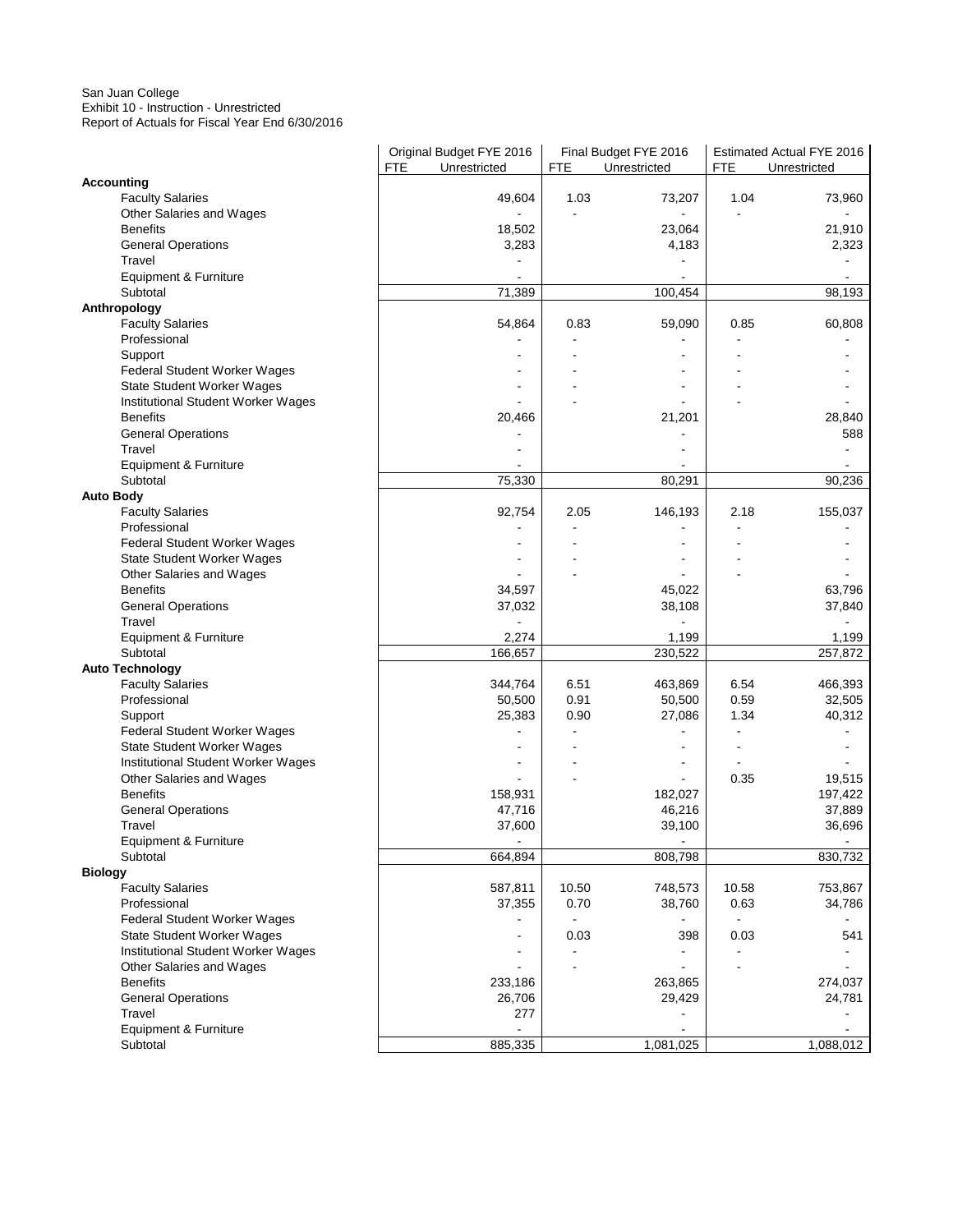|                                             | Original Budget FYE 2016<br><b>FTE</b><br>Unrestricted | Final Budget FYE 2016<br>Unrestricted |                          |            | Estimated Actual FYE 2016 |
|---------------------------------------------|--------------------------------------------------------|---------------------------------------|--------------------------|------------|---------------------------|
| <b>Building Trades</b>                      |                                                        | <b>FTE</b>                            |                          | <b>FTE</b> | Unrestricted              |
| <b>Faculty Salaries</b>                     | 114,592                                                | 1.69                                  | 120,327                  | 1.68       | 119,923                   |
| Other Salaries and Wages                    |                                                        |                                       |                          |            |                           |
| <b>Benefits</b>                             | 42,744                                                 |                                       | 43,670                   |            | 48,939                    |
| <b>General Operations</b>                   | 7,989                                                  |                                       | 7,989                    |            | 7,594                     |
| Travel                                      |                                                        |                                       |                          |            | 41                        |
| Equipment & Furniture                       |                                                        |                                       |                          |            |                           |
| Subtotal                                    | 165,325                                                |                                       | 171,986                  |            | 176,497                   |
| <b>Business</b>                             |                                                        |                                       |                          |            |                           |
| <b>Faculty Salaries</b>                     | 103,760                                                | 3.34                                  | 237,714                  | 3.74       | 266,398                   |
| Support                                     |                                                        |                                       |                          |            |                           |
| <b>Federal Student Worker Wages</b>         |                                                        |                                       |                          |            |                           |
| State Student Worker Wages                  |                                                        |                                       |                          |            |                           |
| Institutional Student Worker Wages          |                                                        |                                       |                          |            |                           |
| Other Salaries and Wages<br><b>Benefits</b> | 56,761                                                 |                                       | 67,716                   |            | 70,649                    |
| <b>General Operations</b>                   | 4,448                                                  |                                       | 4,448                    |            | 3,632                     |
| Travel                                      |                                                        |                                       |                          |            |                           |
| Equipment & Furniture                       |                                                        |                                       |                          |            |                           |
| Subtotal                                    | 164,969                                                |                                       | 309,878                  |            | 340,679                   |
| <b>CCE Special Projects</b>                 |                                                        |                                       |                          |            |                           |
| <b>Faculty Salaries</b>                     |                                                        |                                       |                          |            |                           |
| Professional                                |                                                        |                                       |                          |            |                           |
| Support                                     |                                                        |                                       | $\blacksquare$           |            |                           |
| Other Salaries and Wages                    | 20,000                                                 | 0.23                                  | 13,000                   | 0.11       | 6,386                     |
| <b>Benefits</b>                             | 4,310                                                  |                                       | 4,310                    |            | 2,276                     |
| <b>General Operations</b>                   | 8,151                                                  |                                       | 11,931                   |            | 11,237                    |
| Travel                                      |                                                        |                                       | 6,000                    |            | 4,911                     |
| Equipment & Furniture                       |                                                        |                                       |                          |            |                           |
| Subtotal                                    | 32,461                                                 |                                       | 35,241                   |            | 24,810                    |
| <b>CDL</b>                                  |                                                        |                                       |                          |            |                           |
| <b>Faculty Salaries</b>                     | 346,150                                                | 7.45                                  | 530,739                  | 6.51       | 464,142                   |
| Professional                                |                                                        | 0.02                                  | 854                      | 1.43       | 79,005                    |
| Support                                     |                                                        |                                       | $\overline{\phantom{a}}$ |            |                           |
| Other Salaries and Wages<br><b>Benefits</b> | 147,018                                                |                                       | 171,125                  |            | 156,612                   |
| <b>General Operations</b>                   | 191,738                                                |                                       | 226,738                  |            | 188,172                   |
| Travel                                      |                                                        |                                       |                          |            | $\sim$                    |
| Equipment & Furniture                       |                                                        |                                       |                          |            | 31,950                    |
| Subtotal                                    | 684,906                                                |                                       | 929,456                  |            | 919,881                   |
| <b>Center For Workforce Devel</b>           |                                                        |                                       |                          |            |                           |
| <b>Faculty Salaries</b>                     | 33,173                                                 | 0.52                                  | 37,098                   | 0.44       | 31,332                    |
| Professional                                | 72,435                                                 | 1.32                                  | 72,805                   | 0.72       | 40,020                    |
| Support                                     | 14,056                                                 | 0.55                                  | 16,525                   | 0.49       | 14,613                    |
| Federal Student Worker Wages                |                                                        |                                       |                          |            |                           |
| State Student Worker Wages                  |                                                        | 0.05                                  | 786                      | 0.05       | 785                       |
| Institutional Student Worker Wages          |                                                        | 0.07                                  | 1,056                    | 0.07       | 1,056                     |
| Other Salaries and Wages                    |                                                        |                                       |                          | 0.56       | 31,532                    |
| <b>Benefits</b>                             | 40,285                                                 |                                       | 41,018                   |            | 29,990                    |
| <b>General Operations</b>                   | 72,957                                                 |                                       | 65,600                   |            | 74,091                    |
| Travel                                      | 594                                                    |                                       | 3,094                    |            | 2,744                     |
| Equipment & Furniture                       |                                                        |                                       |                          |            |                           |
| Subtotal                                    | 233,500                                                |                                       | 237,982                  |            | 226,163                   |
| <b>Certified Nurse Assistant</b>            |                                                        |                                       |                          |            | 125,712                   |
| <b>Faculty Salaries</b>                     | 163,460                                                | 2.66                                  | 189,249                  | 1.76       |                           |
| Professional<br><b>Benefits</b>             | 61,044                                                 |                                       | 66,030                   |            | 44,387                    |
| <b>General Operations</b>                   | 8,316                                                  |                                       | 6,896                    |            | 5,548                     |
| Travel                                      |                                                        |                                       | 1,420                    |            | 1,420                     |
| Equipment & Furniture                       |                                                        |                                       | $\blacksquare$           |            |                           |
| Subtotal                                    | 232,820                                                |                                       | 263,595                  |            | 177,067                   |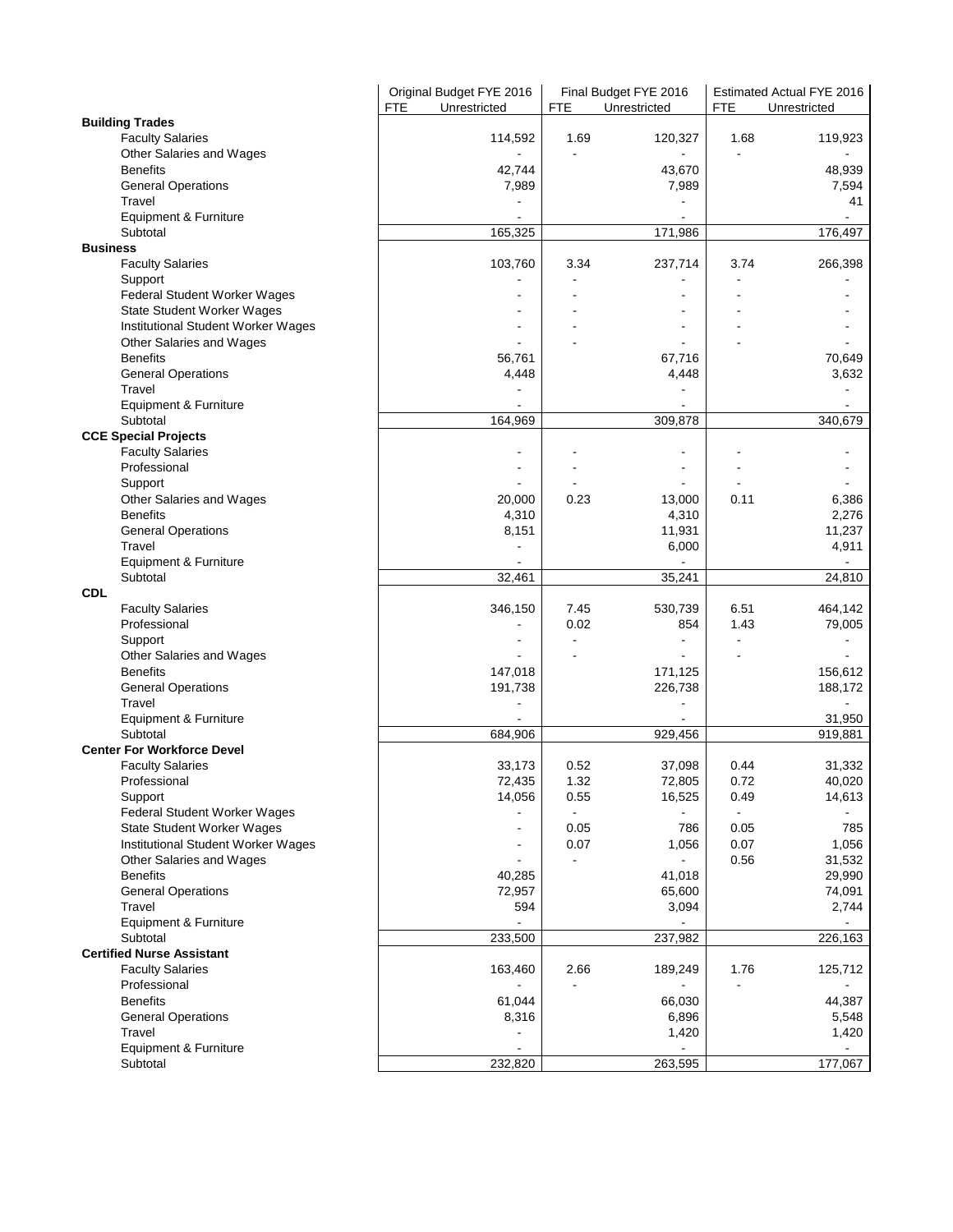|                                                   | Original Budget FYE 2016<br><b>FTE</b><br>Unrestricted | Final Budget FYE 2016<br><b>FTE</b><br>Unrestricted |                          | Estimated Actual FYE 2016<br><b>FTE</b><br>Unrestricted |         |
|---------------------------------------------------|--------------------------------------------------------|-----------------------------------------------------|--------------------------|---------------------------------------------------------|---------|
| <b>Chemistry</b>                                  |                                                        |                                                     |                          |                                                         |         |
| <b>Faculty Salaries</b>                           | 90,645                                                 | 2.33                                                | 166,222                  | 2.63                                                    | 187,427 |
| Professional                                      |                                                        |                                                     |                          |                                                         |         |
| Federal Student Worker Wages                      |                                                        | $\blacksquare$                                      | $\overline{\phantom{a}}$ |                                                         |         |
| <b>State Student Worker Wages</b>                 |                                                        | 0.01                                                | 173                      | 0.01                                                    | 229     |
| Institutional Student Worker Wages                |                                                        |                                                     |                          |                                                         |         |
| Other Salaries and Wages                          |                                                        |                                                     |                          | 0.80                                                    | 44,795  |
| <b>Benefits</b>                                   | 40,610                                                 |                                                     | 49,981                   |                                                         | 65,964  |
| <b>General Operations</b>                         | 9,474                                                  |                                                     | 9,474                    |                                                         | 6,148   |
| Travel                                            |                                                        |                                                     |                          |                                                         |         |
| Equipment & Furniture                             |                                                        |                                                     |                          |                                                         |         |
| Subtotal                                          | 140,729                                                |                                                     | 225,850                  |                                                         | 304,563 |
| <b>Child &amp; Family Develop Center</b>          |                                                        |                                                     |                          |                                                         |         |
| <b>Faculty Salaries</b>                           |                                                        | 0.01                                                | 619                      | 0.84                                                    | 60,192  |
| Professional                                      | 177,293                                                | 3.21                                                | 177,578                  | 1.82                                                    | 100,528 |
| Support                                           | 282,493                                                | 9.91                                                | 298,137                  | 8.65                                                    | 259,961 |
| Federal Student Worker Wages                      |                                                        |                                                     |                          | $\blacksquare$                                          |         |
| State Student Worker Wages                        |                                                        | 0.11                                                | 1,703                    | 0.15                                                    | 2,306   |
| Institutional Student Worker Wages                |                                                        | 0.68                                                | 10,645                   | 0.68                                                    | 10,645  |
| Other Salaries and Wages                          | 35,000                                                 | 0.63                                                | 35,000                   | 1.49                                                    | 83,244  |
| <b>Benefits</b>                                   | 201,379                                                |                                                     | 201,379                  |                                                         | 246,309 |
| <b>General Operations</b>                         | 30,947                                                 |                                                     | 30,610                   |                                                         | 25,090  |
| Travel                                            | 28                                                     |                                                     | 365                      |                                                         | 367     |
| <b>Equipment &amp; Furniture</b><br>Subtotal      | 727,140                                                |                                                     |                          |                                                         | 788,642 |
|                                                   |                                                        |                                                     | 756,036                  |                                                         |         |
| <b>CLC Programming</b><br><b>Faculty Salaries</b> | 48,000                                                 | 0.68                                                | 48,450                   | 0.82                                                    | 58,786  |
| Support                                           |                                                        |                                                     |                          |                                                         |         |
| Federal Student Worker Wages                      |                                                        |                                                     | $\overline{a}$           |                                                         |         |
| Institutional Student Worker Wages                |                                                        |                                                     |                          |                                                         |         |
| Other Salaries and Wages                          | 15,000                                                 | 0.27                                                | 15,000                   | 0.38                                                    | 21,525  |
| <b>Benefits</b>                                   | 13,103                                                 |                                                     | 13,194                   |                                                         | 12,342  |
| <b>General Operations</b>                         | 22,257                                                 |                                                     | 45,166                   |                                                         | 41,860  |
| Travel                                            |                                                        |                                                     | 730                      |                                                         | 319     |
| Equipment & Furniture                             |                                                        |                                                     |                          |                                                         |         |
| Subtotal                                          | 98,360                                                 |                                                     | 122,540                  |                                                         | 134,832 |
| <b>Communications</b>                             |                                                        |                                                     |                          |                                                         |         |
| <b>Faculty Salaries</b>                           | 114,333                                                | 1.61                                                | 114,901                  | 1.45                                                    | 103,515 |
| Professional                                      |                                                        |                                                     |                          |                                                         |         |
| <b>Benefits</b>                                   | 42,647                                                 |                                                     | 42,647                   |                                                         | 35,222  |
| <b>General Operations</b>                         |                                                        |                                                     |                          |                                                         | 64      |
| Travel                                            |                                                        |                                                     |                          |                                                         |         |
| Equipment & Furniture                             |                                                        |                                                     |                          |                                                         |         |
| Subtotal                                          | 156,980                                                |                                                     | 157,548                  |                                                         | 138,801 |
| <b>Computer Science</b>                           |                                                        |                                                     |                          |                                                         |         |
| <b>Faculty Salaries</b>                           | 107,163                                                | 2.25                                                | 160,300                  | 2.28                                                    | 162,588 |
| Institutional Student Worker Wages                |                                                        |                                                     |                          |                                                         |         |
| Other Salaries and Wages                          |                                                        |                                                     |                          |                                                         |         |
| <b>Benefits</b>                                   | 41,893                                                 |                                                     | 50,717                   |                                                         | 49,622  |
| <b>General Operations</b>                         | 8,594                                                  |                                                     | 8,594                    |                                                         | 3,815   |
| Travel                                            |                                                        |                                                     |                          |                                                         |         |
| Equipment & Furniture                             |                                                        |                                                     |                          |                                                         |         |
| Subtotal                                          | 157,650                                                |                                                     | 219,611                  |                                                         | 216,025 |
| Cosmetology                                       |                                                        |                                                     |                          |                                                         |         |
| <b>Faculty Salaries</b>                           | 109,866                                                | 3.36                                                | 239,182                  | 3.24                                                    | 230,582 |
| Professional                                      |                                                        |                                                     |                          |                                                         |         |
| Federal Student Worker Wages                      |                                                        |                                                     | $\overline{\phantom{a}}$ |                                                         |         |
| Other Salaries and Wages                          |                                                        | 0.45                                                | 25,000                   | 0.51                                                    | 28,668  |
| <b>Benefits</b>                                   | 40,917                                                 |                                                     | 81,510                   |                                                         | 96,849  |
| <b>General Operations</b>                         | 37,424                                                 |                                                     | 38,695                   |                                                         | 38,932  |
| Travel                                            |                                                        |                                                     |                          |                                                         |         |
| Equipment & Furniture                             |                                                        |                                                     |                          |                                                         |         |
| Subtotal                                          | 188,207                                                |                                                     | 384,387                  |                                                         | 395,031 |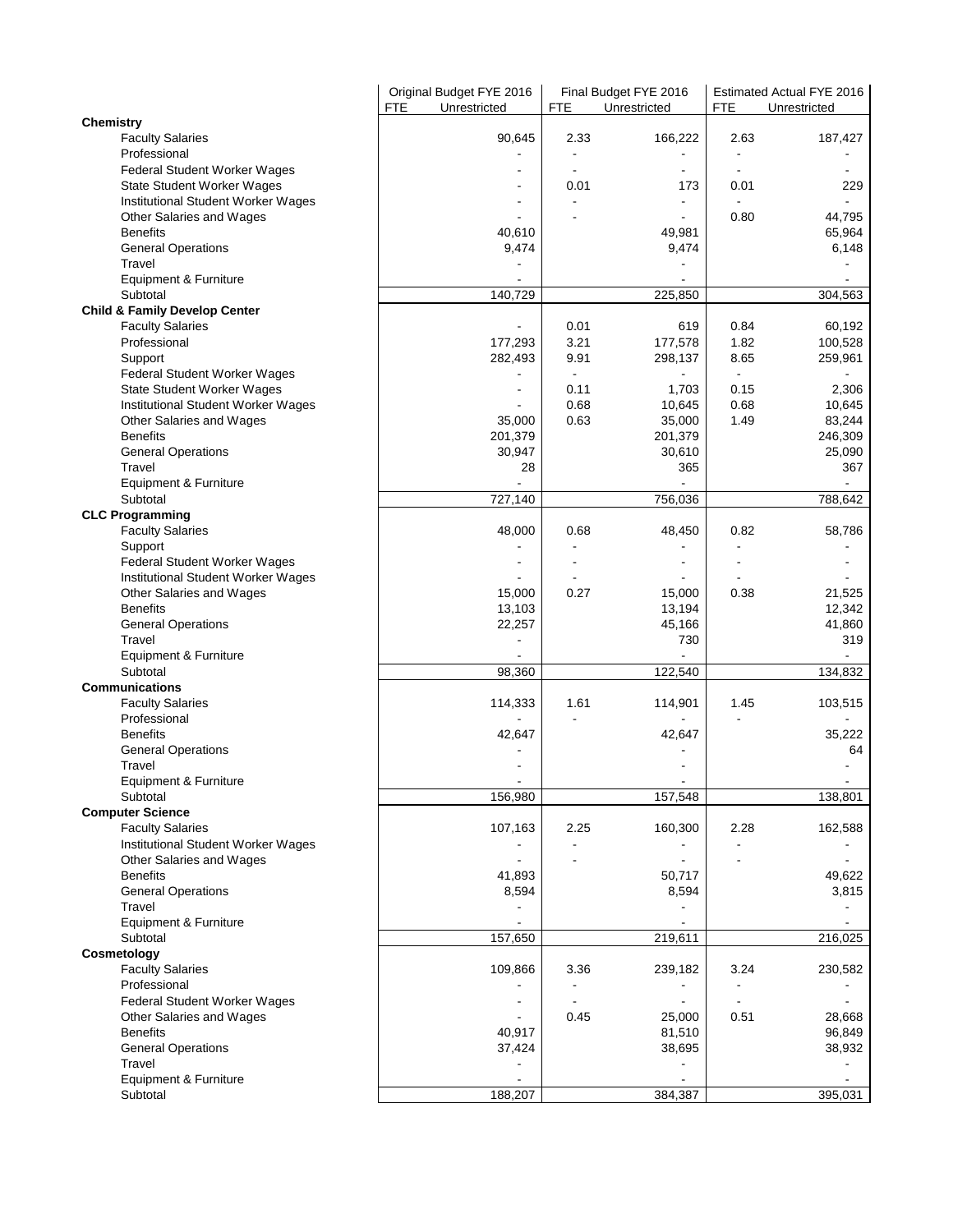|                                         |     | Original Budget FYE 2016 |            | Final Budget FYE 2016        |      | Estimated Actual FYE 2016 |
|-----------------------------------------|-----|--------------------------|------------|------------------------------|------|---------------------------|
| <b>Dental Hygiene</b>                   | FTE | Unrestricted             | <b>FTE</b> | Unrestricted                 | FTE  | Unrestricted              |
| <b>Faculty Salaries</b>                 |     | 265,695                  | 5.03       | 358,700                      | 5.29 | 377,273                   |
| Professional                            |     |                          |            |                              |      |                           |
| Support                                 |     | 27,167                   | 2.73       | 81,952                       | 2.70 | 81,206                    |
| Federal Student Worker Wages            |     |                          |            |                              |      |                           |
| State Student Worker Wages              |     |                          |            |                              |      |                           |
| Institutional Student Worker Wages      |     |                          |            |                              |      |                           |
| Other Salaries and Wages                |     |                          |            |                              |      |                           |
| <b>Benefits</b>                         |     | 112,003                  |            | 154,237                      |      | 132,070                   |
| <b>General Operations</b><br>Travel     |     | 14,516<br>5,470          |            | 13,511<br>5,470              |      | 14,793<br>4,641           |
| Equipment & Furniture                   |     |                          |            |                              |      | $\blacksquare$            |
| Subtotal                                |     | 424,851                  |            | 613,870                      |      | 609,983                   |
| <b>Developmental Education</b>          |     |                          |            |                              |      |                           |
| <b>Faculty Salaries</b>                 |     |                          |            | ÷,                           |      |                           |
| <b>Benefits</b>                         |     |                          |            |                              |      |                           |
| <b>General Operations</b>               |     | 1,201                    |            | 1,201                        |      | 81                        |
| Travel                                  |     | 990                      |            | 990                          |      |                           |
| Equipment & Furniture                   |     |                          |            |                              |      |                           |
| Subtotal                                |     | 2,191                    |            | 2,191                        |      | 81                        |
| <b>Diesel Technology</b>                |     |                          |            |                              |      |                           |
| <b>Faculty Salaries</b>                 |     | 142,914                  | 2.61       | 186,343                      | 2.14 | 152,720                   |
| Professional                            |     |                          |            |                              |      |                           |
| Support<br>Federal Student Worker Wages |     |                          |            | $\qquad \qquad \blacksquare$ |      |                           |
| State Student Worker Wages              |     |                          |            | $\blacksquare$               |      |                           |
| Institutional Student Worker Wages      |     |                          |            | $\blacksquare$               |      |                           |
| Other Salaries and Wages                |     |                          |            |                              | 0.22 | 12,330                    |
| <b>Benefits</b>                         |     | 59,858                   |            | 64,822                       |      | 53,237                    |
| <b>General Operations</b>               |     | 38,092                   |            | 33,592                       |      | 32,846                    |
| Travel                                  |     | 3,647                    |            | 9,147                        |      | 7,102                     |
| Equipment & Furniture                   |     |                          |            |                              |      | $\blacksquare$            |
| Subtotal                                |     | 244,511                  |            | 293,904                      |      | 258,235                   |
| <b>Digital Media Arts and Design</b>    |     |                          |            |                              |      |                           |
| <b>Faculty Salaries</b>                 |     | 48,590                   | 0.91       | 64,705                       | 1.09 | 77,726                    |
| <b>Benefits</b>                         |     | 18,125                   |            | 21,201                       |      | 19,477                    |
| <b>General Operations</b><br>Travel     |     | 10,208                   |            | 8,875                        |      | 10,158                    |
| Equipment & Furniture                   |     |                          |            | 2,021                        |      | 1,820                     |
| Subtotal                                |     | 76,923                   |            | 96,802                       |      | 109, 181                  |
| <b>Drafting</b>                         |     |                          |            |                              |      |                           |
| <b>Faculty Salaries</b>                 |     | 85,967                   | 1.55       | 110,553                      | 1.65 | 117,421                   |
| Federal Student Worker Wages            |     |                          |            |                              |      |                           |
| Institutional Student Worker Wages      |     |                          |            |                              |      |                           |
| <b>Benefits</b>                         |     | 32,067                   |            | 36,733                       |      | 42,860                    |
| <b>General Operations</b>               |     | 14,819                   |            | 10,129                       |      | 11,294                    |
| Travel                                  |     |                          |            | 4,690                        |      | 3,097                     |
| Equipment & Furniture                   |     |                          |            |                              |      |                           |
| Subtotal<br><b>Dual Credit</b>          |     | 132,853                  |            | 162,105                      |      | 174,672                   |
| <b>General Operations</b>               |     | 8,927                    |            | 8,927                        |      | 10,927                    |
| Travel                                  |     | 2,279                    |            | 2,279                        |      | 1,692                     |
| Equipment & Furniture                   |     |                          |            |                              |      | $\sim$                    |
| Subtotal                                |     | 11,206                   |            | 11,206                       |      | 12,619                    |
| <b>Early Childhood Education</b>        |     |                          |            |                              |      |                           |
| <b>Faculty Salaries</b>                 |     | 114,148                  | 1.75       | 125,006                      | 1.06 | 75,804                    |
| Professional                            |     |                          |            |                              |      |                           |
| Federal Student Worker Wages            |     |                          |            |                              |      |                           |
| <b>State Student Worker Wages</b>       |     |                          |            |                              |      |                           |
| Institutional Student Worker Wages      |     |                          |            |                              |      |                           |
| <b>Benefits</b>                         |     | 42,576                   |            | 44,597                       |      | 24,388                    |
| <b>General Operations</b>               |     |                          |            |                              |      | 130                       |
| Travel                                  |     |                          |            |                              |      |                           |
| Equipment & Furniture<br>Subtotal       |     | 156,724                  |            | 169,603                      |      | 100,322                   |
|                                         |     |                          |            |                              |      |                           |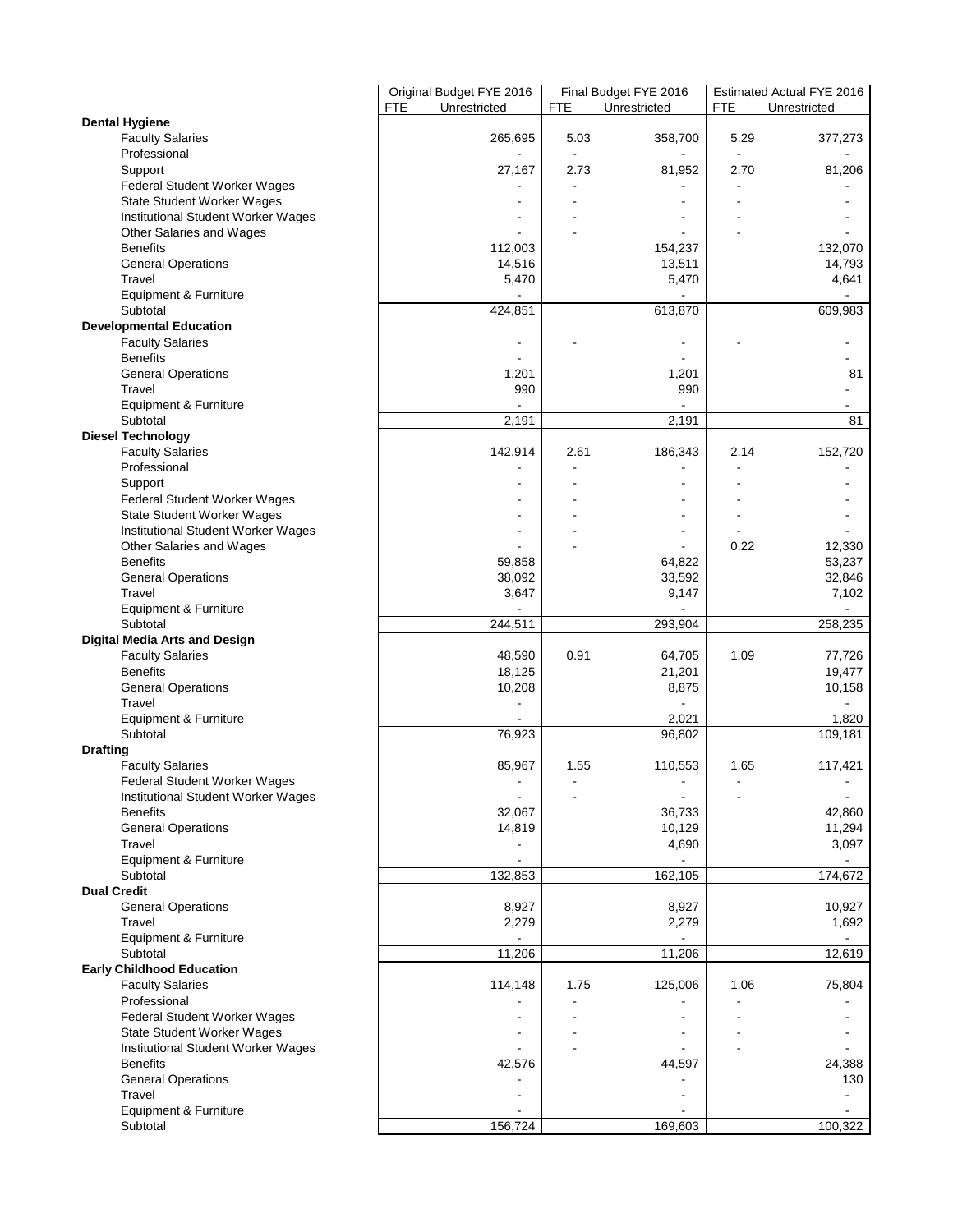|                                       | Original Budget FYE 2016   | Final Budget FYE 2016 |                | <b>Estimated Actual FYE 2016</b> |                |
|---------------------------------------|----------------------------|-----------------------|----------------|----------------------------------|----------------|
|                                       | <b>FTE</b><br>Unrestricted | <b>FTE</b>            | Unrestricted   | <b>FTE</b>                       | Unrestricted   |
| <b>Employee Recruiting Pool</b>       |                            |                       |                |                                  |                |
| <b>General Operations</b>             | 73,371                     |                       | 58,371         |                                  | 59,074         |
| Travel                                | 2,820                      |                       | 2,820          |                                  |                |
| Equipment & Furniture                 |                            |                       |                |                                  |                |
| Subtotal                              | 76,191                     |                       | 61,191         |                                  | 59,074         |
| <b>EMT &amp; Paramedics</b>           |                            |                       |                |                                  |                |
| <b>Faculty Salaries</b>               | 188,463                    | 4.15                  | 295,512        | 3.90                             | 277,663        |
| Professional                          |                            | 0.01                  | 697            | 1.12                             | 62,159         |
| Support                               | 30,671                     | 1.08                  | 32,354         | 0.96                             | 28,748         |
| Other Salaries and Wages              | 71,750                     | 1.28                  | 71,750         | 0.23                             | 13,038         |
| <b>Benefits</b>                       | 99,115                     |                       | 120,180        |                                  | 90,161         |
| <b>General Operations</b>             | 64,084                     |                       | 71,584         |                                  | 65,504         |
| Travel                                | 16,802                     |                       | 9,302          |                                  | 7,942          |
| Equipment & Furniture                 |                            |                       |                |                                  |                |
| Subtotal                              | 470,885                    |                       | 601,379        |                                  | 545,215        |
| <b>Encore Administration</b>          |                            |                       |                |                                  |                |
| <b>Faculty Salaries</b>               | ٠                          | 1.31                  | 93,487         | 1.47                             | 104,733        |
| Professional                          |                            |                       |                |                                  |                |
| Support                               | ۰                          |                       | $\blacksquare$ |                                  |                |
| Federal Student Worker Wages          | ÷,                         |                       | $\blacksquare$ |                                  |                |
|                                       |                            |                       |                |                                  |                |
| State Student Worker Wages            |                            | 0.04                  | 559            | 0.02<br>0.04                     | 242<br>559     |
| Institutional Student Worker Wages    |                            |                       |                |                                  | $\blacksquare$ |
| Other Salaries and Wages              |                            |                       |                |                                  |                |
| <b>Benefits</b>                       |                            |                       | 18,360         |                                  | 14,158         |
| <b>General Operations</b>             | 12,123                     |                       | 12,123         |                                  | 11,740         |
| Travel                                | 1,823                      |                       | 1,823          |                                  | 1,410          |
| Equipment & Furniture                 |                            |                       |                |                                  |                |
| Subtotal                              | 13,946                     |                       | 126,352        |                                  | 132,842        |
| English                               |                            |                       |                |                                  |                |
| <b>Faculty Salaries</b>               | 621,268                    | 12.22                 | 870,760        | 12.78                            | 911,067        |
| Federal Student Worker Wages          |                            | ٠                     |                |                                  |                |
| Institutional Student Worker Wages    |                            |                       |                |                                  |                |
| Other Salaries and Wages              | 101,378                    | 1.91                  | 107,028        | 1.60                             | 89,330         |
| <b>Benefits</b>                       | 255,059                    |                       | 298,734        |                                  | 334,926        |
| <b>General Operations</b>             | 21,350                     |                       | 20,100         |                                  | 14,123         |
| Travel                                |                            |                       | 1,250          |                                  | 162            |
| Equipment & Furniture                 |                            |                       |                |                                  |                |
| Subtotal                              | 999,055                    |                       | 1,297,872      |                                  | 1,349,608      |
| <b>Enterprise - Auto Body</b>         |                            |                       |                |                                  |                |
| <b>General Operations</b>             |                            |                       | 1,138          |                                  |                |
| Travel                                |                            |                       |                |                                  |                |
| Equipment & Furniture                 |                            |                       |                |                                  |                |
| Subtotal                              |                            |                       | 1,138          |                                  |                |
| <b>Enterprise - Auto Technology</b>   |                            |                       |                |                                  |                |
| <b>General Operations</b>             |                            |                       | 4,913          |                                  | 2,712          |
| Travel                                |                            |                       |                |                                  |                |
| Equipment & Furniture                 |                            |                       |                |                                  |                |
| Subtotal                              | $\blacksquare$             |                       | 4,913          |                                  | 2,712          |
| <b>Enterprise - Bisti Writing</b>     |                            |                       |                |                                  |                |
| <b>Faculty Salaries</b>               |                            |                       | 200            |                                  | 200            |
| <b>Benefits</b>                       |                            |                       | 33             |                                  | 48             |
| <b>General Operations</b>             |                            |                       | 6,740          |                                  | 6,474          |
| Travel                                |                            |                       |                |                                  |                |
| Equipment & Furniture                 |                            |                       |                |                                  |                |
| Subtotal                              | $\overline{\phantom{a}}$   |                       | 6,973          |                                  | 6,722          |
| <b>Enterprise - Building Trades A</b> |                            |                       |                |                                  |                |
| <b>General Operations</b>             |                            |                       | 10,000         |                                  | 1,177          |
| Travel                                | ۰                          |                       | $\blacksquare$ |                                  |                |
| Equipment & Furniture                 |                            |                       |                |                                  |                |
| Subtotal                              | $\overline{\phantom{a}}$   |                       | 10,000         |                                  | 1,177          |
| <b>Enterprise - Building Trades B</b> |                            |                       |                |                                  |                |
| <b>General Operations</b>             |                            |                       | 10,000         |                                  | 1,042          |
| Travel                                |                            |                       |                |                                  |                |
| Equipment & Furniture                 |                            |                       |                |                                  |                |
| Subtotal                              |                            |                       | 10,000         |                                  | 1,042          |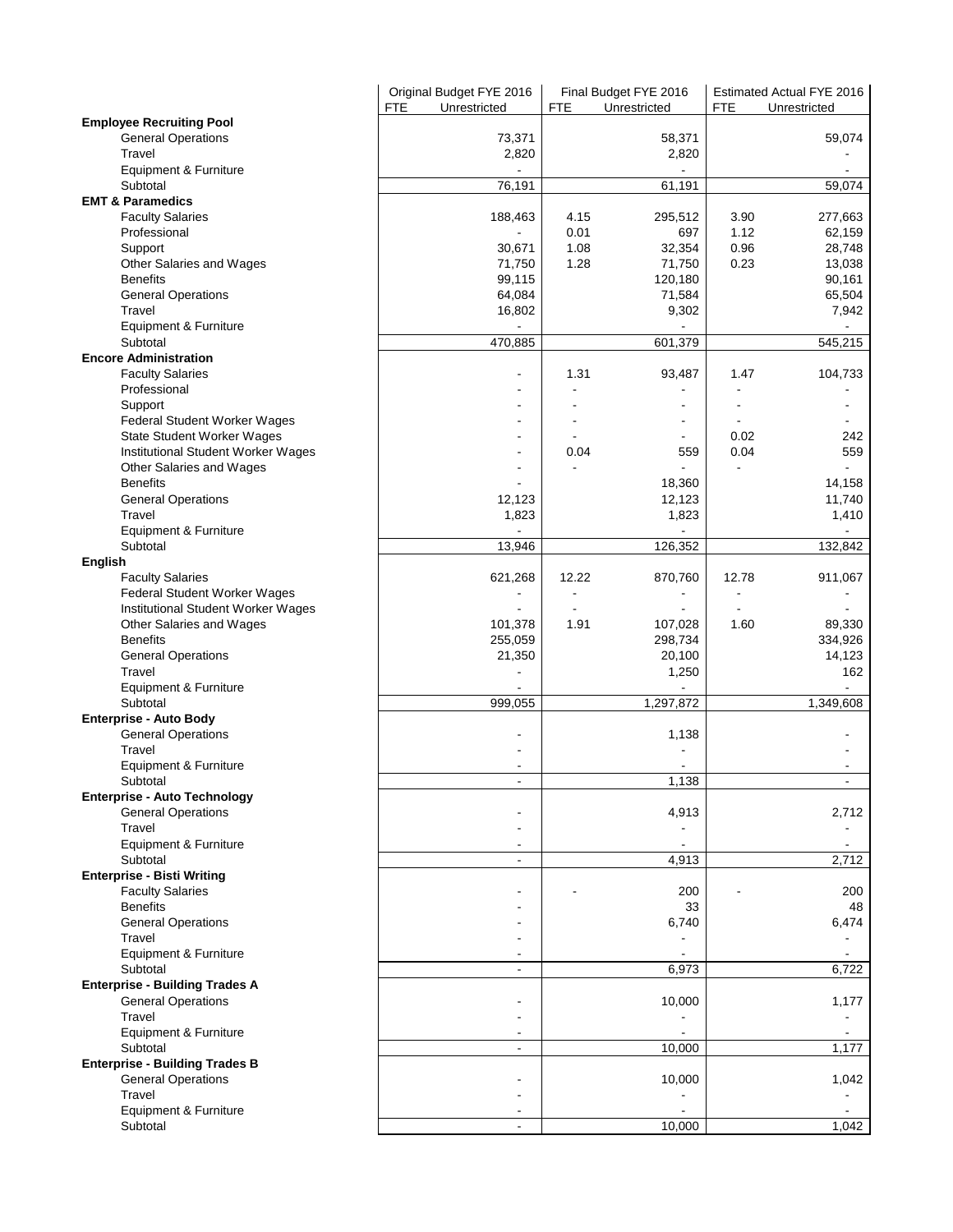|                                              | Original Budget FYE 2016   | Final Budget FYE 2016                          | Estimated Actual FYE 2016    |
|----------------------------------------------|----------------------------|------------------------------------------------|------------------------------|
| <b>Enterprise - Building Trades C</b>        | <b>FTE</b><br>Unrestricted | <b>FTE</b><br>Unrestricted                     | <b>FTE</b><br>Unrestricted   |
| <b>General Operations</b>                    |                            | 55,000                                         | 47,660                       |
| Travel                                       |                            |                                                |                              |
| Equipment & Furniture                        |                            |                                                |                              |
| Subtotal                                     | $\blacksquare$             | 55,000                                         | 47,660                       |
| <b>Enterprise - Diesel</b>                   |                            |                                                |                              |
| <b>General Operations</b>                    |                            | 8,117                                          | 259                          |
| Travel                                       |                            |                                                |                              |
| Equipment & Furniture                        |                            |                                                |                              |
| Subtotal                                     | $\overline{\phantom{a}}$   | 8,117                                          | 259                          |
| <b>Enterprise - Drafting</b>                 |                            |                                                |                              |
| <b>General Operations</b>                    |                            | 2,587                                          |                              |
| Travel<br>Equipment & Furniture              |                            |                                                |                              |
| Subtotal                                     | $\overline{\phantom{a}}$   | 2,587                                          | $\overline{\phantom{a}}$     |
| <b>Enterprise - EMT &amp; Paramedics</b>     |                            |                                                |                              |
| <b>General Operations</b>                    |                            | 7,605                                          | 605                          |
| Travel                                       |                            |                                                |                              |
| Equipment & Furniture                        | $\blacksquare$             |                                                |                              |
| Subtotal                                     | $\blacksquare$             | 7,605                                          | 605                          |
| <b>Enterprise - Flora Book Sales</b>         |                            |                                                |                              |
| <b>General Operations</b>                    |                            | 1,024                                          |                              |
| Travel                                       |                            |                                                |                              |
| Equipment & Furniture<br>Subtotal            | ٠                          |                                                |                              |
| <b>Enterprise - Pottery Studio</b>           | $\overline{\phantom{a}}$   | 1,024                                          | $\overline{\phantom{a}}$     |
| <b>General Operations</b>                    |                            | 1,229                                          |                              |
| Travel                                       |                            |                                                |                              |
| Equipment & Furniture                        | $\overline{\phantom{a}}$   |                                                |                              |
| Subtotal                                     | $\blacksquare$             | 1,229                                          | $\blacksquare$               |
| Enterprise - OTA                             |                            |                                                |                              |
| <b>General Operations</b>                    |                            |                                                | 4,800                        |
| Travel                                       |                            |                                                |                              |
| Equipment & Furniture                        |                            |                                                |                              |
| Subtotal                                     | $\overline{\phantom{a}}$   |                                                | 4,800                        |
| <b>Enterprise - Horticulture</b>             |                            |                                                |                              |
| <b>General Operations</b><br>Travel          |                            | 12,713                                         | 672                          |
| Equipment & Furniture                        |                            |                                                |                              |
| Subtotal                                     | $\overline{\phantom{a}}$   | 12,713                                         | 672                          |
| <b>Enterprise - Welding</b>                  |                            |                                                |                              |
| <b>General Operations</b>                    |                            | 6,214                                          | 2,234                        |
| Travel                                       |                            |                                                |                              |
| Equipment & Furniture                        | $\overline{\phantom{a}}$   | $\overline{\phantom{a}}$                       | $\blacksquare$               |
| Subtotal                                     | $\overline{a}$             | 6,214                                          | 2,234                        |
| <b>Enterprise HS Theatre Art Fest</b>        |                            |                                                |                              |
| <b>General Operations</b><br>Travel          |                            | 9,645                                          |                              |
| Equipment & Furniture                        | $\overline{\phantom{a}}$   | $\overline{\phantom{a}}$                       |                              |
| Subtotal                                     | $\overline{\phantom{a}}$   | 9,645                                          | $\overline{\phantom{a}}$     |
| <b>Fine Arts</b>                             |                            |                                                |                              |
| <b>Faculty Salaries</b>                      | 172,270                    | 380,695<br>5.34                                | 414,768<br>5.82              |
| Professional                                 |                            |                                                |                              |
| Support                                      |                            |                                                |                              |
| Federal Student Worker Wages                 |                            | $\blacksquare$<br>$\qquad \qquad \blacksquare$ | $\qquad \qquad \blacksquare$ |
| <b>State Student Worker Wages</b>            |                            | 0.04<br>667                                    | 732<br>0.05                  |
| Institutional Student Worker Wages           |                            | 0.45<br>6,986                                  | 0.45<br>6,986                |
| Other Salaries and Wages                     |                            | $\blacksquare$                                 | 0.13<br>7,251                |
| <b>Benefits</b><br><b>General Operations</b> | 64,258<br>43,687           | 105,027                                        | 86,592                       |
| Travel                                       |                            | 43,687                                         | 51,004<br>300                |
| Equipment & Furniture                        | 3,121                      | 3,121                                          |                              |
| Subtotal                                     | 283,336                    | 540,183                                        | 567,633                      |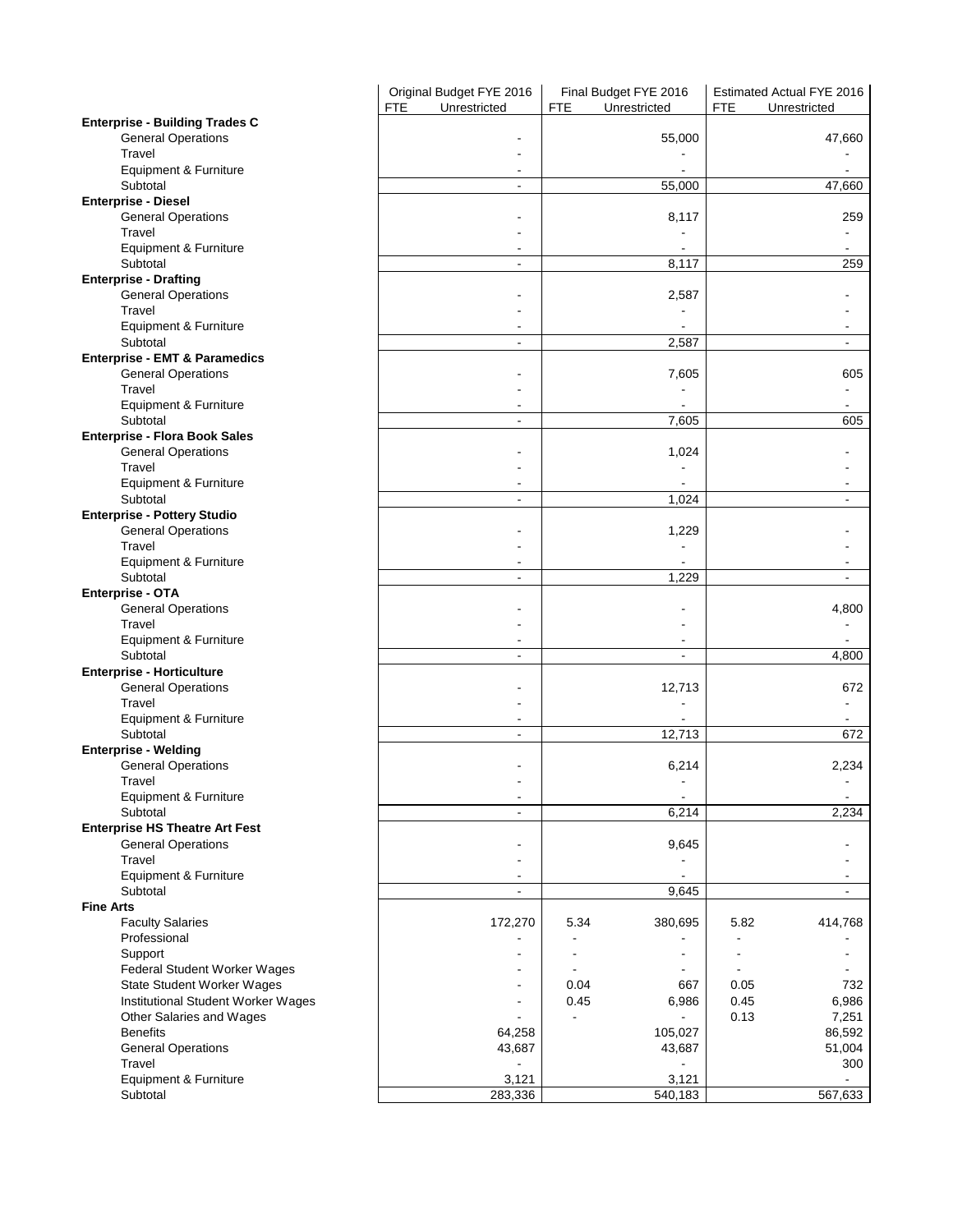|                                                       | Original Budget FYE 2016<br>Unrestricted<br>FTE | <b>FTE</b> | Final Budget FYE 2016<br>Unrestricted | <b>FTE</b> | Estimated Actual FYE 2016<br>Unrestricted |
|-------------------------------------------------------|-------------------------------------------------|------------|---------------------------------------|------------|-------------------------------------------|
| <b>Fire Science</b>                                   |                                                 |            |                                       |            |                                           |
| <b>Faculty Salaries</b>                               | 105,492                                         | 3.29       | 234,339                               | 3.27       | 232,962                                   |
| <b>Benefits</b>                                       | 29,350                                          |            | 54,450                                |            | 45,924                                    |
| <b>General Operations</b>                             | 37,658                                          |            | 35,450                                |            | 30,196                                    |
| Travel                                                |                                                 |            | 1,738                                 |            | 1,736                                     |
| Equipment & Furniture                                 |                                                 |            | 470                                   |            | 5,020                                     |
| Subtotal                                              | 172,500                                         |            | 326,447                               |            | 315,838                                   |
| <b>Gas Compression</b>                                |                                                 |            |                                       |            |                                           |
| <b>Faculty Salaries</b>                               | ٠                                               | 0.29       | 20,464                                | 0.34       | 24,379                                    |
| Professional                                          |                                                 |            |                                       |            |                                           |
| Federal Student Worker Wages                          |                                                 |            |                                       |            |                                           |
| State Student Worker Wages                            |                                                 |            |                                       |            |                                           |
| Institutional Student Worker Wages<br><b>Benefits</b> |                                                 |            | 4,019                                 |            | 4,959                                     |
| <b>General Operations</b>                             | 10,340                                          |            | 10,340                                |            | 8,332                                     |
| Travel                                                |                                                 |            |                                       |            |                                           |
| Equipment & Furniture                                 |                                                 |            |                                       |            |                                           |
| Subtotal                                              | 10,340                                          |            | 34,823                                |            | 37,670                                    |
| Geology                                               |                                                 |            |                                       |            |                                           |
| <b>Faculty Salaries</b>                               | 56,364                                          | 1.22       | 86,858                                | 1.82       | 129,827                                   |
| Professional                                          |                                                 |            |                                       |            |                                           |
| Federal Student Worker Wages                          |                                                 |            |                                       |            |                                           |
| <b>State Student Worker Wages</b>                     |                                                 |            |                                       |            |                                           |
| Institutional Student Worker Wages                    |                                                 |            |                                       |            |                                           |
| Other Salaries and Wages                              |                                                 |            |                                       |            |                                           |
| <b>Benefits</b>                                       | 21,024                                          |            | 26,895                                |            | 45,184                                    |
| <b>General Operations</b>                             | 3,462                                           |            | 21,679                                |            | 20,362                                    |
| Travel                                                | 3,457                                           |            | 3,457                                 |            | 1,120                                     |
| Equipment & Furniture                                 |                                                 |            |                                       |            |                                           |
| Subtotal                                              | 84,307                                          |            | 138,889                               |            | 196,493                                   |
| <b>GIST</b>                                           |                                                 |            |                                       |            |                                           |
| <b>Faculty Salaries</b>                               | 25,981                                          | 0.41       | 29,378                                | 0.05       | 3,397                                     |
| Professional                                          |                                                 |            | $\blacksquare$                        |            |                                           |
| <b>Benefits</b>                                       | 9,692                                           |            | 10,375                                |            | 573                                       |
| <b>General Operations</b>                             | 990                                             |            | 5,640                                 |            | 5,265                                     |
| Travel                                                |                                                 |            |                                       |            |                                           |
| Equipment & Furniture                                 |                                                 |            |                                       |            |                                           |
| Subtotal                                              | 36,663                                          |            | 45,393                                |            | 9,235                                     |
| <b>Health Info Tech</b>                               |                                                 |            |                                       |            |                                           |
| <b>Faculty Salaries</b>                               | 255,183                                         | 4.16       | 296,440                               | 4.15       | 295,458                                   |
| Professional                                          | 38,470                                          | 0.74       | 40,833                                | 0.72       | 39,537                                    |
| Support                                               |                                                 |            |                                       | 0.49       | 14,613                                    |
| Other Salaries and Wages                              |                                                 |            |                                       |            |                                           |
| <b>Benefits</b>                                       | 111,815                                         |            | 117,518                               |            | 104,775                                   |
| <b>General Operations</b>                             | 27,440                                          |            | 27,440                                |            | 15,324                                    |
| Travel                                                | 12,690                                          |            | 12,690                                |            | 12,236                                    |
| Equipment & Furniture                                 |                                                 |            |                                       |            |                                           |
| Subtotal                                              | 445,598                                         |            | 494,921                               |            | 481,943                                   |
| <b>History</b>                                        |                                                 |            |                                       |            |                                           |
| <b>Faculty Salaries</b>                               | 121,624                                         | 1.75       | 124,876                               | 1.85       | 131,901                                   |
| Professional                                          |                                                 |            |                                       |            |                                           |
| <b>Benefits</b>                                       | 45,367                                          |            | 45,773                                |            | 41,314                                    |
| <b>General Operations</b>                             |                                                 |            |                                       |            | 646                                       |
| Travel                                                |                                                 |            |                                       |            |                                           |
|                                                       |                                                 |            |                                       |            |                                           |
| Equipment & Furniture<br>Subtotal                     |                                                 |            |                                       |            |                                           |
| <b>Honors Program</b>                                 | 166,991                                         |            | 170,649                               |            | 173,861                                   |
|                                                       | 3,817                                           |            | 3,817                                 |            | 4,327                                     |
| <b>General Operations</b><br>Travel                   |                                                 |            |                                       |            |                                           |
| Equipment & Furniture                                 | 1,040                                           |            | 1,040                                 |            |                                           |
|                                                       |                                                 |            |                                       |            |                                           |
| Subtotal                                              | 4,857                                           |            | 4,857                                 |            | 4,327                                     |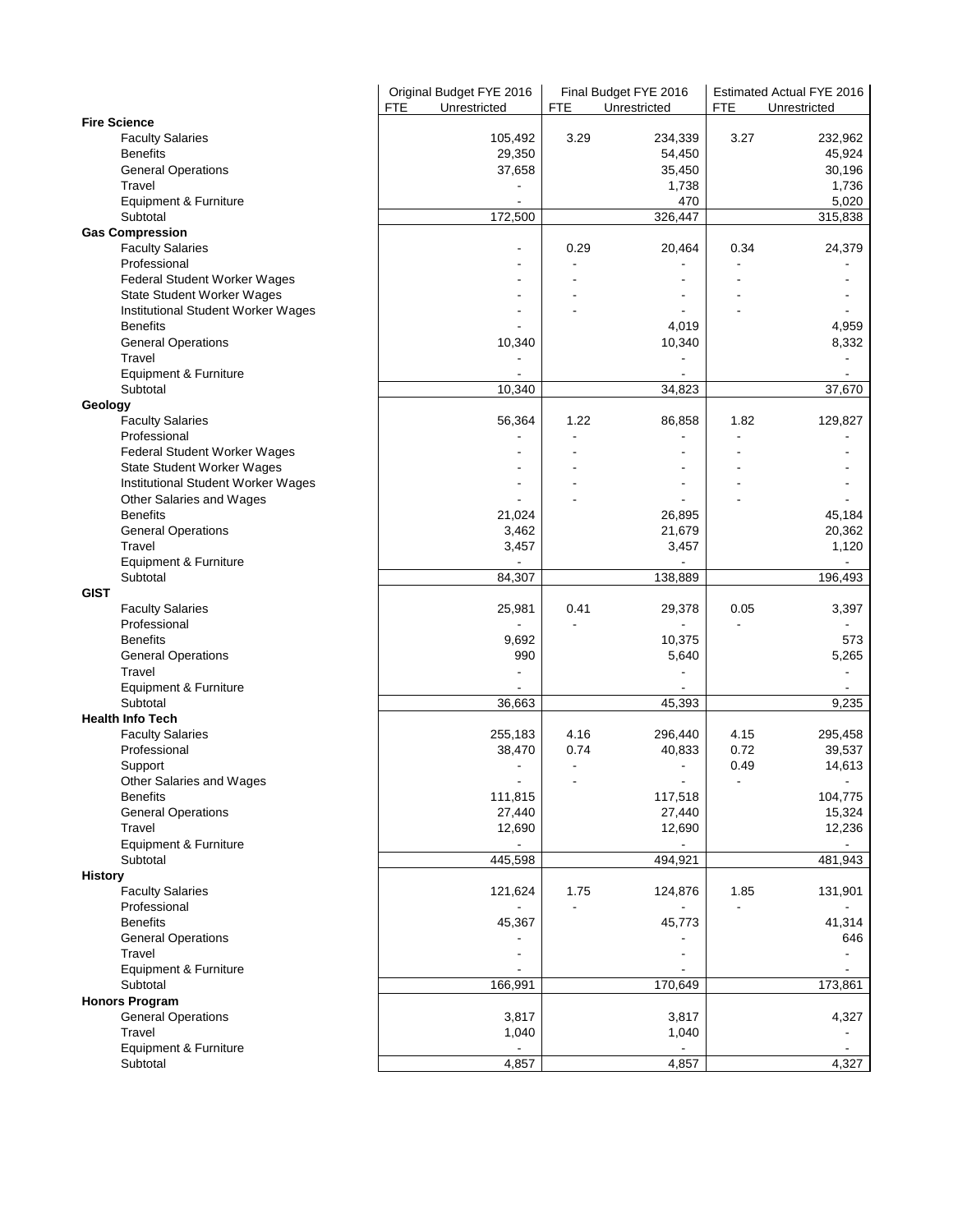|                                                       | Original Budget FYE 2016<br><b>FTE</b><br>Unrestricted | Final Budget FYE 2016<br><b>FTE</b><br>Unrestricted |                          | Estimated Actual FYE 2016<br><b>FTE</b><br>Unrestricted |                          |
|-------------------------------------------------------|--------------------------------------------------------|-----------------------------------------------------|--------------------------|---------------------------------------------------------|--------------------------|
| Horticulture                                          |                                                        |                                                     |                          |                                                         |                          |
| <b>Faculty Salaries</b>                               |                                                        | 0.02                                                | 1,721                    | 0.04                                                    | 3,135                    |
| Professional                                          |                                                        |                                                     | ÷,                       |                                                         |                          |
| Federal Student Worker Wages                          |                                                        |                                                     | $\overline{\phantom{a}}$ |                                                         |                          |
| <b>State Student Worker Wages</b>                     |                                                        | 0.09                                                | 1,339                    | 0.12                                                    | 1,821                    |
| Institutional Student Worker Wages                    |                                                        | 0.29                                                | 4,463                    | 0.29                                                    | 4,463                    |
| Other Salaries and Wages                              |                                                        |                                                     |                          |                                                         |                          |
| <b>Benefits</b>                                       |                                                        |                                                     | 330                      |                                                         | 593                      |
| <b>General Operations</b>                             | 12,475                                                 |                                                     | 12,475                   |                                                         | 8,086                    |
| Travel                                                |                                                        |                                                     |                          |                                                         |                          |
| Equipment & Furniture                                 |                                                        |                                                     |                          |                                                         |                          |
| Subtotal                                              | 12,475                                                 |                                                     | 20,328                   |                                                         | 18,098                   |
| <b>Human Services</b>                                 |                                                        |                                                     |                          |                                                         |                          |
| <b>Faculty Salaries</b>                               |                                                        |                                                     |                          | 0.01                                                    | 762                      |
| <b>Benefits</b>                                       | $\blacksquare$                                         |                                                     | $\blacksquare$           |                                                         | 164                      |
| Subtotal                                              |                                                        |                                                     | $\blacksquare$           |                                                         | 926                      |
| <b>Industrial Plant</b>                               |                                                        |                                                     |                          |                                                         |                          |
| <b>Faculty Salaries</b>                               | 318,570                                                | 7.27                                                | 518,302                  | 6.48                                                    | 461,589                  |
| Professional                                          |                                                        |                                                     |                          |                                                         |                          |
| Federal Student Worker Wages                          |                                                        |                                                     |                          |                                                         |                          |
| State Student Worker Wages                            |                                                        |                                                     |                          |                                                         |                          |
|                                                       |                                                        |                                                     |                          |                                                         |                          |
| Institutional Student Worker Wages<br><b>Benefits</b> | 118,826                                                |                                                     |                          |                                                         |                          |
|                                                       |                                                        |                                                     | 157,822                  |                                                         | 126,957                  |
| <b>General Operations</b>                             | 18,124                                                 |                                                     | 18,124                   |                                                         | 30,011                   |
| Travel                                                |                                                        |                                                     |                          |                                                         | 80                       |
| Equipment & Furniture                                 |                                                        |                                                     | 32,000                   |                                                         |                          |
| Subtotal                                              | 455,520                                                |                                                     | 726,248                  |                                                         | 618,637                  |
| <b>Instructional Computing</b>                        |                                                        |                                                     |                          |                                                         |                          |
| Professional                                          |                                                        |                                                     |                          |                                                         |                          |
| Support                                               | 111,278                                                | 3.95                                                | 118,912                  | 3.58                                                    | 107,519                  |
| Federal Student Worker Wages                          | $\overline{\phantom{0}}$                               | $\blacksquare$                                      |                          | $\blacksquare$                                          |                          |
| State Student Worker Wages                            |                                                        | 0.62                                                | 9,726                    | 0.75                                                    | 11,739                   |
| Institutional Student Worker Wages                    |                                                        | 2.78                                                | 43,403                   | 2.78                                                    | 43,403                   |
| Other Salaries and Wages                              |                                                        | L.                                                  |                          | $\blacksquare$                                          |                          |
| <b>Benefits</b>                                       | 50,409                                                 |                                                     | 50,409                   |                                                         | 49,484                   |
| <b>General Operations</b>                             | 21,009                                                 |                                                     | 21,009                   |                                                         | 12,317                   |
| Travel                                                |                                                        |                                                     | $\overline{\phantom{a}}$ |                                                         | $\overline{\phantom{a}}$ |
| Equipment & Furniture                                 |                                                        |                                                     |                          |                                                         |                          |
| Subtotal                                              | 182,696                                                |                                                     | 243,459                  |                                                         | 224,462                  |
| <b>Instructional Pool</b>                             |                                                        |                                                     |                          |                                                         |                          |
| <b>Faculty Salaries</b>                               | 4,232,154                                              | 0.30                                                | 21,600                   | 0.22                                                    | 15,432                   |
| Professional                                          |                                                        | $\overline{\phantom{a}}$                            |                          | $\overline{a}$                                          |                          |
| Federal Student Worker Wages                          |                                                        |                                                     |                          |                                                         |                          |
| <b>State Student Worker Wages</b>                     | 16,668                                                 | $\overline{\phantom{a}}$                            |                          |                                                         |                          |
| Institutional Student Worker Wages                    | 131,906                                                | 2.46                                                | 38,371                   |                                                         |                          |
| Other Salaries and Wages                              |                                                        |                                                     |                          | 0.22                                                    | 12,470                   |
| <b>Benefits</b>                                       | 978,830                                                |                                                     | 575,381                  |                                                         | 772,616                  |
| <b>General Operations</b>                             | 3,724,009                                              |                                                     | 3,726,512                |                                                         | 3,309,167                |
| Travel                                                |                                                        |                                                     |                          |                                                         |                          |
| Equipment & Furniture                                 |                                                        |                                                     |                          |                                                         |                          |
| Subtotal                                              | 9,083,567                                              |                                                     | 4,361,864                |                                                         | 4,109,685                |
| <b>Instrumentation</b>                                |                                                        |                                                     |                          |                                                         |                          |
| <b>Faculty Salaries</b>                               | 180,908                                                | 3.62                                                | 257,681                  | 3.70                                                    | 263,775                  |
| Professional                                          |                                                        |                                                     |                          |                                                         |                          |
| Federal Student Worker Wages                          |                                                        |                                                     |                          |                                                         |                          |
|                                                       |                                                        |                                                     |                          |                                                         |                          |
| <b>State Student Worker Wages</b>                     | ٠                                                      | 0.01                                                | 203                      | 0.02                                                    | 383                      |
| Institutional Student Worker Wages                    |                                                        |                                                     |                          |                                                         |                          |
| Other Salaries and Wages                              |                                                        |                                                     |                          | 0.03                                                    | 1,862                    |
| <b>Benefits</b>                                       | 67,478                                                 |                                                     | 82,592                   |                                                         | 71,219                   |
| <b>General Operations</b>                             | 6,726                                                  |                                                     | 11,726                   |                                                         | 11,534                   |
| Travel                                                |                                                        |                                                     |                          |                                                         | 240                      |
| Equipment & Furniture                                 |                                                        |                                                     |                          |                                                         |                          |
| Subtotal                                              | 255,112                                                |                                                     | 352,202                  |                                                         | 349,013                  |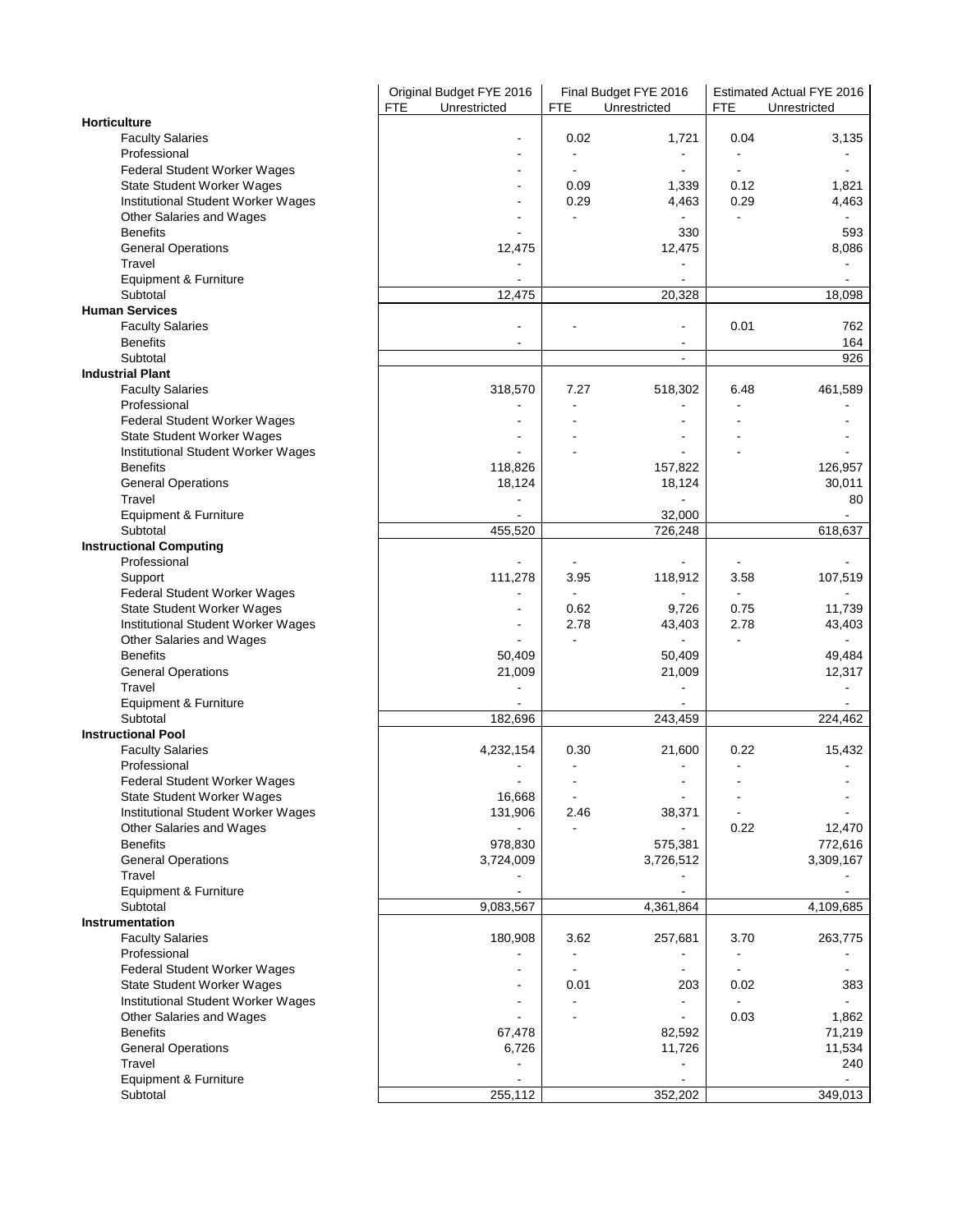|                                         | Original Budget FYE 2016<br>Unrestricted<br><b>FTE</b> | <b>FTE</b> | Final Budget FYE 2016<br>Unrestricted | <b>FTE</b> | Estimated Actual FYE 2016<br>Unrestricted |
|-----------------------------------------|--------------------------------------------------------|------------|---------------------------------------|------------|-------------------------------------------|
| <b>International Travel</b>             |                                                        |            |                                       |            |                                           |
| <b>General Operations</b><br>Travel     | 211,128                                                |            | 1,920<br>78,080                       |            | 791<br>14,635                             |
| Equipment & Furniture                   |                                                        |            |                                       |            |                                           |
| Subtotal                                | 211,128                                                |            | 80,000                                |            | 15,426                                    |
| <b>Language &amp; Education</b>         |                                                        |            |                                       |            |                                           |
| <b>Faculty Salaries</b>                 |                                                        | 3.66       | 260,836                               | 3.74       | 266,363                                   |
| Federal Student Worker Wages            |                                                        |            |                                       |            |                                           |
| State Student Worker Wages              |                                                        |            |                                       |            |                                           |
| Institutional Student Worker Wages      |                                                        |            |                                       |            |                                           |
| Other Salaries and Wages                |                                                        |            |                                       |            |                                           |
| <b>Benefits</b>                         |                                                        |            | 49,013                                |            | 49,479                                    |
| <b>General Operations</b><br>Travel     | 13,097                                                 |            | 13,907                                |            | 6,403                                     |
| Equipment & Furniture                   | $\blacksquare$                                         |            |                                       |            |                                           |
| Subtotal                                | 13,097                                                 |            | 323,756                               |            | 322,245                                   |
| <b>Legal Assistant</b>                  |                                                        |            |                                       |            |                                           |
| <b>Faculty Salaries</b>                 | 69,934                                                 | 1.26       | 89,752                                | 1.36       | 97,266                                    |
| <b>Benefits</b>                         | 26,085                                                 |            | 29,864                                |            | 23,105                                    |
| <b>General Operations</b>               | 2,206                                                  |            | 2,094                                 |            | 1,858                                     |
| Travel                                  |                                                        |            |                                       |            |                                           |
| Equipment & Furniture                   |                                                        |            |                                       |            |                                           |
| Subtotal                                | 98,225                                                 |            | 121,710                               |            | 122,229                                   |
| <b>LRNS</b>                             |                                                        |            |                                       |            |                                           |
| <b>Faculty Salaries</b>                 | 100,333                                                | 2.60       | 185,326                               | 2.84       | 202,499                                   |
| <b>Benefits</b>                         | 37,425                                                 |            | 53,969                                |            | 58,527                                    |
| <b>General Operations</b>               |                                                        |            |                                       |            | 1,536                                     |
| Travel                                  |                                                        |            |                                       |            |                                           |
| Equipment & Furniture                   |                                                        |            |                                       |            |                                           |
| Subtotal                                | 137,758                                                |            | 239,295                               |            | 262,562                                   |
| <b>Marketing Pool</b>                   |                                                        |            | 32,786                                |            |                                           |
| <b>General Operations</b><br>Travel     | 38,181                                                 |            |                                       |            | 27,924                                    |
| Equipment & Furniture                   |                                                        |            |                                       |            |                                           |
| Subtotal                                | 38,181                                                 |            | 32,786                                |            | 27,924                                    |
| <b>Mathematics</b>                      |                                                        |            |                                       |            |                                           |
| <b>Faculty Salaries</b>                 | 640,122                                                | 13.30      | 948,206                               | 14.85      | 1,058,632                                 |
| Professional                            |                                                        |            |                                       |            |                                           |
| Support                                 |                                                        |            |                                       |            |                                           |
| Federal Student Worker Wages            |                                                        |            | ۰                                     |            |                                           |
| State Student Worker Wages              |                                                        |            |                                       |            |                                           |
| Institutional Student Worker Wages      |                                                        |            |                                       |            |                                           |
| Other Salaries and Wages                |                                                        | 1.07       | 60,000                                | 0.83       | 46,150                                    |
| <b>Benefits</b>                         | 261,146                                                |            | 319,605                               |            | 345,675                                   |
| <b>General Operations</b>               | 17,752                                                 |            | 17,752                                |            | 18,268                                    |
| Travel                                  |                                                        |            |                                       |            |                                           |
| Equipment & Furniture                   |                                                        |            |                                       |            |                                           |
| Subtotal<br><b>Med Lab Tech</b>         | 919,020                                                |            | 1,345,563                             |            | 1,468,725                                 |
|                                         |                                                        | 2.02       |                                       | 1.54       | 109,650                                   |
| <b>Faculty Salaries</b><br>Professional | 131,479                                                |            | 144,091                               |            |                                           |
| Support                                 | 15,423                                                 | 0.51       | 15,423                                | 0.50       | 15,126                                    |
| Federal Student Worker Wages            |                                                        |            |                                       |            |                                           |
| <b>State Student Worker Wages</b>       |                                                        |            |                                       |            |                                           |
| Institutional Student Worker Wages      |                                                        |            |                                       |            |                                           |
| Other Salaries and Wages                |                                                        |            |                                       |            |                                           |
| <b>Benefits</b>                         | 56,029                                                 |            | 58,338                                |            | 35,483                                    |
| <b>General Operations</b>               | 17,938                                                 |            | 22,459                                |            | 20,489                                    |
| Travel                                  | 5,522                                                  |            | 5,522                                 |            | 3,044                                     |
| Equipment & Furniture                   |                                                        |            |                                       |            |                                           |
| Subtotal                                | 226,391                                                |            | 245,833                               |            | 183,792                                   |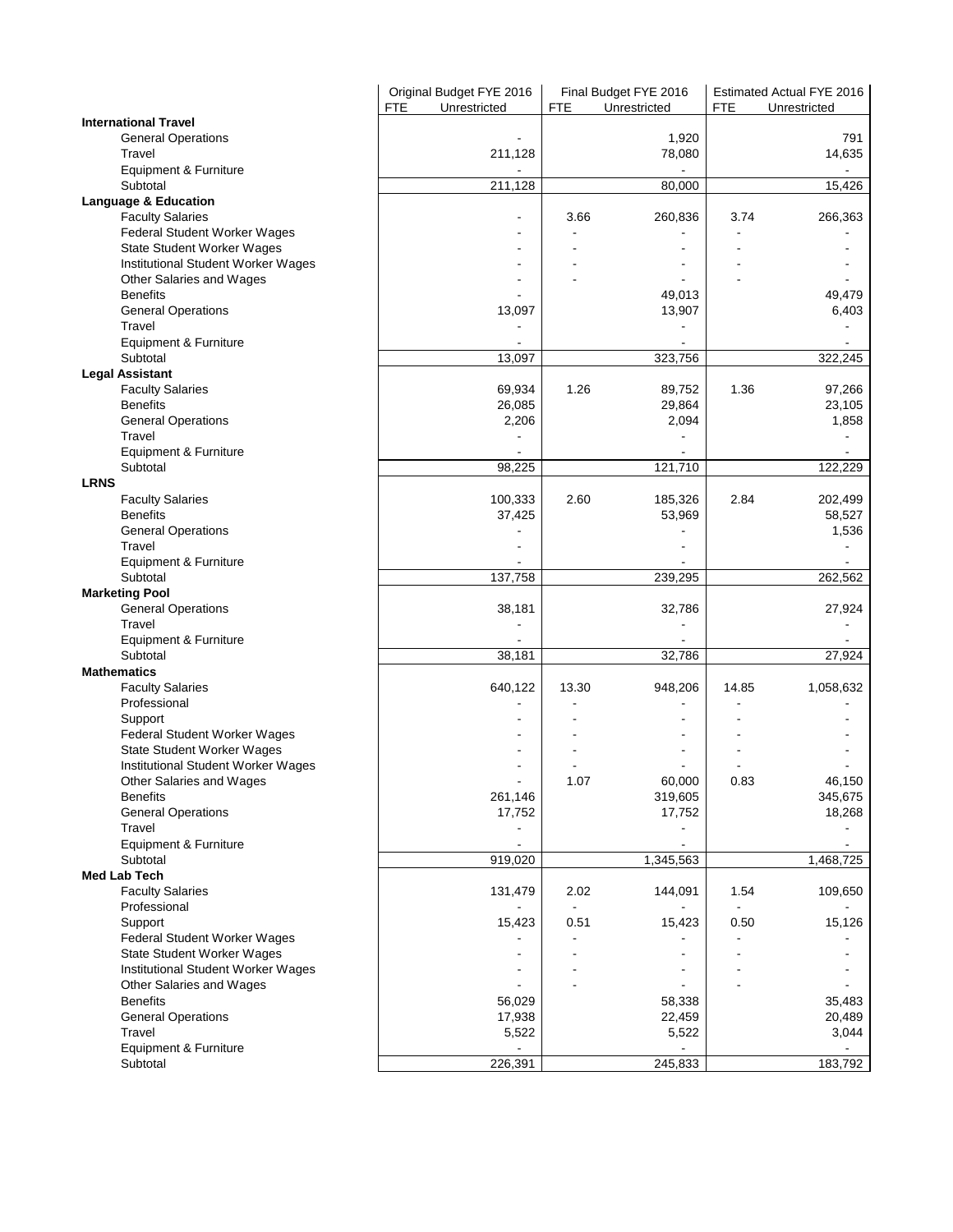|                                       | Original Budget FYE 2016   |            | Final Budget FYE 2016 |                          | Estimated Actual FYE 2016 |
|---------------------------------------|----------------------------|------------|-----------------------|--------------------------|---------------------------|
|                                       | <b>FTE</b><br>Unrestricted | <b>FTE</b> | Unrestricted          | <b>FTE</b>               | Unrestricted              |
| <b>Modern Languages</b>               |                            |            |                       |                          |                           |
| <b>Faculty Salaries</b>               | 64,444                     | 1.43       | 101,676               | 0.80                     | 56,920                    |
| Other Salaries and Wages              |                            | 0.04       | 2,399                 | 0.81                     | 45,265                    |
| <b>Benefits</b>                       | 22,615                     |            | 30,345                |                          | 23,701                    |
| <b>General Operations</b>             |                            |            |                       |                          | 1,275                     |
| Travel                                |                            |            |                       |                          |                           |
| Equipment & Furniture                 |                            |            |                       |                          |                           |
| Subtotal                              | 87,059                     |            | 134,420               |                          | 127,161                   |
| Music                                 |                            |            |                       |                          |                           |
| <b>Faculty Salaries</b>               | 117,140                    | 1.75       | 124,591               | 1.74                     | 124,191                   |
| <b>State Student Worker Wages</b>     |                            |            |                       |                          |                           |
| Institutional Student Worker Wages    |                            |            |                       |                          |                           |
| <b>Benefits</b>                       | 43,076                     |            | 45,076                |                          | 37,250                    |
| <b>General Operations</b>             | 2,264                      |            | 2,264                 |                          | 958                       |
| Travel                                |                            |            |                       |                          |                           |
| Equipment & Furniture                 |                            |            |                       |                          |                           |
| Subtotal                              | 162,480                    |            | 171,931               |                          | 162,399                   |
| <b>Nursing</b>                        |                            |            |                       |                          |                           |
| <b>Faculty Salaries</b>               | 576,744                    | 9.53       | 679,362               | 10.32                    | 735,599                   |
| Professional                          | 243,171                    | 4.41       | 243,868               | 4.40                     | 243,486                   |
| Support                               | 76,263                     | 2.60       | 78,188                | 2.22                     | 66,862                    |
| Federal Student Worker Wages          |                            |            |                       | $\overline{\phantom{a}}$ |                           |
| State Student Worker Wages            |                            |            |                       |                          |                           |
| Institutional Student Worker Wages    |                            | 0.43       | 6,726                 | 0.43                     | 6,726                     |
| Other Salaries and Wages              |                            |            |                       |                          |                           |
| <b>Benefits</b>                       | 331,858                    |            | 351,461               |                          | 348,522                   |
| <b>General Operations</b>             | 84,638                     |            | 83,294                |                          | 85,280                    |
| Travel                                | 7,500                      |            | 4,961                 |                          | 4,937                     |
| Equipment & Furniture                 |                            |            |                       |                          |                           |
| Subtotal                              | 1,320,174                  |            | 1,447,860             |                          | 1,491,412                 |
|                                       |                            |            |                       |                          |                           |
| <b>Occupational Therapy Assistant</b> | 85,850                     | 1.49       |                       | 2.91                     |                           |
| <b>Faculty Salaries</b>               |                            |            | 105,867               | $\overline{a}$           | 207,364                   |
| Professional                          | 93,403                     | 1.69       | 93,403                |                          | $\blacksquare$            |
| Support                               | 28,111                     | 1.02       | 30,580                | 0.49                     | 14,613                    |
| <b>Benefits</b>                       | 72,124                     |            | 75,757                |                          | 72,715                    |
| <b>General Operations</b>             | 17,519                     |            | 22,729                |                          | 31,218                    |
| Travel                                | 5,640                      |            | 6,430                 |                          | 6,241                     |
| Equipment & Furniture                 |                            |            |                       |                          |                           |
| Subtotal                              | 302,647                    |            | 334,766               |                          | 332,151                   |
| <b>Office Careers</b>                 |                            |            |                       |                          |                           |
| <b>Faculty Salaries</b>               | 50,264                     | 0.91       | 64,631                | 0.94                     | 66,903                    |
| <b>Benefits</b>                       | 18,749                     |            | 21,571                |                          | 19,650                    |
| <b>General Operations</b>             | 2,759                      |            | 2,620                 |                          | 954                       |
| Travel                                |                            |            |                       |                          |                           |
| Equipment & Furniture                 | $\blacksquare$             |            | $\blacksquare$        |                          |                           |
| Subtotal                              | 71,772                     |            | 88,822                |                          | 87,507                    |
| <b>Online Services</b>                |                            |            |                       |                          |                           |
| Professional                          |                            | 0.71       | 39,408                | 0.57                     | 31,328                    |
| Support                               |                            |            |                       |                          |                           |
| <b>Federal Student Worker Wages</b>   |                            |            |                       |                          |                           |
| State Student Worker Wages            |                            |            |                       |                          |                           |
| Institutional Student Worker Wages    |                            |            |                       |                          |                           |
| Other Salaries and Wages              |                            |            |                       |                          |                           |
| <b>Benefits</b>                       |                            |            | 12,090                |                          | 11,609                    |
| <b>General Operations</b>             | 24,022                     |            | 18,019                |                          | 5,075                     |
| Travel                                | 1,003                      |            | 2,003                 |                          | 1,370                     |
| Equipment & Furniture                 |                            |            | 2,100                 |                          | 1,949                     |
| Subtotal                              | 25,025                     |            | 73,620                |                          | 51,331                    |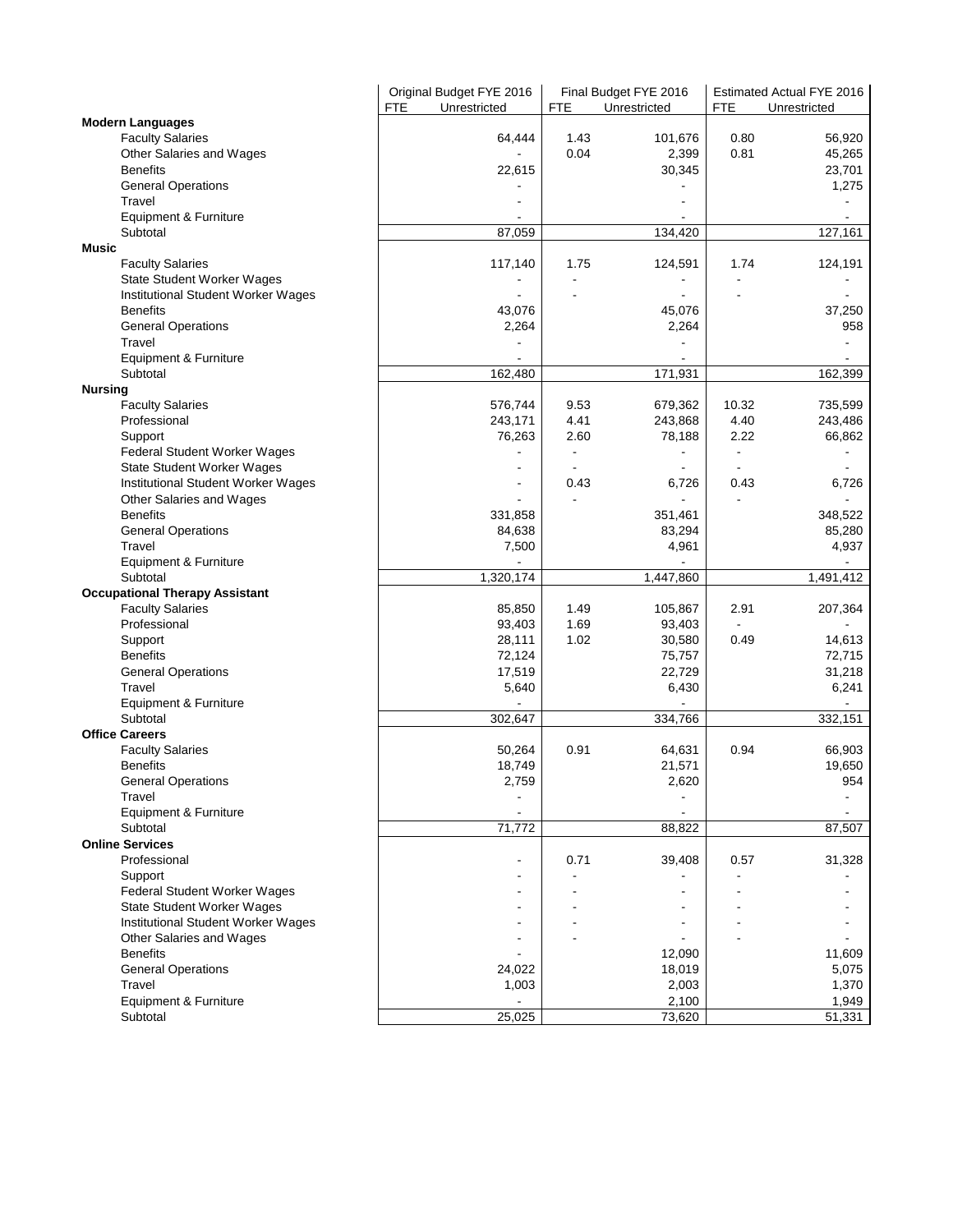|                                             | Original Budget FYE 2016   | Final Budget FYE 2016 |                          | Estimated Actual FYE 2016 |                                   |  |
|---------------------------------------------|----------------------------|-----------------------|--------------------------|---------------------------|-----------------------------------|--|
|                                             | <b>FTE</b><br>Unrestricted | <b>FTE</b>            | Unrestricted             | <b>FTE</b>                | Unrestricted                      |  |
| <b>Outdoor Leadership</b>                   |                            |                       |                          |                           |                                   |  |
| <b>Faculty Salaries</b>                     |                            | 0.44                  | 31,071                   | 0.52                      | 37,337                            |  |
| Professional                                | 48,330                     | 0.87                  | 48,330                   | 0.08                      | 4,250                             |  |
| Support                                     |                            |                       |                          |                           |                                   |  |
| Federal Student Worker Wages                |                            |                       |                          |                           |                                   |  |
| State Student Worker Wages                  |                            |                       |                          |                           |                                   |  |
| Institutional Student Worker Wages          |                            |                       | $\overline{\phantom{a}}$ | 0.23                      | 12,950                            |  |
| Other Salaries and Wages<br><b>Benefits</b> | 18,026                     |                       | 24,243                   |                           | 18,466                            |  |
|                                             |                            |                       |                          |                           |                                   |  |
| <b>General Operations</b><br>Travel         | 26,917                     |                       | 26,917                   |                           | 19,329                            |  |
| Equipment & Furniture                       | 13,364                     |                       | 13,364                   |                           | 7,816<br>$\overline{\phantom{a}}$ |  |
| Subtotal                                    | 106,637                    |                       | 143,925                  |                           | 100,148                           |  |
| <b>Pharmacy Tech</b>                        |                            |                       |                          |                           |                                   |  |
| <b>Faculty Salaries</b>                     |                            | 0.12                  | 8,400                    | 0.12                      | 8,400                             |  |
| Support                                     |                            |                       |                          | 0.33                      | 10,040                            |  |
| <b>Benefits</b>                             |                            |                       | 1,666                    |                           | 6,992                             |  |
| <b>General Operations</b>                   | 4,161                      |                       | 4,161                    |                           | 3,932                             |  |
| Travel                                      |                            |                       |                          |                           |                                   |  |
| Equipment & Furniture                       |                            |                       |                          |                           |                                   |  |
| Subtotal                                    | 4,161                      |                       | 14,227                   |                           | 29,364                            |  |
| Photography                                 |                            |                       |                          |                           |                                   |  |
| <b>Faculty Salaries</b>                     | 47,710                     | 0.67                  | 48,022                   | 0.69                      | 48,851                            |  |
| Support                                     | 11,711                     | 0.40                  | 12,089                   | 0.40                      | 11,882                            |  |
| Other Salaries and Wages                    |                            |                       | $\overline{a}$           | $\overline{\phantom{a}}$  | $\blacksquare$                    |  |
| <b>Benefits</b>                             | 23,101                     |                       | 23,101                   |                           | 19,072                            |  |
| <b>General Operations</b>                   |                            |                       |                          |                           | 236                               |  |
| Travel                                      |                            |                       |                          |                           |                                   |  |
| Equipment & Furniture                       |                            |                       |                          |                           |                                   |  |
| Subtotal                                    | 82,522                     |                       | 83,212                   |                           | 80,041                            |  |
| <b>Physical Education</b>                   |                            |                       |                          |                           |                                   |  |
| <b>Faculty Salaries</b>                     | 81,174                     | 2.01                  | 143,003                  | 2.04                      | 145,602                           |  |
| Professional                                |                            | 0.01                  | 312                      | 0.37                      | 20,546                            |  |
| Federal Student Worker Wages                | $\blacksquare$             |                       | $\blacksquare$           |                           |                                   |  |
| State Student Worker Wages                  |                            |                       |                          |                           |                                   |  |
| Institutional Student Worker Wages          |                            |                       |                          |                           |                                   |  |
| Other Salaries and Wages                    |                            |                       |                          |                           |                                   |  |
| <b>Benefits</b>                             | 30,278                     |                       | 42,332                   |                           | 46,149                            |  |
| <b>General Operations</b>                   | 10,061                     |                       | 9,426                    |                           | 4,248                             |  |
| Travel                                      | 1,641                      |                       | 2,276                    |                           | 1,674                             |  |
| Equipment & Furniture                       |                            |                       |                          |                           |                                   |  |
| Subtotal                                    | 123,154                    |                       | 197,349                  |                           | 218,219                           |  |
| <b>Physics and Engineering</b>              |                            |                       |                          |                           |                                   |  |
| <b>Faculty Salaries</b>                     | 186,806                    | 2.88                  | 204,893                  | 2.16                      | 153,605                           |  |
| Professional                                |                            |                       |                          |                           |                                   |  |
| Federal Student Worker Wages                |                            |                       |                          |                           |                                   |  |
| State Student Worker Wages                  |                            |                       |                          |                           | 35                                |  |
| Institutional Student Worker Wages          |                            |                       |                          |                           |                                   |  |
| <b>Benefits</b>                             | 69,679                     |                       | 72,980                   |                           | 46,431                            |  |
| <b>General Operations</b>                   | 1,911                      |                       | 1,911                    |                           | 2,182                             |  |
| Travel                                      | 1,980                      |                       | 165                      |                           | 165                               |  |
| Equipment & Furniture                       |                            |                       |                          |                           | $\blacksquare$                    |  |
| Subtotal                                    | 260,376                    |                       | 279,949                  |                           | 202,418                           |  |
| Planetarium                                 |                            |                       |                          |                           |                                   |  |
| <b>Faculty Salaries</b>                     |                            |                       |                          | 0.21                      | 15,193                            |  |
| Professional                                | 39,229                     | 0.72                  | 39,655                   | 0.65                      | 35,891                            |  |
| <b>Benefits</b>                             | 14,633                     |                       | 14,633<br>1,844          |                           | 18,570                            |  |
| <b>General Operations</b><br>Travel         | 1,844                      |                       |                          |                           | 1,809                             |  |
| Equipment & Furniture                       |                            |                       |                          |                           | $\overline{\phantom{a}}$          |  |
| Subtotal                                    | 55,706                     |                       | 56,132                   |                           | 71,463                            |  |
|                                             |                            |                       |                          |                           |                                   |  |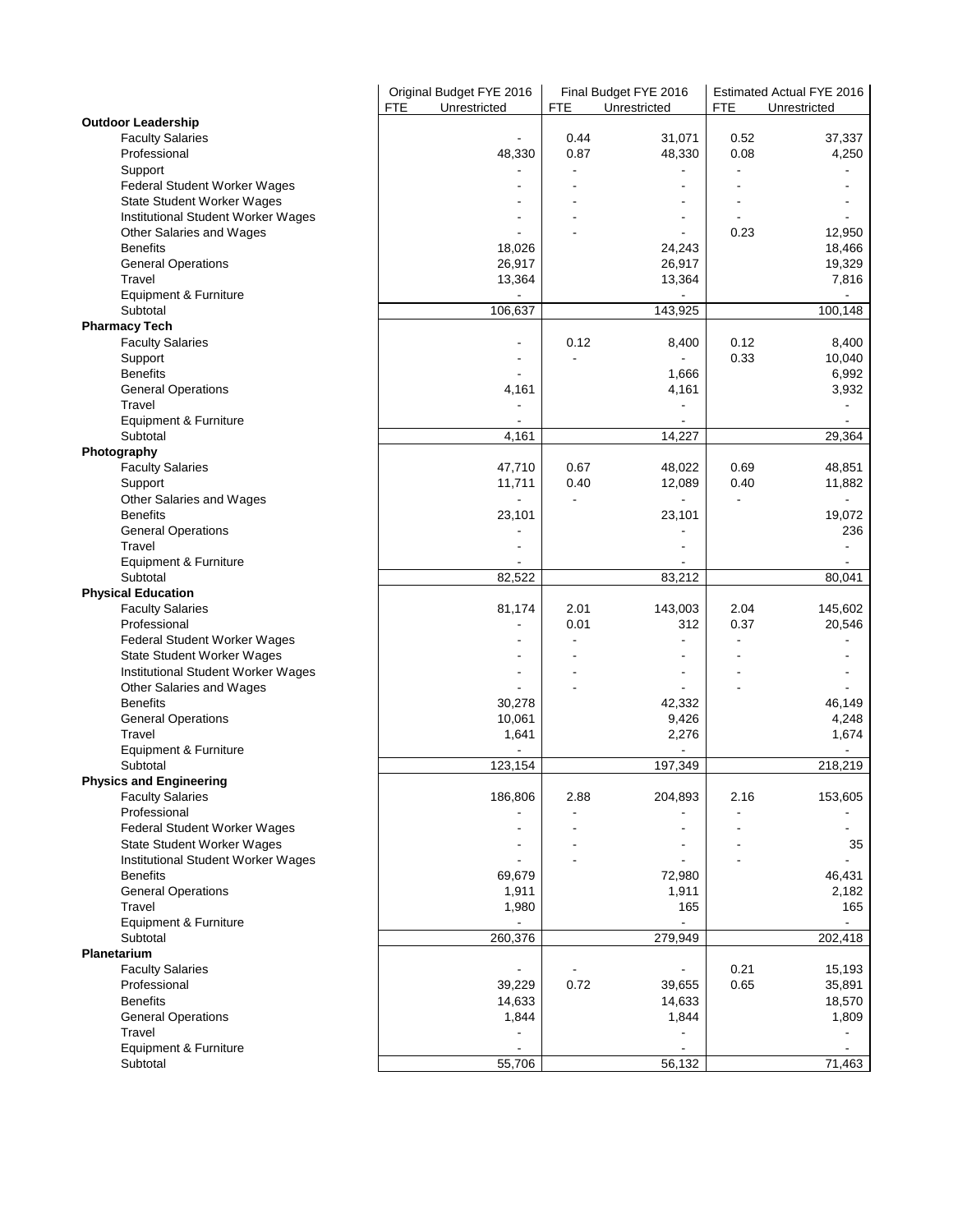|                                    | Original Budget FYE 2016<br><b>FTE</b><br>Unrestricted | Final Budget FYE 2016<br><b>FTE</b><br>Unrestricted | Estimated Actual FYE 2016<br><b>FTE</b><br>Unrestricted |
|------------------------------------|--------------------------------------------------------|-----------------------------------------------------|---------------------------------------------------------|
| <b>Police Science</b>              |                                                        |                                                     |                                                         |
| <b>General Operations</b>          | 42,317                                                 | 42,317                                              | 48,644                                                  |
| Travel                             |                                                        |                                                     |                                                         |
| Equipment & Furniture              |                                                        |                                                     |                                                         |
| Subtotal                           | 42,317                                                 | 42,317                                              | 48,644                                                  |
| <b>Political Science</b>           |                                                        |                                                     |                                                         |
| <b>Faculty Salaries</b>            | 59,503                                                 | 0.84<br>60,106                                      | 0.85<br>60,271                                          |
| Professional                       |                                                        |                                                     |                                                         |
| Support                            |                                                        |                                                     |                                                         |
| Federal Student Worker Wages       |                                                        |                                                     |                                                         |
| <b>State Student Worker Wages</b>  |                                                        |                                                     |                                                         |
| Institutional Student Worker Wages |                                                        |                                                     |                                                         |
| Other Salaries and Wages           |                                                        |                                                     |                                                         |
| <b>Benefits</b>                    | 22,195                                                 | 22,195                                              | 17,814                                                  |
| <b>General Operations</b>          |                                                        |                                                     | 52                                                      |
| Travel                             |                                                        |                                                     |                                                         |
| Equipment & Furniture              |                                                        |                                                     |                                                         |
| Subtotal                           | 81,698                                                 | 82,301                                              | 78,137                                                  |
| Psychology                         |                                                        |                                                     |                                                         |
| <b>Faculty Salaries</b>            | 170,114                                                | 2.52<br>179,455                                     | 1.81<br>128,703                                         |
| <b>State Student Worker Wages</b>  |                                                        |                                                     |                                                         |
| <b>Benefits</b>                    | 63,453                                                 | 67,549                                              | 38,233                                                  |
| <b>General Operations</b>          |                                                        |                                                     | 264                                                     |
| Travel                             |                                                        |                                                     |                                                         |
| Equipment & Furniture              |                                                        |                                                     |                                                         |
| Subtotal                           | 233,567                                                | 247,004                                             | 167,200                                                 |
| <b>PTA</b>                         |                                                        |                                                     |                                                         |
| <b>Faculty Salaries</b>            | 49,433                                                 | 0.90<br>63,879                                      | 0.90<br>64,197                                          |
| Professional                       |                                                        |                                                     |                                                         |
| Support                            | 47,783                                                 | 1.63<br>48,976                                      | 1.68<br>50,455                                          |
| Federal Student Worker Wages       |                                                        |                                                     |                                                         |
| <b>State Student Worker Wages</b>  |                                                        |                                                     |                                                         |
| Institutional Student Worker Wages |                                                        |                                                     |                                                         |
| Other Salaries and Wages           | 85,069                                                 | 1.52<br>85,069                                      |                                                         |
| <b>Benefits</b>                    | 53,824                                                 | 56,644                                              | 33,052                                                  |
| <b>General Operations</b>          | 24,536                                                 | 24,536                                              | 23,285                                                  |
| Travel                             | 4,924                                                  | 4,924                                               | 1,873                                                   |
| Equipment & Furniture              |                                                        |                                                     |                                                         |
| Subtotal                           | 265,569                                                | 284,028                                             | 172,862                                                 |
| <b>PTA Distance Learning</b>       |                                                        |                                                     |                                                         |
| <b>Faculty Salaries</b>            | 133,279                                                | 3.08<br>219,164                                     | 4.61<br>328,517                                         |
| Professional                       |                                                        |                                                     |                                                         |
| Support                            | 14,539                                                 | 0.55<br>16,473                                      | 0.50<br>14,976                                          |
| Other Salaries and Wages           | 28,785                                                 | 0.51<br>28,785                                      |                                                         |
| <b>Benefits</b>                    | 79,858                                                 | 85,035                                              | 90,078                                                  |
| <b>General Operations</b>          | 19,407                                                 | 19,407                                              | 19,254                                                  |
| Travel                             | 26,095                                                 | 26,095                                              | 21,018                                                  |
| <b>Equipment &amp; Furniture</b>   |                                                        |                                                     |                                                         |
| Subtotal                           | 301,963                                                | 394,959                                             | 473,843                                                 |
| Reading                            |                                                        |                                                     |                                                         |
| <b>Faculty Salaries</b>            | 112,426                                                | 1.58<br>112,924                                     | 101,997<br>1.43                                         |
| Other Salaries and Wages           |                                                        |                                                     |                                                         |
| <b>Benefits</b>                    | 41,934                                                 | 41,934                                              | 39,769                                                  |
| <b>General Operations</b>          |                                                        |                                                     | 1,375                                                   |
| Travel                             |                                                        |                                                     |                                                         |
| Equipment & Furniture              |                                                        |                                                     |                                                         |
| Subtotal                           | 154,360                                                | 154,858                                             | 143,141                                                 |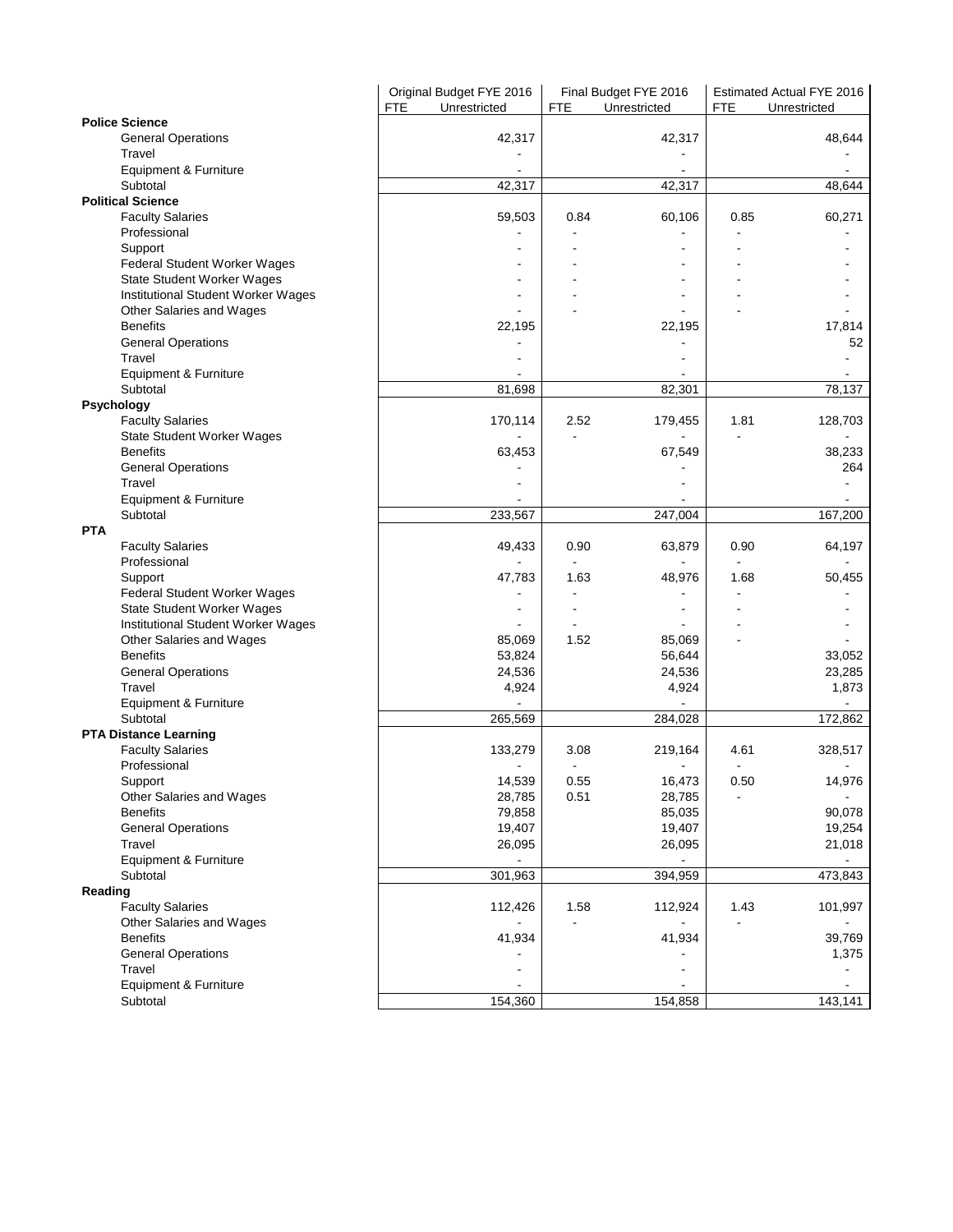|                                     | FTE | Original Budget FYE 2016<br>Unrestricted | <b>FTE</b> | Final Budget FYE 2016<br>Unrestricted | <b>FTE</b> | Estimated Actual FYE 2016<br>Unrestricted |
|-------------------------------------|-----|------------------------------------------|------------|---------------------------------------|------------|-------------------------------------------|
| <b>Respiratory Therapy</b>          |     |                                          |            |                                       |            |                                           |
| <b>Faculty Salaries</b>             |     | 75,000                                   | 1.16       | 82,510                                | 1.64       | 116,534                                   |
| Professional                        |     |                                          |            |                                       |            |                                           |
| Support                             |     |                                          | 0.05       | 1,593                                 | 0.48       | 14,342                                    |
| Other Salaries and Wages            |     |                                          | 1.07       | 60,000                                | 0.41       | 22,875                                    |
| <b>Benefits</b>                     |     | 40,455                                   |            | 41,710                                |            | 49,789                                    |
| <b>General Operations</b>           |     | 10,784                                   |            | 13,285                                |            | 13,562                                    |
| Travel                              |     | 6,613                                    |            | 6,603                                 |            | 5,607                                     |
| Equipment & Furniture               |     |                                          |            |                                       |            |                                           |
| Subtotal                            |     | 132,852                                  |            | 205,701                               |            | 222,709                                   |
| <b>Safety</b>                       |     |                                          |            |                                       |            |                                           |
| <b>Faculty Salaries</b>             |     | 338,936                                  | 11.34      | 808,481                               | 5.96       | 424,775                                   |
| Professional                        |     | 47,048                                   | 0.87       | 48,023                                | 2.97       | 164,123                                   |
| Support                             |     |                                          | 0.02       | 479                                   | 0.96       | 28,858                                    |
| Other Salaries and Wages            |     |                                          | 0.46       | 25,975                                | 3.09       | 173,064                                   |
| <b>Benefits</b>                     |     | 119,231                                  |            | 232,984                               |            | 235,506                                   |
| <b>General Operations</b>           |     | 79,925                                   |            | 82,679                                |            | 79,196                                    |
| Travel                              |     |                                          |            |                                       |            |                                           |
| Equipment & Furniture               |     |                                          |            |                                       |            |                                           |
| Subtotal                            |     | 585,140                                  |            | 1,198,621                             |            | 1,105,522                                 |
| <b>School of Energy</b>             |     |                                          |            |                                       |            |                                           |
| <b>Faculty Salaries</b>             |     | 74,464                                   | 4.21       | 300,000                               | 3.13       | 223,392                                   |
| <b>Benefits</b>                     |     |                                          |            |                                       |            | 62,650                                    |
| <b>General Operations</b>           |     |                                          |            | 114,123                               |            | 61,109                                    |
| Travel                              |     |                                          |            |                                       |            |                                           |
| Equipment & Furniture               |     |                                          |            |                                       |            |                                           |
| Subtotal                            |     | 74,464                                   |            | 414,123                               |            | 347,151                                   |
|                                     |     |                                          |            |                                       |            |                                           |
| <b>Social Science &amp; History</b> |     |                                          |            | 288,875                               |            | 388,720                                   |
| <b>Faculty Salaries</b>             |     |                                          | 4.05       |                                       | 5.45       |                                           |
| <b>Federal Student Worker Wages</b> |     |                                          |            |                                       |            |                                           |
| State Student Worker Wages          |     |                                          |            |                                       |            |                                           |
| Institutional Student Worker Wages  |     | 48,432                                   | 0.87       |                                       | 0.92       | 51,716                                    |
| Other Salaries and Wages            |     |                                          |            | 48,432                                |            |                                           |
| <b>Benefits</b>                     |     | 3,705                                    |            | 60,595                                |            | 99,325                                    |
| <b>General Operations</b>           |     | 11,064                                   |            | 11,118                                |            | 7,395                                     |
| Travel                              |     |                                          |            |                                       |            |                                           |
| Equipment & Furniture               |     |                                          |            |                                       |            |                                           |
| Subtotal                            |     | 63,201                                   |            | 409,020                               |            | 547,156                                   |
| Sociology                           |     |                                          |            |                                       |            |                                           |
| <b>Faculty Salaries</b>             |     | 56,415                                   | 0.80       | 57,001                                | 0.81       | 57,902                                    |
| <b>Benefits</b>                     |     | 21,043                                   |            | 21,043                                |            | 17,900                                    |
| <b>General Operations</b>           |     |                                          |            |                                       |            | 79                                        |
| Travel                              |     |                                          |            |                                       |            |                                           |
| <b>Equipment &amp; Furniture</b>    |     |                                          |            |                                       |            |                                           |
| Subtotal                            |     | 77,458                                   |            | 78,044                                |            | 75,881                                    |
| <b>Surgical Tech</b>                |     |                                          |            |                                       |            |                                           |
| <b>Faculty Salaries</b>             |     | 146,336                                  | 2.23       | 159,123                               | 1.36       | 97,053                                    |
| Professional                        |     |                                          |            |                                       |            |                                           |
| Support                             |     | 15,423                                   | 0.56       | 16,739                                | 0.50       | 15,126                                    |
| State Student Worker Wages          |     |                                          |            |                                       |            |                                           |
| Institutional Student Worker Wages  |     |                                          |            |                                       |            |                                           |
| Other Salaries and Wages            |     |                                          |            |                                       |            |                                           |
| <b>Benefits</b>                     |     | 61,570                                   |            | 64,006                                |            | 38,165                                    |
| <b>General Operations</b>           |     | 13,943                                   |            | 13,943                                |            | 13,886                                    |
| Travel                              |     | 5,036                                    |            | 5,036                                 |            | 3,773                                     |
| Equipment & Furniture               |     |                                          |            |                                       |            |                                           |
| Subtotal                            |     | 242,308                                  |            | 258,847                               |            | 168,003                                   |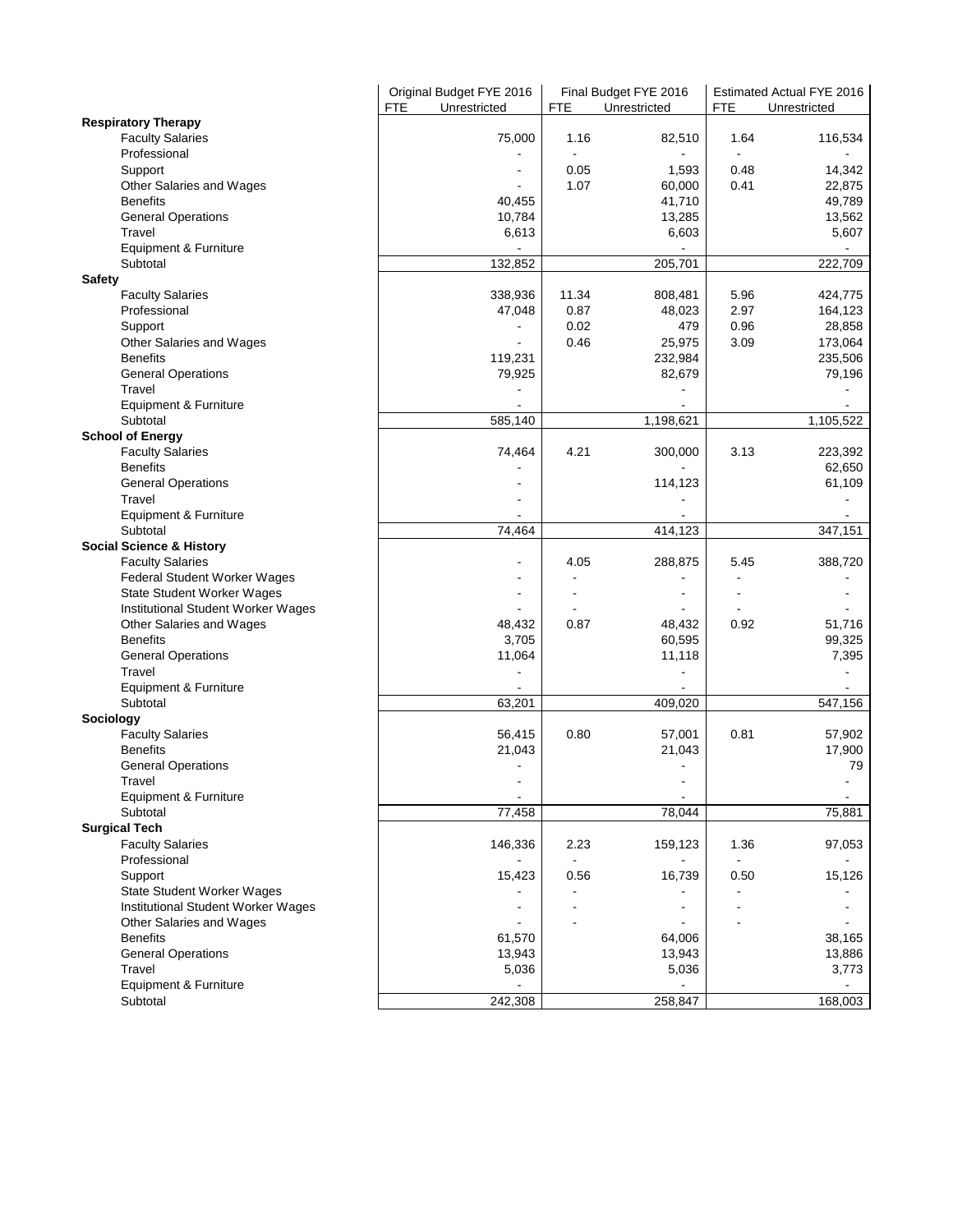|                                                                         | Original Budget FYE 2016<br><b>FTE</b><br>Unrestricted | <b>FTE</b>     | Final Budget FYE 2016<br>Unrestricted | <b>FTE</b>     | Estimated Actual FYE 2016<br>Unrestricted |
|-------------------------------------------------------------------------|--------------------------------------------------------|----------------|---------------------------------------|----------------|-------------------------------------------|
| <b>Teacher Education</b>                                                |                                                        |                |                                       |                |                                           |
| <b>Faculty Salaries</b><br>Professional                                 | 42,405                                                 | 1.00           | 71,203                                | 0.50           | 35,859                                    |
| Support                                                                 | 27,776                                                 | 1.01           | 30,245                                | 0.89           | 26,766                                    |
| Federal Student Worker Wages<br>State Student Worker Wages              |                                                        |                |                                       |                |                                           |
| Institutional Student Worker Wages                                      |                                                        |                |                                       |                |                                           |
| Other Salaries and Wages                                                |                                                        | 1.06           | 59,063                                | 1.93           | 107,791                                   |
| <b>Benefits</b>                                                         | 40,568                                                 |                | 46,189                                |                | 59,199                                    |
| <b>General Operations</b><br>Travel                                     | 9,211                                                  |                | 9,211                                 |                | 9,667                                     |
| Equipment & Furniture                                                   |                                                        |                |                                       |                |                                           |
| Subtotal                                                                | 119,960                                                |                | 215,911                               |                | 239,282                                   |
| <b>Theatre</b>                                                          |                                                        |                |                                       |                |                                           |
| <b>Benefits</b>                                                         | 8,727                                                  |                | $\blacksquare$                        |                | $\overline{\phantom{a}}$                  |
| Subtotal                                                                | 8,727                                                  |                | $\blacksquare$                        |                | $\blacksquare$                            |
| <b>Vet Tech</b>                                                         |                                                        |                |                                       |                |                                           |
| <b>Faculty Salaries</b>                                                 | 194,832                                                | 8.48           | 604,009                               | 9.14           | 651,549                                   |
| Professional                                                            | 66,908                                                 | 1.21           | 66,908                                | 1.21           | 66,908                                    |
| Support                                                                 |                                                        | 2.16           | 64,955                                | 2.10           | 63,166                                    |
| Federal Student Worker Wages                                            |                                                        |                |                                       |                |                                           |
| <b>State Student Worker Wages</b><br>Institutional Student Worker Wages |                                                        |                | $\overline{\phantom{a}}$              |                |                                           |
| Other Salaries and Wages                                                |                                                        | 0.06           | 3,201                                 | 0.96           | 53,610                                    |
| <b>Benefits</b>                                                         | 173,068                                                |                | 218,637                               |                | 223,171                                   |
| <b>General Operations</b>                                               | 14,160                                                 |                | 14,160                                |                | 10,065                                    |
| Travel                                                                  | 19,234                                                 |                | 19,234                                |                | 13,049                                    |
| Equipment & Furniture                                                   |                                                        |                |                                       |                |                                           |
| Subtotal                                                                | 468,202                                                |                | 991,104                               |                | 1,081,518                                 |
| <b>VP for Learning Contingency</b>                                      |                                                        |                |                                       |                | 5                                         |
| <b>General Operations</b><br>Travel                                     | 150,000                                                |                |                                       |                |                                           |
| Equipment & Furniture                                                   |                                                        |                | $\blacksquare$                        |                |                                           |
| Subtotal                                                                | 150,000                                                |                | $\blacksquare$                        |                | 5                                         |
| Welding                                                                 |                                                        |                |                                       |                |                                           |
| <b>Faculty Salaries</b>                                                 | 149,476                                                | 2.94           | 209,256                               | 2.99           | 213,308                                   |
| Professional                                                            |                                                        | $\blacksquare$ | $\overline{\phantom{a}}$              | $\blacksquare$ |                                           |
| Support                                                                 |                                                        |                |                                       |                |                                           |
| <b>Benefits</b><br><b>General Operations</b>                            | 55,755<br>51,807                                       |                | 67,347<br>49,945                      |                | 76,901<br>49,942                          |
| Travel                                                                  |                                                        |                |                                       |                | 15                                        |
| Equipment & Furniture                                                   |                                                        |                | 6,862                                 |                | 6,862                                     |
| Subtotal                                                                | 257,038                                                |                | 333,410                               |                | 347,028                                   |
| <b>Well Control</b>                                                     |                                                        |                |                                       |                |                                           |
| <b>Faculty Salaries</b>                                                 | 138,168                                                | 2.71           | 193,274                               | 2.95           | 209,918                                   |
| Professional                                                            | 51,584                                                 | 0.94           | 52,145                                | 0.94           | 51,837                                    |
| Other Salaries and Wages                                                | 70,777                                                 |                | 81,293                                | 1.13           | 63,000                                    |
| <b>Benefits</b><br><b>General Operations</b>                            | 110,090                                                |                | 109,810                               |                | 106,509<br>92,052                         |
| Travel                                                                  |                                                        |                |                                       |                | 2,022                                     |
| Equipment & Furniture                                                   |                                                        |                | $\blacksquare$                        |                |                                           |
| Subtotal                                                                | 370,619                                                |                | 436,522                               |                | 525,338                                   |
| <b>Wellness Center</b>                                                  |                                                        |                |                                       |                |                                           |
| <b>Faculty Salaries</b>                                                 | 45,563                                                 |                |                                       |                |                                           |
| Professional                                                            | 278,816                                                |                |                                       |                |                                           |
| Support<br>Other Salaries and Wages                                     | 96,662<br>278,900                                      |                |                                       |                |                                           |
| <b>Benefits</b>                                                         | 222,792                                                |                |                                       |                |                                           |
| <b>General Operations</b>                                               | 84,615                                                 |                |                                       |                |                                           |
| Travel                                                                  | 4,769                                                  |                |                                       |                |                                           |
| Equipment & Furniture                                                   | 36,472                                                 |                |                                       |                |                                           |
| Subtotal                                                                | 1,048,589                                              |                | $\sim$                                |                | $\blacksquare$                            |
|                                                                         |                                                        |                |                                       |                |                                           |
| <b>Grand Total</b>                                                      | 428.60<br>27,573,495                                   | 263.47         | 28,311,022                            | 264.41         | 27,835,507                                |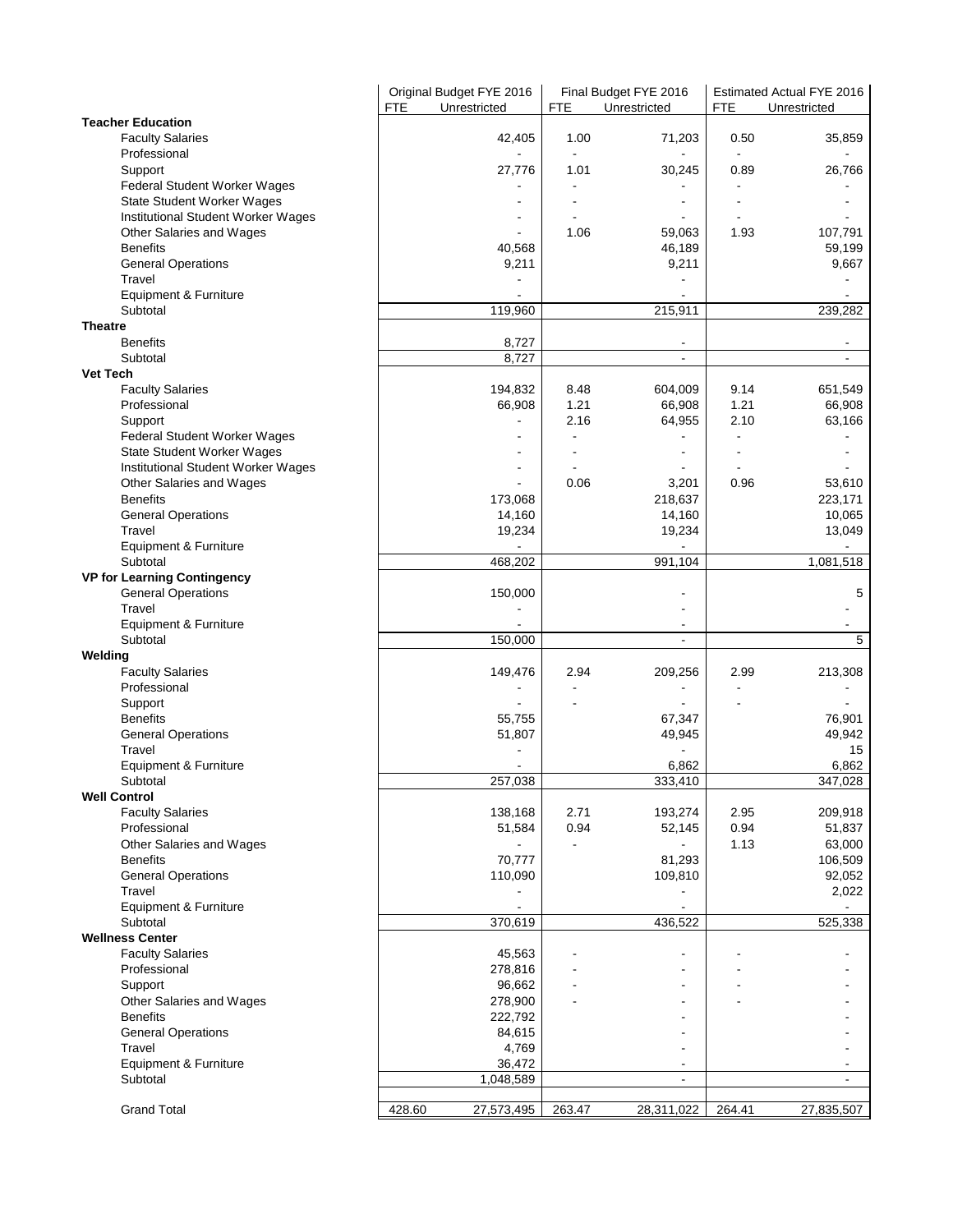#### San Juan College Exhibit 10 - Instruction - Restricted Report of Actuals Submission for Fiscal Year End 6/30/2016

|                                                   | Original Budget FYE 2016 |            | Final Budget FYE 2016 |            | Estimated Actual FYE 2016 |
|---------------------------------------------------|--------------------------|------------|-----------------------|------------|---------------------------|
|                                                   | <b>FTE</b><br>Restricted | <b>FTE</b> | Restricted            | <b>FTE</b> | Restricted                |
| <b>Alternative Licensure Sm Gifts</b>             |                          |            |                       |            |                           |
| <b>General Operations Budget</b>                  | 250                      |            | 250                   |            | 239                       |
| Subtotal                                          | 250                      |            | 250                   |            | 239                       |
| <b>APS/PNM Plant Operation</b>                    |                          |            |                       |            |                           |
| <b>General Operations Budget</b>                  | 23,695                   |            | 23,695                |            |                           |
| Subtotal                                          | 23,695                   |            | 23,695                |            | $\overline{a}$            |
| <b>BP KK Summer Energy Camp</b>                   |                          |            |                       |            |                           |
| <b>Faculty Salaries</b>                           | 6,000                    | 0.03       | 1,793                 | 0.03       | 2,224                     |
| <b>Benefits</b>                                   |                          |            | 851                   |            | 250                       |
| <b>General Operations Budget</b>                  |                          |            | 13,051                |            | 659                       |
| <b>Travel Budget</b>                              |                          |            | 600                   |            | 160                       |
| Equipment & Furniture Budget                      |                          |            |                       |            |                           |
| Subtotal                                          | 6,000                    |            | 16,294                |            | 3,293                     |
| <b>BP Reimbursable Travel</b>                     |                          |            |                       |            |                           |
| <b>Travel Budget</b>                              | 50,000                   |            | 50,000                |            | 16,502                    |
| Subtotal                                          | 50,000                   |            | 50,000                |            | 16,502                    |
| BP00139611 Course Develop                         |                          |            |                       |            |                           |
| <b>Faculty Salaries</b>                           | 318,604                  | 4.47       | 318,604               | 0.55       | 39,056                    |
| Other Salaries and Wages                          |                          |            |                       | 1.44       | 80,460                    |
| <b>Benefits</b>                                   |                          |            |                       |            | 26,971                    |
| <b>General Operations Budget</b>                  | 11,700                   |            | 11,700                |            | 923                       |
| <b>Travel Budget</b>                              |                          |            |                       |            | 1,030                     |
| Equipment & Furniture Budget                      |                          |            |                       |            |                           |
| Subtotal                                          | 330,304                  |            | 330,304               |            | 148,440                   |
| <b>Brindle - CFDC Foundation</b>                  |                          |            |                       |            |                           |
| Other Salaries and Wages                          |                          | 0.02       | 1,220                 | 0.02       | 881                       |
| <b>Benefits</b>                                   |                          |            | 300                   |            | 67                        |
| <b>General Operations Budget</b>                  |                          |            | 10,730                |            | 5,500                     |
| <b>Travel Budget</b>                              |                          |            | 4,250                 |            | 2,956                     |
| Equipment & Furniture Budget                      |                          |            |                       |            |                           |
| Subtotal                                          | $\overline{a}$           |            | 16,500                |            | 9,405                     |
| <b>Chevron</b>                                    |                          |            |                       |            |                           |
| <b>General Operations Budget</b>                  | 15,000                   |            | 5,000                 |            | 3,035                     |
| Subtotal                                          | 15,000                   |            | 5,000                 |            | 3,035                     |
| <b>Chrysler</b>                                   |                          |            |                       |            |                           |
| <b>General Operations Budget</b>                  | 6,450                    |            | 8,000                 |            | 991                       |
| Subtotal                                          | 6,450                    |            | 8,000                 |            | 991                       |
| <b>Conoco Phillips SOE</b>                        |                          |            |                       |            |                           |
| <b>General Operations Budget</b>                  | 4,020                    |            | 4,020                 |            | 2,500                     |
| Subtotal                                          | 4,020                    |            | 4,020                 |            | 2,500                     |
| <b>EDA Power Initiative</b>                       |                          |            |                       |            |                           |
| Professional                                      |                          | 2.77       | 153,126               | 0.18       | 10,058                    |
| <b>Benefits</b>                                   |                          |            | 75,330                |            | 2,202                     |
| <b>General Operations Budget</b>                  |                          |            | 368,016               |            | 102,209                   |
| <b>Travel Budget</b>                              |                          |            | 12,000                |            | 1,827                     |
| Equipment & Furniture Budget                      |                          |            | 791,528               |            |                           |
| Subtotal                                          | $\sim$                   |            | 1,400,000             |            | 116,295                   |
| Endowment/Title III                               |                          |            |                       |            |                           |
| <b>Benefits</b>                                   | ä,                       |            | $\sim$                |            | 65                        |
| <b>General Operations Budget</b>                  | 40,500                   |            | 43,500                |            | 30,574                    |
| <b>Travel Budget</b>                              |                          |            |                       |            | 8,198                     |
| Equipment & Furniture Budget                      |                          |            |                       |            |                           |
| Subtotal<br><b>Foundation - Buildg &amp; Geol</b> | 40,500                   |            | 43,500                |            | 38,837                    |
|                                                   |                          |            |                       |            |                           |
| <b>General Operations Budget</b>                  | 75<br>75                 |            | 373<br>373            |            | 315<br>315                |
| Subtotal                                          |                          |            |                       |            |                           |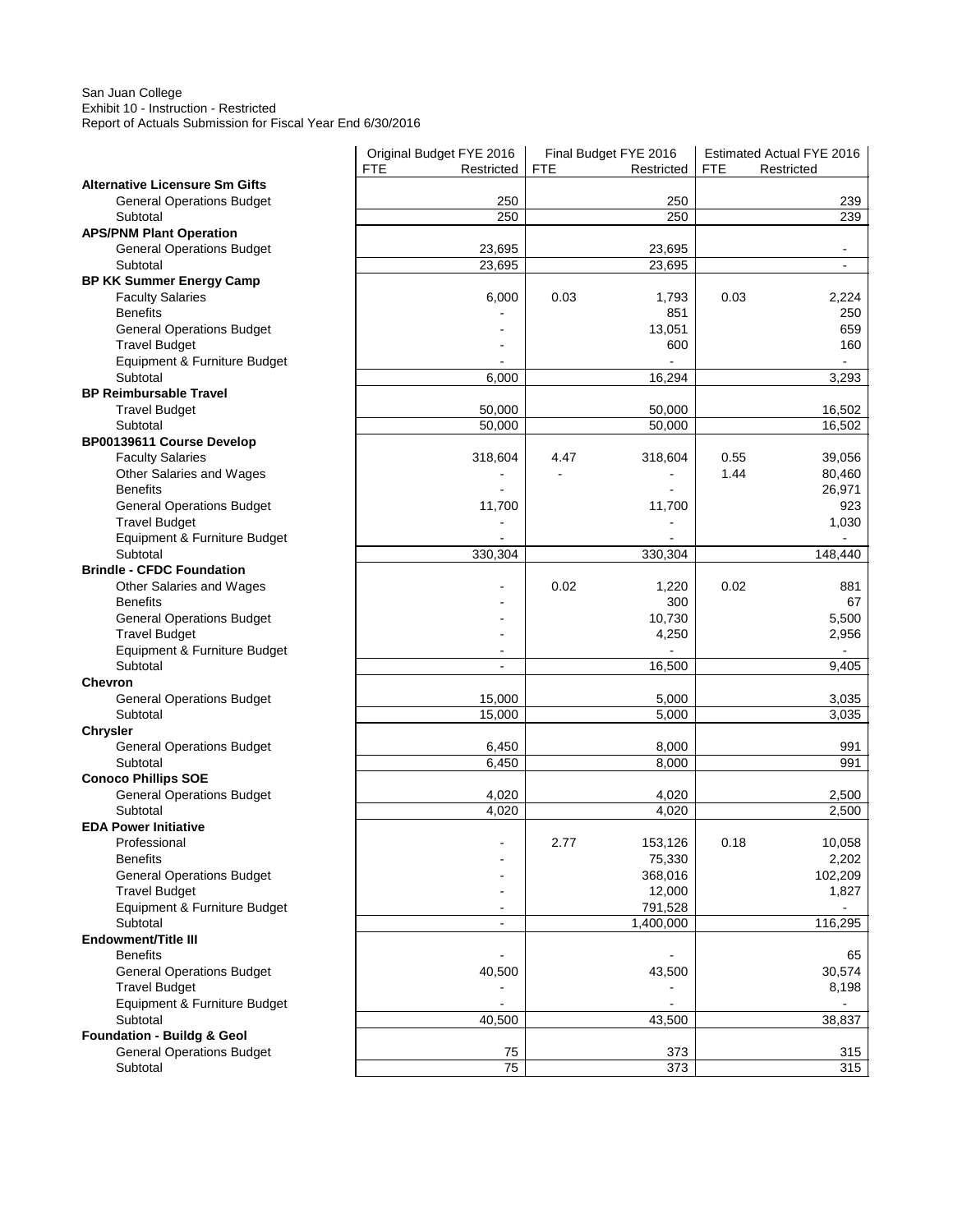|                                                      | Original Budget FYE 2016 | Final Budget FYE 2016    | Estimated Actual FYE 2016 |
|------------------------------------------------------|--------------------------|--------------------------|---------------------------|
|                                                      | <b>FTE</b><br>Restricted | <b>FTE</b><br>Restricted | <b>FTE</b><br>Restricted  |
| <b>Gas Compression</b>                               |                          |                          |                           |
| <b>General Operations Budget</b>                     | 36,800                   | 37,300                   | 18,309                    |
| <b>Travel Budget</b>                                 | 6,000                    | 8,200                    | 3,831                     |
| Equipment & Furniture Budget                         |                          |                          | 4,400                     |
| Subtotal                                             | 42,800                   | 45,500                   | 26,540                    |
| <b>Health Sciences Small Gifts</b>                   |                          |                          |                           |
| <b>General Operations Budget</b>                     | 2,600                    | 3,100                    | 2,836                     |
| Subtotal                                             | 2,600                    | 3,100                    | 2,836                     |
| <b>Instructional Small Gifts</b>                     |                          |                          |                           |
| <b>General Operations Budget</b>                     | 9,000                    | 5,532                    | 5,075                     |
| <b>Travel Budget</b>                                 |                          |                          |                           |
| Equipment & Furniture Budget                         |                          | 24,573                   | 24,413                    |
| Subtotal                                             | 9,000                    | 30,105                   | 29,488                    |
| <b>IPOP</b>                                          |                          |                          |                           |
| <b>General Operations Budget</b>                     | 288,190                  | 278,016                  | 8,607                     |
| <b>Travel Budget</b>                                 | 0                        |                          |                           |
| Equipment & Furniture Budget                         | 0                        |                          | 89,406                    |
| Subtotal                                             | 288,190                  | 278,016                  | 98.013                    |
| Kids College STEM Summer Progr                       |                          |                          |                           |
| Other Salaries and Wages                             |                          |                          | 0.07<br>3,697             |
| <b>Benefits</b>                                      |                          |                          | 601                       |
| <b>General Operations Budget</b>                     | $\blacksquare$           | 20,000                   | 13,237                    |
| Subtotal                                             | $\blacksquare$           | 20,000                   | 17,536                    |
| <b>Machine Shop Tech Small Gifts</b>                 |                          |                          |                           |
| <b>General Operations Budget</b>                     | 137                      | 137                      |                           |
| Subtotal                                             | 137                      | 137                      |                           |
| <b>Merrion Honors Program</b>                        |                          |                          |                           |
| <b>General Operations Budget</b>                     | 7,200                    | 6,296                    | 2,851                     |
| <b>Travel Budget</b><br>Subtotal                     | 0                        | 6,296                    | 1,195                     |
| <b>NM INBRE</b>                                      | 7,200                    |                          | 4,046                     |
|                                                      | 31,206                   | 0.44<br>31,203           | 0.29<br>20,434            |
| <b>Faculty Salaries</b><br>Other Salaries and Wages  | 3,836                    | 0.21<br>11,785           | 0.13<br>6,996             |
| <b>Benefits</b>                                      | 10,818                   |                          | 5,308                     |
| <b>General Operations Budget</b>                     | 37,750                   | 12,337<br>36,417         | 17,174                    |
|                                                      |                          | 5,000                    |                           |
| <b>Travel Budget</b><br>Equipment & Furniture Budget | 8,000                    |                          |                           |
| Subtotal                                             | 91,610                   | 96,742                   | 49,912                    |
| <b>NM INBRE2</b>                                     |                          |                          |                           |
| <b>Faculty Salaries</b>                              | 22,242                   | 0.15<br>10,657           | 0.15<br>10,479            |
| Other Salaries and Wages                             |                          | 0.08<br>4,514            | 0.04<br>2,202             |
| Benefits                                             |                          | 4,740                    | 3,628                     |
| <b>General Operations Budget</b>                     |                          | 19,477                   | 14,568                    |
| <b>Travel Budget</b>                                 | $\ddot{\phantom{1}}$     | 5,907                    | 3,323                     |
| Equipment & Furniture Budget                         | $\blacksquare$           |                          | Ξ.                        |
| Subtotal                                             | 22,242                   | 45,295                   | 34,201                    |
| <b>Perkins Automotive</b>                            |                          |                          |                           |
| Professional                                         | ۰                        | 0.34<br>19,028           | 0.34<br>19,027            |
| <b>Benefits</b>                                      |                          | 5,604                    | 5,604                     |
| <b>General Operations Budget</b>                     |                          | 3,880                    | 3,877                     |
| <b>Travel Budget</b>                                 |                          | 2,088                    | 2,088                     |
| Equipment & Furniture Budget                         | $\blacksquare$           | 37,739                   | 37,066                    |
| Subtotal                                             | $\sim$                   | 68,339                   | 67,662                    |
| <b>Perkins Building Trades</b>                       |                          |                          |                           |
| <b>General Operations Budget</b>                     |                          | 11,555                   | 11,499                    |
| <b>Travel Budget</b>                                 | $\blacksquare$           | 1,032                    | 1,032                     |
| Equipment & Furniture Budget                         |                          | 5,350                    | 5,346                     |
| Subtotal                                             |                          | 17,937                   | 17,876                    |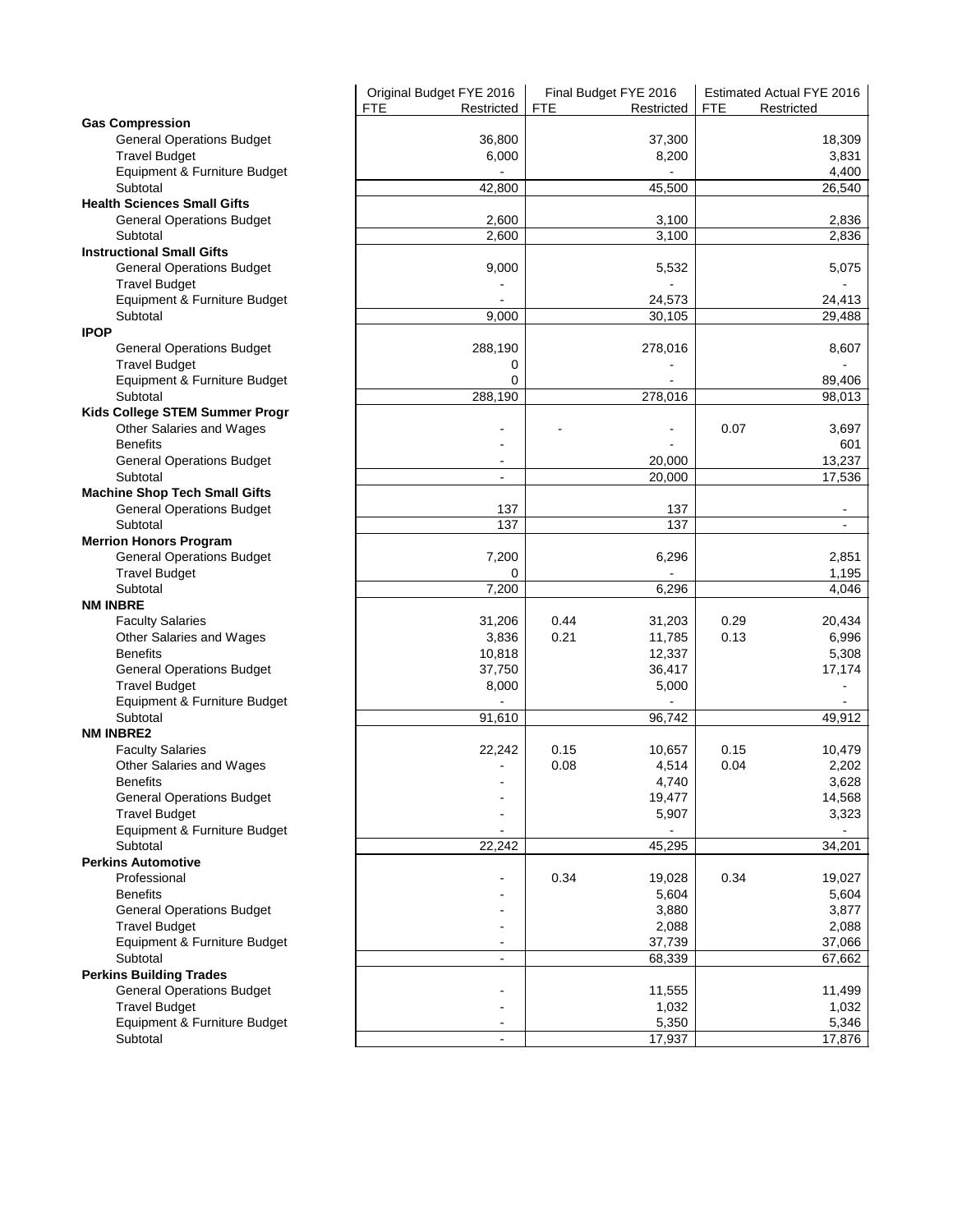|                                          | Original Budget FYE 2016 | Final Budget FYE 2016    | Estimated Actual FYE 2016 |
|------------------------------------------|--------------------------|--------------------------|---------------------------|
|                                          | <b>FTE</b><br>Restricted | <b>FTE</b><br>Restricted | <b>FTE</b><br>Restricted  |
| <b>Perkins Career Education</b>          |                          |                          |                           |
| Professional                             |                          | 0.57<br>31,384           | 0.57<br>31,384            |
| <b>Benefits</b>                          |                          | 13,784                   | 11,413                    |
| <b>General Operations Budget</b>         |                          | 4,867                    | 4,437                     |
| <b>Travel Budget</b>                     |                          | 6,115                    | 5,155                     |
| Equipment & Furniture Budget             |                          |                          |                           |
| Subtotal                                 | $\sim$                   | 56,150                   | 52,389                    |
| <b>Perkins Computer/Network Suprt</b>    |                          |                          |                           |
| <b>General Operations Budget</b>         |                          | 3,144                    | 3,090                     |
| <b>Travel Budget</b>                     |                          |                          |                           |
| Equipment & Furniture Budget             | ÷                        | 12,030                   | 11,889                    |
| Subtotal                                 | $\blacksquare$           | 15,174                   | 14,978                    |
| <b>Perkins Diesel Mechanics</b>          |                          |                          |                           |
| <b>General Operations Budget</b>         |                          | 773                      | 773                       |
| <b>Travel Budget</b>                     |                          | 2,331                    | 2,331                     |
| Equipment & Furniture Budget             |                          |                          |                           |
| Subtotal                                 | $\blacksquare$           | 3,104                    | 3,104                     |
| <b>Perkins Fire Science</b>              |                          |                          |                           |
| <b>General Operations Budget</b>         |                          | 4,886                    | 4,864                     |
| <b>Travel Budget</b>                     |                          | 6,696                    | 7,274                     |
| Equipment & Furniture Budget             | ٠                        | 47,383                   | 47,257                    |
| Subtotal                                 | $\blacksquare$           | 58,965                   | 59,395                    |
| <b>Perkins Redistribution</b>            |                          |                          |                           |
| <b>Faculty Salaries</b>                  |                          | 0.20<br>14,550           | 0.22<br>15,375            |
| <b>Benefits</b>                          |                          | 5,498                    | 3,300                     |
| <b>General Operations Budget</b>         |                          | 37,747                   | 25,028                    |
| <b>Travel Budget</b>                     |                          | 40,234                   | 16,111                    |
| Equipment & Furniture Budget             |                          |                          | 6,979                     |
| Subtotal                                 | $\sim$                   | 98,029                   | 66,794                    |
| <b>Perkins RT</b>                        |                          |                          |                           |
| <b>General Operations Budget</b>         |                          | 3,273                    | 3,183                     |
| <b>Travel Budget</b>                     |                          |                          |                           |
|                                          |                          | 2,138                    | 2,138                     |
| Equipment & Furniture Budget<br>Subtotal | $\blacksquare$           |                          |                           |
|                                          |                          | 5,411                    | 5,321                     |
| <b>Perkins Welding</b>                   |                          |                          |                           |
| <b>General Operations Budget</b>         |                          | 794                      | 785                       |
| <b>Travel Budget</b>                     |                          | 2,750                    | 2,578                     |
| Equipment & Furniture Budget             | $\blacksquare$           |                          |                           |
| Subtotal                                 |                          | 3,544                    | 3,363                     |
| <b>Perkins-EMS</b>                       |                          |                          |                           |
| <b>General Operations Budget</b>         |                          | 12,450                   | 12,769                    |
| Travel Budget                            |                          |                          |                           |
| Equipment & Furniture Budget             |                          | 37,540                   | 37,221                    |
| Subtotal                                 | $\overline{a}$           | 49,990                   | 49,990                    |
| <b>Perkins-PTAP</b>                      |                          |                          |                           |
| Other Salaries and Wages                 |                          | 0.44<br>24,688           | 0.44<br>24,689            |
| <b>Benefits</b>                          |                          | 15,800                   | 15,558                    |
| <b>General Operations Budget</b>         |                          | 2,025                    | 2,012                     |
| <b>Travel Budget</b>                     |                          |                          |                           |
| Equipment & Furniture Budget             |                          |                          |                           |
| Subtotal                                 | $\sim$                   | 42,513                   | 42,259                    |
| <b>Production Operations</b>             |                          |                          |                           |
| <b>General Operations Budget</b>         | 0                        | 12,499                   | 2,350                     |
| <b>Travel Budget</b>                     |                          |                          |                           |
| Equipment & Furniture Budget             |                          |                          |                           |
| Subtotal                                 | ä,                       | 12,499                   | 2,350                     |
| <b>Retension Training-A</b>              |                          |                          |                           |
| <b>General Operations Budget</b>         | 254                      |                          |                           |
| Subtotal                                 | 254                      | $\blacksquare$           | $\blacksquare$            |
| San Juan College Foundation              |                          |                          |                           |
| <b>General Operations Budget</b>         | 21,000                   | 55,000                   | 38,893                    |
| <b>Travel Budget</b>                     |                          |                          |                           |
| Equipment & Furniture Budget             |                          |                          |                           |
| Subtotal                                 | 21,000                   | 55,000                   | 38,893                    |
|                                          |                          |                          |                           |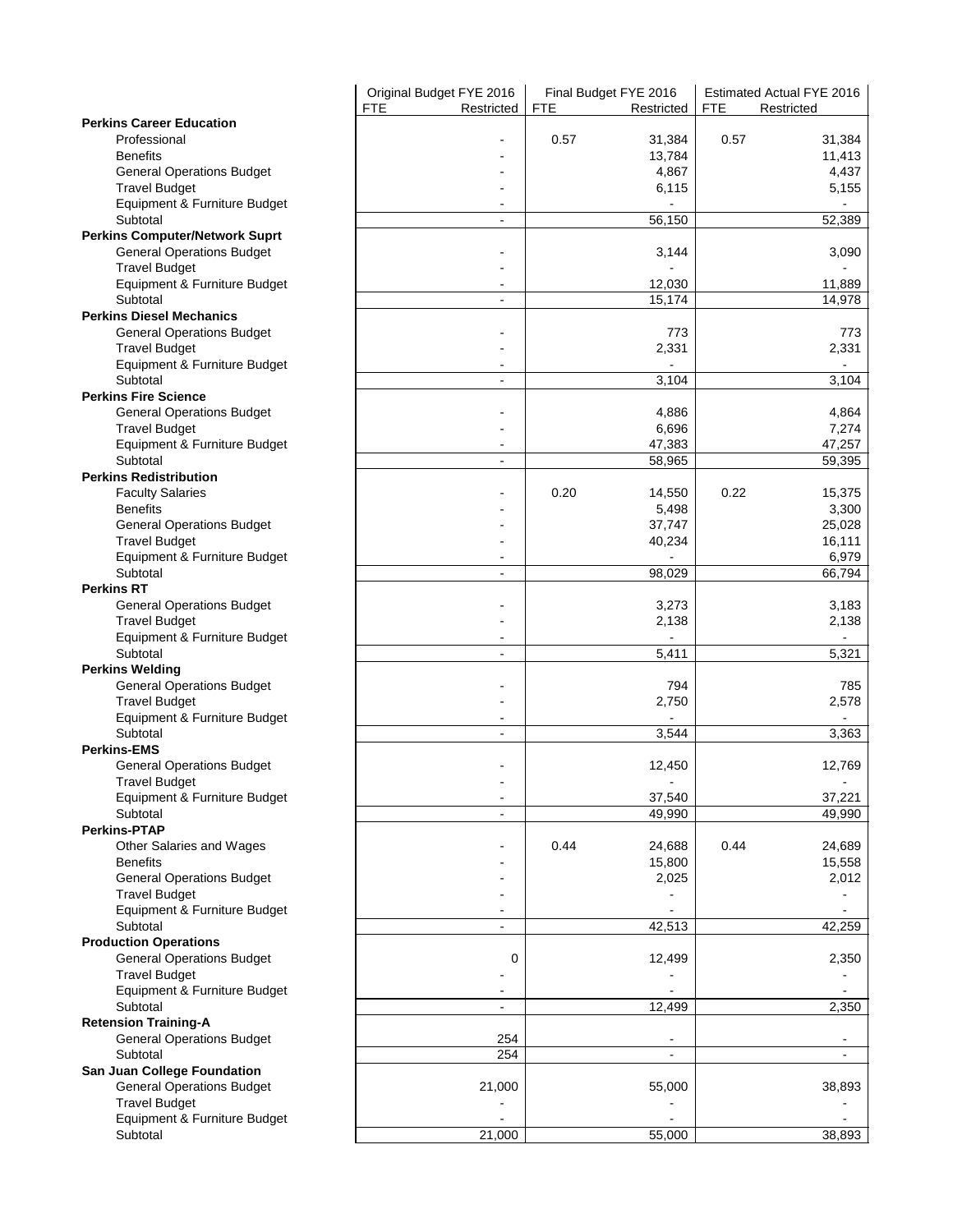|                                  | Original Budget FYE 2016 | Final Budget FYE 2016    | Estimated Actual FYE 2016 |
|----------------------------------|--------------------------|--------------------------|---------------------------|
|                                  | <b>FTE</b><br>Restricted | <b>FTE</b><br>Restricted | <b>FTE</b><br>Restricted  |
| <b>SJRMC - Non-Nursing</b>       |                          |                          |                           |
| <b>General Operations Budget</b> |                          | 26,350                   | 18,290                    |
| <b>Travel Budget</b>             |                          |                          | 1,925                     |
| Equipment & Furniture Budget     | $\blacksquare$           |                          |                           |
| Subtotal                         | $\blacksquare$           | 26,350                   | 20,215                    |
| <b>SJRMC - Nursing</b>           |                          |                          |                           |
| <b>General Operations Budget</b> | 88,900                   | 45,473                   | 13,746                    |
| <b>Travel Budget</b>             |                          | 34,304                   | 20,430                    |
| Equipment & Furniture Budget     |                          | 9,715                    | 8,799                     |
| Subtotal                         | 88,900                   | 89,492                   | 42,975                    |
| <b>SOE Small Gifts</b>           |                          |                          |                           |
| <b>General Operations Budget</b> | 900                      | 183                      | 183                       |
| Subtotal                         | 900                      | 183                      | 183                       |
| <b>Sun Path</b>                  |                          |                          |                           |
| <b>Faculty Salaries</b>          | 160,992                  | 0.14<br>10,220           | 0.13<br>9,107             |
| Professional                     | 127,500                  | 3.40<br>187,824          | 2.28<br>126,170           |
| Other Salaries and Wages         |                          | 4.74<br>264,978          | 0.82<br>45,643            |
| <b>Benefits</b>                  | 106,625                  | 187,239                  | 51,695                    |
| <b>Tuition Waiver</b>            |                          |                          |                           |
| <b>General Operations Budget</b> | 50,569                   | 112,461                  | 31,452                    |
| <b>Travel Budget</b>             | 8,880                    | 15,597                   | 11,472                    |
| Equipment & Furniture Budget     |                          | 128,181                  | 91,477                    |
| Subtotal                         | 454,566                  | 906,501                  | 367,015                   |
| <b>Totah Archaeological Proj</b> |                          |                          |                           |
| <b>General Operations Budget</b> | 776                      | 2,027                    | 285                       |
| Subtotal                         | 776                      | 2,027                    | 285                       |
| <b>Toyota T-Ten</b>              |                          |                          |                           |
| <b>General Operations Budget</b> | 6,200                    | 9,400                    | 2,965                     |
| Subtotal                         | 6,200                    | 9,400                    | 2,965                     |
| <b>Well Service</b>              |                          |                          |                           |
| <b>General Operations Budget</b> | 1,500                    | $\overline{a}$           |                           |
| Subtotal                         | 1,500                    |                          |                           |
| <b>Grand Total</b>               | 4.00<br>1,514,169        | 18.00<br>3,943,735       | 7.68<br>1,460,439         |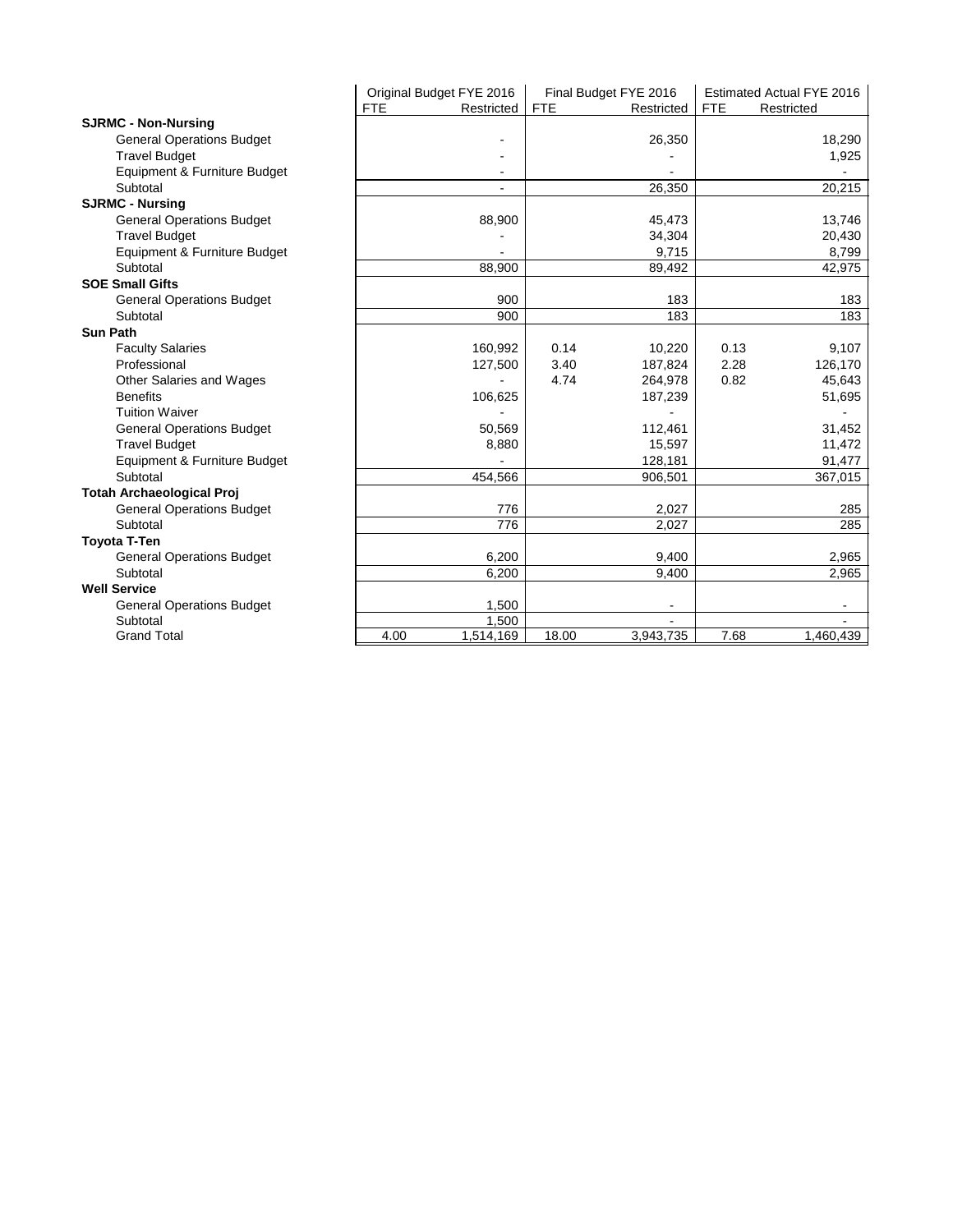#### San Juan College Exhibit 10A - Recap Report of Actuals for Fiscal Year End 6/30/2016

|                                |            | Original Budget FYE 2016 |            |                          | Final Budget FYE 2016 |              |            |            | Estimated Actual FYE 2016 |              |      |            |
|--------------------------------|------------|--------------------------|------------|--------------------------|-----------------------|--------------|------------|------------|---------------------------|--------------|------|------------|
| Description                    | <b>FTE</b> | Unrestricted             | <b>FTE</b> | Restricted               | <b>FTE</b>            | Unrestricted | <b>FTE</b> | Restricted | <b>FTE</b>                | Unrestricted | FTE  | Restricted |
| <b>Faculty Salaries</b>        | 314.60     | 12.674.904               | 2.00       | 220,440                  | 195.92                | 13.962.340   | 5.43       | 387.027    | 194.06                    | 13.829.726   | 1.36 | 96,675     |
| <b>Professional Salaries</b>   | 24.00      | 1.244.542                | 2.00       | 127.500                  | 18.34                 | 1.014.079    | 7.08       | 391.362    | 18.21                     | 1.006.907    | 3.38 | 186,638    |
| <b>Support Staff Salaries</b>  | 34.32      | 938.858                  |            |                          | 29.62                 | 890.706      |            | . .        | 29.24                     | 879,182      |      |            |
| <b>Work Study Salaries</b>     | 17.25      | 153.511                  |            | $\overline{\phantom{a}}$ | 8.15                  | 127.204      |            |            | 5.94                      | 92,649       |      |            |
| Other Salaries and Wages       | 38.43      | 709.314                  |            | 322,440                  | 11.44                 | 639.702      | 5.49       | 307.185    | 16.96                     | 948.367      | 2.94 | 164,568    |
| Salary and Benefit Contingency |            | 318.379                  |            |                          |                       |              |            |            |                           |              |      |            |
| <b>Benefits</b>                |            | 5.411.027                |            | 117.443                  |                       | 5,630,888    |            | 321.483    |                           | 5.826.758    |      | 126,663    |
| Waiver of Tuition              |            | 111.000                  |            |                          |                       | 60.281       |            |            |                           | 49,541       |      |            |
| <b>General Operations</b>      |            | 5.565.452                |            | 653.466                  |                       | 5.655.950    |            | 1.243.397  |                           | 4.978.080    |      | 410,083    |
| Travel                         |            | 404.641                  |            | 72,880                   |                       | 282.099      |            | 199.242    |                           | 175.496      |      | 111,557    |
| Equipment                      |            | 41,867                   |            | $\overline{\phantom{a}}$ |                       | 47.773       |            | 1.094.039  |                           | 48,800       |      | 364,254    |
| Transfers (In)/Out             |            |                          |            |                          |                       |              |            |            |                           |              |      |            |
| <b>Total Expense</b>           | 428.60     | 27,573,495               | 4.00       | 1.514.169                | 263.47                | 28.311.022   | 18.00      | 3,943,735  | 264.41                    | 27,835,507   | 7.68 | 1,460,439  |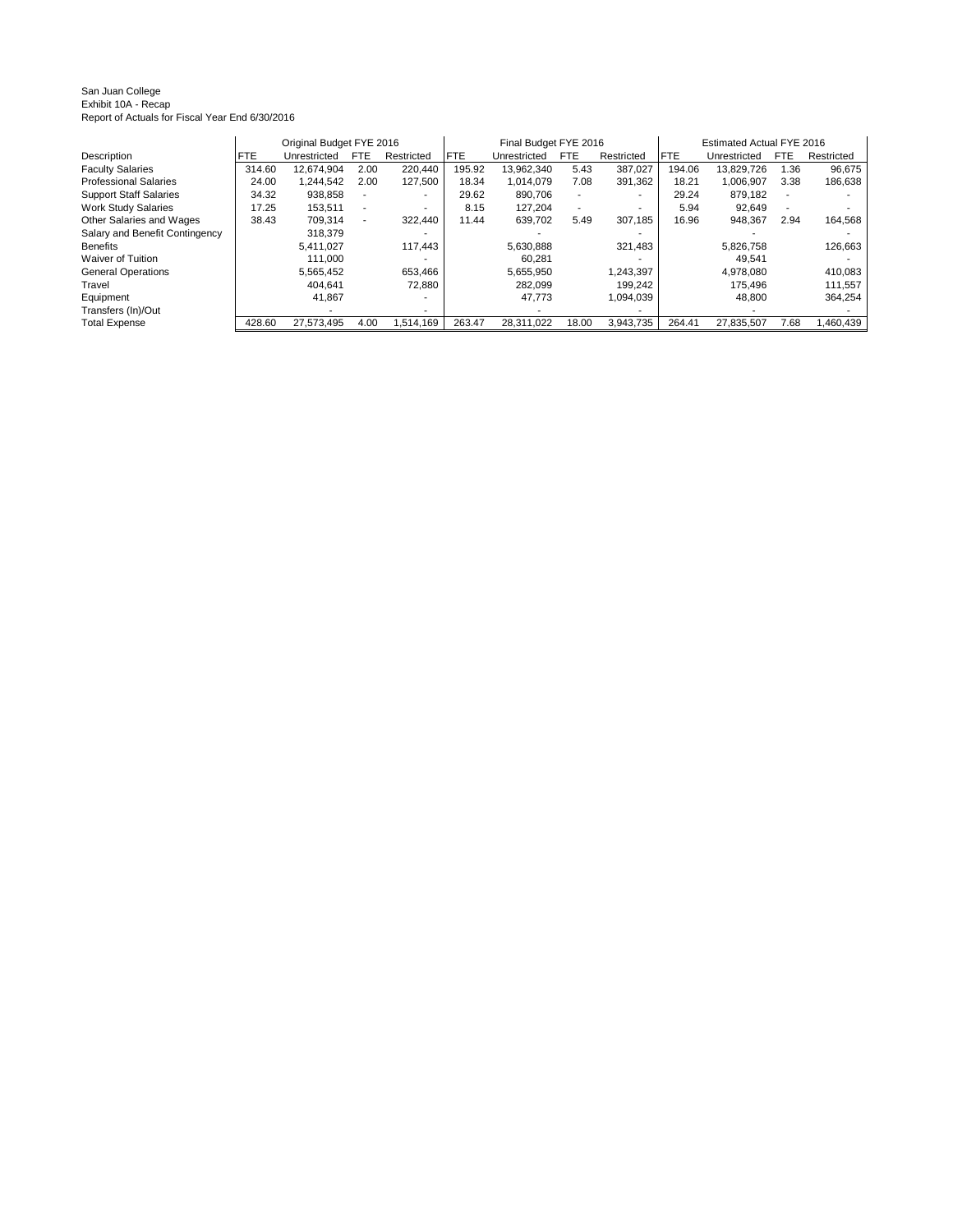#### San Juan College Exhibit 11 - Academic Support - Unrestricted Report of Actuals for Fiscal Year End 6/30/2016

|                                       | Original Budget FYE 2016<br><b>FTE</b><br>Unrestricted | <b>FTE</b>               | Final Budget FYE 2016<br>Unrestricted | <b>FTE</b>               | Estimated Actual FYE2016<br>Unrestricted |
|---------------------------------------|--------------------------------------------------------|--------------------------|---------------------------------------|--------------------------|------------------------------------------|
| <b>Academic Pooled Charges</b>        |                                                        |                          |                                       |                          |                                          |
| Professional                          | 79,525                                                 |                          |                                       |                          |                                          |
| <b>State Student Worker Wages</b>     | 7,672                                                  |                          |                                       |                          |                                          |
| Institutional Student Worker Wages    | 45,143                                                 | 0.30                     | 4,675                                 |                          |                                          |
|                                       |                                                        |                          |                                       |                          |                                          |
| Other Salaries & Wages                |                                                        |                          |                                       |                          |                                          |
| <b>Benefits</b>                       | 179,000                                                |                          | 164,993                               |                          | 168,042                                  |
| <b>General Operations</b>             | 560,133                                                |                          | 547,033                               |                          | 483,451                                  |
| Travel                                |                                                        |                          |                                       |                          |                                          |
| <b>Equipment &amp; Furniture</b>      |                                                        |                          |                                       |                          |                                          |
| Subtotal                              | 871,473                                                |                          | 716,701                               |                          | 651,493                                  |
| <b>Assessment</b>                     |                                                        |                          |                                       |                          |                                          |
| <b>General Operations</b>             | 23,497                                                 |                          | 23,497                                |                          | 290                                      |
| Travel                                | 2,092                                                  |                          | 2,092                                 |                          | 721                                      |
| Equipment & Furniture                 |                                                        |                          |                                       |                          | $\overline{\phantom{a}}$                 |
| Subtotal                              | 25,589                                                 |                          | 25,589                                |                          | 1,011                                    |
| <b>Associate VP for Learning</b>      |                                                        |                          |                                       |                          |                                          |
| <b>Faculty Salaries</b>               |                                                        |                          |                                       | 0.09                     | 6,093                                    |
| Professional                          | 109,038                                                | 1.59                     | 109,038                               | 0.91                     | 62,644                                   |
| Support                               |                                                        | 1.07                     | 36,526                                | 0.99                     | 33,947                                   |
| <b>Benefits</b>                       | 31,947                                                 |                          | 42,216                                |                          | 48,073                                   |
|                                       |                                                        |                          |                                       |                          |                                          |
| <b>General Operations</b>             | 2,495                                                  |                          | 3,995                                 |                          | 3,220                                    |
| Travel                                | 2,599                                                  |                          | 1,099                                 |                          |                                          |
| <b>Equipment &amp; Furniture</b>      |                                                        |                          |                                       |                          |                                          |
| Subtotal                              | 146,079                                                |                          | 192,874                               |                          | 153,976                                  |
| <b>Business Administration</b>        |                                                        |                          |                                       |                          |                                          |
| <b>Faculty Salaries</b>               |                                                        |                          |                                       |                          |                                          |
| Professional                          | 40,000                                                 | 1.31                     | 90,000                                | 1.12                     | 77,077                                   |
| Support                               | 36,860                                                 | 1.12                     | 38,202                                | 1.09                     | 37,465                                   |
| Federal Student Worker Wages          |                                                        |                          |                                       |                          |                                          |
| <b>State Student Worker Wages</b>     |                                                        | 0.05                     | 853                                   | 0.05                     | 853                                      |
| Institutional Student Worker Wages    |                                                        | 0.37                     | 5,700                                 | 0.37                     | 5,700                                    |
| Other Salaries & Wages                |                                                        |                          | $\overline{\phantom{a}}$              | 0.23                     | 11,171                                   |
| <b>Benefits</b>                       | 35,407                                                 |                          | 58,350                                |                          | 50,929                                   |
| <b>General Operations</b>             | 3,990                                                  |                          | 6,094                                 |                          | 5,693                                    |
| Travel                                | 4,285                                                  |                          | 4,785                                 |                          | 4,272                                    |
| Equipment & Furniture                 |                                                        |                          |                                       |                          |                                          |
| Subtotal                              | 120,542                                                |                          | 203,984                               |                          | 193,161                                  |
| <b>CCE Administration</b>             |                                                        |                          |                                       |                          |                                          |
| Professional                          | 109,557                                                | 1.61                     | 110,747                               | 1.61                     | 110,094                                  |
|                                       | 35,749                                                 | 1.07                     |                                       | 1.06                     |                                          |
| Support                               |                                                        | $\overline{\phantom{a}}$ | 36,658<br>$\blacksquare$              | $\overline{\phantom{a}}$ | 36,159                                   |
| Other Salaries & Wages                |                                                        |                          |                                       |                          |                                          |
| <b>Benefits</b>                       | 48,295                                                 |                          | 48,295                                |                          | 49,374                                   |
| <b>General Operations</b>             | 10,072                                                 |                          | 9,322                                 |                          | 8,418                                    |
| Travel                                | 1,225                                                  |                          | 1,975                                 |                          | 1,966                                    |
| Equipment & Furniture                 |                                                        |                          |                                       |                          |                                          |
| Subtotal                              | 204,898                                                |                          | 206,997                               |                          | 206,013                                  |
| <b>Center for Teaching Excellence</b> |                                                        |                          |                                       |                          |                                          |
| <b>Faculty Salaries</b>               | 29,590                                                 | 0.42                     | 29,590                                | 0.24                     | 17,306                                   |
| Professional                          | 53,813                                                 | 0.79                     | 54,454                                | 0.79                     | 54,102                                   |
| Support                               | 18,695                                                 | 0.58                     | 19,987                                | 0.56                     | 19,278                                   |
| Other Salaries & Wages                |                                                        | $\overline{a}$           |                                       | $\overline{\phantom{a}}$ |                                          |
| <b>Benefits</b>                       | 34,695                                                 |                          | 34,695                                |                          | 29,602                                   |
| <b>General Operations</b>             | 7,062                                                  |                          | 8,062                                 |                          | 9,161                                    |
| Travel                                | 1,889                                                  |                          | 1,889                                 |                          | 1,338                                    |
| Equipment & Furniture                 |                                                        |                          | $\overline{a}$                        |                          | $\overline{\phantom{a}}$                 |
| Subtotal                              | 145,744                                                |                          | 148,677                               |                          | 130,788                                  |
|                                       |                                                        |                          |                                       |                          |                                          |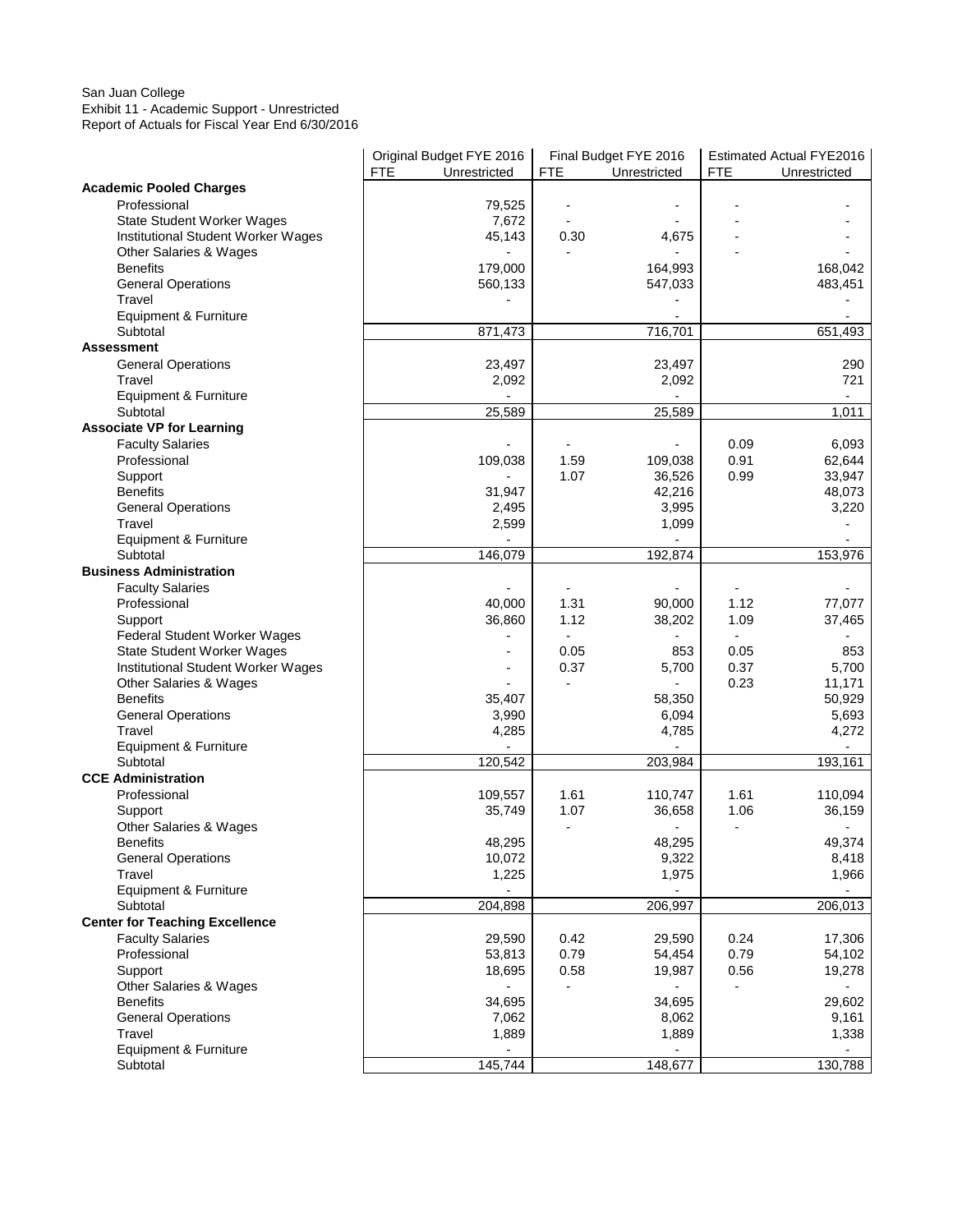|                                    |            | Original Budget FYE 2016 |                          | Final Budget FYE 2016 |                          | Estimated Actual FYE2016 |
|------------------------------------|------------|--------------------------|--------------------------|-----------------------|--------------------------|--------------------------|
|                                    | <b>FTE</b> | Unrestricted             | <b>FTE</b>               | Unrestricted          | <b>FTE</b>               | Unrestricted             |
| <b>CLC Administration</b>          |            |                          |                          |                       |                          |                          |
| <b>Faculty Salaries</b>            |            |                          |                          |                       |                          |                          |
| Professional                       |            | 104,280                  | 1.54                     | 105,413               | 1.53                     | 104,792                  |
| Support                            |            | 90,404                   | 2.79                     | 95,439                | 2.28                     | 78,166                   |
| Federal Student Worker Wages       |            |                          |                          |                       |                          |                          |
| <b>State Student Worker Wages</b>  |            |                          | 0.04                     | 642                   | 0.05                     | 843                      |
| Institutional Student Worker Wages |            |                          | 0.46                     | 7,239                 | 0.46                     | 7,239                    |
| Other Salaries & Wages             |            |                          |                          |                       |                          |                          |
| <b>Benefits</b>                    |            | 79,848                   |                          | 79,848                |                          | 76,745                   |
| <b>General Operations</b>          |            | 5,683                    |                          | 5,683                 |                          | 5,602                    |
| Travel                             |            |                          |                          |                       |                          |                          |
| Equipment & Furniture              |            |                          |                          |                       |                          |                          |
| Subtotal                           |            | 280,215                  |                          | 294,264               |                          | 273,386                  |
| <b>East Center</b>                 |            |                          |                          |                       |                          |                          |
| <b>Faculty Salaries</b>            |            |                          |                          |                       |                          |                          |
| Professional                       |            | 63,019                   | 0.93                     | 63,704                | 0.92                     | 63,328                   |
| Support                            |            | 31,986                   | 0.96                     | 33,032                | 0.97                     | 33,270                   |
| Federal Student Worker Wages       |            |                          |                          |                       |                          |                          |
| <b>State Student Worker Wages</b>  |            |                          | 0.05                     | 852                   | 0.05                     | 852                      |
| Institutional Student Worker Wages |            |                          |                          |                       |                          |                          |
| Other Salaries & Wages             |            |                          |                          |                       |                          |                          |
| <b>Benefits</b>                    |            | 37,996                   |                          | 37,996                |                          | 63,556                   |
| <b>General Operations</b>          |            | 4,466                    |                          | 4,466                 |                          | 2,761                    |
| Travel                             |            | 729                      |                          | 729                   |                          | 829                      |
| Equipment & Furniture              |            |                          |                          |                       |                          |                          |
| Subtotal                           |            | 138,196                  |                          | 140,779               |                          | 164,596                  |
| <b>Employee Recruiting Pool</b>    |            |                          |                          |                       |                          |                          |
| <b>General Operations</b>          |            | 15,000                   |                          | 15,000                |                          | 11,077                   |
| Travel                             |            |                          |                          |                       |                          |                          |
|                                    |            |                          |                          |                       |                          |                          |
| Equipment & Furniture<br>Subtotal  |            |                          |                          |                       |                          |                          |
|                                    |            | 15,000                   |                          | 15,000                |                          | 11,077                   |
| <b>Energy Administration</b>       |            |                          |                          |                       |                          |                          |
| Professional                       |            | 112,340                  | 1.64                     | 112,340               | 0.87                     | 59,534                   |
| Support                            |            | 68,415                   | 2.11                     | 72,261                | 1.91                     | 65,280                   |
| Federal Student Worker Wages       |            |                          | $\overline{\phantom{a}}$ |                       | $\overline{\phantom{a}}$ |                          |
| <b>State Student Worker Wages</b>  |            |                          | 0.04                     | 604                   | 0.06                     | 940                      |
| Institutional Student Worker Wages |            | $\overline{a}$           | 0.64                     | 10,014                | 0.64                     | 10,014                   |
| Other Salaries & Wages             |            |                          |                          |                       | 0.86                     | 42,500                   |
| <b>Benefits</b>                    |            | 63,908                   |                          | 63,908                |                          | 70,365                   |
| <b>General Operations</b>          |            | 15,036                   |                          | 39,853                |                          | 38,644                   |
| Travel                             |            | 50,010                   |                          | 41,010                |                          | 31,862                   |
| Equipment & Furniture              |            |                          |                          |                       |                          |                          |
| Subtotal                           |            | 309,709                  |                          | 339,990               |                          | 319,139                  |
| <b>Health Sciences Admin</b>       |            |                          |                          |                       |                          |                          |
| <b>Faculty Salaries</b>            |            |                          |                          |                       | 0.03                     | 2,000                    |
| Professional                       |            | 87,500                   | 1.28                     | 87,500                | 0.80                     | 54,687                   |
| Support                            |            | 35,893                   | 1.10                     | 37,665                | 1.20                     | 40,996                   |
| Federal Student Worker Wages       |            |                          | $\overline{\phantom{a}}$ |                       | $\overline{\phantom{a}}$ |                          |
| State Student Worker Wages         |            |                          | 0.01                     | 136                   | 0.02                     | 243                      |
| Institutional Student Worker Wages |            |                          | 0.12                     | 1,802                 | 0.12                     | 1,802                    |
| Other Salaries & Wages             |            |                          |                          |                       | 0.06                     | 2,919                    |
| <b>Benefits</b>                    |            | 41,896                   |                          | 41,896                |                          | 36,423                   |
| <b>General Operations</b>          |            | 14,969                   |                          | 45,705                |                          | 23,956                   |
| Travel                             |            | 1,823                    |                          | 1,823                 |                          | 436                      |
| Equipment & Furniture              |            | 9,118                    |                          | 9,118                 |                          | 3,268                    |
| Subtotal                           |            | 191,199                  |                          | 225,645               |                          | 166,730                  |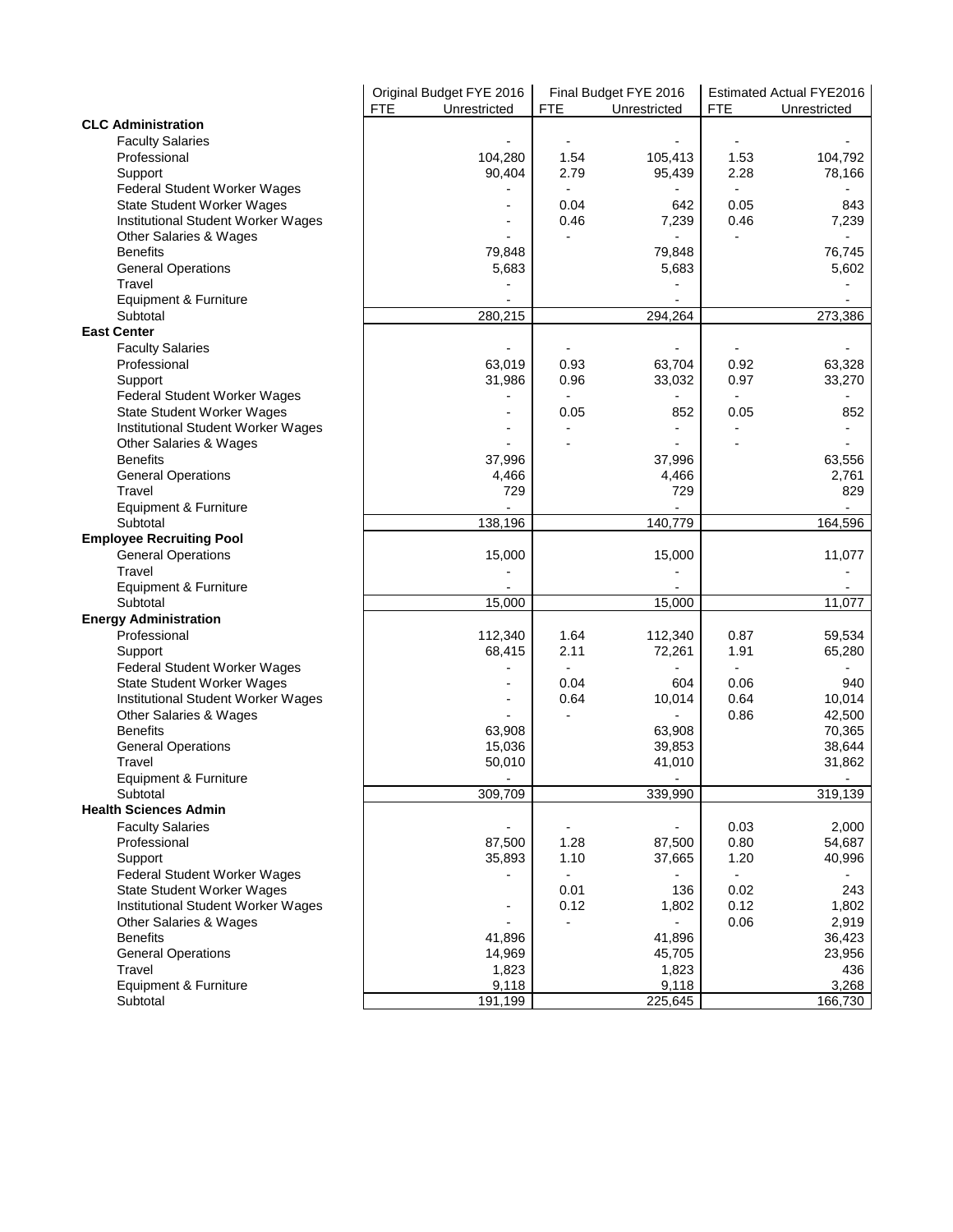|                                    | Original Budget FYE 2016   |                          | Final Budget FYE 2016    |                | <b>Estimated Actual FYE2016</b> |
|------------------------------------|----------------------------|--------------------------|--------------------------|----------------|---------------------------------|
|                                    | <b>FTE</b><br>Unrestricted | <b>FTE</b>               | Unrestricted             | <b>FTE</b>     | Unrestricted                    |
| Herbarium                          |                            |                          |                          |                |                                 |
| Professional                       | 15,431                     | 0.23                     | 15,599                   | 0.23           | 15,507                          |
| Federal Student Worker Wages       |                            |                          |                          |                |                                 |
| <b>State Student Worker Wages</b>  |                            |                          |                          |                |                                 |
| Institutional Student Worker Wages |                            |                          |                          |                |                                 |
| Other Salaries & Wages             |                            |                          |                          |                |                                 |
| <b>Benefits</b>                    | 3,210                      |                          | 3,210                    |                | 1,186                           |
| <b>General Operations</b>          | 1,494                      |                          | 1,494                    |                | 1,439                           |
| Travel                             |                            |                          |                          |                |                                 |
| Equipment & Furniture              |                            |                          |                          |                |                                 |
| Subtotal                           | 20,135                     |                          | 20,303                   |                | 18,132                          |
| <b>Humanities Administration</b>   |                            |                          |                          |                |                                 |
| <b>Faculty Salaries</b>            |                            |                          | -                        | 0.00           | 306                             |
| Professional                       | 91,000                     | 1.34                     | 91,965                   | 1.33           | 91,436                          |
| Support                            | 66,508                     | 2.05                     | 70,326                   | 1.92           | 65,862                          |
| Federal Student Worker Wages       |                            | $\overline{\phantom{a}}$ |                          | $\frac{1}{2}$  |                                 |
| <b>State Student Worker Wages</b>  |                            | 0.02                     | 264                      | 0.02           | 264                             |
| Institutional Student Worker Wages |                            | 0.06                     | 900                      | 0.06           | 975                             |
| Other Salaries & Wages             |                            |                          | $\overline{\phantom{0}}$ | 0.41           | 20.448                          |
| <b>Benefits</b>                    | 49,055                     |                          | 49,055                   |                | 44,515                          |
| <b>General Operations</b>          | 21,314                     |                          | 28,721                   |                | 24,361                          |
| Travel                             | 26,061                     |                          | 26,061                   |                | 22,277                          |
| Equipment & Furniture              | 2,959                      |                          | 2,959                    |                |                                 |
| Subtotal                           | 256,897                    |                          | 270,251                  |                | 270,444                         |
| <b>Inst. Accreditation</b>         |                            |                          |                          |                |                                 |
| <b>Faculty Salaries</b>            |                            |                          | $\overline{\phantom{0}}$ | 0.01           | 490                             |
| <b>Benefits</b>                    |                            |                          |                          |                | 38                              |
| <b>General Operations</b>          | 28,933                     |                          | 26,233                   |                | 17,035                          |
| Travel                             | 14,571                     |                          | 16,271                   |                | 11,226                          |
|                                    |                            |                          |                          |                |                                 |
| Equipment & Furniture<br>Subtotal  | 43,504                     |                          | 42,504                   |                | 28,789                          |
|                                    |                            |                          |                          |                |                                 |
| Library - Main                     |                            |                          |                          |                |                                 |
| <b>Faculty Salaries</b>            |                            |                          |                          |                |                                 |
| Professional                       | 214,620                    | 3.17                     | 217,561                  | 2.91           | 199,464                         |
| Support                            | 158,873                    | 4.83                     | 165,420                  | 4.31           | 147,641                         |
| Federal Student Worker Wages       |                            | $\blacksquare$           | $\overline{\phantom{0}}$ | $\overline{a}$ |                                 |
| State Student Worker Wages         | $\blacksquare$             | 0.25                     | 3,852                    | 0.27           | 4,180                           |
| Institutional Student Worker Wages |                            | 0.21                     | 3,242                    | 0.22           | 3,390                           |
| Other Salaries & Wages             |                            |                          | $\overline{a}$           | 0.06           | 3,209                           |
| <b>Benefits</b>                    | 152,023                    |                          | 152,023                  |                | 135,056                         |
| <b>General Operations</b>          | 41,684                     |                          | 41,890                   |                | 41,008                          |
| Travel                             | 2,735                      |                          | 2,529                    |                | 2,528                           |
| Equipment & Furniture              | 179,794                    |                          | 204,099                  |                | 205,066                         |
| Subtotal                           | 749,729                    |                          | 790,616                  |                | 741,542                         |
| <b>Library - SJCW</b>              |                            |                          |                          |                |                                 |
| Professional                       | 68,794                     | 1.01                     | 69,542                   | 1.01           | 69,132                          |
| Support                            | 14,167                     | 0.41                     | 14,167                   | 0.10           | 3,542                           |
| Federal Student Worker Wages       |                            |                          |                          |                |                                 |
| <b>State Student Worker Wages</b>  |                            |                          |                          |                |                                 |
| Institutional Student Worker Wages |                            |                          |                          |                |                                 |
| <b>Benefits</b>                    | 32,078                     |                          | 32,078                   |                | 24,115                          |
| <b>General Operations</b>          | 10,454                     |                          | 10,454                   |                | 6,547                           |
| Travel                             | 714                        |                          | 714                      |                | 474                             |
| Equipment & Furniture              |                            |                          | 10,920                   |                | 10,646                          |
| Subtotal                           | 126,207                    |                          | 137,875                  |                | 114,456                         |
| <b>Library GO Bond</b>             |                            |                          |                          |                |                                 |
| <b>General Operations</b>          |                            |                          | $\overline{a}$           |                |                                 |
| Travel                             |                            |                          |                          |                |                                 |
| Equipment & Furniture              |                            |                          | 18,776                   |                | 13,217                          |
| Subtotal                           |                            |                          | 18,776                   |                | 13,217                          |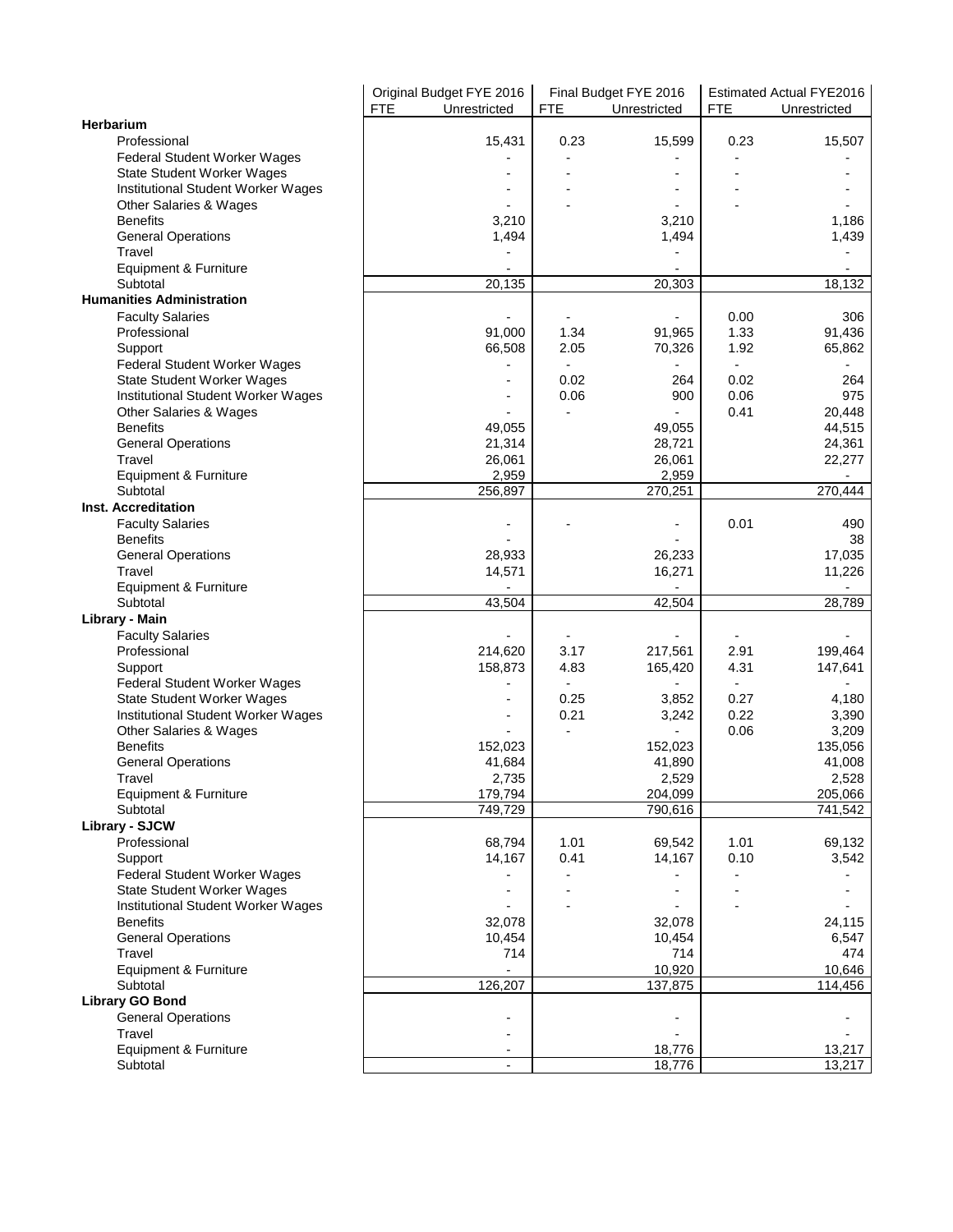|                                    | Original Budget FYE 2016   |                          | Final Budget FYE 2016 |                          | Estimated Actual FYE2016 |
|------------------------------------|----------------------------|--------------------------|-----------------------|--------------------------|--------------------------|
|                                    | <b>FTE</b><br>Unrestricted | <b>FTE</b>               | Unrestricted          | <b>FTE</b>               | Unrestricted             |
| <b>Marketing Pool</b>              |                            |                          |                       |                          |                          |
| <b>General Operations</b>          | 6,838                      |                          | 4,572                 |                          | 4,571                    |
| Travel                             |                            |                          |                       |                          |                          |
| Equipment & Furniture              |                            |                          |                       |                          |                          |
| Subtotal                           | 6,838                      |                          | 4,572                 |                          | 4,571                    |
| <b>Media Services</b>              |                            |                          |                       |                          |                          |
| Professional                       | 79,839                     | 1.18                     | 80,789                | 0.71                     | 48,998                   |
| Support                            | 34,503                     | 1.16                     | 39,688                | 1.82                     | 62,275                   |
| Federal Student Worker Wages       |                            |                          |                       |                          |                          |
| <b>State Student Worker Wages</b>  |                            |                          |                       |                          |                          |
| Institutional Student Worker Wages |                            |                          |                       |                          |                          |
| Other Salaries & Wages             |                            |                          |                       | 0.00                     | 120                      |
| <b>Benefits</b>                    | 45,151                     |                          | 45,151                |                          | 41,089                   |
| <b>General Operations</b>          | 35,477                     |                          | 38,105                |                          | 37,550                   |
| Travel                             | 2,052                      |                          | 1,448                 |                          | 1,334                    |
| Equipment & Furniture              | 9,188                      |                          | 7,164                 |                          | 6,369                    |
| Subtotal                           | 206,210                    |                          | 212,345               |                          | 197,736                  |
| Science, Math & Engineer Admin     |                            |                          |                       |                          |                          |
| Professional                       | 90,000                     | 1.31                     | 90,000                | 1.23                     | 84,333                   |
| Support                            | 51,088                     | 1.56                     | 53,589                | 1.52                     | 52,217                   |
| Federal Student Worker Wages       |                            | $\overline{\phantom{a}}$ |                       | $\overline{\phantom{a}}$ |                          |
| <b>State Student Worker Wages</b>  |                            | 0.03                     | 469                   | 0.04                     | 577                      |
| Institutional Student Worker Wages |                            |                          |                       |                          |                          |
| Other Salaries & Wages             |                            |                          |                       | 0.18                     | 8,892                    |
| <b>Benefits</b>                    | 49,513                     |                          | 49,513                |                          | 62,350                   |
| <b>General Operations</b>          | 11,656                     |                          | 15,626                |                          | 8,997                    |
| Travel                             | 6,017                      |                          | 11,109                |                          | 5,490                    |
| Equipment & Furniture              |                            |                          |                       |                          |                          |
| Subtotal                           | 208,274                    |                          | 220,306               |                          | 222,857                  |
| <b>Simulation Center</b>           |                            |                          |                       |                          |                          |
| <b>Faculty Salaries</b>            |                            |                          |                       |                          |                          |
| Professional                       |                            |                          |                       |                          |                          |
| Support                            | 30,508                     | 0.89                     | 30,508                | 0.07                     | 2,542                    |
| <b>State Student Worker Wages</b>  |                            |                          |                       |                          |                          |
| Institutional Student Worker Wages |                            |                          |                       |                          |                          |
| Other Salaries & Wages             |                            |                          |                       |                          |                          |
| <b>Benefits</b>                    | 13,819                     |                          | 13,819                |                          | 1,293                    |
| <b>General Operations</b>          | 13,168                     |                          | 23,860                |                          | 12,930                   |
| Travel                             | 2,286                      |                          | 2,286                 |                          | 2,261                    |
| Equipment & Furniture              |                            |                          |                       |                          | 2,170                    |
| Subtotal                           | 59,781                     |                          | 70,473                |                          | 21,196                   |
| <b>Student Achievement Center</b>  |                            |                          |                       |                          |                          |
| <b>Faculty Salaries</b>            |                            |                          |                       |                          |                          |
| Professional                       | 137,028                    | 2.07                     | 141,979               | 1.79                     | 122,888                  |
| Support                            | 31,712                     | 0.96                     | 32,728                | 0.94                     | 32,170                   |
| Federal Student Worker Wages       |                            |                          |                       |                          |                          |
| <b>State Student Worker Wages</b>  |                            |                          |                       |                          |                          |
| Institutional Student Worker Wages |                            |                          |                       |                          |                          |
| Other Salaries & Wages             |                            |                          |                       |                          |                          |
| <b>Benefits</b>                    | 65,477                     |                          | 65,477                |                          | 56,131                   |
| <b>General Operations</b>          | 9,292                      |                          | 9,292                 |                          | 8,459                    |
| Travel                             |                            |                          |                       |                          |                          |
| Equipment & Furniture              |                            |                          |                       |                          |                          |
| Subtotal                           | 243,509                    |                          | 249,476               |                          | 219,649                  |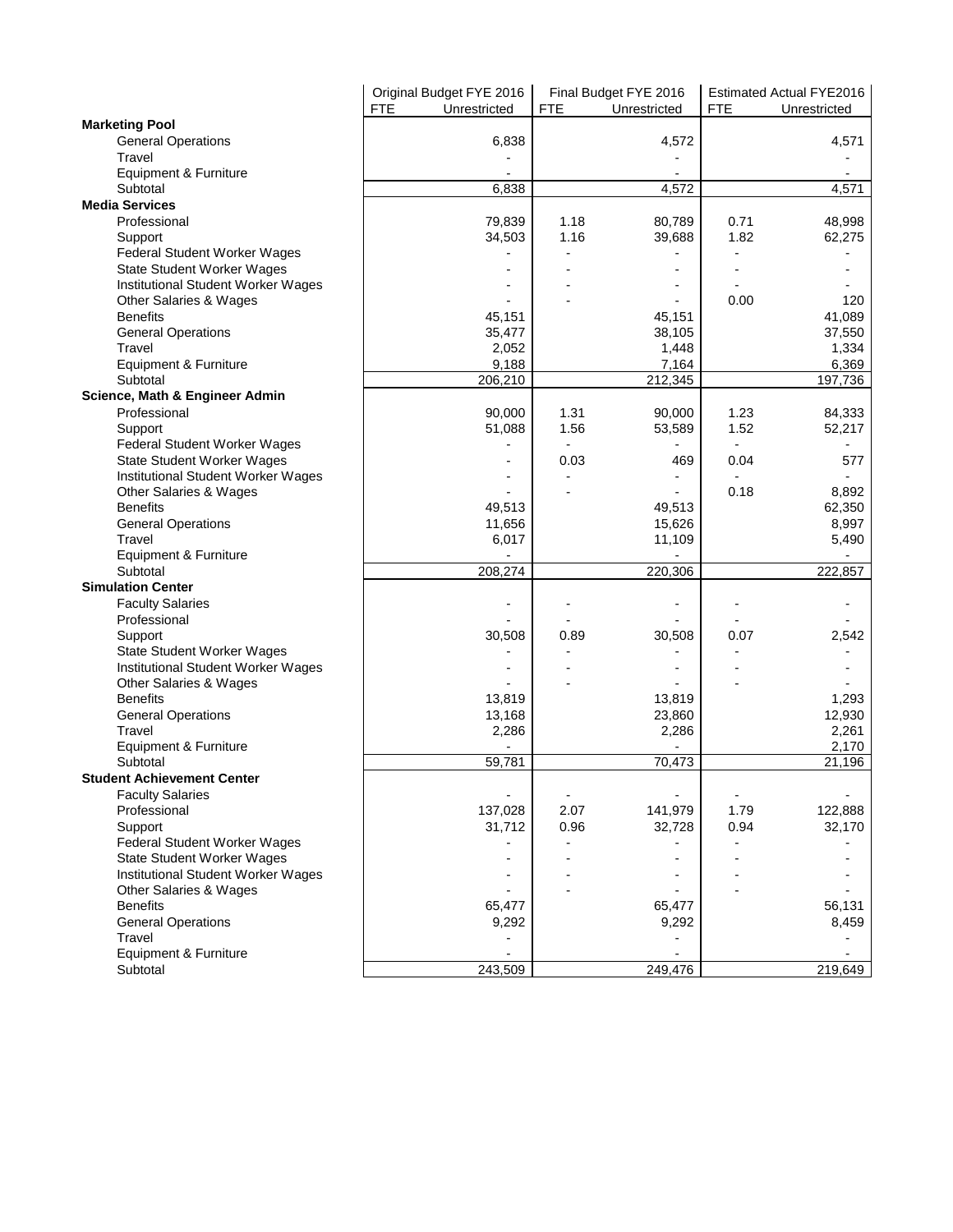|                                           | Original Budget FYE 2016   |         |            | Final Budget FYE 2016 |            | Estimated Actual FYE2016 |
|-------------------------------------------|----------------------------|---------|------------|-----------------------|------------|--------------------------|
|                                           | <b>FTE</b><br>Unrestricted |         | <b>FTE</b> | Unrestricted          | <b>FTE</b> | Unrestricted             |
| <b>Trades and Tech Administration</b>     |                            |         |            |                       |            |                          |
| <b>Faculty Salaries</b>                   |                            |         |            |                       |            |                          |
| Professional                              |                            | 138,876 | 2.04       | 139,876               | 1.39       | 95,646                   |
| Support                                   |                            | 35,988  | 1.10       | 37,812                | 1.07       | 36,812                   |
| Federal Student Worker Wages              |                            |         |            |                       |            |                          |
| <b>State Student Worker Wages</b>         |                            |         |            |                       | 0.00       | 60                       |
| Institutional Student Worker Wages        |                            |         | 0.33       | 5,224                 | 0.33       | 5,224                    |
| Other Salaries & Wages                    |                            |         |            |                       |            |                          |
| <b>Benefits</b>                           |                            | 60,489  |            | 60,489                |            | 54,704                   |
| <b>General Operations</b>                 |                            | 18,989  |            | 22,285                |            | 26,871                   |
| Travel                                    |                            | 12,081  |            | 26,581                |            | 18,909                   |
| Equipment & Furniture                     |                            |         |            |                       |            |                          |
| Subtotal                                  |                            | 266,423 |            | 292,267               |            | 238,226                  |
| <b>West Center</b>                        |                            |         |            |                       |            |                          |
| <b>Faculty Salaries</b>                   |                            |         |            |                       |            |                          |
| Professional                              |                            | 65,350  | 0.96       | 66,060                | 0.96       | 65,671                   |
| Support                                   |                            | 43,921  | 1.37       | 46,981                | 1.37       | 47,059                   |
| Federal Student Worker Wages              |                            |         |            |                       |            |                          |
| <b>State Student Worker Wages</b>         |                            |         |            |                       | 0.00       | 47                       |
| <b>Institutional Student Worker Wages</b> |                            |         | 0.41       | 6,347                 | 0.41       | 6,347                    |
| Other Salaries & Wages                    |                            |         |            |                       |            |                          |
| <b>Benefits</b>                           |                            | 44,271  |            | 44,271                |            | 40,841                   |
| <b>General Operations</b>                 |                            | 11,539  |            | 11,039                |            | 6,831                    |
| Travel                                    |                            | 2,840   |            | 3,340                 |            | 2,972                    |
| Equipment & Furniture                     |                            |         |            |                       |            |                          |
|                                           |                            |         |            |                       |            |                          |
| Subtotal                                  |                            | 167,921 |            | 178,038               |            | 169,769                  |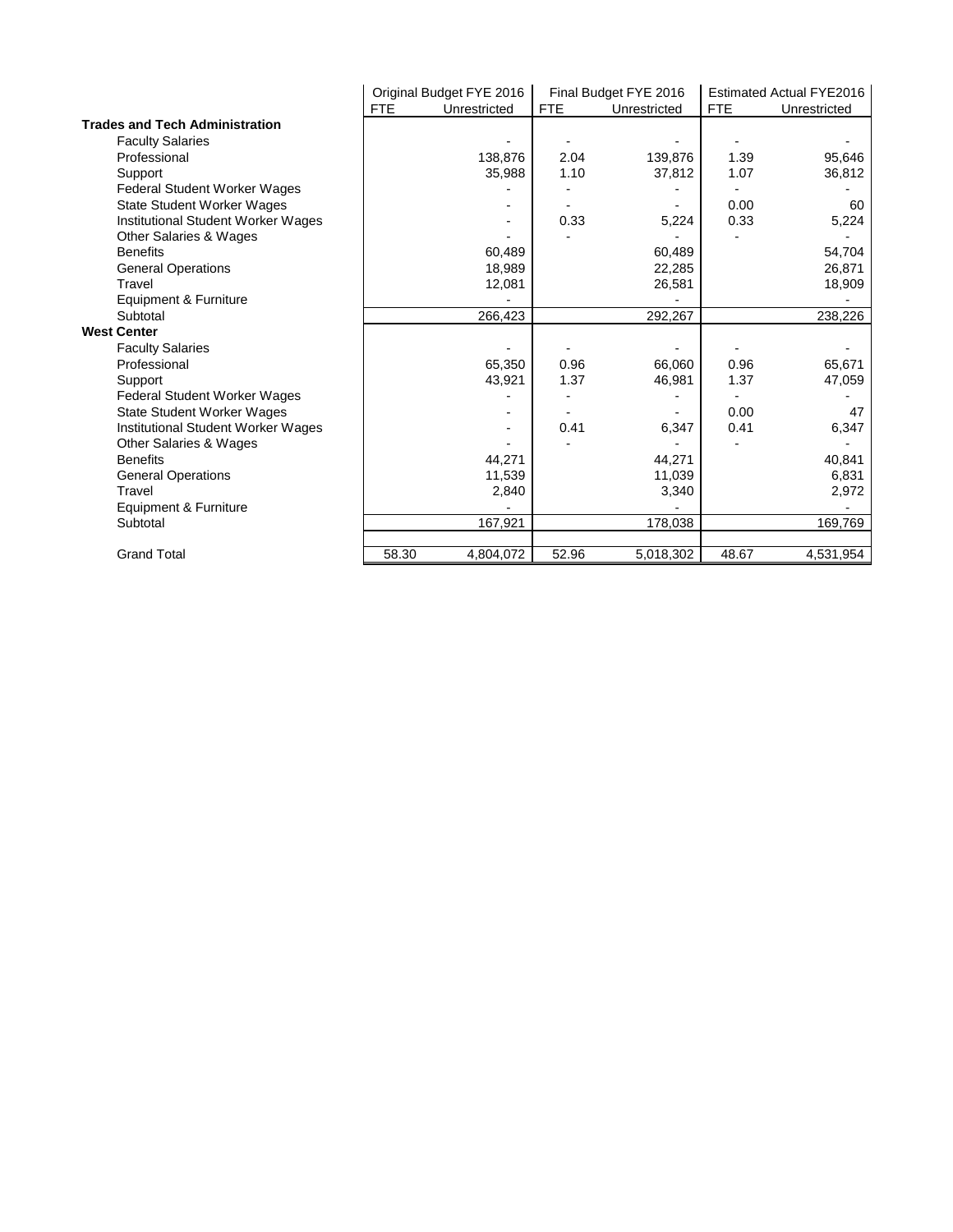#### San Juan College Exhibit 11 - Academic Support - Restricted Report of Actuals for Fiscal Year End 6/30/2016

|                                           |            | Original Budget FYE 2016 | Final Budget FYE 2016     | <b>Estimated Actual FYE 2016</b> |
|-------------------------------------------|------------|--------------------------|---------------------------|----------------------------------|
|                                           | <b>FTE</b> | Restricted               | <b>FTE</b><br>Restricted  | <b>FTE</b><br>Restricted         |
| <b>BHP SJC Kids Kamp</b>                  |            |                          |                           |                                  |
| Other Salaries & Wages                    |            |                          |                           | 0.19<br>9,543                    |
| <b>Benefits</b>                           |            |                          |                           | 1,913                            |
| <b>General Operations Budget</b>          |            | 17,000                   | 12,300                    | 7,288                            |
| <b>Travel Budget</b>                      |            |                          | 1,200                     | 592                              |
| Equipment & Furniture Budget              |            |                          |                           |                                  |
| Subtotal                                  |            | 17,000                   | 13,500                    | 19,335                           |
| <b>CTX Foundation Food</b>                |            |                          |                           |                                  |
| <b>General Operations Budget</b>          |            | 9,500                    | 9,500                     | 9,366                            |
| <b>Travel Budget</b>                      |            |                          |                           |                                  |
| Equipment & Furniture Budget              |            |                          |                           |                                  |
| Subtotal                                  |            | 9,500                    | 9,500                     | 9,366                            |
| <b>Library GO Bond</b>                    |            |                          |                           |                                  |
| <b>Library Acquisitions</b>               |            |                          | 74,975                    | 23,673                           |
| Subtotal                                  |            |                          | 74,975                    | 23,673                           |
| <b>Library Materials</b>                  |            |                          |                           |                                  |
| <b>General Operations Budget</b>          |            | 15,567                   | 39,700                    | 12,753                           |
| <b>Travel Budget</b>                      |            |                          |                           | 3,483                            |
| Equipment & Furniture Budget              |            |                          |                           | 16,519                           |
| Subtotal                                  |            | 15,567                   | 39,700                    | 32,755                           |
| <b>Small Gifts/Academic (Outdoor)</b>     |            |                          |                           |                                  |
| <b>General Operations Budget</b>          |            | 125                      | 250                       |                                  |
| <b>Travel Budget</b>                      |            |                          |                           |                                  |
| Equipment & Furniture Budget              |            |                          |                           |                                  |
| Subtotal                                  |            | 125                      | 250                       |                                  |
| <b>Tribal Enery &amp; Management Inst</b> |            |                          |                           |                                  |
| <b>General Operations Budget</b>          |            |                          | 70,000                    | 46,251                           |
| <b>Travel Budget</b>                      |            |                          |                           |                                  |
| Equipment & Furniture Budget              |            |                          |                           |                                  |
| Subtotal                                  |            |                          | 70,000                    | 46,251                           |
|                                           |            |                          |                           |                                  |
| <b>Grand Total</b>                        |            | 42,192                   | 207,925<br>$\blacksquare$ | 0.19<br>131,381                  |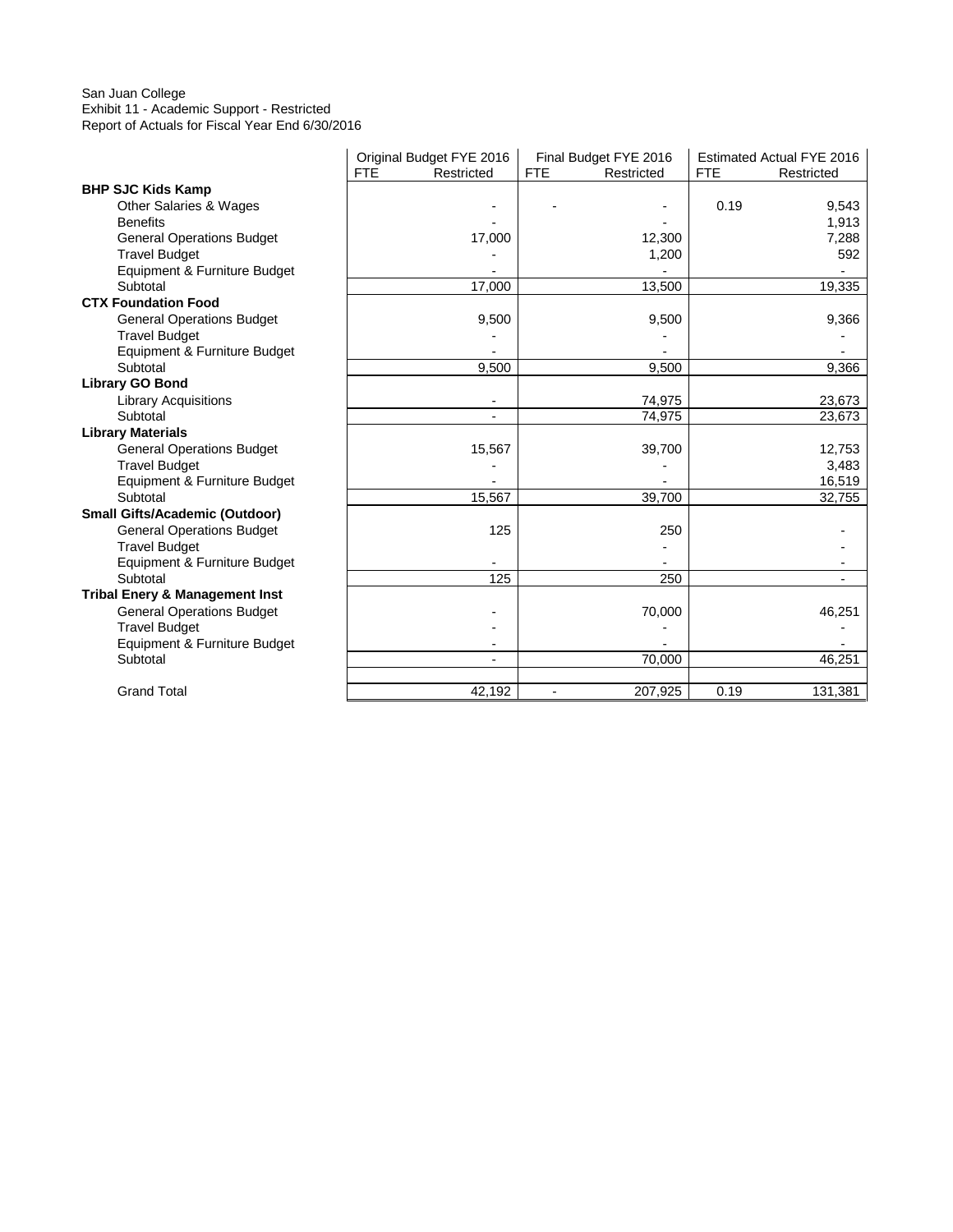#### San Juan College Exhibit 11A - Recap Report of Actuals for Fiscal Year End 6/30/2016

|                                 |            | Original Budget FYE 2016 |            |                          | Final Budget FYE 2016 |              |     |                          | Estimated Actual FYE 2016 |              |            |            |
|---------------------------------|------------|--------------------------|------------|--------------------------|-----------------------|--------------|-----|--------------------------|---------------------------|--------------|------------|------------|
| Description                     | <b>FTE</b> | Unrestricted             | <b>FTE</b> | Restricted               | <b>FTE</b>            | Unrestricted | FTE | Restricted               | <b>FTE</b>                | Unrestricted | <b>FTE</b> | Restricted |
| <b>Faculty Salaries</b>         | 1.00       | 29,590                   |            | $\overline{\phantom{a}}$ | 0.42                  | 29,590       |     |                          | 0.37                      | 26,195       |            |            |
| <b>Professional Salaries</b>    | 23.25      | 1,540,485                |            | ۰.                       | 24.01                 | 1,646,567    |     | ۰                        | 20.11                     | 1,379,334    |            |            |
| <b>Support Staff Salaries</b>   | 25.18      | 785,267                  |            | $\overline{\phantom{a}}$ | 25.14                 | 860.989      |     | $\overline{\phantom{0}}$ | 23.21                     | 794,682      |            |            |
| <b>Work Study Salaries</b>      | 8.87       | 55,087                   |            |                          | 3.39                  | 52,815       |     |                          | 3.18                      | 49,549       |            |            |
| Other Salaries and Wages        |            |                          |            |                          |                       |              |     |                          | 1.80                      | 89,260       | 0.19       | 9,543      |
| Salary and Benefits Contingency |            | 79.525                   |            |                          |                       |              |     |                          |                           |              |            |            |
| <b>Benefits</b>                 |            | 1,064,078                |            |                          |                       | 1,063,387    |     |                          |                           | 1,035,522    |            | 1,913      |
| <b>Waiver of Tuition</b>        |            | 44,000                   |            |                          |                       | 23.896       |     |                          |                           | 18,904       |            |            |
| <b>General Operations</b>       |            | 860.972                  |            | 42.192                   |                       | 942.281      |     | 131.750                  |                           | 788.875      |            | 75,659     |
| Travel                          |            | 144,009                  |            |                          |                       | 145.741      |     | 1,200                    |                           | 108,897      |            | 4,075      |
| Equipment                       |            | 201.059                  |            |                          |                       | 38.017       |     |                          |                           | 11.807       |            |            |
| <b>Library Acquisition</b>      |            |                          |            |                          |                       | 215.019      |     | 74,975                   |                           | 228.929      |            | 40,192     |
| Transfers (In)/Out              |            |                          |            |                          |                       |              |     |                          |                           |              |            |            |
| <b>Total Expense</b>            | 58.30      | 4,804,072                |            | 42,192                   | 52.96                 | 5,018,302    |     | 207,925                  | 48.67                     | 4.531.954    | 0.19       | 131,381    |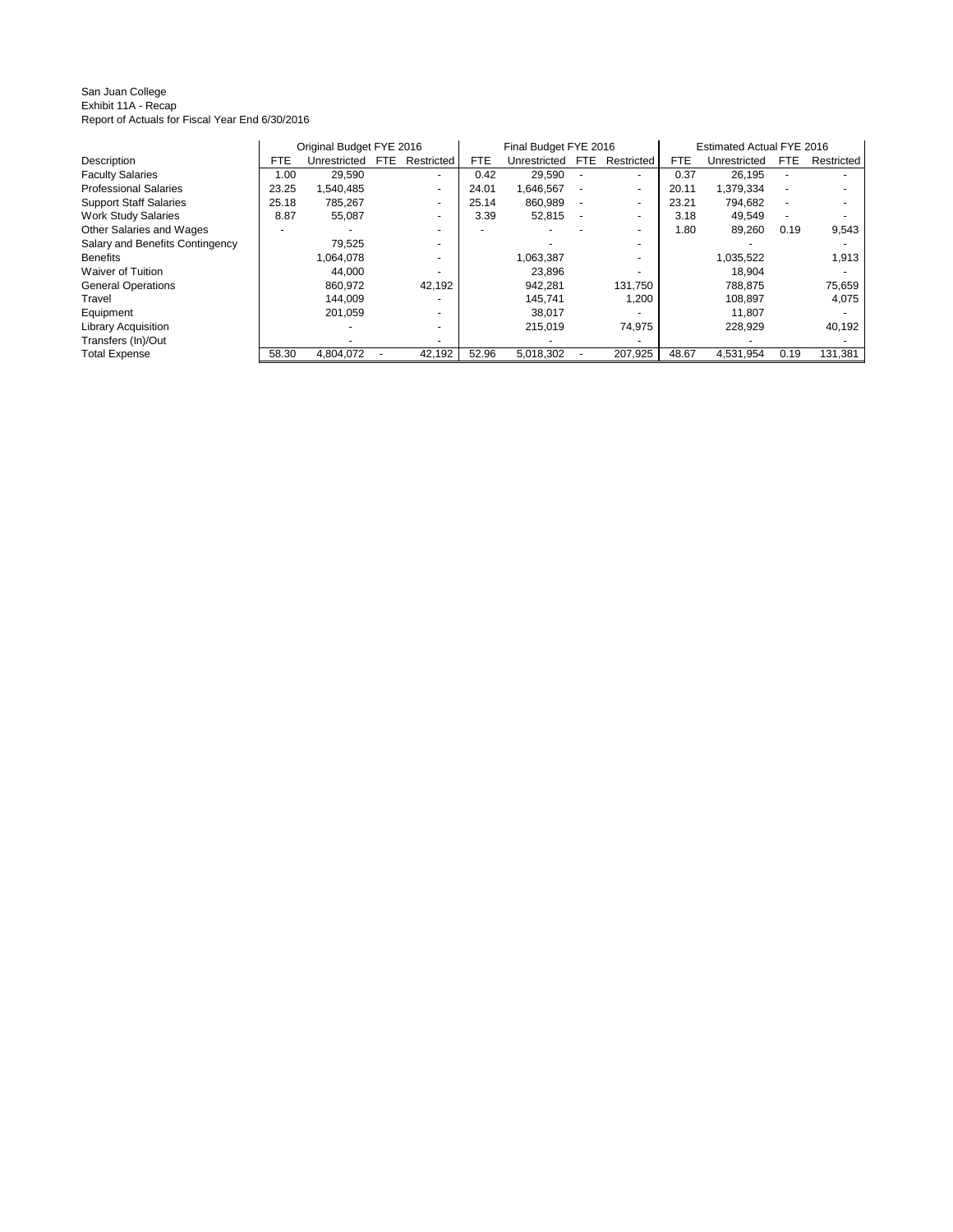#### San Juan College Exhibit 12 - Student Support - Unrestricted Report of Actuals for Fiscal Year End 6/30/2016

|                                     | Original Budget FYE 2016   | Final Budget FYE 2016 |                  | <b>Estimated Actual FYE2016</b> |                   |
|-------------------------------------|----------------------------|-----------------------|------------------|---------------------------------|-------------------|
|                                     | <b>FTE</b><br>Unrestricted | <b>FTE</b>            | Unrestricted     | FTE                             | Unrestricted      |
| <b>Advising Center</b>              |                            |                       |                  |                                 |                   |
| Professional                        | 381,118                    | 8.05                  | 384,941          | 7.17                            | 343,225           |
| Support                             | 59,928                     | 1.73                  | 59,928           | 1.19                            | 41,203            |
| <b>Federal Student Worker Wages</b> |                            |                       |                  |                                 |                   |
| <b>State Student Worker Wages</b>   |                            | 0.07                  | 1,131            | 0.10                            | 1,578             |
| Institutional Student Worker Wages  |                            | 0.18                  | 2,846            | 0.18                            | 2,846             |
| Other Salaries and Wages            | 20,000                     | 0.57                  | 20,000           | 0.54                            | 19,246            |
| <b>Benefits</b>                     | 173,465                    |                       | 173,465          |                                 | 172,171           |
| <b>General Operations</b>           | 54,172                     |                       | 50,112           |                                 | 36,589            |
| Travel                              | 6,611                      |                       | 10,671           |                                 | 9,484             |
| Equipment & Furniture<br>Subtotal   | 2,279<br>697,573           |                       | 2,279<br>705,373 |                                 | 626,341           |
| <b>Associated Students</b>          |                            |                       |                  |                                 |                   |
| <b>General Operations</b>           | 6,762                      |                       |                  |                                 |                   |
| Travel                              |                            |                       |                  |                                 |                   |
| Equipment & Furniture               |                            |                       | $\blacksquare$   |                                 |                   |
| Subtotal                            | 6,762                      |                       | $\blacksquare$   |                                 |                   |
| <b>Disabled Student Services</b>    |                            |                       |                  |                                 |                   |
| Professional                        | 88,675                     | 1.86                  | 89,113           | 1.12                            | 53,643            |
| Support                             | 26,836                     | 0.79                  | 27,528           | 0.79                            | 27,270            |
| <b>Federal Student Worker Wages</b> |                            | $\blacksquare$        |                  | $\blacksquare$                  |                   |
| State Student Worker Wages          |                            | 0.01                  | 78               | 0.01                            | 78                |
| Institutional Student Worker Wages  |                            | 0.22                  | 3,441            | 0.27                            | 4,206             |
| Other Salaries and Wages            | 36,000                     | 1.02                  | 36,000           | 1.37                            | 48,503            |
| <b>Benefits</b>                     | 52,721                     |                       | 52,721           |                                 | 47,957            |
| <b>General Operations</b>           | 18,492                     |                       | 23,244           |                                 | 10,179            |
| Travel                              | 1,823                      |                       | 4,823            |                                 | 4,559             |
| Equipment & Furniture               |                            |                       |                  |                                 |                   |
| Subtotal                            | 224,547                    |                       | 236,948          |                                 | 196,394           |
| <b>Employee Recruiting Pool</b>     |                            |                       |                  |                                 |                   |
| <b>General Operations</b>           | 14,570                     |                       | 14,570           |                                 | 17,783            |
| Travel                              | 1,692                      |                       | 1,692            |                                 |                   |
| Equipment & Furniture               |                            |                       |                  |                                 |                   |
| Subtotal                            | 16,262                     |                       | 16,262           |                                 | 17,783            |
| <b>Enrollment Services</b>          |                            |                       |                  |                                 |                   |
| Professional                        | 282,916                    | 6.04                  | 288,832          | 5.92                            | 283,077           |
| Support                             | 236,519                    | 7.92                  | 275,036          | 7.72                            | 268,015           |
| <b>Federal Student Worker Wages</b> |                            |                       |                  |                                 |                   |
| State Student Worker Wages          |                            | 0.04                  | 604              | 0.07                            | 1,165             |
| Institutional Student Worker Wages  |                            |                       |                  | $\blacksquare$                  |                   |
| Other Salaries and Wages            | 14,357                     | 0.41                  | 14,357           | 0.31                            | 10,941            |
| <b>Benefits</b>                     | 225,783                    |                       | 226,528          |                                 | 242,851<br>75,795 |
| <b>General Operations</b><br>Travel | 75,671<br>7,884            |                       | 75,728<br>13,884 |                                 | 12,473            |
| Equipment & Furniture               | 16,000                     |                       | 9,943            |                                 | 3,687             |
| Subtotal                            | 859,130                    |                       | 904,912          |                                 | 898,004           |
| <b>Financial Aid Office</b>         |                            |                       |                  |                                 |                   |
| Professional                        | 270,567                    | 5.91                  | 282,624          | 5.62                            | 268,830           |
| Support                             | 85,039                     | 2.54                  | 88,313           | 2.31                            | 80,353            |
| Federal Student Worker Wages        |                            |                       |                  |                                 |                   |
| <b>State Student Worker Wages</b>   |                            |                       |                  | 0.05                            | 704               |
| Institutional Student Worker Wages  |                            | 0.67                  | 10,457           | 0.67                            | 10,482            |
| Other Salaries and Wages            | 12,000                     | 0.34                  | 12,000           | 0.30                            | 10,671            |
| <b>Benefits</b>                     | 141,940                    |                       | 141,940          |                                 | 117,514           |
| <b>General Operations</b>           | 32,978                     |                       | 30,478           |                                 | 23,272            |
| Travel                              | 5,936                      |                       | 8,436            |                                 | 7,031             |
| Equipment & Furniture               |                            |                       |                  |                                 |                   |
| Subtotal                            | 548,460                    |                       | 574,248          |                                 | 518,858           |
| <b>Global Studies Program</b>       |                            |                       |                  |                                 |                   |
| <b>General Operations</b>           | 9,117                      |                       | 5,130            |                                 | 1,460             |
| Travel                              |                            |                       |                  |                                 |                   |
| Equipment & Furniture               |                            |                       |                  |                                 |                   |
| Subtotal                            | 9,117                      |                       | 5,130            |                                 | 1,460             |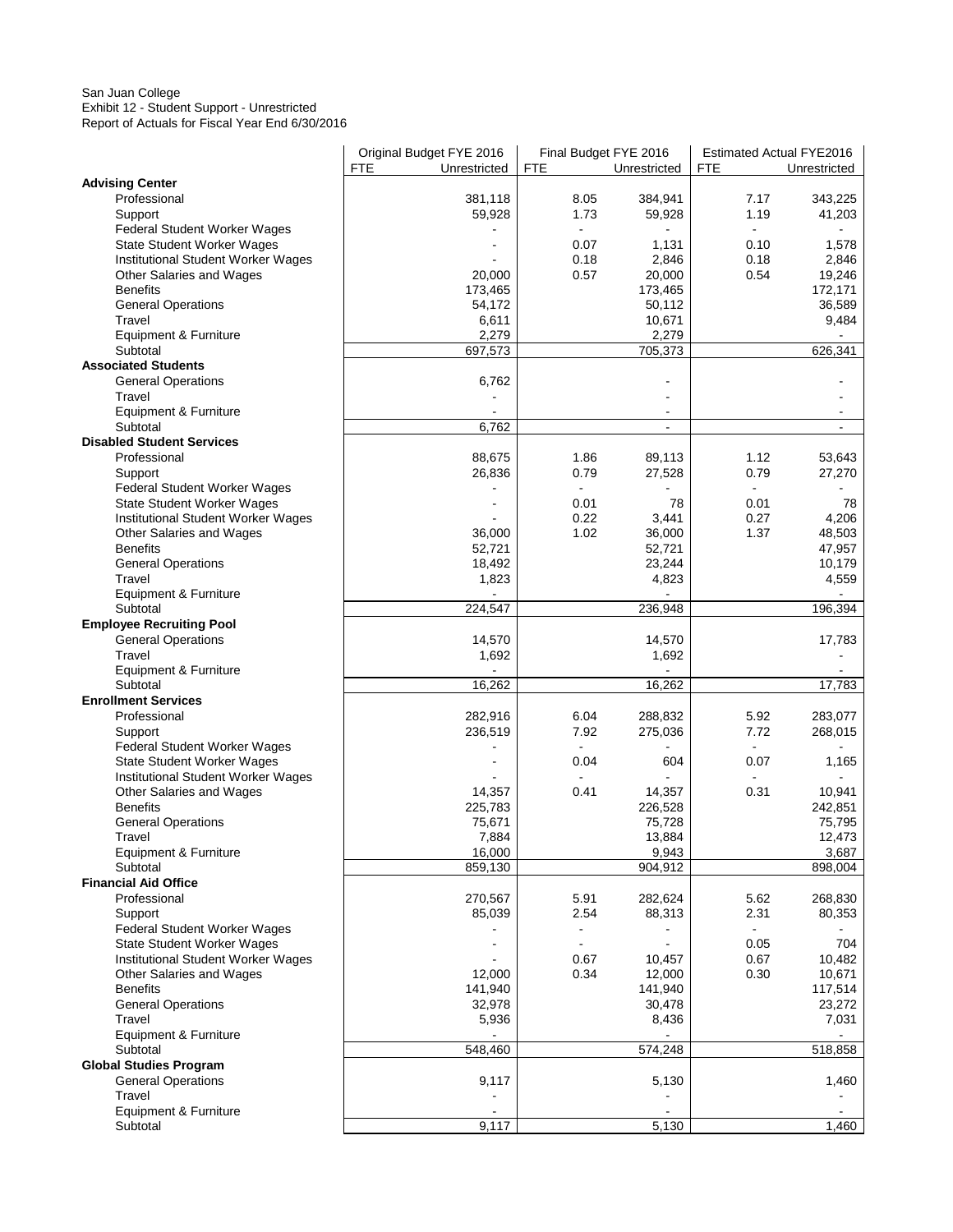|                                      | Original Budget FYE 2016   | Final Budget FYE 2016      | <b>Estimated Actual FYE2016</b> |
|--------------------------------------|----------------------------|----------------------------|---------------------------------|
|                                      | <b>FTE</b><br>Unrestricted | <b>FTE</b><br>Unrestricted | <b>FTE</b><br>Unrestricted      |
| Graduation                           |                            |                            |                                 |
| <b>General Operations</b>            | 26,038                     | 26,038                     | 25,393                          |
| Travel                               |                            |                            | 20                              |
| Equipment & Furniture                |                            |                            | $\mathbf{r}$                    |
| Subtotal                             | 26,038                     | 26,038                     | 25,413                          |
| <b>Hispanic Center</b>               |                            |                            |                                 |
| Professional                         |                            | $\blacksquare$             | 12,286<br>0.26                  |
| Federal Student Worker Wages         |                            |                            |                                 |
| State Student Worker Wages           |                            | 0.12<br>1,833              | 2,111<br>0.14                   |
| Institutional Student Worker Wages   |                            | 0.23<br>3,645              | 0.23<br>3,645                   |
| Other Salaries and Wages             |                            |                            | 0.14<br>4,960                   |
| <b>Benefits</b>                      |                            |                            | 9,426                           |
| <b>General Operations</b>            | 7,309                      | 7,309                      | 4,450                           |
| Travel                               | 273                        | 273                        |                                 |
| Equipment & Furniture                |                            | ÷,                         |                                 |
| Subtotal                             | 7,582                      | 13,060                     | 36,878                          |
| <b>Intramurals</b>                   |                            |                            |                                 |
| <b>General Operations</b>            | 4,032                      |                            |                                 |
| Travel                               |                            |                            |                                 |
| Equipment & Furniture                |                            |                            |                                 |
| Subtotal                             | 4,032                      |                            |                                 |
| <b>Marketing Pool</b>                |                            |                            |                                 |
| <b>General Operations</b>            | 56,465                     | 58,634                     | 58,634                          |
| Travel                               |                            |                            |                                 |
| Equipment & Furniture                |                            |                            |                                 |
| Subtotal                             | 56,465                     | 58,634                     | 58,634                          |
| <b>Native American Center</b>        |                            |                            |                                 |
| Professional                         | 53,055                     | 1.14<br>54,412             | 50,780<br>1.06                  |
| Support                              | 29,078                     | 0.89<br>31,012             | 29,951<br>0.86                  |
| Federal Student Worker Wages         |                            |                            | $\mathbf{r}$                    |
| <b>State Student Worker Wages</b>    |                            | 0.01<br>209                | 0.02<br>332                     |
| Institutional Student Worker Wages   |                            | 0.34<br>5,311              | 0.36<br>5,544                   |
| Other Salaries and Wages             |                            | $\blacksquare$             |                                 |
| <b>Benefits</b>                      | 32,961                     | 32,961                     | 30,325                          |
| <b>General Operations</b>            | 32,721                     | 34,368                     | 35,390                          |
| Travel                               | 1,778                      | 3,778                      | 1,665                           |
| Equipment & Furniture                | 3,647                      |                            |                                 |
| Subtotal                             | 153,240                    | 162,051                    | 153,985                         |
| Quality Improvmt & Career Ctr.       |                            |                            |                                 |
| Professional                         | 99,649                     | 2.13<br>101,720            | 1.31<br>62,865                  |
| Support                              | 31,863                     | 0.99<br>34,456             | 0.83<br>28,677                  |
| Federal Student Worker Wages         |                            |                            | $\blacksquare$                  |
| State Student Worker Wages           |                            | 0.00<br>24                 | 0.01<br>165                     |
| Institutional Student Worker Wages   |                            | 2,322<br>0.15              | 2,322<br>0.15                   |
| Other Salaries and Wages             | $\blacksquare$             | $\blacksquare$             | 3,309<br>0.09                   |
| <b>Benefits</b>                      | 51,604                     | 51,604                     | 41,653                          |
| <b>General Operations</b>            | 17,534                     | 17,034                     | 16,860                          |
| Travel                               | 1,367                      | 1,867                      | 1,926                           |
| Equipment & Furniture                |                            |                            |                                 |
| Subtotal                             | 202,017                    | 209,027                    | 157,777                         |
| <b>Student Activities - Director</b> |                            |                            |                                 |
| Professional                         | 90,547                     | 1.95<br>93,118             | 1.84<br>87,838                  |
| Support                              | 30,753                     | 0.89<br>30,753             |                                 |
| Federal Student Worker Wages         |                            |                            |                                 |
| <b>State Student Worker Wages</b>    |                            | 0.04<br>700                | 0.08<br>1,178                   |
| Institutional Student Worker Wages   |                            | 0.30<br>4,652              | 0.30<br>4,652                   |
| Other Salaries and Wages             |                            |                            |                                 |
| <b>Benefits</b>                      | 47,706                     | 47,706                     | 40,528                          |
| <b>General Operations</b>            | 45,209                     | 32,940                     | 26,724                          |
| Travel                               | 1,300                      | 4,700                      | 2,695                           |
| Equipment & Furniture                |                            |                            | $\blacksquare$                  |
| Subtotal                             | 215,515                    | 214,569                    | 163,614                         |
| <b>Student Activities - Student</b>  |                            |                            |                                 |
| <b>General Operations</b>            | 74,328                     | 44,328                     | 34,250                          |
| Travel                               |                            |                            |                                 |
| Equipment & Furniture                |                            |                            |                                 |
| Subtotal                             | 74,328                     | 44,328                     | 34,250                          |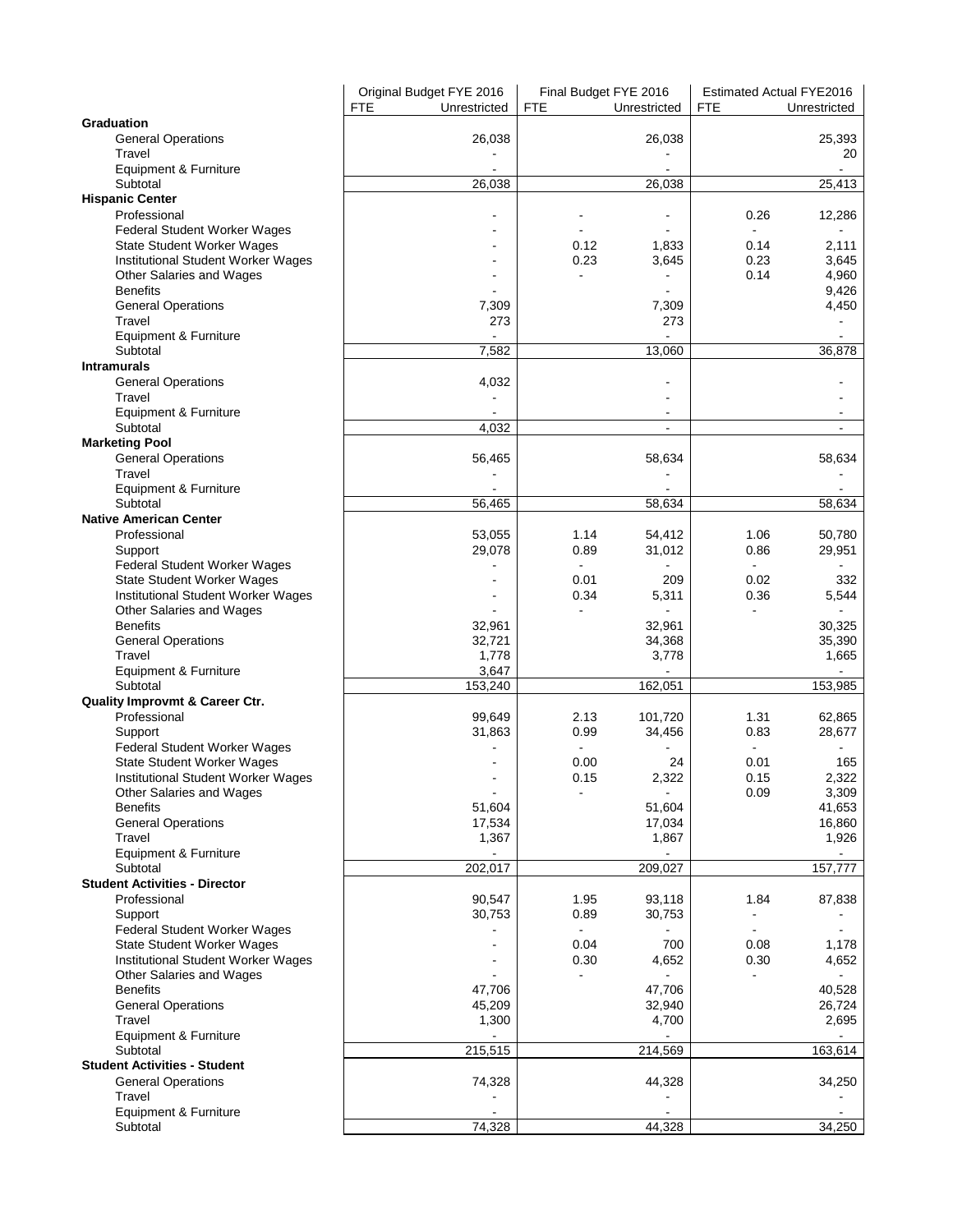| <b>General Operations</b><br>35,080<br>Travel<br>Equipment & Furniture<br>Subtotal<br>35,080<br>$\overline{a}$<br>$\blacksquare$<br><b>Student Services Pooled Charge</b><br>Personnel Budget<br>80,646<br><b>Faculty Salaries</b><br>Professional<br>Support<br>Federal Student Worker Wages<br>State Student Worker Wages<br>9,916<br>Institutional Student Worker Wages<br>41,663<br>Other Salaries and Wages<br><b>Benefits</b><br>138,000<br>126,794<br>132,913<br><b>General Operations</b><br>551,869<br>486,634<br>622,782<br>Travel<br>Equipment & Furniture<br>Subtotal<br>678,663<br>893.007<br>619,547<br><b>Student Success Center</b><br>Professional<br>119,573<br>2.52<br>120,563<br>2.51<br>120,020<br>1.25<br>1.24<br>42,910<br>43,376<br>43,121<br>Support<br>Federal Student Worker Wages<br>$\blacksquare$<br>$\blacksquare$<br>State Student Worker Wages<br>0.01<br>182<br>0.01<br>182<br>Institutional Student Worker Wages<br>Other Salaries and Wages<br><b>Benefits</b><br>64,039<br>64,039<br>59,834<br><b>General Operations</b><br>15,664<br>15,664<br>12,508<br>Travel<br>$\blacksquare$<br>Equipment & Furniture<br>Subtotal<br>242,186<br>243,824<br>235,664<br>1.18<br>56,254<br>Professional<br>56,047<br>56,506<br>1.18<br>Support<br>64,050<br>1.95<br>67,674<br>1.89<br>65,686<br>Federal Student Worker Wages<br>State Student Worker Wages<br>Institutional Student Worker Wages<br>1.24<br>1.78<br>Other Salaries and Wages<br>40,000<br>44,000<br>62,894<br><b>Benefits</b><br>58,240<br>58,240<br>61,752<br><b>General Operations</b><br>40,186<br>34,813<br>37,984<br>Travel<br>615<br>1,515<br>1,152<br>Equipment & Furniture<br>3,102<br>Subtotal<br>260,038<br>268,121<br>282,550<br><b>Tutorial</b><br>7,494<br>7,494<br><b>Faculty Salaries</b><br>0.11<br>$\blacksquare$<br>Professional<br>2.53<br>120,994<br>99,241<br>118,912<br>2.07<br>Support<br>$\blacksquare$<br>÷,<br>Federal Student Worker Wages<br>$\overline{a}$<br>L,<br>State Student Worker Wages<br>0.46<br>7,183<br>0.52<br>8,177<br>24,870<br>1.59<br>24,870<br>1.59<br>Institutional Student Worker Wages<br>5.65<br>200,000<br>200,000<br>9.59<br>339,233<br>Other Salaries and Wages<br><b>Benefits</b><br>87,512<br>87,512<br>129,188<br><b>General Operations</b><br>784<br>784<br>789<br>Travel<br>Equipment & Furniture<br>Subtotal<br>414,702<br>448,837<br>601,499<br><b>Veterans Center</b><br>Professional<br>0.90<br>42,886<br>0.87<br>41,515<br>40,387<br>Support<br>Other Salaries and Wages<br><b>Benefits</b><br>15,065<br>26,383<br>15,065<br><b>General Operations</b><br>9,424<br>10,224<br>9,967<br>Travel<br>1,025<br>225<br>168<br>Equipment & Furniture<br>Subtotal<br>65,901<br>68,400<br>78,033 |                            | Original Budget FYE 2016<br><b>FTE</b> | Unrestricted | Final Budget FYE 2016<br><b>FTE</b> | Unrestricted | <b>Estimated Actual FYE2016</b><br><b>FTE</b> | Unrestricted |
|-----------------------------------------------------------------------------------------------------------------------------------------------------------------------------------------------------------------------------------------------------------------------------------------------------------------------------------------------------------------------------------------------------------------------------------------------------------------------------------------------------------------------------------------------------------------------------------------------------------------------------------------------------------------------------------------------------------------------------------------------------------------------------------------------------------------------------------------------------------------------------------------------------------------------------------------------------------------------------------------------------------------------------------------------------------------------------------------------------------------------------------------------------------------------------------------------------------------------------------------------------------------------------------------------------------------------------------------------------------------------------------------------------------------------------------------------------------------------------------------------------------------------------------------------------------------------------------------------------------------------------------------------------------------------------------------------------------------------------------------------------------------------------------------------------------------------------------------------------------------------------------------------------------------------------------------------------------------------------------------------------------------------------------------------------------------------------------------------------------------------------------------------------------------------------------------------------------------------------------------------------------------------------------------------------------------------------------------------------------------------------------------------------------------------------------------------------------------------------------------------------------------------------------------------------------------------------------------------------------------------------------------------------------------------------------------------------------------------------------------------|----------------------------|----------------------------------------|--------------|-------------------------------------|--------------|-----------------------------------------------|--------------|
|                                                                                                                                                                                                                                                                                                                                                                                                                                                                                                                                                                                                                                                                                                                                                                                                                                                                                                                                                                                                                                                                                                                                                                                                                                                                                                                                                                                                                                                                                                                                                                                                                                                                                                                                                                                                                                                                                                                                                                                                                                                                                                                                                                                                                                                                                                                                                                                                                                                                                                                                                                                                                                                                                                                                               | <b>Student Publication</b> |                                        |              |                                     |              |                                               |              |
|                                                                                                                                                                                                                                                                                                                                                                                                                                                                                                                                                                                                                                                                                                                                                                                                                                                                                                                                                                                                                                                                                                                                                                                                                                                                                                                                                                                                                                                                                                                                                                                                                                                                                                                                                                                                                                                                                                                                                                                                                                                                                                                                                                                                                                                                                                                                                                                                                                                                                                                                                                                                                                                                                                                                               |                            |                                        |              |                                     |              |                                               |              |
|                                                                                                                                                                                                                                                                                                                                                                                                                                                                                                                                                                                                                                                                                                                                                                                                                                                                                                                                                                                                                                                                                                                                                                                                                                                                                                                                                                                                                                                                                                                                                                                                                                                                                                                                                                                                                                                                                                                                                                                                                                                                                                                                                                                                                                                                                                                                                                                                                                                                                                                                                                                                                                                                                                                                               |                            |                                        |              |                                     |              |                                               |              |
|                                                                                                                                                                                                                                                                                                                                                                                                                                                                                                                                                                                                                                                                                                                                                                                                                                                                                                                                                                                                                                                                                                                                                                                                                                                                                                                                                                                                                                                                                                                                                                                                                                                                                                                                                                                                                                                                                                                                                                                                                                                                                                                                                                                                                                                                                                                                                                                                                                                                                                                                                                                                                                                                                                                                               |                            |                                        |              |                                     |              |                                               |              |
|                                                                                                                                                                                                                                                                                                                                                                                                                                                                                                                                                                                                                                                                                                                                                                                                                                                                                                                                                                                                                                                                                                                                                                                                                                                                                                                                                                                                                                                                                                                                                                                                                                                                                                                                                                                                                                                                                                                                                                                                                                                                                                                                                                                                                                                                                                                                                                                                                                                                                                                                                                                                                                                                                                                                               |                            |                                        |              |                                     |              |                                               |              |
|                                                                                                                                                                                                                                                                                                                                                                                                                                                                                                                                                                                                                                                                                                                                                                                                                                                                                                                                                                                                                                                                                                                                                                                                                                                                                                                                                                                                                                                                                                                                                                                                                                                                                                                                                                                                                                                                                                                                                                                                                                                                                                                                                                                                                                                                                                                                                                                                                                                                                                                                                                                                                                                                                                                                               |                            |                                        |              |                                     |              |                                               |              |
|                                                                                                                                                                                                                                                                                                                                                                                                                                                                                                                                                                                                                                                                                                                                                                                                                                                                                                                                                                                                                                                                                                                                                                                                                                                                                                                                                                                                                                                                                                                                                                                                                                                                                                                                                                                                                                                                                                                                                                                                                                                                                                                                                                                                                                                                                                                                                                                                                                                                                                                                                                                                                                                                                                                                               |                            |                                        |              |                                     |              |                                               |              |
|                                                                                                                                                                                                                                                                                                                                                                                                                                                                                                                                                                                                                                                                                                                                                                                                                                                                                                                                                                                                                                                                                                                                                                                                                                                                                                                                                                                                                                                                                                                                                                                                                                                                                                                                                                                                                                                                                                                                                                                                                                                                                                                                                                                                                                                                                                                                                                                                                                                                                                                                                                                                                                                                                                                                               |                            |                                        |              |                                     |              |                                               |              |
|                                                                                                                                                                                                                                                                                                                                                                                                                                                                                                                                                                                                                                                                                                                                                                                                                                                                                                                                                                                                                                                                                                                                                                                                                                                                                                                                                                                                                                                                                                                                                                                                                                                                                                                                                                                                                                                                                                                                                                                                                                                                                                                                                                                                                                                                                                                                                                                                                                                                                                                                                                                                                                                                                                                                               |                            |                                        |              |                                     |              |                                               |              |
|                                                                                                                                                                                                                                                                                                                                                                                                                                                                                                                                                                                                                                                                                                                                                                                                                                                                                                                                                                                                                                                                                                                                                                                                                                                                                                                                                                                                                                                                                                                                                                                                                                                                                                                                                                                                                                                                                                                                                                                                                                                                                                                                                                                                                                                                                                                                                                                                                                                                                                                                                                                                                                                                                                                                               |                            |                                        |              |                                     |              |                                               |              |
|                                                                                                                                                                                                                                                                                                                                                                                                                                                                                                                                                                                                                                                                                                                                                                                                                                                                                                                                                                                                                                                                                                                                                                                                                                                                                                                                                                                                                                                                                                                                                                                                                                                                                                                                                                                                                                                                                                                                                                                                                                                                                                                                                                                                                                                                                                                                                                                                                                                                                                                                                                                                                                                                                                                                               |                            |                                        |              |                                     |              |                                               |              |
|                                                                                                                                                                                                                                                                                                                                                                                                                                                                                                                                                                                                                                                                                                                                                                                                                                                                                                                                                                                                                                                                                                                                                                                                                                                                                                                                                                                                                                                                                                                                                                                                                                                                                                                                                                                                                                                                                                                                                                                                                                                                                                                                                                                                                                                                                                                                                                                                                                                                                                                                                                                                                                                                                                                                               |                            |                                        |              |                                     |              |                                               |              |
|                                                                                                                                                                                                                                                                                                                                                                                                                                                                                                                                                                                                                                                                                                                                                                                                                                                                                                                                                                                                                                                                                                                                                                                                                                                                                                                                                                                                                                                                                                                                                                                                                                                                                                                                                                                                                                                                                                                                                                                                                                                                                                                                                                                                                                                                                                                                                                                                                                                                                                                                                                                                                                                                                                                                               |                            |                                        |              |                                     |              |                                               |              |
|                                                                                                                                                                                                                                                                                                                                                                                                                                                                                                                                                                                                                                                                                                                                                                                                                                                                                                                                                                                                                                                                                                                                                                                                                                                                                                                                                                                                                                                                                                                                                                                                                                                                                                                                                                                                                                                                                                                                                                                                                                                                                                                                                                                                                                                                                                                                                                                                                                                                                                                                                                                                                                                                                                                                               |                            |                                        |              |                                     |              |                                               |              |
|                                                                                                                                                                                                                                                                                                                                                                                                                                                                                                                                                                                                                                                                                                                                                                                                                                                                                                                                                                                                                                                                                                                                                                                                                                                                                                                                                                                                                                                                                                                                                                                                                                                                                                                                                                                                                                                                                                                                                                                                                                                                                                                                                                                                                                                                                                                                                                                                                                                                                                                                                                                                                                                                                                                                               |                            |                                        |              |                                     |              |                                               |              |
|                                                                                                                                                                                                                                                                                                                                                                                                                                                                                                                                                                                                                                                                                                                                                                                                                                                                                                                                                                                                                                                                                                                                                                                                                                                                                                                                                                                                                                                                                                                                                                                                                                                                                                                                                                                                                                                                                                                                                                                                                                                                                                                                                                                                                                                                                                                                                                                                                                                                                                                                                                                                                                                                                                                                               |                            |                                        |              |                                     |              |                                               |              |
|                                                                                                                                                                                                                                                                                                                                                                                                                                                                                                                                                                                                                                                                                                                                                                                                                                                                                                                                                                                                                                                                                                                                                                                                                                                                                                                                                                                                                                                                                                                                                                                                                                                                                                                                                                                                                                                                                                                                                                                                                                                                                                                                                                                                                                                                                                                                                                                                                                                                                                                                                                                                                                                                                                                                               |                            |                                        |              |                                     |              |                                               |              |
|                                                                                                                                                                                                                                                                                                                                                                                                                                                                                                                                                                                                                                                                                                                                                                                                                                                                                                                                                                                                                                                                                                                                                                                                                                                                                                                                                                                                                                                                                                                                                                                                                                                                                                                                                                                                                                                                                                                                                                                                                                                                                                                                                                                                                                                                                                                                                                                                                                                                                                                                                                                                                                                                                                                                               |                            |                                        |              |                                     |              |                                               |              |
|                                                                                                                                                                                                                                                                                                                                                                                                                                                                                                                                                                                                                                                                                                                                                                                                                                                                                                                                                                                                                                                                                                                                                                                                                                                                                                                                                                                                                                                                                                                                                                                                                                                                                                                                                                                                                                                                                                                                                                                                                                                                                                                                                                                                                                                                                                                                                                                                                                                                                                                                                                                                                                                                                                                                               |                            |                                        |              |                                     |              |                                               |              |
|                                                                                                                                                                                                                                                                                                                                                                                                                                                                                                                                                                                                                                                                                                                                                                                                                                                                                                                                                                                                                                                                                                                                                                                                                                                                                                                                                                                                                                                                                                                                                                                                                                                                                                                                                                                                                                                                                                                                                                                                                                                                                                                                                                                                                                                                                                                                                                                                                                                                                                                                                                                                                                                                                                                                               |                            |                                        |              |                                     |              |                                               |              |
|                                                                                                                                                                                                                                                                                                                                                                                                                                                                                                                                                                                                                                                                                                                                                                                                                                                                                                                                                                                                                                                                                                                                                                                                                                                                                                                                                                                                                                                                                                                                                                                                                                                                                                                                                                                                                                                                                                                                                                                                                                                                                                                                                                                                                                                                                                                                                                                                                                                                                                                                                                                                                                                                                                                                               |                            |                                        |              |                                     |              |                                               |              |
|                                                                                                                                                                                                                                                                                                                                                                                                                                                                                                                                                                                                                                                                                                                                                                                                                                                                                                                                                                                                                                                                                                                                                                                                                                                                                                                                                                                                                                                                                                                                                                                                                                                                                                                                                                                                                                                                                                                                                                                                                                                                                                                                                                                                                                                                                                                                                                                                                                                                                                                                                                                                                                                                                                                                               |                            |                                        |              |                                     |              |                                               |              |
|                                                                                                                                                                                                                                                                                                                                                                                                                                                                                                                                                                                                                                                                                                                                                                                                                                                                                                                                                                                                                                                                                                                                                                                                                                                                                                                                                                                                                                                                                                                                                                                                                                                                                                                                                                                                                                                                                                                                                                                                                                                                                                                                                                                                                                                                                                                                                                                                                                                                                                                                                                                                                                                                                                                                               |                            |                                        |              |                                     |              |                                               |              |
|                                                                                                                                                                                                                                                                                                                                                                                                                                                                                                                                                                                                                                                                                                                                                                                                                                                                                                                                                                                                                                                                                                                                                                                                                                                                                                                                                                                                                                                                                                                                                                                                                                                                                                                                                                                                                                                                                                                                                                                                                                                                                                                                                                                                                                                                                                                                                                                                                                                                                                                                                                                                                                                                                                                                               |                            |                                        |              |                                     |              |                                               |              |
|                                                                                                                                                                                                                                                                                                                                                                                                                                                                                                                                                                                                                                                                                                                                                                                                                                                                                                                                                                                                                                                                                                                                                                                                                                                                                                                                                                                                                                                                                                                                                                                                                                                                                                                                                                                                                                                                                                                                                                                                                                                                                                                                                                                                                                                                                                                                                                                                                                                                                                                                                                                                                                                                                                                                               |                            |                                        |              |                                     |              |                                               |              |
|                                                                                                                                                                                                                                                                                                                                                                                                                                                                                                                                                                                                                                                                                                                                                                                                                                                                                                                                                                                                                                                                                                                                                                                                                                                                                                                                                                                                                                                                                                                                                                                                                                                                                                                                                                                                                                                                                                                                                                                                                                                                                                                                                                                                                                                                                                                                                                                                                                                                                                                                                                                                                                                                                                                                               |                            |                                        |              |                                     |              |                                               |              |
|                                                                                                                                                                                                                                                                                                                                                                                                                                                                                                                                                                                                                                                                                                                                                                                                                                                                                                                                                                                                                                                                                                                                                                                                                                                                                                                                                                                                                                                                                                                                                                                                                                                                                                                                                                                                                                                                                                                                                                                                                                                                                                                                                                                                                                                                                                                                                                                                                                                                                                                                                                                                                                                                                                                                               |                            |                                        |              |                                     |              |                                               |              |
|                                                                                                                                                                                                                                                                                                                                                                                                                                                                                                                                                                                                                                                                                                                                                                                                                                                                                                                                                                                                                                                                                                                                                                                                                                                                                                                                                                                                                                                                                                                                                                                                                                                                                                                                                                                                                                                                                                                                                                                                                                                                                                                                                                                                                                                                                                                                                                                                                                                                                                                                                                                                                                                                                                                                               | Testing                    |                                        |              |                                     |              |                                               |              |
|                                                                                                                                                                                                                                                                                                                                                                                                                                                                                                                                                                                                                                                                                                                                                                                                                                                                                                                                                                                                                                                                                                                                                                                                                                                                                                                                                                                                                                                                                                                                                                                                                                                                                                                                                                                                                                                                                                                                                                                                                                                                                                                                                                                                                                                                                                                                                                                                                                                                                                                                                                                                                                                                                                                                               |                            |                                        |              |                                     |              |                                               |              |
|                                                                                                                                                                                                                                                                                                                                                                                                                                                                                                                                                                                                                                                                                                                                                                                                                                                                                                                                                                                                                                                                                                                                                                                                                                                                                                                                                                                                                                                                                                                                                                                                                                                                                                                                                                                                                                                                                                                                                                                                                                                                                                                                                                                                                                                                                                                                                                                                                                                                                                                                                                                                                                                                                                                                               |                            |                                        |              |                                     |              |                                               |              |
|                                                                                                                                                                                                                                                                                                                                                                                                                                                                                                                                                                                                                                                                                                                                                                                                                                                                                                                                                                                                                                                                                                                                                                                                                                                                                                                                                                                                                                                                                                                                                                                                                                                                                                                                                                                                                                                                                                                                                                                                                                                                                                                                                                                                                                                                                                                                                                                                                                                                                                                                                                                                                                                                                                                                               |                            |                                        |              |                                     |              |                                               |              |
|                                                                                                                                                                                                                                                                                                                                                                                                                                                                                                                                                                                                                                                                                                                                                                                                                                                                                                                                                                                                                                                                                                                                                                                                                                                                                                                                                                                                                                                                                                                                                                                                                                                                                                                                                                                                                                                                                                                                                                                                                                                                                                                                                                                                                                                                                                                                                                                                                                                                                                                                                                                                                                                                                                                                               |                            |                                        |              |                                     |              |                                               |              |
|                                                                                                                                                                                                                                                                                                                                                                                                                                                                                                                                                                                                                                                                                                                                                                                                                                                                                                                                                                                                                                                                                                                                                                                                                                                                                                                                                                                                                                                                                                                                                                                                                                                                                                                                                                                                                                                                                                                                                                                                                                                                                                                                                                                                                                                                                                                                                                                                                                                                                                                                                                                                                                                                                                                                               |                            |                                        |              |                                     |              |                                               |              |
|                                                                                                                                                                                                                                                                                                                                                                                                                                                                                                                                                                                                                                                                                                                                                                                                                                                                                                                                                                                                                                                                                                                                                                                                                                                                                                                                                                                                                                                                                                                                                                                                                                                                                                                                                                                                                                                                                                                                                                                                                                                                                                                                                                                                                                                                                                                                                                                                                                                                                                                                                                                                                                                                                                                                               |                            |                                        |              |                                     |              |                                               |              |
|                                                                                                                                                                                                                                                                                                                                                                                                                                                                                                                                                                                                                                                                                                                                                                                                                                                                                                                                                                                                                                                                                                                                                                                                                                                                                                                                                                                                                                                                                                                                                                                                                                                                                                                                                                                                                                                                                                                                                                                                                                                                                                                                                                                                                                                                                                                                                                                                                                                                                                                                                                                                                                                                                                                                               |                            |                                        |              |                                     |              |                                               |              |
|                                                                                                                                                                                                                                                                                                                                                                                                                                                                                                                                                                                                                                                                                                                                                                                                                                                                                                                                                                                                                                                                                                                                                                                                                                                                                                                                                                                                                                                                                                                                                                                                                                                                                                                                                                                                                                                                                                                                                                                                                                                                                                                                                                                                                                                                                                                                                                                                                                                                                                                                                                                                                                                                                                                                               |                            |                                        |              |                                     |              |                                               |              |
|                                                                                                                                                                                                                                                                                                                                                                                                                                                                                                                                                                                                                                                                                                                                                                                                                                                                                                                                                                                                                                                                                                                                                                                                                                                                                                                                                                                                                                                                                                                                                                                                                                                                                                                                                                                                                                                                                                                                                                                                                                                                                                                                                                                                                                                                                                                                                                                                                                                                                                                                                                                                                                                                                                                                               |                            |                                        |              |                                     |              |                                               |              |
|                                                                                                                                                                                                                                                                                                                                                                                                                                                                                                                                                                                                                                                                                                                                                                                                                                                                                                                                                                                                                                                                                                                                                                                                                                                                                                                                                                                                                                                                                                                                                                                                                                                                                                                                                                                                                                                                                                                                                                                                                                                                                                                                                                                                                                                                                                                                                                                                                                                                                                                                                                                                                                                                                                                                               |                            |                                        |              |                                     |              |                                               |              |
|                                                                                                                                                                                                                                                                                                                                                                                                                                                                                                                                                                                                                                                                                                                                                                                                                                                                                                                                                                                                                                                                                                                                                                                                                                                                                                                                                                                                                                                                                                                                                                                                                                                                                                                                                                                                                                                                                                                                                                                                                                                                                                                                                                                                                                                                                                                                                                                                                                                                                                                                                                                                                                                                                                                                               |                            |                                        |              |                                     |              |                                               |              |
|                                                                                                                                                                                                                                                                                                                                                                                                                                                                                                                                                                                                                                                                                                                                                                                                                                                                                                                                                                                                                                                                                                                                                                                                                                                                                                                                                                                                                                                                                                                                                                                                                                                                                                                                                                                                                                                                                                                                                                                                                                                                                                                                                                                                                                                                                                                                                                                                                                                                                                                                                                                                                                                                                                                                               |                            |                                        |              |                                     |              |                                               |              |
|                                                                                                                                                                                                                                                                                                                                                                                                                                                                                                                                                                                                                                                                                                                                                                                                                                                                                                                                                                                                                                                                                                                                                                                                                                                                                                                                                                                                                                                                                                                                                                                                                                                                                                                                                                                                                                                                                                                                                                                                                                                                                                                                                                                                                                                                                                                                                                                                                                                                                                                                                                                                                                                                                                                                               |                            |                                        |              |                                     |              |                                               |              |
|                                                                                                                                                                                                                                                                                                                                                                                                                                                                                                                                                                                                                                                                                                                                                                                                                                                                                                                                                                                                                                                                                                                                                                                                                                                                                                                                                                                                                                                                                                                                                                                                                                                                                                                                                                                                                                                                                                                                                                                                                                                                                                                                                                                                                                                                                                                                                                                                                                                                                                                                                                                                                                                                                                                                               |                            |                                        |              |                                     |              |                                               |              |
|                                                                                                                                                                                                                                                                                                                                                                                                                                                                                                                                                                                                                                                                                                                                                                                                                                                                                                                                                                                                                                                                                                                                                                                                                                                                                                                                                                                                                                                                                                                                                                                                                                                                                                                                                                                                                                                                                                                                                                                                                                                                                                                                                                                                                                                                                                                                                                                                                                                                                                                                                                                                                                                                                                                                               |                            |                                        |              |                                     |              |                                               |              |
|                                                                                                                                                                                                                                                                                                                                                                                                                                                                                                                                                                                                                                                                                                                                                                                                                                                                                                                                                                                                                                                                                                                                                                                                                                                                                                                                                                                                                                                                                                                                                                                                                                                                                                                                                                                                                                                                                                                                                                                                                                                                                                                                                                                                                                                                                                                                                                                                                                                                                                                                                                                                                                                                                                                                               |                            |                                        |              |                                     |              |                                               |              |
|                                                                                                                                                                                                                                                                                                                                                                                                                                                                                                                                                                                                                                                                                                                                                                                                                                                                                                                                                                                                                                                                                                                                                                                                                                                                                                                                                                                                                                                                                                                                                                                                                                                                                                                                                                                                                                                                                                                                                                                                                                                                                                                                                                                                                                                                                                                                                                                                                                                                                                                                                                                                                                                                                                                                               |                            |                                        |              |                                     |              |                                               |              |
|                                                                                                                                                                                                                                                                                                                                                                                                                                                                                                                                                                                                                                                                                                                                                                                                                                                                                                                                                                                                                                                                                                                                                                                                                                                                                                                                                                                                                                                                                                                                                                                                                                                                                                                                                                                                                                                                                                                                                                                                                                                                                                                                                                                                                                                                                                                                                                                                                                                                                                                                                                                                                                                                                                                                               |                            |                                        |              |                                     |              |                                               |              |
|                                                                                                                                                                                                                                                                                                                                                                                                                                                                                                                                                                                                                                                                                                                                                                                                                                                                                                                                                                                                                                                                                                                                                                                                                                                                                                                                                                                                                                                                                                                                                                                                                                                                                                                                                                                                                                                                                                                                                                                                                                                                                                                                                                                                                                                                                                                                                                                                                                                                                                                                                                                                                                                                                                                                               |                            |                                        |              |                                     |              |                                               |              |
|                                                                                                                                                                                                                                                                                                                                                                                                                                                                                                                                                                                                                                                                                                                                                                                                                                                                                                                                                                                                                                                                                                                                                                                                                                                                                                                                                                                                                                                                                                                                                                                                                                                                                                                                                                                                                                                                                                                                                                                                                                                                                                                                                                                                                                                                                                                                                                                                                                                                                                                                                                                                                                                                                                                                               |                            |                                        |              |                                     |              |                                               |              |
|                                                                                                                                                                                                                                                                                                                                                                                                                                                                                                                                                                                                                                                                                                                                                                                                                                                                                                                                                                                                                                                                                                                                                                                                                                                                                                                                                                                                                                                                                                                                                                                                                                                                                                                                                                                                                                                                                                                                                                                                                                                                                                                                                                                                                                                                                                                                                                                                                                                                                                                                                                                                                                                                                                                                               |                            |                                        |              |                                     |              |                                               |              |
|                                                                                                                                                                                                                                                                                                                                                                                                                                                                                                                                                                                                                                                                                                                                                                                                                                                                                                                                                                                                                                                                                                                                                                                                                                                                                                                                                                                                                                                                                                                                                                                                                                                                                                                                                                                                                                                                                                                                                                                                                                                                                                                                                                                                                                                                                                                                                                                                                                                                                                                                                                                                                                                                                                                                               |                            |                                        |              |                                     |              |                                               |              |
|                                                                                                                                                                                                                                                                                                                                                                                                                                                                                                                                                                                                                                                                                                                                                                                                                                                                                                                                                                                                                                                                                                                                                                                                                                                                                                                                                                                                                                                                                                                                                                                                                                                                                                                                                                                                                                                                                                                                                                                                                                                                                                                                                                                                                                                                                                                                                                                                                                                                                                                                                                                                                                                                                                                                               |                            |                                        |              |                                     |              |                                               |              |
|                                                                                                                                                                                                                                                                                                                                                                                                                                                                                                                                                                                                                                                                                                                                                                                                                                                                                                                                                                                                                                                                                                                                                                                                                                                                                                                                                                                                                                                                                                                                                                                                                                                                                                                                                                                                                                                                                                                                                                                                                                                                                                                                                                                                                                                                                                                                                                                                                                                                                                                                                                                                                                                                                                                                               |                            |                                        |              |                                     |              |                                               |              |
|                                                                                                                                                                                                                                                                                                                                                                                                                                                                                                                                                                                                                                                                                                                                                                                                                                                                                                                                                                                                                                                                                                                                                                                                                                                                                                                                                                                                                                                                                                                                                                                                                                                                                                                                                                                                                                                                                                                                                                                                                                                                                                                                                                                                                                                                                                                                                                                                                                                                                                                                                                                                                                                                                                                                               |                            |                                        |              |                                     |              |                                               |              |
|                                                                                                                                                                                                                                                                                                                                                                                                                                                                                                                                                                                                                                                                                                                                                                                                                                                                                                                                                                                                                                                                                                                                                                                                                                                                                                                                                                                                                                                                                                                                                                                                                                                                                                                                                                                                                                                                                                                                                                                                                                                                                                                                                                                                                                                                                                                                                                                                                                                                                                                                                                                                                                                                                                                                               |                            |                                        |              |                                     |              |                                               |              |
|                                                                                                                                                                                                                                                                                                                                                                                                                                                                                                                                                                                                                                                                                                                                                                                                                                                                                                                                                                                                                                                                                                                                                                                                                                                                                                                                                                                                                                                                                                                                                                                                                                                                                                                                                                                                                                                                                                                                                                                                                                                                                                                                                                                                                                                                                                                                                                                                                                                                                                                                                                                                                                                                                                                                               |                            |                                        |              |                                     |              |                                               |              |
|                                                                                                                                                                                                                                                                                                                                                                                                                                                                                                                                                                                                                                                                                                                                                                                                                                                                                                                                                                                                                                                                                                                                                                                                                                                                                                                                                                                                                                                                                                                                                                                                                                                                                                                                                                                                                                                                                                                                                                                                                                                                                                                                                                                                                                                                                                                                                                                                                                                                                                                                                                                                                                                                                                                                               |                            |                                        |              |                                     |              |                                               |              |
|                                                                                                                                                                                                                                                                                                                                                                                                                                                                                                                                                                                                                                                                                                                                                                                                                                                                                                                                                                                                                                                                                                                                                                                                                                                                                                                                                                                                                                                                                                                                                                                                                                                                                                                                                                                                                                                                                                                                                                                                                                                                                                                                                                                                                                                                                                                                                                                                                                                                                                                                                                                                                                                                                                                                               |                            |                                        |              |                                     |              |                                               |              |
|                                                                                                                                                                                                                                                                                                                                                                                                                                                                                                                                                                                                                                                                                                                                                                                                                                                                                                                                                                                                                                                                                                                                                                                                                                                                                                                                                                                                                                                                                                                                                                                                                                                                                                                                                                                                                                                                                                                                                                                                                                                                                                                                                                                                                                                                                                                                                                                                                                                                                                                                                                                                                                                                                                                                               | <b>Grand Total</b>         | 77.56                                  | 5,011,982    | 66.92                               | 4,878,425    | 66.63                                         | 4,706,685    |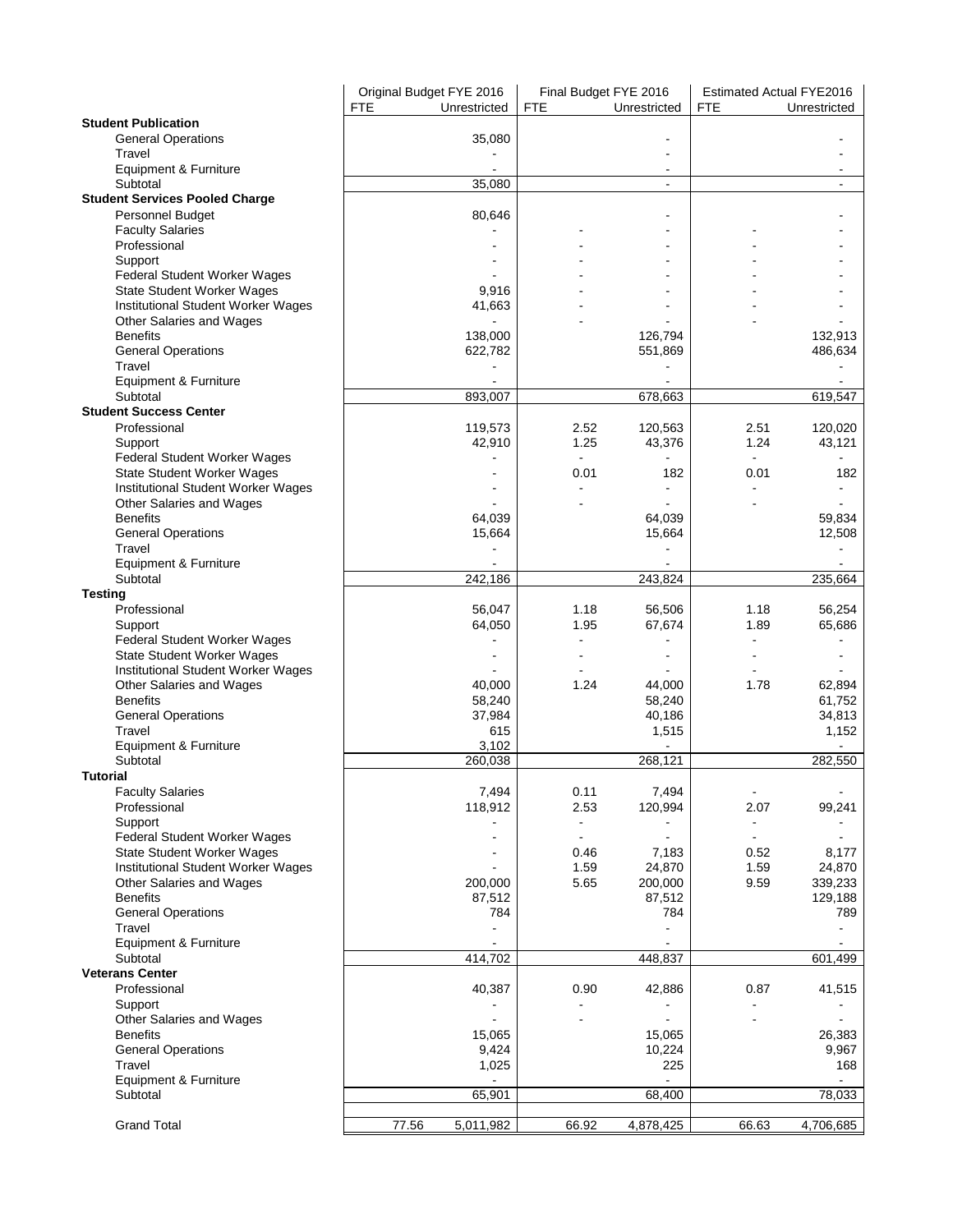#### San Juan College Exhibit 12 - Student Support - Restricted

Report of Actuals for Fiscal Year End 6/30/2016

|                                       | Original Budget FYE 2016<br><b>FTE</b><br>Restricted | <b>FTE</b> | Final Budget FYE 2016<br>Restricted | <b>Estimated Actual FYE2016</b><br><b>FTE</b><br>Restricted |                          |  |
|---------------------------------------|------------------------------------------------------|------------|-------------------------------------|-------------------------------------------------------------|--------------------------|--|
| <b>ABE - Federal</b>                  |                                                      |            |                                     |                                                             |                          |  |
| <b>Faculty Salaries</b>               | 73,498                                               | 0.91       | 64,975                              | 0.91                                                        | 64,679                   |  |
| Professional                          | 20,000                                               | 0.02       | 907                                 | 0.02                                                        | 907                      |  |
| Other Salaries and Wages              |                                                      | 0.21       | 7,574                               | 0.21                                                        | 7,574                    |  |
| <b>Benefits</b>                       |                                                      |            |                                     |                                                             |                          |  |
|                                       | 49,087                                               |            | 14,671                              |                                                             | 14,671                   |  |
| <b>General Operations</b>             |                                                      |            | 54,395                              |                                                             | 54,024                   |  |
| Travel                                |                                                      |            |                                     |                                                             |                          |  |
| Equipment & Furniture                 |                                                      |            |                                     |                                                             |                          |  |
| Subtotal                              | 142,585                                              |            | 142,522                             |                                                             | 141,854                  |  |
| <b>ABE - State</b>                    |                                                      |            |                                     |                                                             |                          |  |
| <b>Faculty Salaries</b>               | 21,270                                               | 0.00       | 162                                 | 0.00                                                        | 162                      |  |
| Professional                          | 68,817                                               | 1.99       | 95,372                              | 1.97                                                        | 94,068                   |  |
| Support                               | 29,600                                               | 0.88       | 30,586                              | 0.88                                                        | 30,586                   |  |
| <b>Benefits</b>                       | 65,034                                               |            | 76,495                              |                                                             | 76,491                   |  |
| <b>General Operations</b>             | 84,368                                               |            | 53,506                              |                                                             | 56,909                   |  |
| Travel                                | 18,000                                               |            | 12,885                              |                                                             | 8,609                    |  |
| Equipment & Furniture                 |                                                      |            |                                     |                                                             |                          |  |
| Subtotal                              | 287,089                                              |            | 269,006                             |                                                             | 266,825                  |  |
| <b>ABE Instructional Materials</b>    |                                                      |            |                                     |                                                             |                          |  |
|                                       |                                                      |            |                                     |                                                             |                          |  |
| <b>General Operations</b>             | 10,000                                               |            | 8,671                               |                                                             | 8,671                    |  |
| Travel                                |                                                      |            |                                     |                                                             |                          |  |
| Equipment & Furniture                 |                                                      |            | 1,395                               |                                                             | 1,395                    |  |
| Subtotal                              | 10,000                                               |            | 10,066                              |                                                             | 10,066                   |  |
| <b>BHP - Nat Amer Col Achievement</b> |                                                      |            |                                     |                                                             |                          |  |
| <b>General Operations</b>             | 3,800                                                |            | 545                                 |                                                             | 155                      |  |
| Travel                                |                                                      |            |                                     |                                                             |                          |  |
| Equipment & Furniture                 |                                                      |            |                                     |                                                             |                          |  |
| Subtotal                              | 3,800                                                |            | 545                                 |                                                             | 155                      |  |
| <b>Bisti Private Grant</b>            |                                                      |            |                                     |                                                             |                          |  |
| <b>General Operations</b>             |                                                      |            | 6,600                               |                                                             |                          |  |
| Travel                                |                                                      |            | 3,400                               |                                                             | 389                      |  |
| Equipment & Furniture                 | $\overline{\phantom{m}}$                             |            |                                     |                                                             |                          |  |
| Subtotal                              |                                                      |            |                                     |                                                             |                          |  |
|                                       | $\overline{\phantom{m}}$                             |            | 10,000                              |                                                             | 389                      |  |
| <b>Bisti Writing Project-Federal</b>  |                                                      |            |                                     |                                                             |                          |  |
| <b>General Operations</b>             | 12,000                                               |            | 420                                 |                                                             | 420                      |  |
| Travel                                |                                                      |            |                                     |                                                             |                          |  |
| Equipment & Furniture                 |                                                      |            |                                     |                                                             |                          |  |
| Subtotal                              | 12,000                                               |            | 420                                 |                                                             | 420                      |  |
| <b>Bisti Writing Project-Private</b>  |                                                      |            |                                     |                                                             |                          |  |
| <b>Faculty Salaries</b>               | 155                                                  |            |                                     |                                                             |                          |  |
| <b>Benefits</b>                       | 45                                                   |            |                                     |                                                             |                          |  |
| <b>General Operations</b>             | 450                                                  |            | 1,215                               |                                                             |                          |  |
| Travel                                |                                                      |            |                                     |                                                             |                          |  |
| Equipment & Furniture                 |                                                      |            |                                     |                                                             |                          |  |
| Subtotal                              | 650                                                  |            | 1,215                               |                                                             |                          |  |
| <b>BP College Readiness Program</b>   |                                                      |            |                                     |                                                             |                          |  |
| <b>General Operations</b>             |                                                      |            | 128,514                             |                                                             | 2,944                    |  |
| Travel                                |                                                      |            |                                     |                                                             |                          |  |
|                                       |                                                      |            |                                     |                                                             |                          |  |
| Equipment & Furniture                 |                                                      |            |                                     |                                                             |                          |  |
| Subtotal                              | $\overline{\phantom{a}}$                             |            | 128,514                             |                                                             | 2,944                    |  |
| <b>Career Services Support</b>        |                                                      |            |                                     |                                                             |                          |  |
| <b>General Operations</b>             | 7,468                                                |            | 7,468                               |                                                             |                          |  |
| Travel                                |                                                      |            |                                     |                                                             |                          |  |
| Equipment & Furniture                 |                                                      |            |                                     |                                                             |                          |  |
| Subtotal                              | 7,468                                                |            | 7,468                               |                                                             | $\overline{\phantom{a}}$ |  |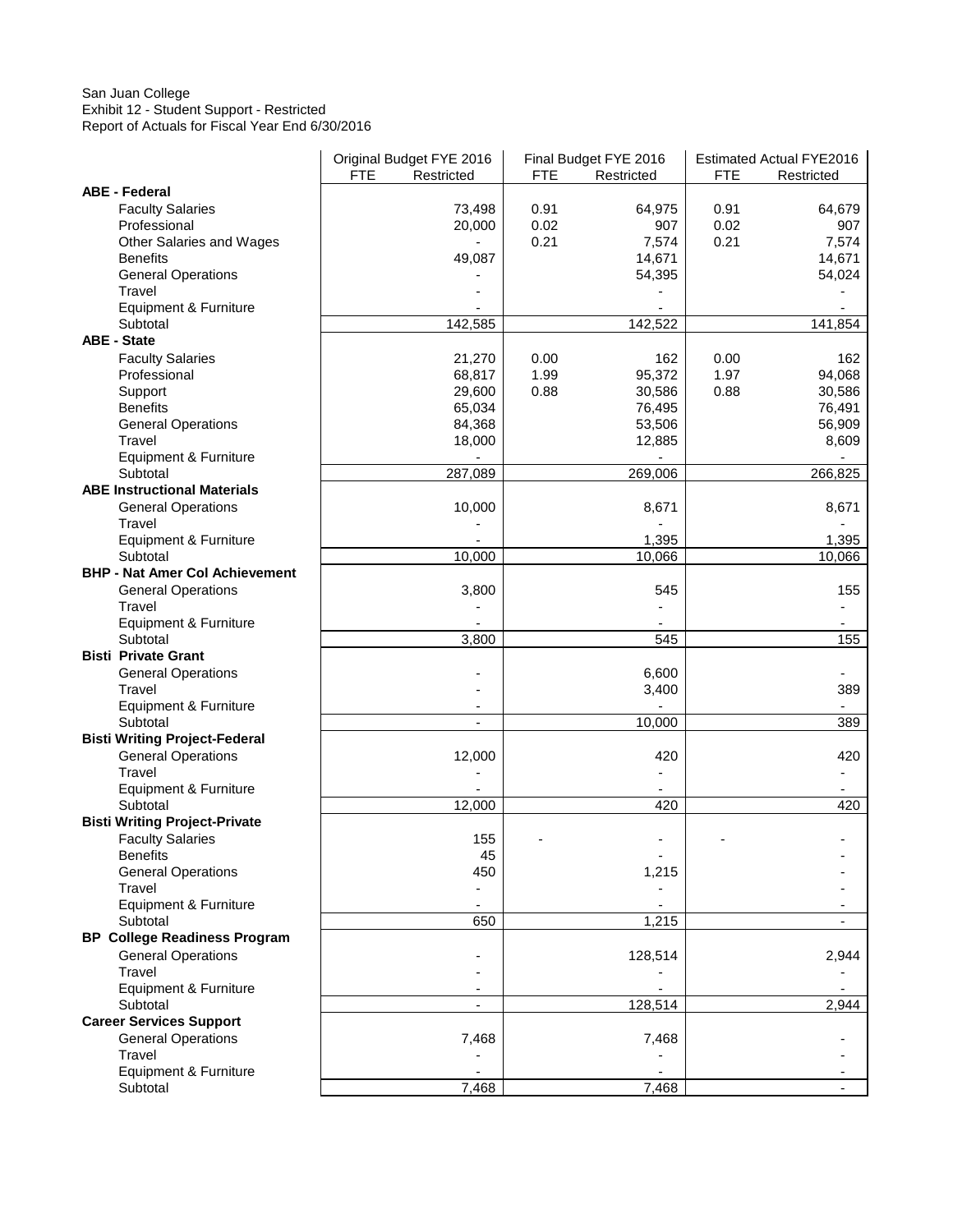|                                      | Original Budget FYE 2016<br><b>FTE</b><br>Restricted | <b>FTE</b> | Final Budget FYE 2016<br>Restricted | <b>FTE</b> | <b>Estimated Actual FYE2016</b><br>Restricted |
|--------------------------------------|------------------------------------------------------|------------|-------------------------------------|------------|-----------------------------------------------|
| <b>Ctr for Working Families</b>      |                                                      |            |                                     |            |                                               |
| <b>General Operations</b>            |                                                      |            | 100                                 |            | 1,186                                         |
| Travel                               |                                                      |            | 4,690                               |            | 3,141                                         |
| Equipment & Furniture                |                                                      |            |                                     |            |                                               |
| Subtotal                             | $\overline{\phantom{a}}$                             |            | 4,790                               |            | 4,327                                         |
| <b>EDGE Trio Student Support 2</b>   |                                                      |            |                                     |            |                                               |
| Professional                         | 90,626                                               | 2.28       | 108,962                             | 1.75       | 83,843                                        |
| Support                              | 30,024                                               | 0.39       | 13,389                              | 0.41       | 14,414                                        |
| Other Salaries and Wages             | 26,272                                               | 0.55       | 19,329                              | 0.57       | 20,192                                        |
| <b>Benefits</b>                      | 51,628                                               |            | 58,511                              |            | 35,794                                        |
| <b>General Operations</b><br>Travel  | 40,043<br>17,418                                     |            | 74,670<br>21,862                    |            | 56,598<br>6,260                               |
| Equipment & Furniture Budget         | 5,500                                                |            |                                     |            |                                               |
| Subtotal                             | 261,511                                              |            | 296,723                             |            | 217,100                                       |
| <b>ENLACE</b>                        |                                                      |            |                                     |            |                                               |
| Professional                         | 50,493                                               | 0.19       | 8,921                               | 0.19       | 8,921                                         |
| Support                              | 36,087                                               | 2.02       | 70,171                              | 2.02       | 70,171                                        |
| Other Salaries and Wages             |                                                      | 0.29       | 10,330                              | 0.29       | 10,330                                        |
| <b>Benefits</b>                      | 44,939                                               |            | 46,654                              |            | 47,398                                        |
| <b>General Operations</b>            | 30,958                                               |            | 55,053                              |            | 54,279                                        |
| Travel                               | 6,000                                                |            | 8,872                               |            | 5,321                                         |
| Equipment & Furniture Budget         |                                                      |            |                                     |            |                                               |
| Subtotal                             | 168,477                                              |            | 200,000                             |            | 196,420                                       |
| <b>Farmington Daycare Assistance</b> |                                                      |            |                                     |            |                                               |
| <b>General Operations</b>            | 7,000                                                |            | 7,000                               |            | 4,661                                         |
| Subtotal                             | 7.000                                                |            | 7,000                               |            | 4,661                                         |
| <b>Fast Forward 2</b>                |                                                      |            |                                     |            |                                               |
| <b>Faculty Salaries</b>              | 30,661                                               | 0.31       | 21,870                              | 0.27       | 19,370                                        |
| Professional                         | 262,796                                              | 5.86       | 280,568                             | 3.93       | 188,132                                       |
| Support                              | 45,535                                               | 1.58       | 54,717                              | 0.82       | 28,619                                        |
| Other Salaries and Wages             | 9,040                                                | 0.25       | 8,745                               | 0.20       | 6,963                                         |
| <b>Benefits Budget</b>               | 91,020                                               |            | 117,908                             |            | 84,120                                        |
| <b>General Operations</b><br>Travel  | 245,000                                              |            | 166,289                             |            | 97,649<br>49,297                              |
| Equipment & Furniture Budget         | 146,553                                              |            | 75,730                              |            |                                               |
| Subtotal                             | 830,605                                              |            | 725,827                             |            | 474,149                                       |
| <b>Fast Forward/Launch Endowment</b> |                                                      |            |                                     |            |                                               |
| <b>General Operations</b>            | 60                                                   |            | 138                                 |            | 50                                            |
| Subtotal                             | 60                                                   |            | 138                                 |            | 50                                            |
| Fin. Aid & College Entranc Pgm       |                                                      |            |                                     |            |                                               |
| <b>General Operations</b>            |                                                      |            | 148,000                             |            | 148,000                                       |
| Travel                               |                                                      |            |                                     |            |                                               |
| Equipment & Furniture Budget         |                                                      |            |                                     |            |                                               |
| Subtotal                             | $\overline{\phantom{a}}$                             |            | 148,000                             |            | 148,000                                       |
| <b>Kellogg - Working Families</b>    |                                                      |            |                                     |            |                                               |
| Professional                         | 185,585                                              | 2.53       | 120,929                             | 1.07       | 51,423                                        |
| Support                              |                                                      | 1.15       | 39,872                              | 0.33       | 11,562                                        |
| <b>Benefits</b>                      | 63,090                                               |            | 86,618                              |            | 21,860                                        |
| <b>General Operations</b>            |                                                      |            | 137,890                             |            | 21,620                                        |
| Travel                               |                                                      |            | 16,015                              |            | 3,756                                         |
| Equipment & Furniture Budget         |                                                      |            |                                     |            |                                               |
| Subtotal                             | 248,675                                              |            | 401,324                             |            | 110,221                                       |
| <b>Launch Program</b>                |                                                      |            |                                     |            |                                               |
| <b>Faculty Salaries</b>              | 12,200                                               | 0.24       | 16,772                              | 0.02       | 1,073                                         |
| Professional                         | 75,700                                               | 0.87       | 41,510                              | 0.78       | 37,383                                        |
| Support<br>Other Salaries and Wages  | 9,000<br>25,000                                      | 0.73       |                                     | 0.69       |                                               |
| <b>Benefits Budget</b>               | 36,000                                               |            | 25,808<br>32,106                    |            | 24,401<br>28,762                              |
| <b>General Operations</b>            | 113,000                                              |            | 87,714                              |            | 110,623                                       |
| Travel                               | 40,000                                               |            | 41,450                              |            | 32,366                                        |
| Equipment & Furniture Budget         |                                                      |            |                                     |            |                                               |
| Subtotal                             | 310,900                                              |            | 245,360                             |            | 234,609                                       |
|                                      |                                                      |            |                                     |            |                                               |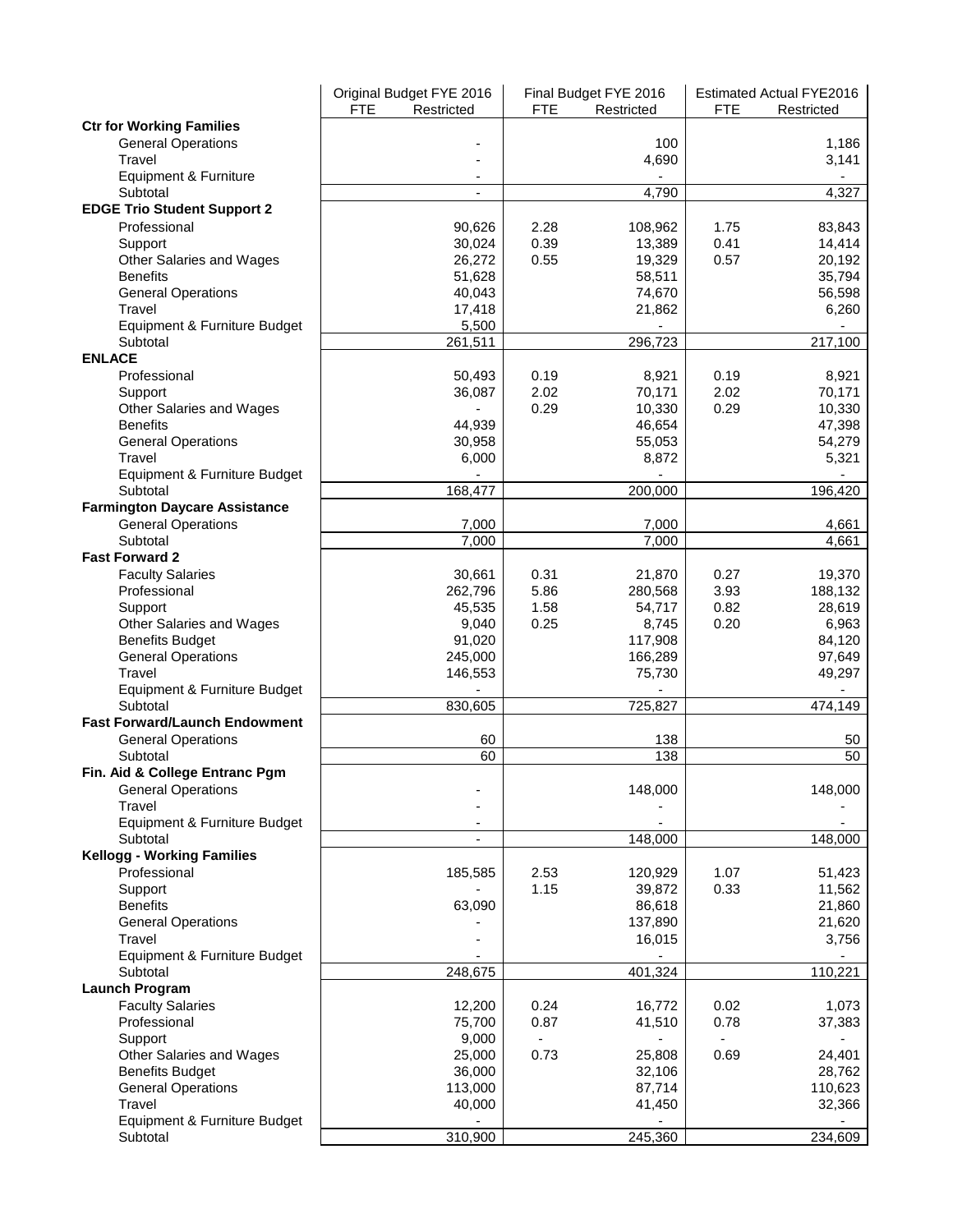|                                          |       | Original Budget FYE 2016 |            | Final Budget FYE 2016 | <b>Estimated Actual FYE2016</b> |                |  |
|------------------------------------------|-------|--------------------------|------------|-----------------------|---------------------------------|----------------|--|
|                                          | FTE   | Restricted               | <b>FTE</b> | Restricted            | <b>FTE</b>                      | Restricted     |  |
| <b>NSF - STEP</b>                        |       |                          |            |                       |                                 |                |  |
| <b>Faculty Salaries</b>                  |       | 15,000                   | 0.13       | 9,484                 | 0.11                            | 7,797          |  |
| Other Salaries and Wages                 |       | 5,000                    | 1.54       | 54,511                | 1.54                            | 54,510         |  |
| <b>Benefits</b>                          |       | 2,500                    |            | 11,955                |                                 | 9,928          |  |
| <b>General Operations</b>                |       | 8,550                    |            | 28,925                |                                 | 25,872         |  |
| Travel                                   |       |                          |            | 4,030                 |                                 | 2,417          |  |
| Equipment & Furniture Budget<br>Subtotal |       | 31,050                   |            | 10,900                |                                 | 10,844         |  |
|                                          |       |                          |            | 119,806               |                                 | 111,369        |  |
| <b>Raytheon AISES Program</b>            |       |                          |            |                       |                                 |                |  |
| <b>General Operations</b>                |       | 6,695<br>6,695           |            | 5,199<br>5,199        |                                 | 156<br>156     |  |
| Subtotal<br><b>RVCP</b>                  |       |                          |            |                       |                                 |                |  |
| Professional                             |       |                          | 0.84       |                       | 0.11                            |                |  |
| <b>Benefits</b>                          |       |                          |            | 40,000                |                                 | 5,262<br>1,134 |  |
| <b>General Operations</b>                |       |                          |            | 16,800<br>86,950      |                                 | 689            |  |
| Travel                                   |       |                          |            | 6,250                 |                                 |                |  |
| Equipment & Furniture Budget             |       | $\overline{\phantom{a}}$ |            |                       |                                 | ۰              |  |
| Subtotal                                 |       | $\blacksquare$           |            | 150,000               |                                 | 7,085          |  |
| <b>SPF-SIG</b>                           |       |                          |            |                       |                                 |                |  |
| Other Salaries and Wages                 |       |                          | 0.18       | 6,217                 | 0.15                            | 5,390          |  |
| <b>Benefits</b>                          |       |                          |            | 1,342                 |                                 | 1,028          |  |
| <b>General Operations</b>                |       | 22,000                   |            | 17,968                |                                 | 15,655         |  |
| Travel                                   |       |                          |            |                       |                                 | 1,056          |  |
| Equipment & Furniture Budget             |       |                          |            |                       |                                 |                |  |
| Subtotal                                 |       | 22,000                   |            | 25,527                |                                 | 23,129         |  |
| <b>SSS STEM</b>                          |       |                          |            |                       |                                 |                |  |
| Professional                             |       |                          | 1.48       | 70,877                | 0.88                            | 41,876         |  |
| Support                                  |       |                          | 0.24       | 8,333                 | 0.16                            | 5,457          |  |
| Other Salaries and Wages                 |       |                          | 0.23       | 8,100                 | 0.12                            | 4,328          |  |
| <b>Benefits</b>                          |       |                          |            | 46,251                |                                 | 14,363         |  |
| <b>General Operations</b>                |       |                          |            | 68,159                |                                 | 19,049         |  |
| Travel                                   |       |                          |            | 18,280                |                                 | 3,663          |  |
| Equipment & Furniture Budget             |       |                          |            |                       |                                 |                |  |
| Subtotal                                 |       | $\blacksquare$           |            | 220,000               |                                 | 88,736         |  |
| <b>TRIO Talent Search 1</b>              |       |                          |            |                       |                                 |                |  |
| Professional                             |       | 119,662                  | 2.78       | 132,812               | 2.07                            | 98,930         |  |
| Support                                  |       | 34,659                   | 0.58       | 20,083                | 0.41                            | 14,272         |  |
| Other Salaries and Wages                 |       |                          | 0.37       | 13,100                | 0.17                            | 6,157          |  |
| <b>Benefits</b>                          |       | 48,929                   |            | 63,799                |                                 | 44,801         |  |
| <b>General Operations</b>                |       | 25,393                   |            | 30,050                |                                 | 28,339         |  |
| Travel                                   |       | 7,100                    |            | 14,542                |                                 | 3,834          |  |
| Equipment & Furniture Budget             |       |                          |            |                       |                                 |                |  |
| Subtotal                                 |       | 235,743                  |            | 274,386               |                                 | 196,333        |  |
| <b>UNM PFS OSAP - Community</b>          |       |                          |            |                       |                                 |                |  |
| Professional                             |       |                          |            |                       | 0.08                            | 3,870          |  |
| Other Salaries and Wages                 |       |                          |            |                       | 0.02                            | 601            |  |
| <b>Benefits</b>                          |       |                          |            |                       |                                 | 963            |  |
| <b>General Operations</b>                |       |                          |            |                       |                                 | 471            |  |
| Travel                                   |       |                          |            | ٠                     |                                 | 917            |  |
| Subtotal                                 |       |                          |            | ٠                     |                                 | 6,822          |  |
|                                          |       |                          |            |                       |                                 |                |  |
| <b>Working Fam Success Network</b>       |       |                          |            |                       |                                 |                |  |
| <b>General Operations</b>                |       | 7,000                    |            | 7,480                 |                                 | 5,876          |  |
| Travel                                   |       |                          |            | 21,300                |                                 | 7,896          |  |
| Equipment & Furniture Budget             |       |                          |            |                       |                                 |                |  |
| Subtotal                                 |       | 7,000                    |            | 28,780                |                                 | 13,772         |  |
|                                          |       |                          |            |                       |                                 |                |  |
| <b>Grand Total</b>                       | 15.51 | 2,593,308                | 31.59      | 3,422,615             | 23.16                           | 2,259,593      |  |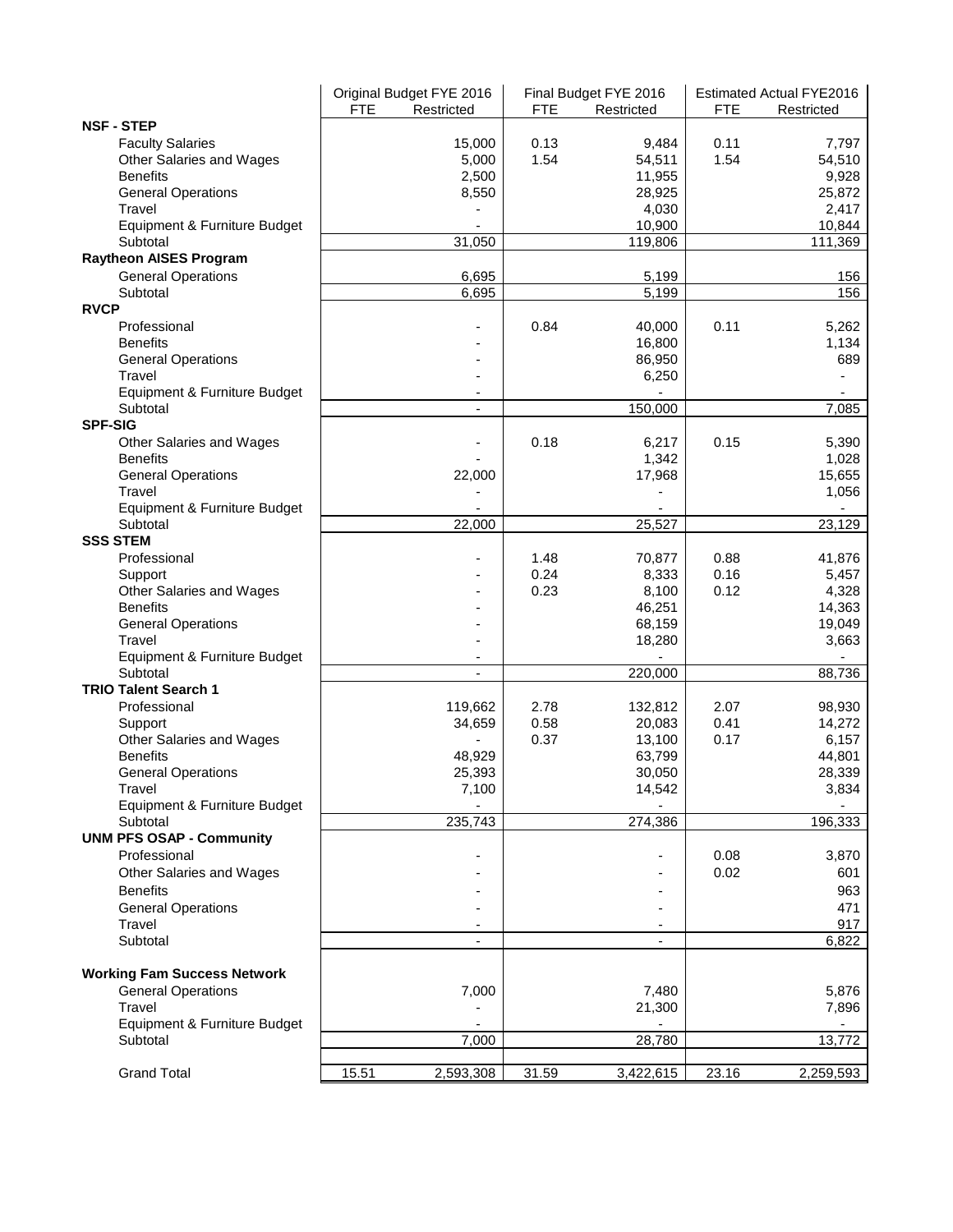San Juan College Exhibit 12A - Recap Report of Actuals for Fiscal Year End 6/30/2016

|                                   |            | Original Budget FYE 2016 |                          |            |       | Final Budget FYE 2016 |            |                          | Estimated Actual FYE 2016 |              |            |            |
|-----------------------------------|------------|--------------------------|--------------------------|------------|-------|-----------------------|------------|--------------------------|---------------------------|--------------|------------|------------|
| Description                       | <b>FTE</b> | Unrestricted             | <b>FTE</b>               | Restricted | FTE   | Unrestricted          | <b>FTE</b> | Restricted               | <b>FTE</b>                | Unrestricted | <b>FTE</b> | Restricted |
| <b>Faculty Salaries</b>           | 0.00       | 7.494                    |                          | 152.784    | 0.11  | 7.494                 | 1.59       | 113.263                  |                           | ۰.           | 1.31       | 93,081     |
| <b>Professional Salaries</b>      | 31.83      | 1.601.446                | 11.84                    | 873.679    | 34.19 | 1.635.709             | 18.83      | 900.858                  | 30.92                     | 1.479.574    | 12.85      | 614,615    |
| <b>Support Staff Salaries</b>     | 21.00      | 637.566                  | 3.67                     | 184.905    | 18.94 | 658.076               | 6.83       | 237.151                  | 16.82                     | 584.275      | 5.04       | 175.081    |
| <b>Work Study Salaries</b>        | 8.67       | 54.516                   | $\overline{\phantom{a}}$ |            | 4.45  | 69.488                | ۰.         | $\overline{\phantom{a}}$ | 4.76                      | 74.236       |            |            |
| Other Salaries and Wages          | 15.06      | 308.000                  |                          | 65.312     | 9.23  | 326.357               | 4.35       | 153.714                  | 14.13                     | 499.757      | 3.97       | 140.444    |
| Salaries and Benefits Contingency |            | 80.646                   |                          |            |       |                       |            | $\overline{\phantom{a}}$ |                           |              |            |            |
| <b>Benefits</b>                   |            | 1.059.781                |                          | 379,352    |       | 1.062.282             |            | 573.111                  |                           | 1.098.712    |            | 381,313    |
| <b>Waiver of Tuition</b>          |            | 30.000                   |                          |            |       | 16.293                |            |                          |                           | 13.783       |            |            |
| <b>General Operations</b>         |            | 1.188.514                |                          | 696.705    |       | 1.038.640             |            | 1,182,918                |                           | 911.488      |            | 713.899    |
| Travel                            |            | 28.991                   |                          | 235.071    |       | 51.864                |            | 249.306                  |                           | 41.173       |            | 128,921    |
| Equipment                         |            | 15.028                   |                          | 5,500      |       | 12.222                |            | 12,295                   |                           | 3.687        |            | 12,239     |
| Transfers (In)/Out                |            | ۰                        |                          |            |       |                       |            |                          |                           |              |            |            |
| <b>Total Expense</b>              | 77.56      | 5.011.982                | 15.51                    | 2.593.308  | 66.92 | 4.878.425             | 31.59      | 3,422,615                | 66.63                     | 4.706.685    | 23.16      | 2,259,593  |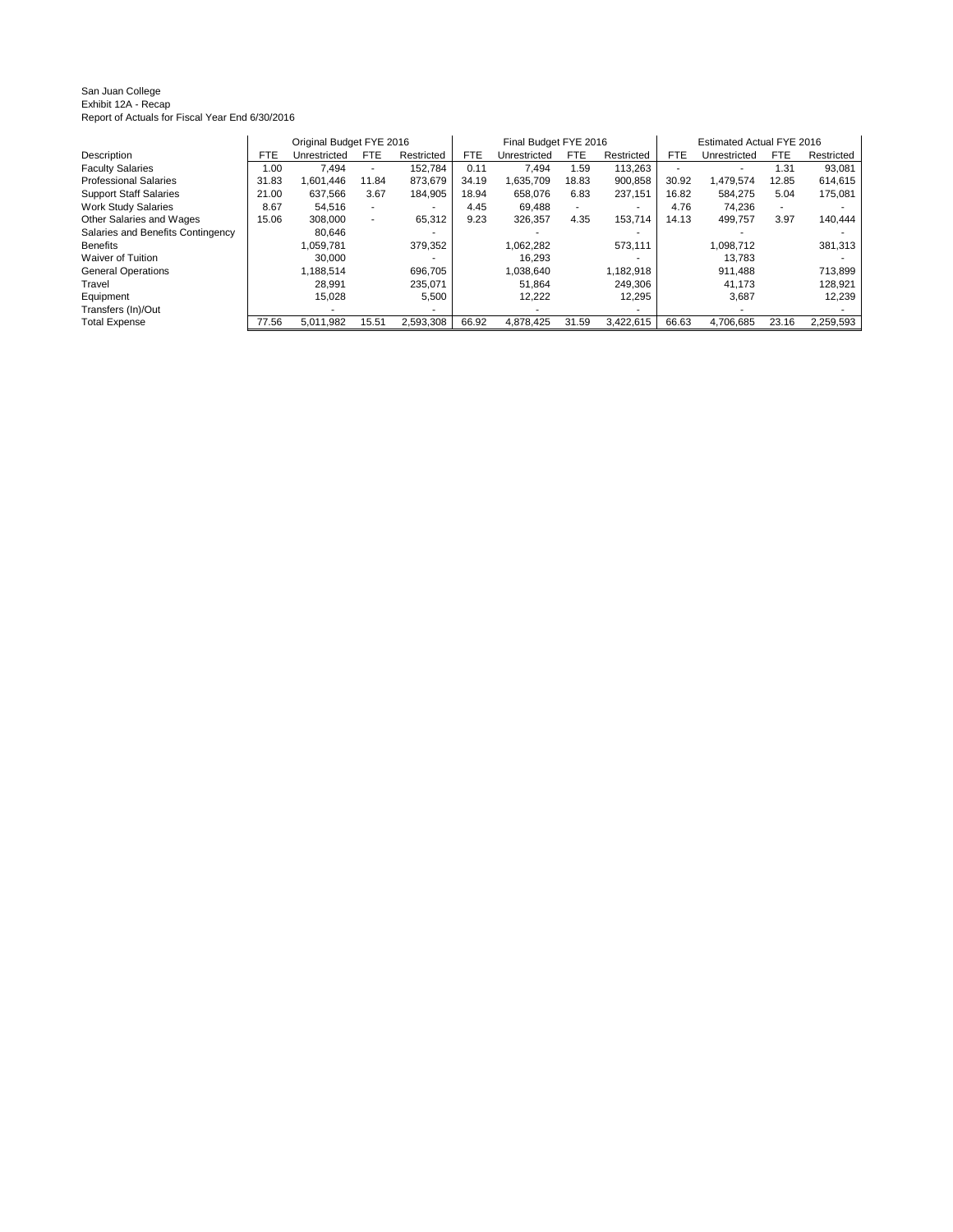### San Juan College Exhibit 13 - Institutional Support - Unrestricted Report of Actuals for Fiscal Year End 6/30/2016

|                                             | <b>FTE</b> | Original Budget FYE 2016<br>Unrestricted |               | Final Budget FYE 2016    |              | Estimated Actual FYE 2016 |
|---------------------------------------------|------------|------------------------------------------|---------------|--------------------------|--------------|---------------------------|
| <b>Business Office</b>                      |            |                                          | FTE           | Unrestricted             | FTE          | Unrestricted              |
| Professional                                |            | 360,014                                  | 5.61          | 361,556                  | 3.59         | 246,539                   |
|                                             |            |                                          |               |                          |              |                           |
| Support                                     |            | 312,336                                  | 10.38<br>0.02 | 322,222                  | 9.16         | 313,540                   |
| <b>State Student Worker Wages</b>           |            |                                          | 0.20          | 323<br>3,099             | 0.02<br>0.20 | 323                       |
| Institutional Student Worker Wages          |            | $\blacksquare$                           | 0.24          |                          |              | 3,099                     |
| Other Salaries and Wages<br><b>Benefits</b> |            | 20,000                                   |               | 11,856                   | 1.70         | 83,974                    |
|                                             |            | 277,854                                  |               | 277,854                  |              | 263,062                   |
| <b>General Operations</b><br>Travel         |            | 228,845                                  |               | 229,783                  |              | 171,238<br>3,804          |
|                                             |            | 8,151                                    |               | 8,151<br>712             |              |                           |
| Equipment & Furniture<br>Subtotal           |            |                                          |               | 1,215,556                |              |                           |
| <b>College Board</b>                        |            | 1,207,200                                |               |                          |              | 1,085,578                 |
| Other Salaries and Wages                    |            |                                          |               |                          | 0.19         | 9,500                     |
| <b>Benefits</b>                             |            |                                          |               |                          |              | 727                       |
| <b>General Operations</b>                   |            | 21,657                                   |               | 21,657                   |              | 9,195                     |
| Travel                                      |            | 23,500                                   |               | 23,500                   |              | 11,408                    |
| Equipment & Furniture                       |            |                                          |               |                          |              |                           |
| Subtotal                                    |            | 45,157                                   |               | 45,157                   |              | 30,830                    |
| <b>Department of Public Safety</b>          |            |                                          |               |                          |              |                           |
| <b>Faculty Salaries</b>                     |            |                                          |               |                          | 0.01         | 700                       |
| Professional                                |            | 109,866                                  | 1.75          | 112,829                  | 1.67         | 114,412                   |
| Support                                     |            | 324,266                                  | 11.96         | 371,378                  | 9.15         | 313,480                   |
| State Student Worker Wages                  |            |                                          | 0.02          | 236                      | 0.02         | 236                       |
| Institutional Student Worker Wages          |            |                                          |               |                          |              |                           |
| Other Salaries and Wages                    |            |                                          |               |                          |              |                           |
| <b>Benefits</b>                             |            | 191,873                                  |               | 191,873                  |              | 193,517                   |
| <b>General Operations</b>                   |            | 41,829                                   |               | 41,179                   |              | 44,972                    |
| Travel                                      |            | 6,611                                    |               | 7,261                    |              | 8,606                     |
| Equipment & Furniture                       |            |                                          |               |                          |              |                           |
| Subtotal                                    |            | 674,445                                  |               | 724,756                  |              | 675,923                   |
| <b>Dues/Memberships</b>                     |            |                                          |               |                          |              |                           |
| <b>General Operations</b>                   |            | 41,052                                   |               | 41,052                   |              | 41,728                    |
| Travel                                      |            |                                          |               | $\overline{a}$           |              |                           |
| Equipment & Furniture                       |            |                                          |               |                          |              |                           |
| Subtotal                                    |            | 41,052                                   |               | 41,052                   |              | 41,728                    |
| <b>Employee Enrichment &amp; Apprecia</b>   |            |                                          |               |                          |              |                           |
| <b>General Operations</b>                   |            | 2,732                                    |               | 2,732                    |              | 295                       |
| Travel                                      |            | ÷                                        |               |                          |              | $\blacksquare$            |
| Equipment & Furniture                       |            |                                          |               |                          |              |                           |
| Subtotal                                    |            | 2,732                                    |               | 2,732                    |              | 295                       |
| <b>Employee Recruiting Pool</b>             |            |                                          |               |                          |              |                           |
| <b>General Operations</b>                   |            | 46,252                                   |               | 68,752                   |              | 53,514                    |
| Travel                                      |            | 3,196                                    |               | 3,196                    |              |                           |
| Equipment & Furniture                       |            | $\overline{a}$                           |               | $\blacksquare$           |              | $\blacksquare$            |
| Subtotal                                    |            | 49,448                                   |               | 71,948                   |              | 53,514                    |
| <b>External Audit</b>                       |            |                                          |               |                          |              |                           |
| <b>General Operations</b>                   |            | 60,000                                   |               | 60,000                   |              | 58,031                    |
| Travel                                      |            |                                          |               |                          |              |                           |
| Equipment & Furniture                       |            | $\overline{a}$                           |               | $\overline{\phantom{a}}$ |              | ä,                        |
| Subtotal                                    |            | 60,000                                   |               | 60,000                   |              | 58,031                    |
| <b>Foundation</b>                           |            |                                          |               |                          |              |                           |
| Professional                                |            | 156,736                                  | 2.26          | 145,818                  | 2.73         | 187,422                   |
| Support                                     |            | 67,129                                   | 2.25          | 69,722                   | 0.95         | 32,468                    |
| <b>State Student Worker Wages</b>           |            |                                          |               |                          |              |                           |
| Institutional Student Worker Wages          |            |                                          |               |                          |              |                           |
| Other Salaries and Wages                    |            |                                          |               |                          |              |                           |
| <b>Benefits</b>                             |            | 80,610                                   |               | 80,610                   |              | 80,818                    |
| <b>General Operations</b>                   |            | 6,501                                    |               | 8,051                    |              | 8,343                     |
| Travel                                      |            | 1,921                                    |               | 758                      |              | 356                       |
| Equipment & Furniture                       |            | 387                                      |               |                          |              |                           |
| Subtotal                                    |            | 313,284                                  |               | 304,959                  |              | 309,408                   |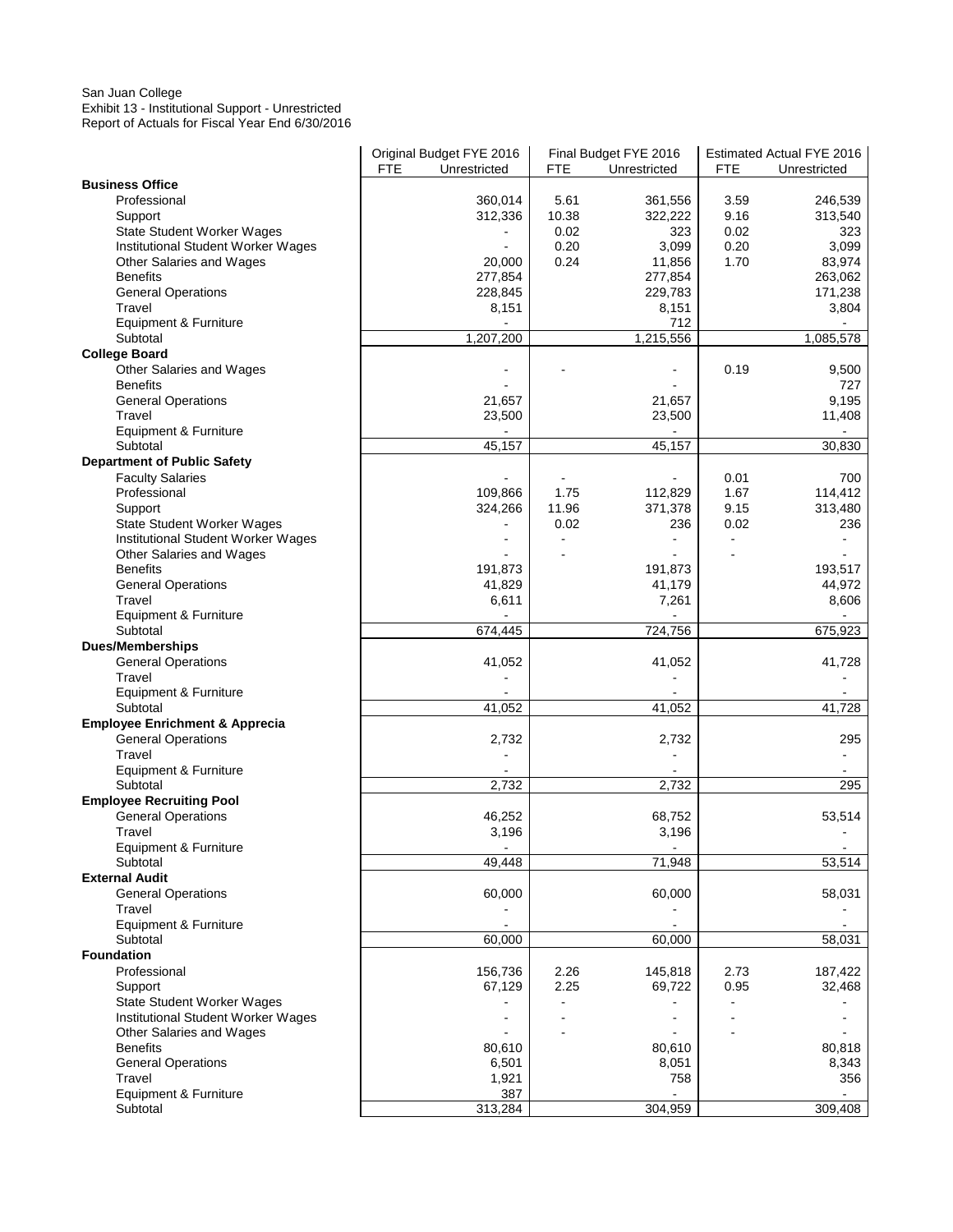|                                    |            | Original Budget FYE 2016 |      | Final Budget FYE 2016    |      | Estimated Actual FYE 2016 |
|------------------------------------|------------|--------------------------|------|--------------------------|------|---------------------------|
|                                    | <b>FTE</b> | Unrestricted             | FTE. | Unrestricted             | FTE  | Unrestricted              |
| <b>Human Resources</b>             |            |                          |      |                          |      |                           |
| Professional                       |            | 376,007                  | 5.94 | 382,867                  | 4.10 | 281,507                   |
| Support                            |            | 76,117                   | 2.55 | 79,156                   | 1.96 | 67,027                    |
| State Student Worker Wages         |            |                          | 0.01 | 182                      | 0.02 | 373                       |
| Institutional Student Worker Wages |            |                          | 0.29 | 4,595                    | 0.29 | 4,595                     |
| Other Salaries and Wages           |            | 15,000                   | 0.30 | 15,000                   | 1.29 | 63,696                    |
| <b>Benefits</b>                    |            | 165,990                  |      | 165,990                  |      | 159,866                   |
|                                    |            |                          |      |                          |      |                           |
| <b>General Operations</b>          |            | 135,789                  |      | 190,539                  |      | 97,852                    |
| Travel                             |            | 5,137                    |      | 5,137                    |      | 3,215                     |
| Equipment & Furniture              |            | 1,299                    |      | 1,299                    |      |                           |
| Subtotal                           |            | 775,339                  |      | 844,765                  |      | 678,133                   |
| <b>Inst Support Pooled Charges</b> |            |                          |      |                          |      |                           |
| Personnel Budget                   |            | 106,305                  |      |                          |      |                           |
| <b>State Student Worker Wages</b>  |            | 2,898                    | 0.09 | 1,342                    |      |                           |
| Institutional Student Worker Wages |            | 14,894                   |      |                          |      |                           |
| Other Salaries and Wages           |            |                          |      |                          |      |                           |
| <b>Benefits</b>                    |            | 209,000                  |      | 190,531                  |      | 220,761                   |
| <b>General Operations</b>          |            | 744,672                  |      | 733,508                  |      | 647,577                   |
| Travel                             |            |                          |      |                          |      |                           |
| Equipment & Furniture              |            |                          |      |                          |      |                           |
| Subtotal                           |            | 1,077,769                |      | 925,381                  |      | 868.339                   |
| <b>Institutional Research</b>      |            |                          |      |                          |      |                           |
| Professional                       |            | 225,658                  | 3.55 | 228,570                  | 3.11 | 213,133                   |
| Support                            |            |                          |      |                          |      |                           |
| State Student Worker Wages         |            |                          |      |                          |      |                           |
| Institutional Student Worker Wages |            |                          |      |                          |      |                           |
|                                    |            |                          |      |                          | 0.24 | 11,861                    |
| Other Salaries and Wages           |            |                          |      |                          |      |                           |
| <b>Benefits</b>                    |            | 84,171                   |      | 84,171                   |      | 68,778                    |
| <b>General Operations</b>          |            | 37,745                   |      | 40,067                   |      | 11,754                    |
| Travel                             |            | 4,512                    |      | 4,512                    |      | 2,448                     |
| Equipment & Furniture              |            | 1,833                    |      | 1,833                    |      |                           |
| Subtotal                           |            | 353,919                  |      | 359,153                  |      | 307,975                   |
| <b>Legal Services</b>              |            |                          |      |                          |      |                           |
| <b>General Operations</b>          |            | 131,600                  |      | 131,600                  |      | 198,736                   |
| Travel                             |            |                          |      |                          |      |                           |
| Equipment & Furniture              |            |                          |      |                          |      |                           |
| Subtotal                           |            | 131,600                  |      | 131,600                  |      | 198,736                   |
| <b>Marketing</b>                   |            |                          |      |                          |      |                           |
| <b>General Operations</b>          |            |                          |      | $\overline{\phantom{a}}$ |      | 2,117                     |
| Subtotal                           |            | $\sim$                   |      | $\blacksquare$           |      | 2,117                     |
| <b>Marketing Pool</b>              |            |                          |      |                          |      |                           |
| <b>General Operations</b>          |            | 47,862                   |      | 85,757                   |      | 73,629                    |
| Subtotal                           |            | 47,862                   |      | 85,757                   |      | 73,629                    |
| <b>Other Administrative Costs</b>  |            |                          |      |                          |      |                           |
| <b>General Operations</b>          |            | 37,600                   |      | 37,600                   |      | 32,079                    |
| Travel                             |            |                          |      |                          |      |                           |
| Equipment & Furniture              |            |                          |      | $\blacksquare$           |      | $\blacksquare$            |
| Subtotal                           |            | 37,600                   |      | 37,600                   |      | 32,079                    |
| <b>President's Office</b>          |            |                          |      |                          |      |                           |
|                                    |            |                          |      |                          | 0.11 | 7,700                     |
| <b>Faculty Salaries</b>            |            |                          |      | 245,418                  |      | 273,114                   |
| Professional                       |            | 243,665                  | 3.81 |                          | 3.98 |                           |
| <b>State Student Worker Wages</b>  |            |                          | 0.01 | 133                      | 0.01 | 133                       |
| Institutional Student Worker Wages |            |                          |      |                          |      |                           |
| Other Salaries and Wages           |            | 25,092                   | 0.51 | 25,092                   | 0.28 | 13,929                    |
| <b>Benefits</b>                    |            | 75,981                   |      | 75,981                   |      | 67,277                    |
| <b>General Operations</b>          |            | 39,528                   |      | 48,528                   |      | 34,489                    |
| Travel                             |            | 14,933                   |      | 17,933                   |      | 13,952                    |
| Equipment & Furniture              |            | 150,000                  |      | 38,250                   |      |                           |
| Subtotal                           |            | 549,199                  |      | 451,335                  |      | 410,595                   |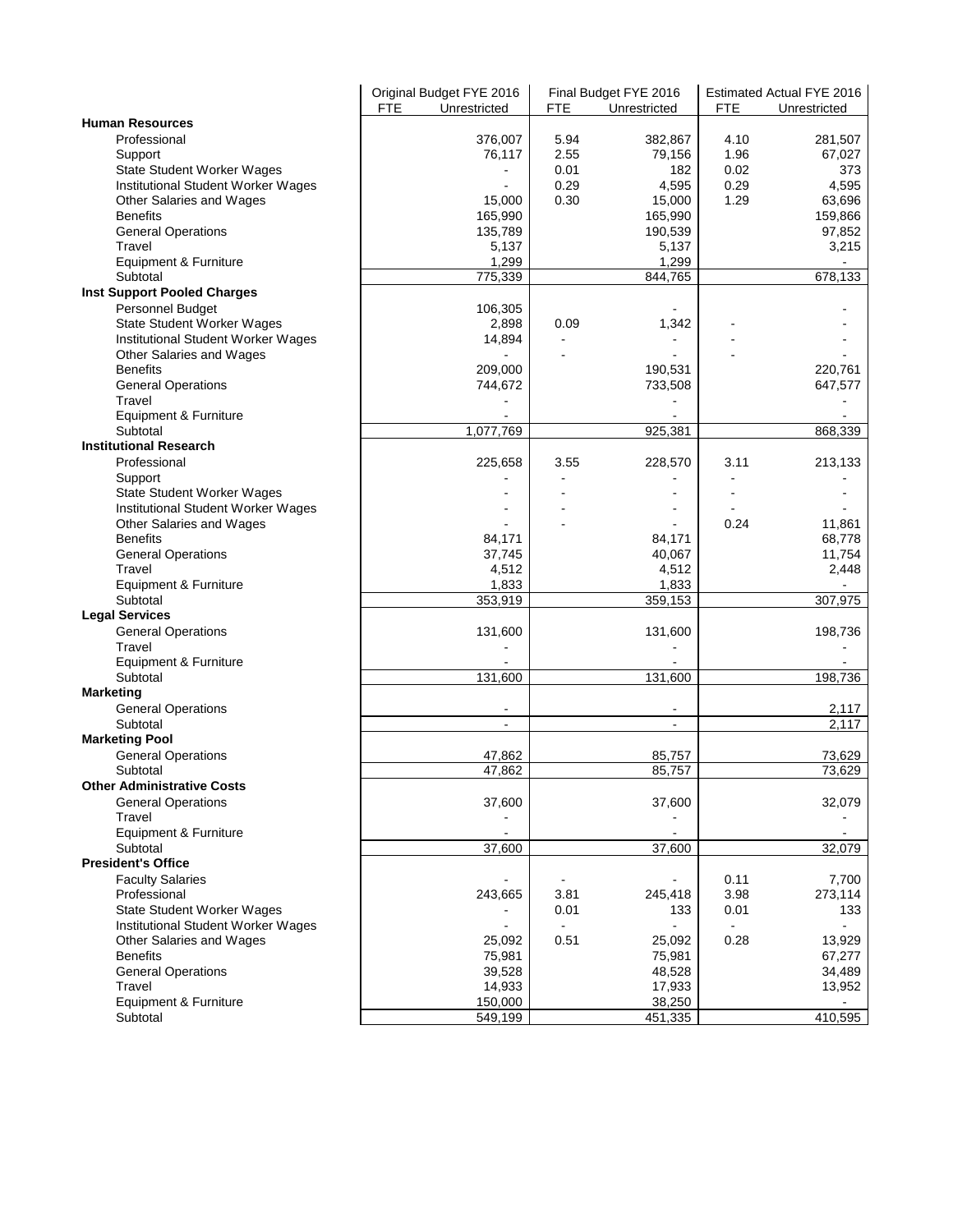|                                       |            | Original Budget FYE 2016 |                | Final Budget FYE 2016 |      | Estimated Actual FYE 2016 |
|---------------------------------------|------------|--------------------------|----------------|-----------------------|------|---------------------------|
|                                       | <b>FTE</b> | Unrestricted             | FTE            | Unrestricted          | FTE  | Unrestricted              |
| <b>Public Information Office</b>      |            |                          |                |                       |      |                           |
| Professional                          |            | 286,745                  | 4.53           | 291,774               | 4.20 | 288,016                   |
| Support                               |            |                          |                |                       |      |                           |
| <b>State Student Worker Wages</b>     |            |                          | 0.03           | 515                   | 0.03 | 515                       |
| Institutional Student Worker Wages    |            |                          | 0.46           | 7,200                 | 0.46 | 7,200                     |
|                                       |            |                          |                |                       |      |                           |
| Other Salaries and Wages              |            |                          |                |                       |      |                           |
| <b>Benefits</b>                       |            | 106,956                  |                | 106,956               |      | 105,515                   |
| <b>General Operations</b>             |            | 96,797                   |                | 111,605               |      | 104,395                   |
| Travel                                |            | 6,473                    |                | 11                    |      | 11                        |
| Equipment & Furniture                 |            | 3,346                    |                |                       |      |                           |
| Subtotal                              |            | 500,317                  |                | 518,061               |      | 505,651                   |
| Purchasing                            |            |                          |                |                       |      |                           |
| Professional                          |            | 70,339                   | 1.10           | 71,060                | 1.03 | 70,665                    |
| Support                               |            | 102,998                  | 3.46           | 107,351               | 2.17 | 74,471                    |
|                                       |            |                          |                |                       |      |                           |
| <b>State Student Worker Wages</b>     |            |                          |                |                       |      |                           |
| Institutional Student Worker Wages    |            |                          |                |                       |      |                           |
| Other Salaries and Wages              |            |                          |                |                       | 0.23 | 11,408                    |
| <b>Benefits</b>                       |            | 72,894                   |                | 72,894                |      | 60,184                    |
| <b>General Operations</b>             |            | 8,778                    |                | 20,676                |      | 14,436                    |
| Travel                                |            | 3,556                    |                | 3,556                 |      | 1,187                     |
| Equipment & Furniture                 |            |                          |                | 2,103                 |      |                           |
| Subtotal                              |            | 258,565                  |                | 277,639               |      | 232,350                   |
| <b>Strategic Development</b>          |            |                          |                |                       |      |                           |
| Professional                          |            |                          | 2.14           | 137,764               |      |                           |
|                                       |            | 136,283                  |                |                       | 2.00 | 136,952                   |
| Support                               |            | $\overline{a}$           |                | $\overline{a}$        |      |                           |
| Other Salaries and Wages              |            |                          |                |                       |      |                           |
| <b>Benefits</b>                       |            | 50,834                   |                | 50,834                |      | 51,025                    |
| <b>General Operations</b>             |            | 8,559                    |                | 8,559                 |      | 3,167                     |
| Travel                                |            | 3,292                    |                | 3,292                 |      | 1,707                     |
| Equipment & Furniture                 |            |                          |                |                       |      |                           |
| Subtotal                              |            | 198,968                  |                | 200,449               |      | 192,851                   |
| <b>Title IX</b>                       |            |                          |                |                       |      |                           |
| <b>General Operations</b>             |            | 11,013                   |                | 11,113                |      | 11,113                    |
| Travel                                |            | 1,880                    |                | 1,780                 |      | 1,538                     |
|                                       |            | $\sim$                   |                | $\sim$                |      | $\blacksquare$            |
| Equipment & Furniture                 |            |                          |                |                       |      |                           |
| Subtotal                              |            | 12,893                   |                | 12,893                |      | 12,651                    |
| <b>VP for Administrative Services</b> |            |                          |                |                       |      |                           |
| Professional                          |            | 122,411                  | 1.92           | 123,480               | 2.26 | 155,307                   |
| Support                               |            | 37,603                   | 1.31           | 40,801                | 1.12 | 38,520                    |
| State Student Worker Wages            |            |                          |                |                       |      |                           |
| Institutional Student Worker Wages    |            |                          |                |                       |      |                           |
| Other Salaries and Wages              |            |                          |                |                       |      |                           |
| <b>Benefits</b>                       |            | 52,901                   |                | 52,901                |      | 59,549                    |
| <b>General Operations</b>             |            | 28,200                   |                | 16,600                |      | 29,710                    |
| Travel                                |            | 3,008                    |                | 9,008                 |      | 4,252                     |
|                                       |            |                          |                |                       |      |                           |
| Equipment & Furniture                 |            |                          |                |                       |      |                           |
| Subtotal                              |            | 244,123                  |                | 242,790               |      | 287,338                   |
| <b>VP for Learning</b>                |            |                          |                |                       |      |                           |
| Professional                          |            | 121,200                  | 1.88           | 121,200               | 1.77 | 121,200                   |
| Support                               |            | 77,475                   | 1.23           | 38,253                | 1.07 | 36,738                    |
| <b>State Student Worker Wages</b>     |            |                          | 0.01           | 168                   | 0.01 | 229                       |
| Institutional Student Worker Wages    |            |                          | $\blacksquare$ |                       | ۰    |                           |
| Other Salaries and Wages              |            |                          |                |                       |      |                           |
| <b>Benefits</b>                       |            | 57,262                   |                | 57,262                |      | 47,101                    |
|                                       |            |                          |                |                       |      |                           |
| <b>General Operations</b>             |            | 40,306                   |                | 38,306                |      | 4,518                     |
| Travel                                |            | 1,384                    |                | 3,384                 |      | 1,497                     |
| Equipment & Furniture                 |            |                          |                |                       |      |                           |
| Subtotal                              |            | 297,627                  |                | 258,573               |      | 211,283                   |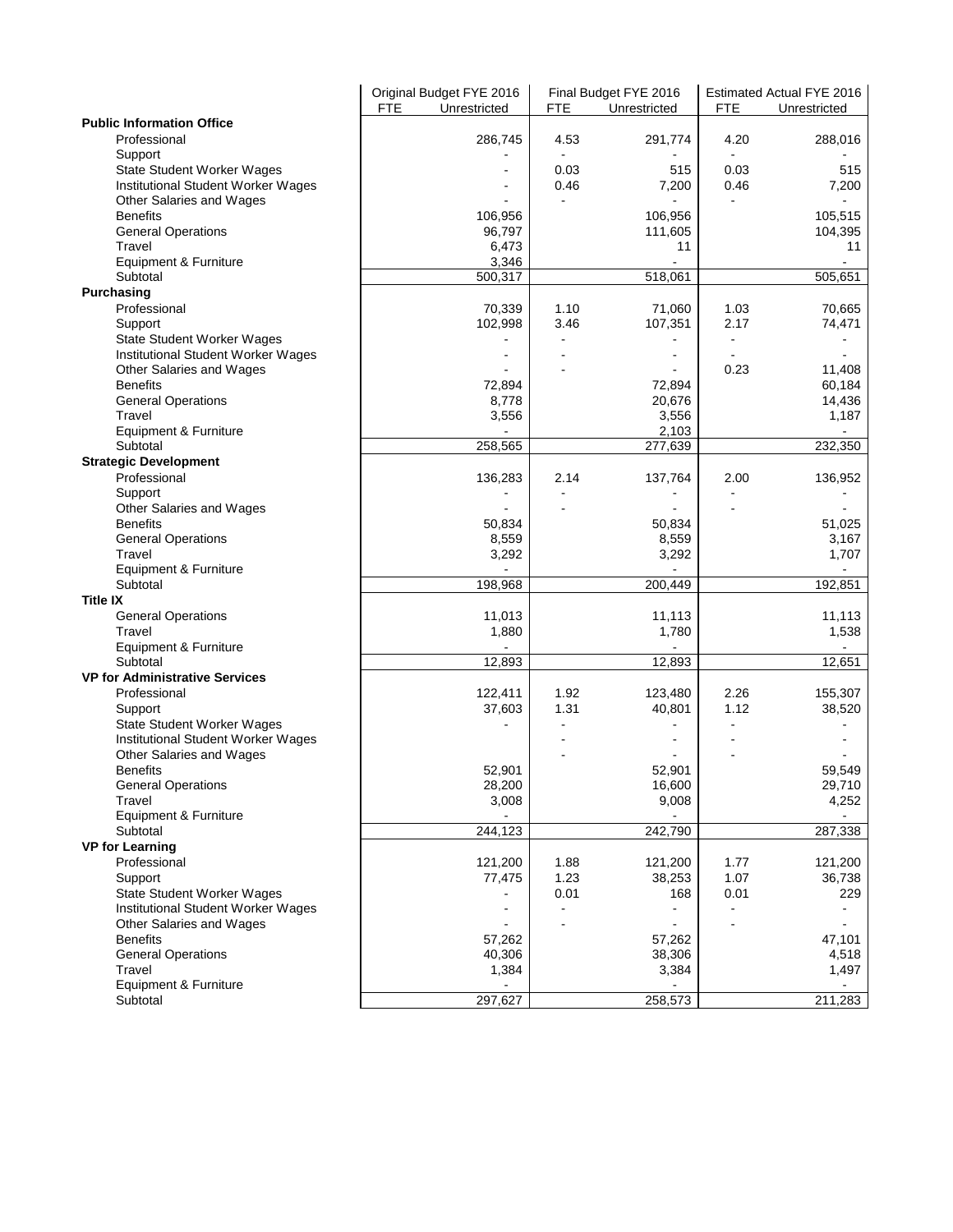|                                    |       | Original Budget FYE 2016 |       | Final Budget FYE 2016 |       | Estimated Actual FYE 2016 |
|------------------------------------|-------|--------------------------|-------|-----------------------|-------|---------------------------|
|                                    | FTE.  | Unrestricted             | FTE.  | Unrestricted          | FTE.  | Unrestricted              |
| <b>VP for Student Services</b>     |       |                          |       |                       |       |                           |
| Professional                       |       | 137.297                  | 2.15  | 138,788               | 2.02  | 138,770                   |
| Support                            |       | 36.883                   | 1.26  | 39.203                | 1.11  | 37.930                    |
| <b>State Student Worker Wages</b>  |       |                          |       |                       |       |                           |
| Institutional Student Worker Wages |       | $\blacksquare$           |       | -                     |       |                           |
| Other Salaries and Wages           |       |                          |       | -                     | 0.28  | 13.945                    |
| <b>Benefits</b>                    |       | 56,937                   |       | 56,937                |       | 54,894                    |
| <b>General Operations</b>          |       | 54.467                   |       | 54,467                |       | 35.108                    |
| Travel                             |       | 25,853                   |       | 25,853                |       | 21,182                    |
| Equipment & Furniture              |       |                          |       |                       |       |                           |
| Subtotal                           |       | 311,437                  |       | 315,248               |       | 301,829                   |
|                                    |       |                          |       |                       |       |                           |
| <b>Grand Total</b>                 | 73.69 | 7.190.536                | 73.26 | 7,127,404             | 64.56 | 6.570.862                 |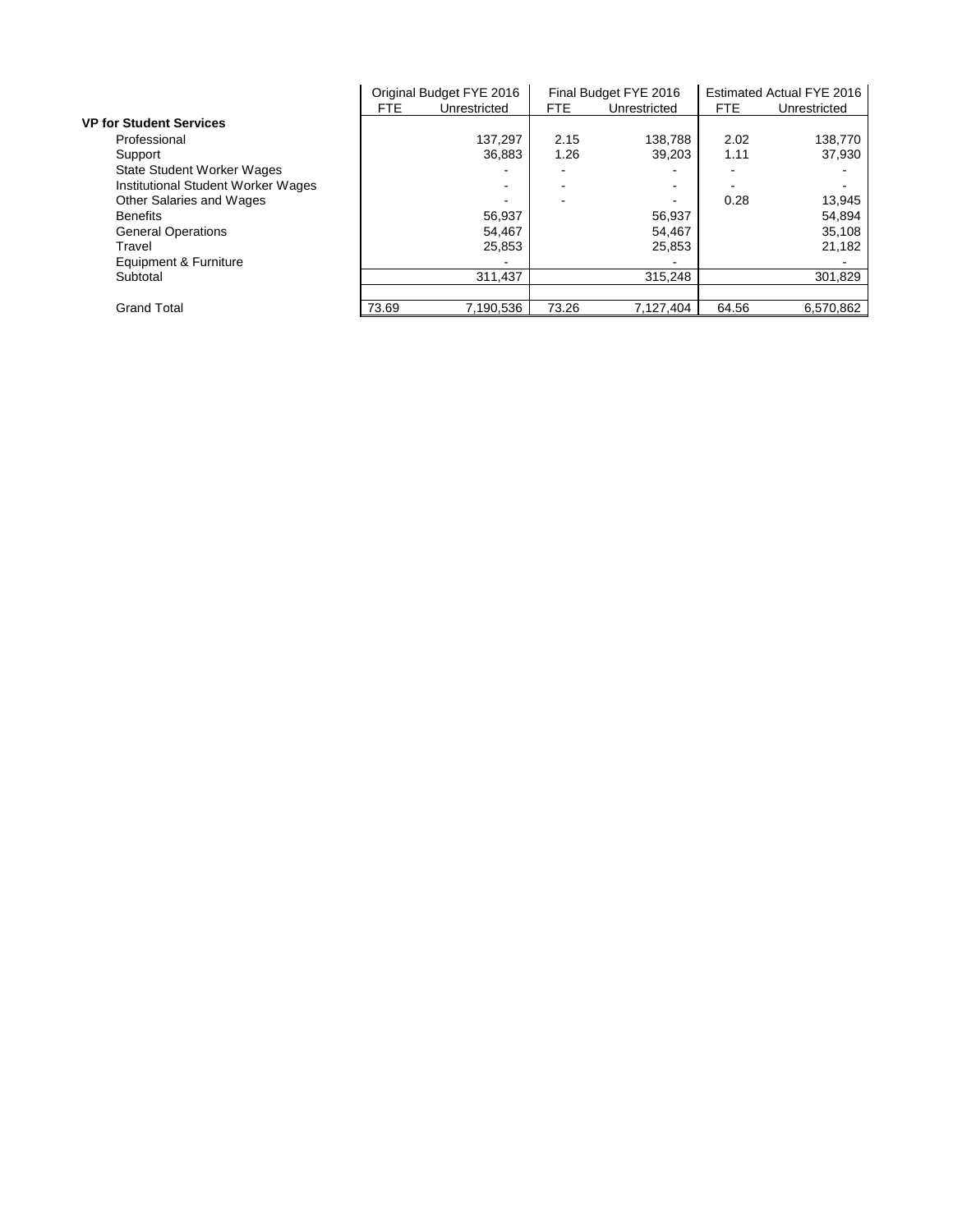## San Juan College Exhibit 13 - Institutional Support - Restricted Report of Actuals for Fiscal Year End 6/30/2016

|                                      |      | Original Budget FYE 2016 |            | Final Budget FYE 2016 |            | Estimated Actual FYE 2016 |
|--------------------------------------|------|--------------------------|------------|-----------------------|------------|---------------------------|
|                                      | FTE. | Restricted               | <b>FTE</b> | Restricted            | <b>FTE</b> | Restricted                |
| <b>EEAC Foundation Food</b>          |      |                          |            |                       |            |                           |
| <b>General Operations</b>            |      | 781                      |            | 3,500                 |            | 3,031                     |
| Travel                               |      |                          |            |                       |            |                           |
| <b>Furniture and Equipment</b>       |      |                          |            |                       |            |                           |
| Subtotal                             |      | 781                      |            | 3,500                 |            | 3,031                     |
| <b>PNM Navajo Workforce Training</b> |      |                          |            |                       |            |                           |
| <b>General Operations</b>            |      | 5,000                    |            | 7,479                 |            | 2,454                     |
| Travel                               |      |                          |            | 1.000                 |            | 155                       |
| Furniture and Equipment              |      |                          |            |                       |            |                           |
| Subtotal                             |      | 5,000                    |            | 8,479                 |            | 2,608                     |
|                                      |      |                          |            |                       |            |                           |
| <b>Grand Total</b>                   |      | 5.781                    |            | 11.979                |            | 5,639                     |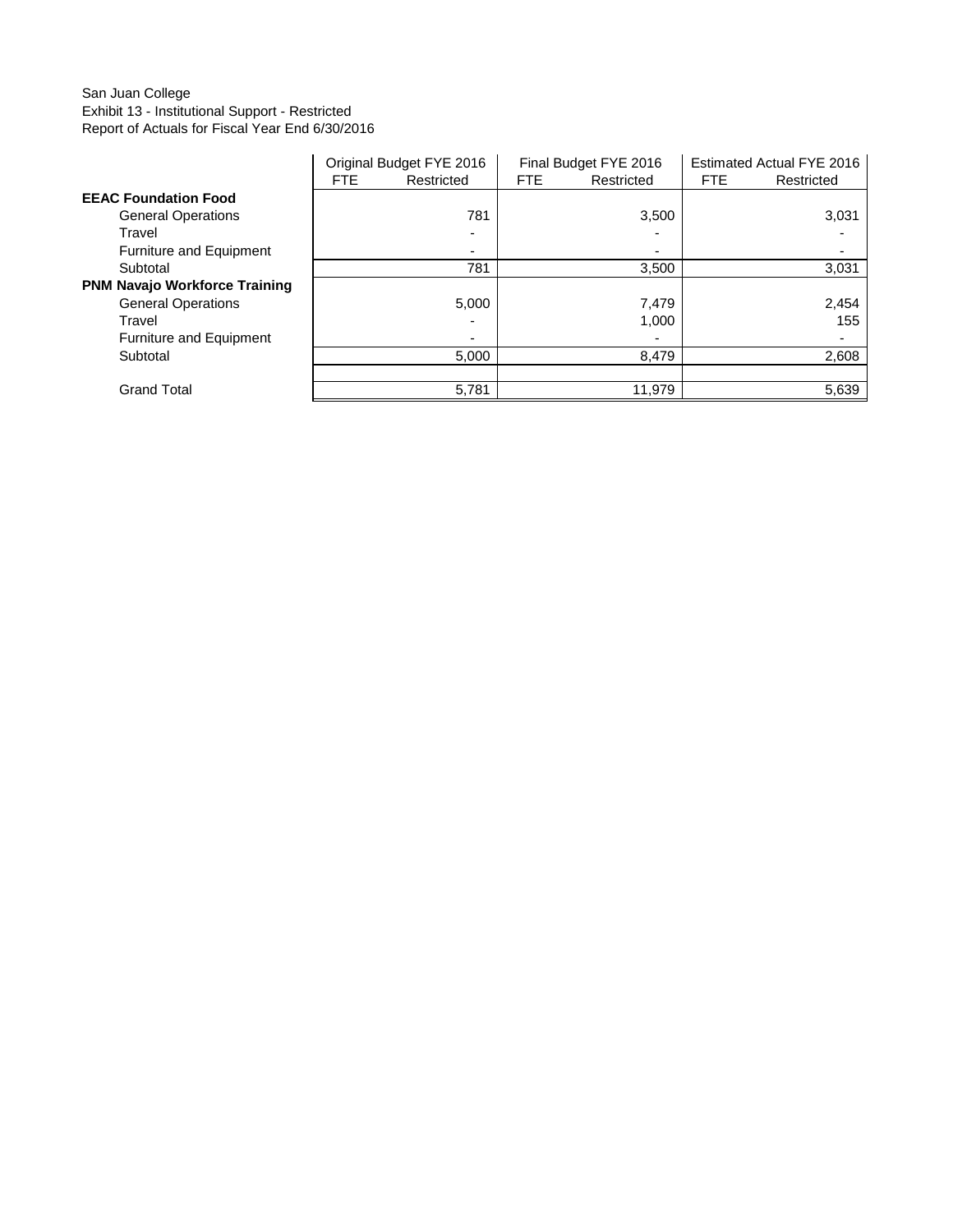San Juan College Exhibit 13A - Recap Report of Actuals for Fiscal Year End 6/30/2016

|                                 |            | Original Budget FYE 2016 |                          |             | Final Budget FYE 2016 |      |                          |       | Estimated Actual FYE 2016 |      |                          |
|---------------------------------|------------|--------------------------|--------------------------|-------------|-----------------------|------|--------------------------|-------|---------------------------|------|--------------------------|
| Description                     | <b>FTE</b> | Unrestricted FTE         | Restricted               | <b>IFTE</b> | Unrestricted          | FTE. | Restricted               | FTE.  | Unrestricted              | FTE. | Restricted               |
| <b>Faculty Salaries</b>         |            |                          | $\overline{\phantom{a}}$ |             |                       |      | $\overline{\phantom{a}}$ | 0.12  | 8.400                     |      | $\overline{\phantom{a}}$ |
| <b>Professional Salaries</b>    | 35.88      | 2.331.762                | $\overline{a}$           | 36.66       | 2.361.124             |      | $\sim$                   | 32.47 | 2.227.036                 |      |                          |
| <b>Support Staff Salaries</b>   | 32.00      | 1.028.375                | ٠                        | 34.41       | 1.068.086             |      | $\overline{\phantom{a}}$ | 26.69 | 914.175                   | ۰    |                          |
| <b>Work Study Salaries</b>      | 2.76       | 18,650                   |                          | 1.14        | 17.792                |      | $\overline{\phantom{a}}$ | 1.07  | 16,702                    | ۰    | $\overline{\phantom{a}}$ |
| Other Salaries and Wages        | 3.05       | 50,092                   | $\overline{\phantom{a}}$ | 1.05        | 51,948                |      |                          | 4.21  | 208.314                   |      |                          |
| Salary and Benefits Contingency |            | 106.305                  | $\overline{\phantom{a}}$ |             |                       |      | $\overline{\phantom{a}}$ |       |                           |      |                          |
| <b>Benefits</b>                 |            | 1,458,695                | $\overline{\phantom{a}}$ |             | 1,447,958             |      | $\overline{\phantom{a}}$ |       | 1,425,671                 |      |                          |
| <b>Waiver of Tuition</b>        |            | 31.000                   |                          |             | 16.836                |      | $\overline{\phantom{a}}$ |       | 7.405                     |      |                          |
| <b>General Operations</b>       |            | .895.385                 | 5.781                    |             | 2.002.131             |      | 10.979                   |       | 1.687.996                 |      | 5,484                    |
| Travel                          |            | 113.407                  |                          |             | 117.332               |      | 1,000                    |       | 75,162                    |      | 155                      |
| Equipment                       |            | 156.865                  | ۰                        |             | 44.197                |      |                          |       |                           |      |                          |
| Transfers (In)/Out              |            |                          | $\overline{\phantom{a}}$ |             |                       |      |                          |       |                           |      |                          |
| <b>Total Expenses</b>           | 73.69      | 7,190,536                | 5,781                    | 73.26       | 7,127,404             |      | 11,979                   | 64.56 | 6,570,862                 |      | 5,639                    |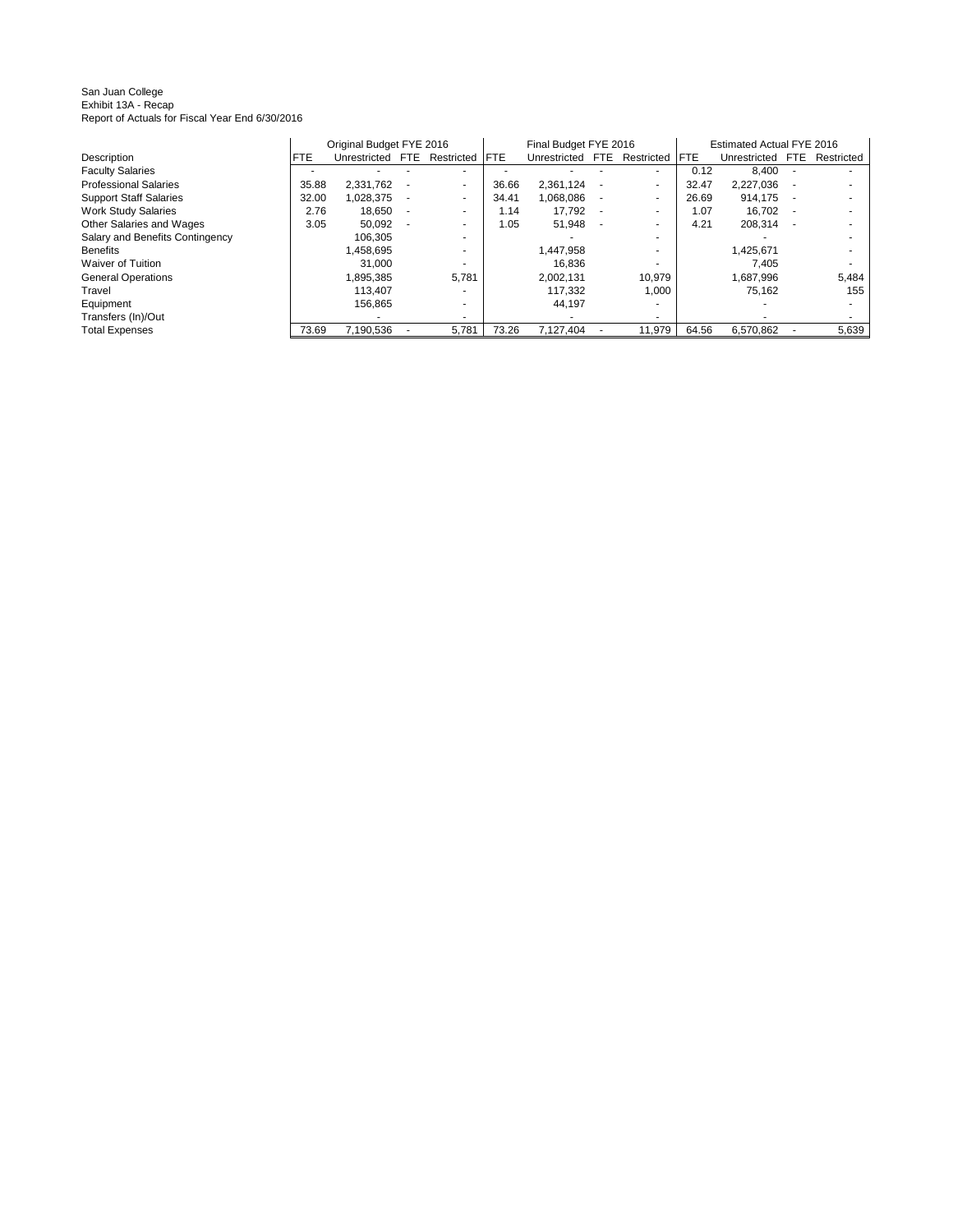#### San Juan College Exhibit 14 - Physical Plant - Unrestricted Report of Actuals for Fiscal Year End 6/30/2016

|                                                                | Original Budget FYE 2016     |       | Final Budget FYE 2016 |       | <b>Estimated Actual FYE 2016</b> |
|----------------------------------------------------------------|------------------------------|-------|-----------------------|-------|----------------------------------|
| <b>Custodial - Main</b>                                        | <b>FTE</b><br>Unrestricted   | FTE   | Unrestricted          | FTE   | Unrestricted                     |
| Professional                                                   | 86,284                       | 1.31  | 87,027                | 1.31  | 86,620                           |
| Support                                                        | 961,976                      | 34.12 | 1,021,968             | 31.64 | 947,647                          |
| <b>Benefits</b>                                                | 467,959                      |       | 467,959               |       | 405,829                          |
| <b>General Operations</b>                                      | 105,513                      |       | 105,513               |       | 101,131                          |
| Travel                                                         | 6,392                        |       | 6,392                 |       | 4,440                            |
| Equipment & Furniture                                          | $\overline{\phantom{a}}$     |       | $\blacksquare$        |       | 3,279                            |
| Subtotal                                                       | 1,628,124                    |       | 1,688,859             |       | 1,548,947                        |
| <b>Employee Recruiting Pool</b>                                |                              |       |                       |       |                                  |
| <b>General Operations</b>                                      | 15,980                       |       | 15,980                |       | 9,344                            |
| Travel                                                         |                              |       |                       |       |                                  |
| Equipment & Furniture                                          |                              |       |                       |       |                                  |
| Subtotal                                                       | 15,980                       |       | 15,980                |       | 9,344                            |
| Grounds - 30th Street                                          |                              |       |                       |       |                                  |
| <b>General Operations</b>                                      | 3,750                        |       | 3,750                 |       | 1,670                            |
| Subtotal                                                       | 3,750                        |       | 3,750                 |       | 1,670                            |
| <b>Grounds - Hutton</b>                                        |                              |       |                       |       |                                  |
| <b>General Operations</b>                                      | 5,499                        |       | 5,499                 |       | 3,900                            |
| Subtotal                                                       | 5,499                        |       | 5,499                 |       | 3,900                            |
| Grounds - Main                                                 |                              |       |                       |       |                                  |
| Professional                                                   | 46,506                       | 0.70  | 46,506                | 0.61  | 40,128                           |
| Support                                                        | 172,190                      | 5.96  | 178,437               | 5.62  | 168,413                          |
| <b>State Student Worker Wages</b>                              | $\qquad \qquad \blacksquare$ | 0.01  | 169                   | 0.01  | 168                              |
| Institutional Student Worker Wages                             | $\overline{\phantom{a}}$     | 0.28  | 4,301                 | 0.28  | 4,301                            |
| Other Salaries and Wages                                       | 58,128                       | 1.87  | 58,128                | 0.56  | 17,544                           |
| <b>Benefits</b>                                                | 107,439                      |       | 107,439               |       | 102,709                          |
| <b>General Operations</b>                                      | 64,709                       |       | 64,709                |       | 64,182                           |
| Travel                                                         | 1,128                        |       | 1,128                 |       | 452                              |
| Equipment & Furniture                                          | 6,136                        |       | 6,136                 |       | 5,882                            |
| Subtotal                                                       | 456,236                      |       | 466,953               |       | 403,780                          |
| <b>Insurance</b>                                               |                              |       |                       |       |                                  |
| <b>General Operations</b>                                      | 524,438                      |       | 524,438               |       | 485,161                          |
| Subtotal                                                       | 524,438                      |       | 524,438               |       | 485,161                          |
| <b>Locksmith Services</b>                                      |                              |       |                       |       |                                  |
| Other Salaries and Wages                                       |                              | 0.26  | 8,000                 | 0.50  | 15,435                           |
| <b>Benefits</b>                                                |                              |       | 1,724                 |       | 1,220                            |
| <b>General Operations</b>                                      | 23,077                       |       | 13,353                |       | 8,120                            |
| Travel                                                         |                              |       |                       |       |                                  |
| Equipment & Furniture                                          |                              |       |                       |       |                                  |
| Subtotal                                                       | 23,077                       |       | 23,077                |       | 24,775                           |
| <b>Maintenance - Main</b>                                      |                              |       |                       |       |                                  |
| Professional                                                   | 154,469                      | 2.34  | 154,828               | 1.39  | 91,764                           |
| Support                                                        | 226,940                      | 7.70  | 230,537               | 8.27  | 247,557                          |
| <b>State Student Worker Wages</b>                              |                              |       |                       |       |                                  |
| Institutional Student Worker Wages<br>Other Salaries and Wages |                              |       |                       | 1.08  | 33,447                           |
| <b>Benefits</b>                                                | 156,632                      |       | 156,632               |       | 180,699                          |
| <b>General Operations</b>                                      | 447,392                      |       | 447,392               |       | 359,264                          |
| Travel                                                         | 4,230                        |       | 4,230                 |       | 2,710                            |
| Equipment & Furniture                                          | 6,136                        |       | 6,136                 |       | 7,933                            |
| Subtotal                                                       | 995,799                      |       | 999,755               |       | 923,373                          |
| <b>Physical Plant Administration</b>                           |                              |       |                       |       |                                  |
| Professional                                                   | 254,505                      | 3.88  | 257,024               | 2.91  | 192,602                          |
| Support                                                        | 62,558                       | 2.17  | 64,890                | 2.14  | 64,235                           |
| <b>State Student Worker Wages</b>                              | $\blacksquare$               | 0.01  | 190                   | 0.01  | 190                              |
| Institutional Student Worker Wages                             |                              | 0.02  | 329                   | 0.02  | 328                              |
| <b>Benefits</b>                                                | 123,269                      |       | 123,269               |       | 120,032                          |
| <b>General Operations</b>                                      | 12,387                       |       | 12,387                |       | 7,950                            |
| Travel                                                         | 1,974                        |       | 1,974                 |       | 168                              |
| Equipment & Furniture                                          |                              |       |                       |       | 1,506                            |
| Subtotal                                                       | 454,693                      |       | 460,063               |       | 387,011                          |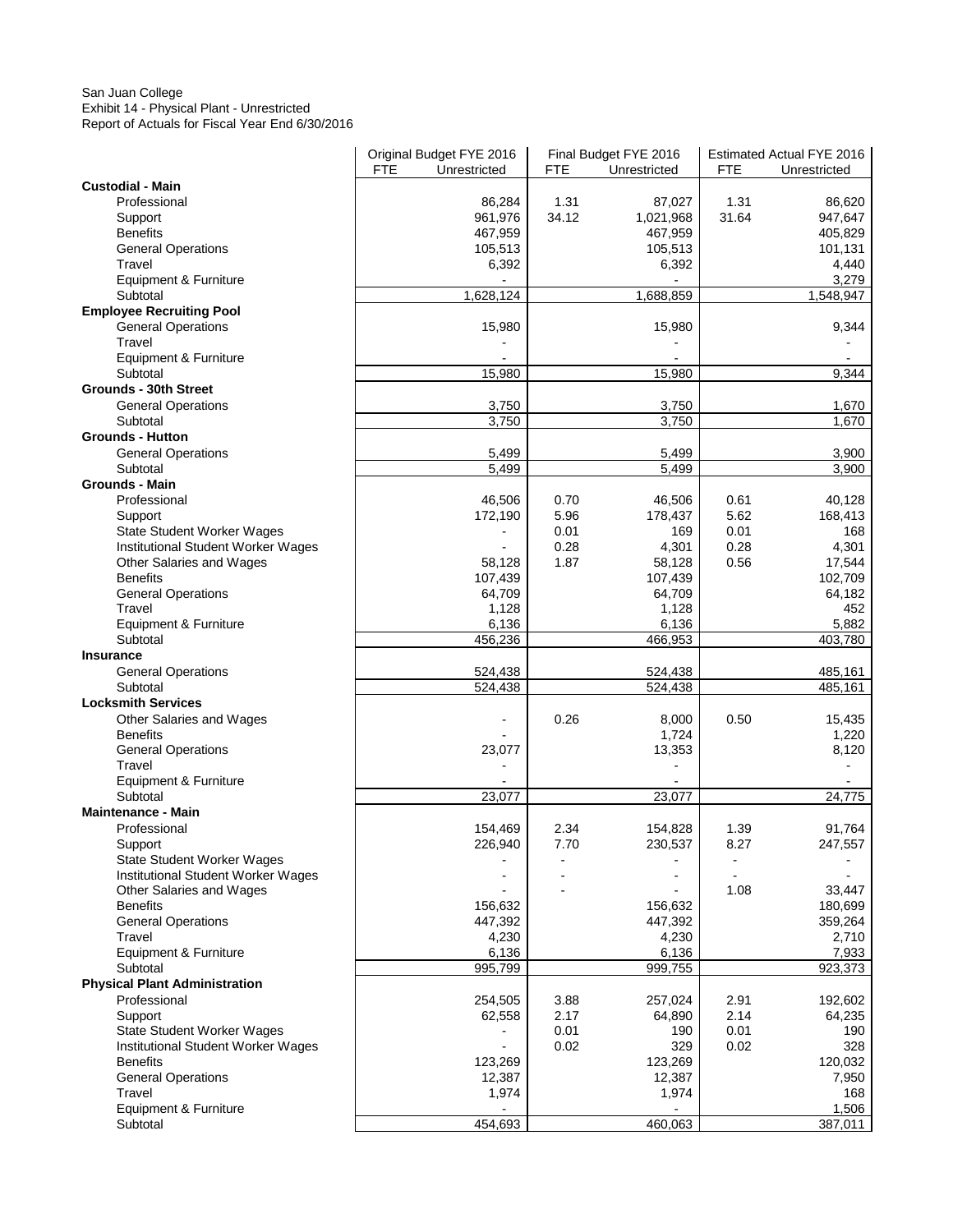|                                     |            | Original Budget FYE 2016 |            | Final Budget FYE 2016 |       | Estimated Actual FYE 2016 |
|-------------------------------------|------------|--------------------------|------------|-----------------------|-------|---------------------------|
|                                     | <b>FTE</b> | Unrestricted             | <b>FTE</b> | Unrestricted          | FTE.  | Unrestricted              |
| <b>Physical Plant Pooled Charge</b> |            |                          |            |                       |       |                           |
| <b>Personnel Budget</b>             |            | 80,304                   |            |                       |       |                           |
| <b>State Student Worker Wages</b>   |            | 2.720                    | 0.02       | 333                   |       |                           |
| Institutional Student Worker Wages  |            | 18,230                   | 0.87       | 13,600                |       |                           |
| Other Salaries and Wages            |            |                          |            |                       |       |                           |
| <b>Benefits</b>                     |            | 89,000                   |            | 81,114                |       | 79,562                    |
| <b>General Operations</b>           |            | 434,699                  |            | 437,166               |       | 385,594                   |
| Travel                              |            |                          |            |                       |       |                           |
| Equipment & Furniture               |            |                          |            |                       |       |                           |
| Subtotal                            |            | 624,953                  |            | 532,213               |       | 465,155                   |
| San Juan College East               |            |                          |            |                       |       |                           |
| <b>General Operations</b>           |            | 30,681                   |            | 13,681                |       | 23,548                    |
| Travel                              |            |                          |            |                       |       |                           |
| Equipment & Furniture               |            |                          |            |                       |       |                           |
| Subtotal                            |            | 30,681                   |            | 13,681                |       | 23,548                    |
| Utilities - 30th Street             |            |                          |            |                       |       |                           |
| <b>General Operations</b>           |            | 103,400                  |            | 60.000                |       | 81,459                    |
| Subtotal                            |            | 103,400                  |            | 60,000                |       | 81,459                    |
| <b>Utilities - Hutton</b>           |            |                          |            |                       |       |                           |
| <b>General Operations</b>           |            | 30,080                   |            | 55,000                |       | 37,023                    |
| Subtotal                            |            | 30.080                   |            | 55,000                |       | 37,023                    |
| <b>Utilities - Main</b>             |            |                          |            |                       |       |                           |
| <b>General Operations</b>           |            | 1,111,865                |            | 1,183,382             |       | 1,217,650                 |
| Subtotal                            |            | 1,111,865                |            | 1,183,382             |       | 1,217,650                 |
|                                     |            |                          |            |                       |       |                           |
| <b>Grand Total</b>                  | 69.49      | 6,008,575                | 61.53      | 6,032,650             | 56.34 | 5,612,796                 |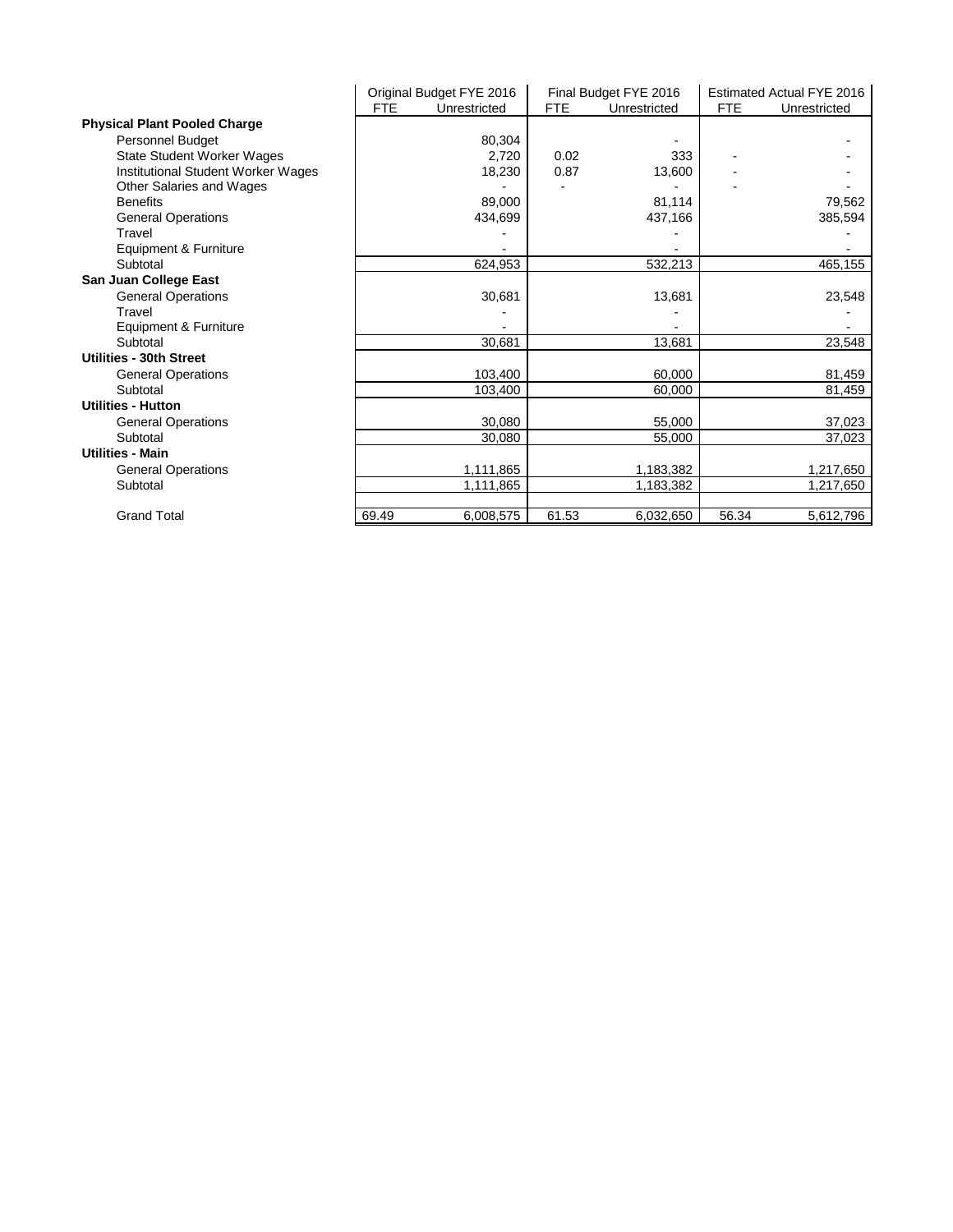San Juan College Exhibit14A - Recap Report of Actuals for Fiscal Year End 6/30/2016

|                                 |            | Original Budget FYE 2016 |                          |            | Final Budget FYE 2016 |      |                          |       | <b>Estimated Actual FYE 2016</b> |                          |
|---------------------------------|------------|--------------------------|--------------------------|------------|-----------------------|------|--------------------------|-------|----------------------------------|--------------------------|
| Description                     | <b>FTE</b> | Unrestricted FTE         | Restricted               | <b>FTE</b> | Unrestricted          | FTE. | Restricted               | FTE.  | Unrestricted                     | FTE Restricted           |
| <b>Faculty Salaries</b>         |            |                          | $\overline{\phantom{a}}$ |            |                       |      | $\overline{\phantom{a}}$ |       |                                  | ۰                        |
| <b>Professional Salaries</b>    | 11.00      | 541.764                  | $\sim$                   | 8.24       | 545,385               |      |                          | 6.21  | 411.113                          |                          |
| <b>Support Staff Salaries</b>   | 52.00      | 1,423,664                | ۰                        | 49.95      | 1,495,832             |      | ٠                        | 47.68 | .427,852                         | ۰                        |
| <b>Work Study Salaries</b>      | 2.76       | 21,756                   | $\overline{\phantom{a}}$ | 1.21       | 18,922                |      | $\overline{\phantom{a}}$ | 0.32  | 4,988                            | $\overline{\phantom{a}}$ |
| Other Salaries and Wages        | 3.73       | 58,128                   | $\overline{\phantom{a}}$ | 2.13       | 66,128                |      | $\overline{\phantom{a}}$ | 2.14  | 66.426                           | ۰                        |
| Salary and Benefits Contingency |            | 80.304                   | $\overline{\phantom{a}}$ |            |                       |      | $\overline{\phantom{a}}$ |       |                                  | ۰                        |
| <b>Benefits</b>                 |            | 931.299                  |                          |            | 931.077               |      |                          |       | 886.239                          | ۰                        |
| <b>Waiver of Tuition</b>        |            | 13.000                   | $\overline{\phantom{a}}$ |            | 7.060                 |      |                          |       | 3.811                            |                          |
| <b>General Operations</b>       |            | 2,912,664                |                          |            | 2,942,250             |      |                          |       | 2,785,996                        | ۰                        |
| Travel                          |            | 13.724                   | $\overline{\phantom{a}}$ |            | 13,724                |      |                          |       | 7,770                            | ۰                        |
| Equipment                       |            | 12.272                   |                          |            | 12.272                |      |                          |       | 18.599                           | ۰                        |
| Transfers (In)/Out              |            |                          | ٠                        |            |                       |      |                          |       |                                  |                          |
| <b>Total Expense</b>            | 69.49      | 6,008,575                |                          | 61.53      | 6,032,650             |      | $\overline{\phantom{a}}$ | 56.34 | 5,612,796                        |                          |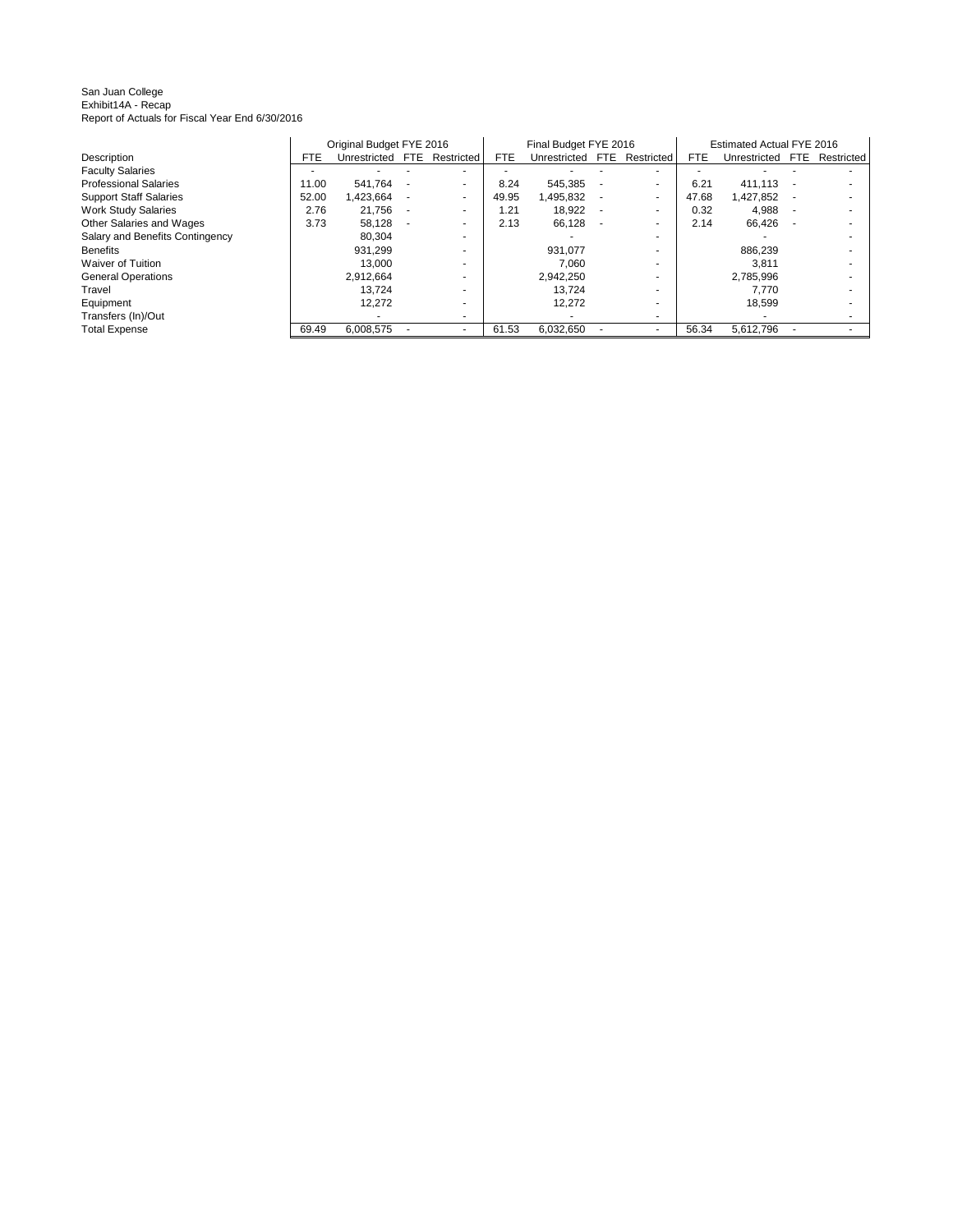#### San Juan College Exhibit 15 - Student Social and Cultural Activities Report of Actuals for Fiscal Year End 6/30/2016

|                           |     | Original Budget FYE 2016 |            |            | Final Budget FYE 2016    |                          |            | Estimated Actual FYE 2016 |            |
|---------------------------|-----|--------------------------|------------|------------|--------------------------|--------------------------|------------|---------------------------|------------|
|                           | FTE | Unrestricted FTE         | Restricted | <b>FTE</b> | Unrestricted FTE         | Restricted               | <b>FTE</b> | Unrestricted FTE          | Restricted |
| Description               |     |                          |            |            |                          |                          |            |                           |            |
| <b>Other Sources</b>      |     |                          |            |            | 103,315                  | $\overline{\phantom{a}}$ |            | 114,309                   |            |
| <b>Total Revenue</b>      |     |                          |            |            | 103,315                  |                          |            | 114,309                   |            |
| <b>Beinning Balance</b>   |     |                          |            |            |                          | $\overline{\phantom{0}}$ |            |                           |            |
| <b>Total Available</b>    |     |                          |            |            | 103,315                  |                          |            | 114,309                   |            |
| <b>General Operations</b> |     |                          |            |            | 112,009                  |                          |            | 39,060                    |            |
| Travel                    |     |                          |            |            | 2,100                    | $\overline{\phantom{0}}$ |            | 2,745                     |            |
| Equipment                 |     |                          | -          |            |                          | $\overline{\phantom{a}}$ |            |                           |            |
| <b>Total Expense</b>      |     |                          |            |            | 114,109                  | -                        |            | 41,806                    |            |
| Transfers (In)/Out        |     | $\overline{\phantom{0}}$ |            |            | (10, 794)                |                          |            | (9,773)                   |            |
| <b>Ending Balance</b>     |     | -                        |            |            | $\overline{\phantom{a}}$ | $\overline{\phantom{a}}$ |            | 82,277                    |            |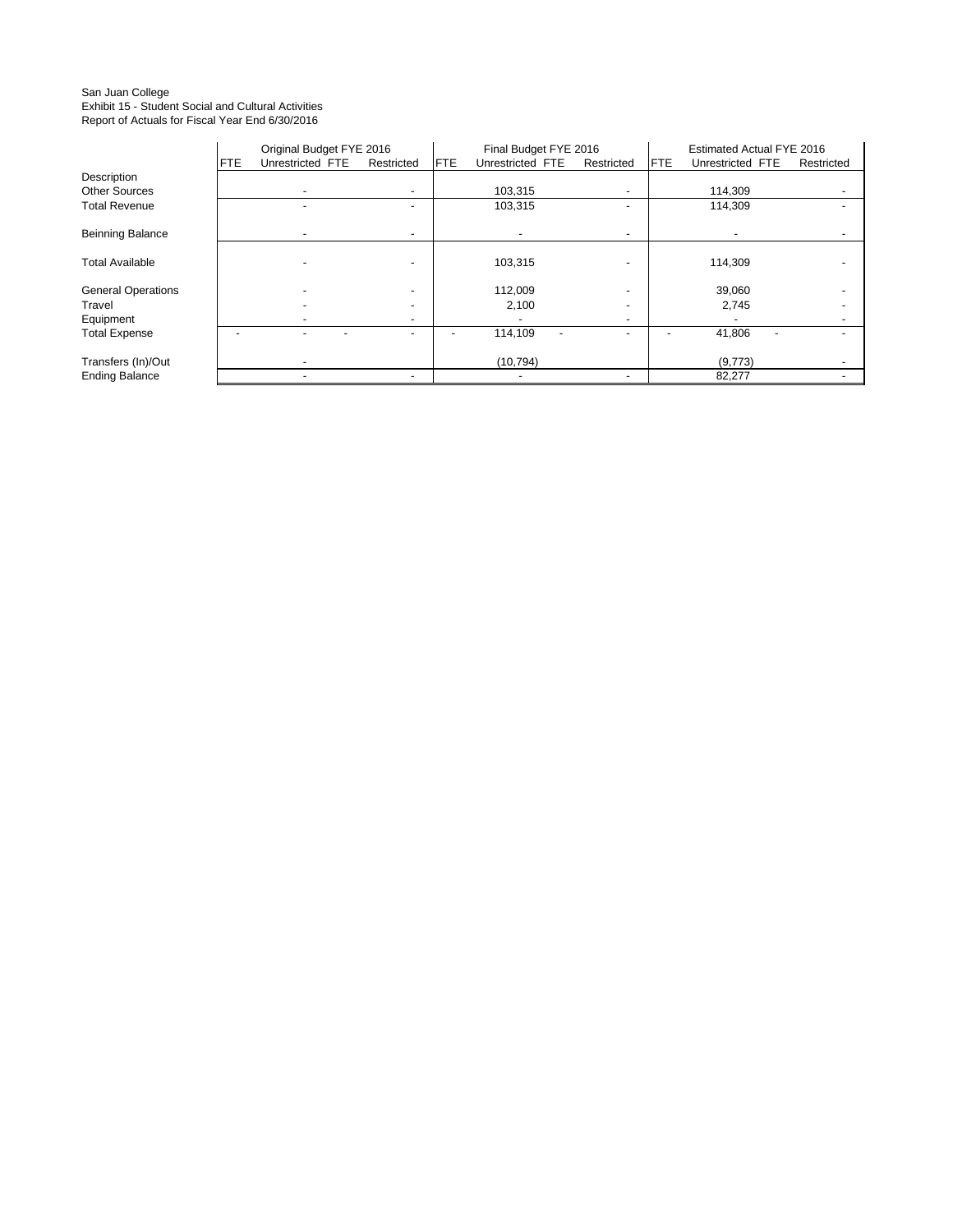# San Juan College Exhibit 17 - Public Service Report of Actuals for Fiscal Year End 6/30/2016

|                                                |            | Original Budget FYE 2016 |            |            |            | Final Budget FYE 2016 |            |            |            | Estimated Actual FYE 2016 |            |            |
|------------------------------------------------|------------|--------------------------|------------|------------|------------|-----------------------|------------|------------|------------|---------------------------|------------|------------|
|                                                | <b>FTE</b> | Unrestricted             | <b>FTE</b> | Restricted | <b>FTE</b> | Unrestricted          | <b>FTE</b> | Restricted | <b>FTE</b> | Unrestricted              | <b>FTE</b> | Restricted |
| Description                                    |            |                          |            |            |            |                       |            |            |            |                           |            |            |
| Sales and Services                             |            | 188,477                  |            |            |            | 101,000               |            |            |            | 38,146                    |            |            |
| Private Gifts, Grants and Contracts            |            |                          |            | 89,404     |            |                       |            | 100,823    |            |                           |            | 25,456     |
| <b>Federal Government Grants and Contracts</b> |            |                          |            | 257,442    |            |                       |            | 275,198    |            |                           |            | 87,822     |
| <b>State Government Grants and Contracts</b>   |            |                          |            | 72,900     |            |                       |            | 127,985    |            | 44,500                    |            | 238,887    |
| <b>Local Grants and Contracts</b>              |            |                          |            | 10,000     |            |                       |            | 10,000     |            |                           |            |            |
| <b>Other Sources</b>                           |            | 193,408                  |            | 2,503      |            | 207,408               |            | 1,745      |            | 169,562                   |            | 1,805      |
| <b>Total Revenue</b>                           |            | 381,885                  |            | 432,249    |            | 308,408               |            | 515,751    |            | 252,208                   |            | 353,970    |
|                                                |            |                          |            |            |            |                       |            |            |            |                           |            |            |
|                                                |            |                          |            |            |            |                       |            |            |            |                           |            |            |
| <b>Faculty Salaries</b>                        |            |                          |            | 1,500      |            |                       | 0.05       | 3,358      | 0.01       | 1,000                     | 0.05       | 3,358      |
| <b>Professional Salaries</b>                   | 6.72       | 355,394                  | 1.60       | 145,137    | 7.22       | 342.027               | 3.07       | 145,583    | 5.95       | 281.531                   | 3.28       | 155,139    |
| <b>Support Staff Salaries</b>                  | 4.50       | 208,217                  | 1.00       | 26,000     | 6.72       | 218,033               | 0.80       | 26,000     | 6.57       | 213,205                   | 0.81       | 26,314     |
| <b>Student Salaries</b>                        | 4.12       | 30,744                   |            |            | 1.90       | 29,660                |            |            | 1.86       | 29,084                    |            |            |
| Other Salaries and Wages                       | 1.67       | 26,000                   |            | 10,898     | 1.00       | 40,400                | 0.43       | 17,568     | 1.12       | 45,517                    |            |            |
| Salary and Benefits Contingency                |            | 25,548                   |            |            |            |                       |            |            |            |                           |            |            |
| <b>Benefits</b>                                |            | 267,188                  |            | 58,737     |            | 263,267               |            | 66,863     |            | 266,500                   |            | 55,093     |
| <b>Waiver of Tuition</b>                       |            | 2,500                    |            |            |            | 1,358                 |            |            |            | 1,647                     |            |            |
| <b>General Operations</b>                      |            | 459,316                  |            | 178,977    |            | 445,827               |            | 246,379    |            | 415,308                   |            | 104,871    |
| Travel                                         |            | 2,146                    |            | 11,000     |            | 6,741                 |            | 10,000     |            | 4,126                     |            | 8,854      |
| Equipment                                      |            | 5,724                    |            |            |            | 5,374                 |            |            |            |                           |            | 341        |
| Transfers (In)/Out                             |            | (1,000,892)              |            |            |            | (1,044,279)           |            |            |            | (1.005.710)               |            |            |
| <b>Total Expense</b>                           | 17.01      | 381,885                  | 2.60       | 432,249    | 16.84      | 308,408               | 4.35       | 515,751    | 15.52      | 252,208                   | 4.13       | 353,970    |
| Net Excess/(Deficit)                           |            |                          |            | ٠          |            |                       |            |            |            |                           |            |            |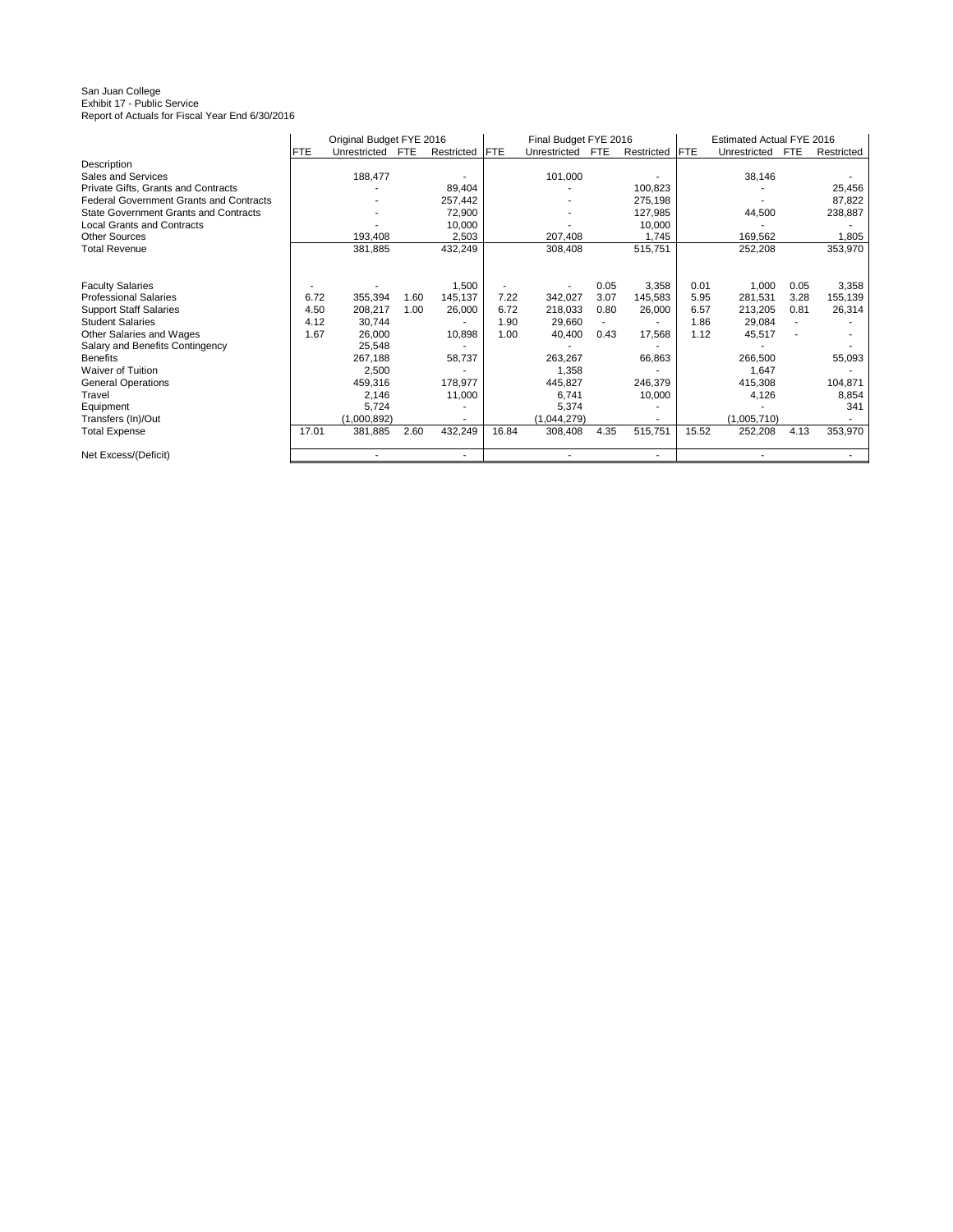## San Juan College Exhibit 18 - Internal Service Report of Actuals for Fiscal Year End 6/30/2016

|                                                |            | Original Budget FYE 2016    |       |            | Final Budget FYE 2016       |       |            | Estimated Actual FYE 2016 |            |
|------------------------------------------------|------------|-----------------------------|-------|------------|-----------------------------|-------|------------|---------------------------|------------|
|                                                | <b>FTE</b> | Unrestricted FTE Restricted |       | <b>FTE</b> | Unrestricted FTE Restricted |       | <b>FTE</b> | Unrestricted FTE          | Restricted |
| Description                                    |            |                             |       |            |                             |       |            |                           |            |
| Sales and Services                             |            | 21,100                      |       |            | 24,100                      |       |            | 25,892                    |            |
| Private Gifts, Grants and Contracts            |            |                             | 6,000 |            |                             | 6,000 |            |                           | 3,512      |
| <b>Federal Government Grants and Contracts</b> |            |                             |       |            |                             |       |            |                           |            |
| <b>State Government Grants and Contracts</b>   |            |                             |       |            |                             |       |            |                           |            |
| <b>Local Grants and Contracts</b>              |            |                             |       |            |                             |       |            |                           |            |
| <b>Other Sources</b>                           |            | 6,327,456                   |       |            | 6,612,207                   |       |            | 5,922,752                 |            |
| <b>Total Revenue</b>                           |            | 6,348,556                   | 6,000 |            | 6,636,307                   | 6,000 |            | 5,948,644                 | 3,512      |
|                                                |            |                             |       |            |                             |       |            |                           |            |
|                                                |            |                             |       |            |                             |       |            |                           |            |
| <b>Faculty Salaries</b>                        |            |                             |       |            |                             | ٠     | 0.01       | 694                       |            |
| <b>Professional Salaries</b>                   | 11.00      | 661,318                     |       | 11.57      | 667,623                     |       | 9.63       | 555,961                   |            |
| <b>Support Staff Salaries</b>                  | 20.30      | 597,197                     |       | 18.12      | 609,364                     | ٠     | 16.65      | 559,718                   |            |
| <b>Student Salaries</b>                        | 4.34       | 28,772                      |       | 1.75       | 27,312                      |       | 1.78       | 27,764                    |            |
| Other Salaries and Wages                       | 1.00       | 9,000                       |       | 0.25       | 10,000                      |       | 0.83       | 33,600                    |            |
| Salary and Benefits Contingency                |            | 36,938                      |       |            |                             |       |            |                           |            |
| <b>Benefits</b>                                |            | 605,409                     |       |            | 605,021                     |       |            | 577,920                   |            |
| Waiver of Tuition                              |            | 18.000                      |       |            | 9,776                       |       |            | 5,570                     |            |
| <b>General Operations</b>                      |            | 4,187,888                   | 6,000 |            | 4,508,177                   | 6,000 |            | 4,171,224                 | 3,512      |
| Travel                                         |            | 24,765                      |       |            | 33,865                      |       |            | 12,735                    |            |
| Equipment                                      |            | 179,269                     |       |            | 165,169                     |       |            | 3,459                     |            |
| Transfers (In)/Out                             |            |                             |       |            |                             |       |            |                           |            |
| <b>Total Expense</b>                           | 36.64      | 6,348,556                   | 6,000 | 31.69      | 6,636,307                   | 6,000 | 28.90      | 5,948,644                 | 3,512      |
| Net Excess/(Deficit)                           |            |                             |       |            |                             |       |            |                           |            |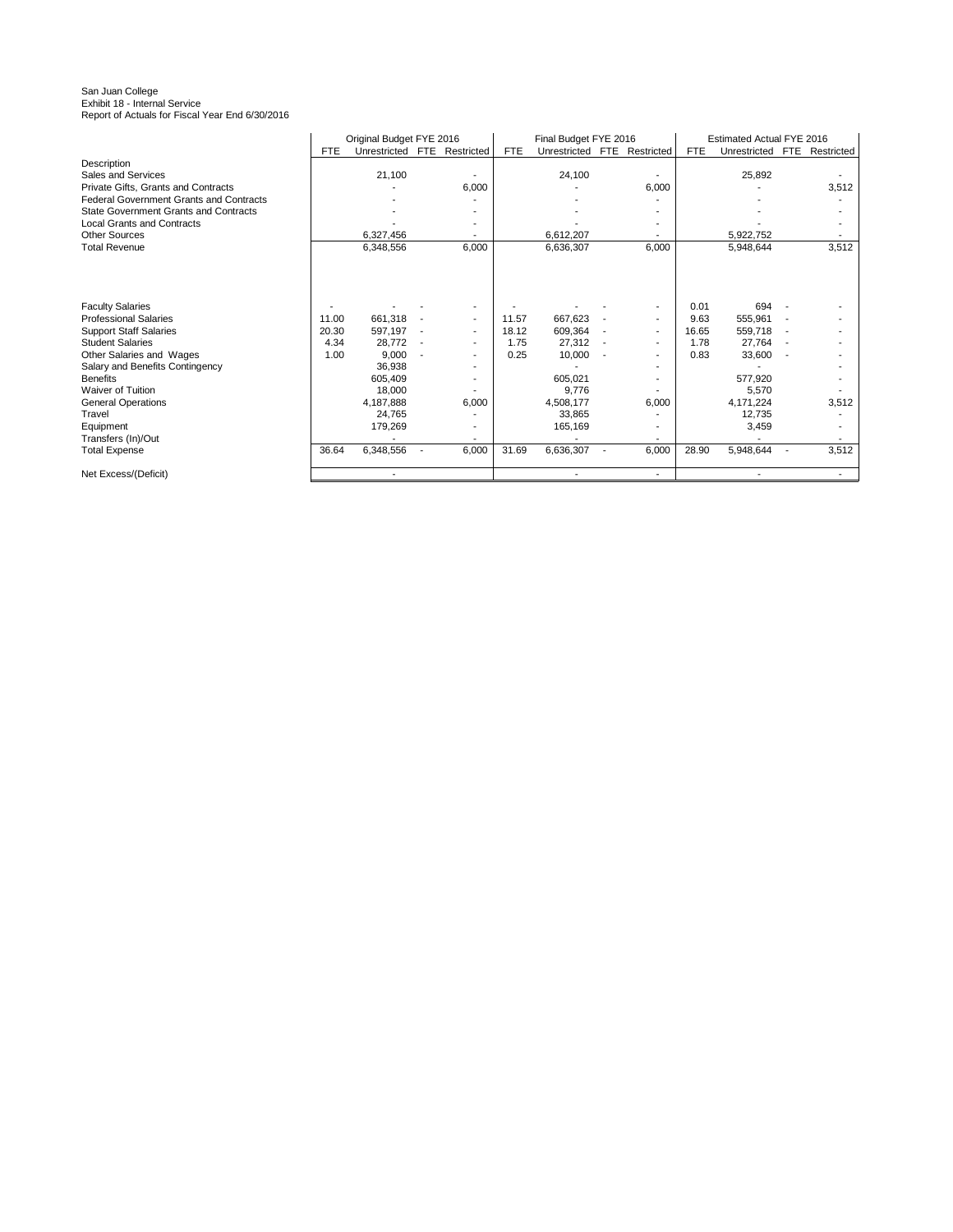# San Juan College Exhibit 19 - Student Aid Report of Actuals for Fiscal Year End 6/30/2016

|                                                |            | Original Budget FYE 2016 |            |                          |      | Revised Budget FYE 2016  |            |            |                          | Estimated Actual FYE 2016 |            |            |
|------------------------------------------------|------------|--------------------------|------------|--------------------------|------|--------------------------|------------|------------|--------------------------|---------------------------|------------|------------|
|                                                | <b>FTE</b> | Unrestricted             | <b>FTE</b> | Restricted               | FTE. | Unrestricted             | <b>FTE</b> | Restricted | FTE.                     | Unrestricted              | <b>FTE</b> | Restricted |
| Description                                    |            |                          |            |                          |      |                          |            |            |                          |                           |            |            |
| <b>Beginning Balance</b>                       |            | 179,921                  |            | $\overline{\phantom{a}}$ |      | 175,331                  |            |            |                          | 175,331                   |            |            |
|                                                |            |                          |            |                          |      |                          |            |            |                          |                           |            |            |
| Sales and Services                             |            |                          |            | 12,000                   |      |                          |            | 12,000     |                          |                           |            | 11,506     |
| Private Gifts, Grants and Contracts            |            |                          |            | 1,984,502                |      |                          |            | 1,984,502  |                          |                           |            | 1,926,732  |
| <b>Federal Government Grants and Contracts</b> |            |                          |            | 16,827,484               |      |                          |            | 16,827,484 |                          |                           |            | 14,539,695 |
| <b>State Government Grants and Contracts</b>   |            |                          |            | 1,279,564                |      |                          |            | 1,270,327  |                          |                           |            | 1,202,262  |
| <b>Local Grants and Contracts</b>              |            |                          |            |                          |      |                          |            |            |                          |                           |            |            |
| <b>Other Sources</b>                           |            |                          |            |                          |      |                          |            |            |                          |                           |            |            |
| <b>Total Revenue</b>                           |            | $\overline{\phantom{a}}$ |            | 20,103,550               |      |                          |            | 20,094,313 |                          |                           |            | 17,680,196 |
|                                                |            |                          |            |                          |      |                          |            |            |                          |                           |            |            |
| <b>Total Available</b>                         |            | 179,921                  |            | 20,103,550               |      | 175,331                  |            | 20,094,313 |                          | 175,331                   |            | 17,680,196 |
|                                                |            |                          |            |                          |      |                          |            |            |                          |                           |            |            |
| <b>Federal Work Study Salaries</b>             |            |                          | 9.73       | 151.838                  |      |                          | 9.73       | 151,838    |                          |                           | 9.56       | 149,110    |
| <b>State Work Study Salaries</b>               |            |                          | 16.13      | 251,564                  |      | $\overline{\phantom{a}}$ | 15.53      | 242,327    | $\overline{\phantom{a}}$ |                           | 15.53      | 242,327    |
| <b>Student Aid</b>                             |            | 300,000                  |            | 19,700,148               |      | 323,548                  |            | 19,700,148 |                          | 329,242                   |            | 17,288,759 |
| Transfers (In)/Out                             |            | (300,000)                |            |                          |      | (228,548)                |            |            |                          | (222, 756)                |            |            |
| <b>Total Expense</b>                           |            | $\overline{\phantom{a}}$ | 25.86      | 20,103,550               |      | 95,000                   | 25.26      | 20,094,313 |                          | 106,486                   | 25.09      | 17,680,196 |
| <b>Ending Balance</b>                          |            | 179,921                  |            | $\overline{\phantom{a}}$ |      | 80.331                   |            |            |                          | 68,845                    |            |            |
|                                                |            |                          |            |                          |      |                          |            |            |                          |                           |            |            |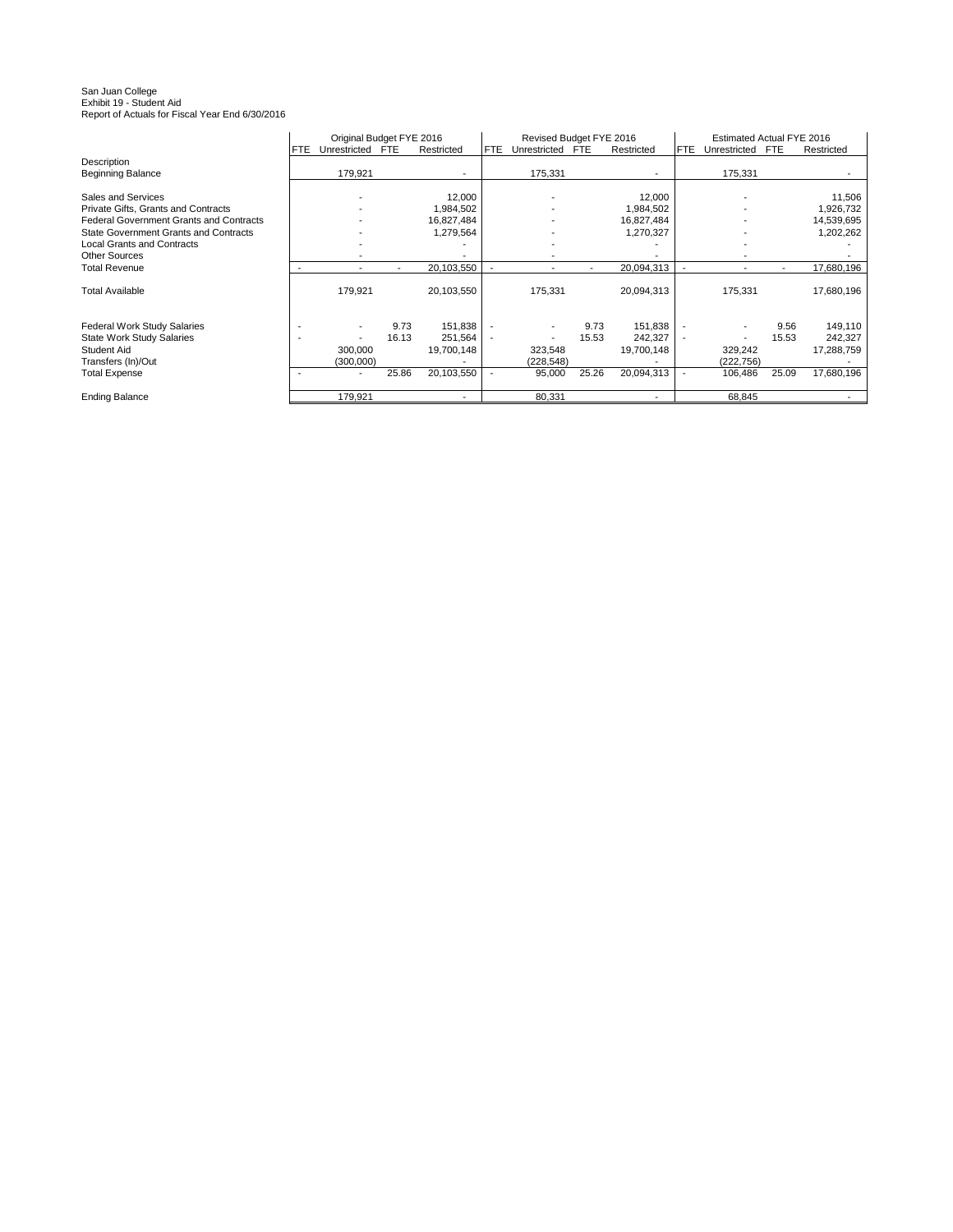#### San Juan College Exhibit 20 Auxilliary Enterprises Report of Actuals for Fiscal Year End 6/30/2016

### **Human Health and Performance Center**

|                                          |              | Original Budget FYE 2016    |                          |                          |              | Final Budget FYE 2016 |                             |              | Estimated Actual FYE 2016   |                          |   |
|------------------------------------------|--------------|-----------------------------|--------------------------|--------------------------|--------------|-----------------------|-----------------------------|--------------|-----------------------------|--------------------------|---|
|                                          | <b>FTE</b>   | Unrestricted FTE Restricted |                          |                          | FTE          |                       | Unrestricted FTE Restricted | <b>FTE</b>   | Unrestricted FTE Restricted |                          |   |
| Description                              |              |                             |                          |                          |              |                       |                             |              |                             |                          |   |
| Sales and Services                       |              |                             |                          |                          |              | 458,391               |                             |              | 574,124                     |                          |   |
| Other                                    |              |                             |                          | ÷.                       |              | 237,000               | $\overline{\phantom{a}}$    |              | 240,553                     |                          |   |
| <b>Total Revenue</b>                     |              |                             |                          | L,                       |              | 695,391               |                             |              | 814,677                     |                          |   |
| <b>Beginning Balance</b>                 |              |                             |                          | ä,                       |              | 44,276                | $\blacksquare$              |              | 44,276                      |                          |   |
| <b>Total Available</b>                   |              |                             |                          | ä,                       |              | 739,667               | $\blacksquare$              |              | 858,953                     |                          |   |
| <b>Professional Salaries</b>             |              |                             |                          |                          | 6.82         | 281,194               |                             | 3.99         | 164,272                     |                          |   |
| <b>Support Staff Salaries</b>            |              |                             |                          | ٠                        | 3.41         | 99,006                | $\blacksquare$              | 3.37         | 97,732                      |                          |   |
| Federal Work Study Salaries              |              |                             |                          | ä,                       | $\sim$       | $\sim$                | $\sim$                      |              |                             |                          |   |
| <b>State Work Study Salaries</b>         |              |                             |                          | ÷,                       | 0.11         | 1,673                 | $\overline{a}$              | 0.16         | 2,503                       |                          |   |
| Other Salaries and Wages                 |              |                             |                          | L,                       | 14.38        | 353,526               | $\blacksquare$              | 19.82        | 487,361                     |                          |   |
| <b>General Operations</b>                |              |                             |                          |                          |              | 240,458               |                             |              | 235,411                     |                          |   |
| Travel                                   |              |                             |                          |                          |              | 976                   | ÷,                          |              | 586                         |                          |   |
| Equipment                                |              |                             |                          |                          |              | 36,105                | $\overline{a}$              |              | 42,465                      |                          |   |
| <b>Fringe Benefits</b>                   |              |                             |                          |                          |              | 227,642               | ÷,                          |              | 221,718                     |                          |   |
| Waiver of Tuition                        |              |                             |                          |                          |              |                       |                             |              |                             |                          |   |
| Transfer(In)Out                          |              |                             |                          | $\overline{a}$           |              | (545, 189)            |                             |              | (437, 371)                  |                          |   |
| <b>Total Expenses</b>                    | ÷,           |                             |                          | $\overline{a}$           | 24.72        | 695,391               | $\overline{a}$              | 27.34        | 814,678                     | $\blacksquare$           |   |
| <b>Ending Balance</b>                    |              | $\overline{\phantom{a}}$    |                          | $\overline{a}$           |              | 44,276                | $\overline{\phantom{a}}$    |              | 44,275                      |                          |   |
|                                          |              |                             |                          |                          |              |                       |                             |              |                             |                          |   |
| <b>SJC Bookstore</b>                     |              |                             |                          |                          |              |                       |                             |              |                             |                          |   |
|                                          |              |                             |                          |                          |              |                       |                             |              |                             |                          |   |
|                                          |              | Original Budget FYE 2016    |                          |                          |              | Final Budget FYE 2016 |                             |              | Estimated Actual FYE 2016   |                          |   |
|                                          | <b>FTE</b>   | Unrestricted FTE Restricted |                          |                          | <b>FTE</b>   |                       | Unrestricted FTE Restricted | <b>FTE</b>   | Unrestricted FTE Restricted |                          |   |
| Description                              |              |                             |                          |                          |              |                       |                             |              |                             |                          |   |
| Sales and Services                       |              | 3,971,226                   |                          | ÷,                       |              | 3,767,226             |                             |              | 3,582,158                   |                          |   |
| Other                                    |              | 22,000                      |                          |                          |              | 22,000                |                             |              | 19,711                      |                          |   |
| <b>Total Revenue</b>                     |              | 3,993,226                   |                          | $\overline{a}$           |              | 3,789,226             | $\overline{a}$              |              | 3,601,869                   |                          |   |
| <b>Beginning Balance</b>                 |              | 1,189,485                   |                          |                          |              | 1,576,476             | $\overline{\phantom{a}}$    |              | 1,576,476                   |                          |   |
| <b>Total Available</b>                   |              | 5,182,711                   |                          |                          |              | 5,365,702             | $\overline{\phantom{a}}$    |              | 5,178,345                   |                          |   |
|                                          |              |                             |                          |                          |              |                       | ٠                           |              |                             |                          |   |
| <b>Professional Salaries</b>             | 2.00         | 79,784                      |                          | L,                       | 1.94<br>3.19 | 79,784                | $\overline{\phantom{a}}$    | 1.97         | 81,093                      |                          |   |
| <b>Support Staff Salaries</b>            | 3.50         | 92,442                      |                          |                          |              | 92,442                | $\overline{a}$              | 2.59         | 74,997                      |                          |   |
| <b>Federal Work Study Salaries</b>       |              |                             |                          |                          |              |                       | Ĭ.                          |              |                             |                          |   |
| <b>State Work Study Salaries</b>         | 0.13<br>7.59 | 2,000                       |                          | ä,                       | 3.42         |                       | ÷,                          | 0.03<br>4.18 | 450                         |                          |   |
| Other Salaries and Wages                 |              | 82,000                      |                          |                          |              | 84,000                |                             |              | 102,675                     |                          |   |
| <b>General Operations</b>                |              | 3,468,000                   |                          |                          |              | 3,029,000             | ä,                          |              | 2,757,943                   |                          |   |
| Travel                                   |              | 7,000                       |                          |                          |              | 7,000                 |                             |              | 5,350                       |                          |   |
| Equipment                                |              |                             |                          |                          |              |                       |                             |              |                             |                          |   |
| <b>Fringe Benefits</b>                   |              | 75,000                      |                          | ä,                       |              | 85,000                | ٠                           |              | 84,406                      |                          |   |
| Waiver of Tuition                        |              |                             |                          |                          |              |                       |                             |              |                             |                          |   |
| Transfer(In)Out<br><b>Total Expenses</b> | 13.22        | 187,000<br>3,993,226        | $\overline{\phantom{a}}$ | $\overline{a}$           | 8.55         | 412,000<br>3,789,226  | $\overline{a}$              | 8.76         | 494,953<br>3,601,869        | $\overline{\phantom{a}}$ |   |
|                                          |              |                             |                          |                          |              |                       |                             |              |                             |                          | ٠ |
| <b>Ending Balance</b>                    |              | 1,189,485                   |                          | $\overline{\phantom{a}}$ |              | 1,576,476             | $\overline{\phantom{a}}$    |              | 1,576,476                   |                          |   |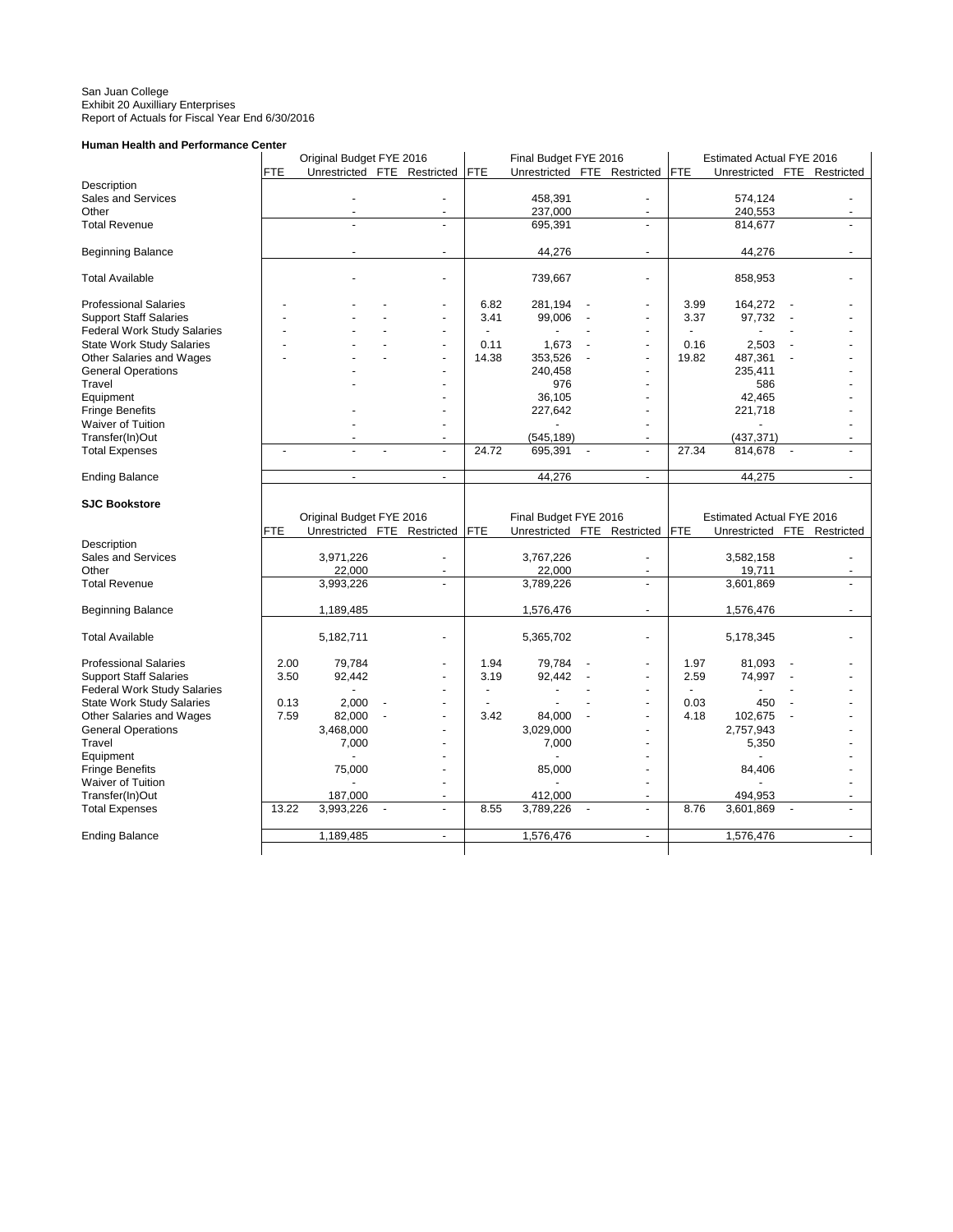| <b>SJC Dining Services</b>                  |                |                             |                          |            |                             |                |            |                             |  |
|---------------------------------------------|----------------|-----------------------------|--------------------------|------------|-----------------------------|----------------|------------|-----------------------------|--|
|                                             |                | Original Budget FYE 2016    |                          |            | Final Budget FYE 2016       |                |            | Estimated Actual FYE 2016   |  |
|                                             | FTE            | Unrestricted FTE Restricted |                          | <b>FTE</b> | Unrestricted FTE Restricted |                | FTE        | Unrestricted FTE Restricted |  |
| Description                                 |                |                             |                          |            |                             |                |            |                             |  |
| Sales and Services                          |                | 712,000                     |                          |            | 838,000                     |                |            | 975,080                     |  |
| Other                                       |                |                             |                          |            |                             | $\blacksquare$ |            | (11)                        |  |
| <b>Total Revenue</b>                        |                | 712,000                     |                          |            | 838,000                     | ÷,             |            | 975,069                     |  |
|                                             |                |                             |                          |            |                             |                |            |                             |  |
| <b>Beginning Balance</b>                    |                |                             |                          |            |                             |                |            |                             |  |
|                                             |                |                             |                          |            |                             |                |            |                             |  |
| <b>Total Available</b>                      |                | 712,000                     |                          |            | 838,000                     |                |            | 975,069                     |  |
|                                             |                |                             |                          |            |                             |                |            |                             |  |
| <b>Professional Salaries</b>                |                |                             |                          |            |                             |                |            |                             |  |
| <b>Support Staff Salaries</b>               |                |                             |                          |            |                             |                |            |                             |  |
| <b>Federal Work Study Salaries</b>          |                |                             |                          |            |                             |                |            |                             |  |
| <b>State Work Study Salaries</b>            |                |                             |                          |            |                             |                |            |                             |  |
| Other Salaries and Wages                    |                |                             |                          |            |                             |                |            |                             |  |
| <b>General Operations</b>                   |                | 900,000                     |                          |            | 950,000                     |                |            | 1,128,673                   |  |
| Travel                                      |                |                             |                          |            |                             |                |            |                             |  |
| Equipment                                   |                |                             |                          |            |                             |                |            |                             |  |
| <b>Fringe Benefits</b><br>Waiver of Tuition |                | (1,000)                     |                          |            |                             |                |            |                             |  |
| Transfer(In)Out                             |                | (187,000)                   |                          |            | (112,000)                   |                |            | (153, 604)                  |  |
| <b>Total Expenses</b>                       | $\blacksquare$ | 712,000                     | ÷,                       |            | 838,000                     |                |            | 975,069                     |  |
|                                             |                |                             |                          |            |                             |                |            |                             |  |
| <b>Ending Balance</b>                       |                | $\blacksquare$              | $\blacksquare$           |            | $\blacksquare$              | $\blacksquare$ |            | $\blacksquare$              |  |
|                                             |                |                             |                          |            |                             |                |            |                             |  |
|                                             |                |                             |                          |            |                             |                |            |                             |  |
|                                             |                |                             |                          |            |                             |                |            |                             |  |
| <b>Total Auxilliary</b>                     |                |                             |                          |            |                             |                |            |                             |  |
|                                             | FTE            | Original Budget FYE 2016    |                          | <b>FTE</b> | Final Budget FYE 2016       |                | <b>FTE</b> | Estimated Actual FYE 2016   |  |
| Description                                 |                | Unrestricted FTE Restricted |                          |            | Unrestricted FTE Restricted |                |            | Unrestricted FTE Restricted |  |
| Sales and Services                          |                | 4,683,226                   |                          |            | 5,063,617                   |                |            | 5,131,362                   |  |
| Other                                       |                | 22,000                      |                          |            | 259,000                     | $\overline{a}$ |            | 260,253                     |  |
| <b>Total Revenue</b>                        |                | 4,705,226                   | L.                       |            | 5,322,617                   |                |            | 5,391,615                   |  |
|                                             |                |                             |                          |            |                             |                |            |                             |  |
| <b>Beginning Balance</b>                    |                | 1,189,485                   | $\overline{\phantom{a}}$ |            | 1,620,752                   | $\blacksquare$ |            | 1,620,752                   |  |
|                                             |                |                             |                          |            |                             |                |            |                             |  |
| <b>Total Available</b>                      |                | 5,894,711                   |                          |            | 6,943,369                   |                |            | 7,012,367                   |  |
|                                             |                |                             |                          |            |                             |                |            |                             |  |
| <b>Professional Salaries</b>                | 2.00           | 79,784                      |                          | 8.76       | 360,978                     |                | 5.96       | 245,365                     |  |
| <b>Support Staff Salaries</b>               | 3.50           | 92,442                      | $\overline{\phantom{a}}$ | 6.60       | 191,448                     | $\overline{a}$ | 5.96       | 172,730                     |  |
| <b>Federal Work Study Salaries</b>          |                |                             |                          |            |                             |                |            |                             |  |
| <b>State Work Study Salaries</b>            | 0.13           | 2,000                       |                          | 0.11       | 1,673                       | $\overline{a}$ | 0.19       | 2,953                       |  |
| Other Salaries and Wages                    | 7.59           | 82,000                      |                          | 17.80      | 437,526                     |                | 24.00      | 590,036                     |  |
| <b>General Operations</b>                   |                | 4,368,000                   |                          |            | 4,219,458                   |                |            | 4,122,028                   |  |
| Travel                                      |                | 7,000                       |                          |            | 7,976                       |                |            | 5,937                       |  |
| Equipment                                   |                |                             |                          |            | 36,105                      |                |            | 42,465                      |  |
| <b>Fringe Benefits</b>                      |                | 75,000                      |                          |            | 312,642                     |                |            | 306,124                     |  |
| <b>Waiver of Tuition</b>                    |                | (1,000)                     |                          |            |                             | $\overline{a}$ |            |                             |  |
| Transfer(In)Out                             |                |                             |                          |            | (245, 189)                  | ÷.             |            | (96, 023)                   |  |
| <b>Total Expenses</b>                       | 13.22          | 4,705,226                   | $\blacksquare$           | 33.27      | 5,322,617                   |                | 36.10      | 5,391,615                   |  |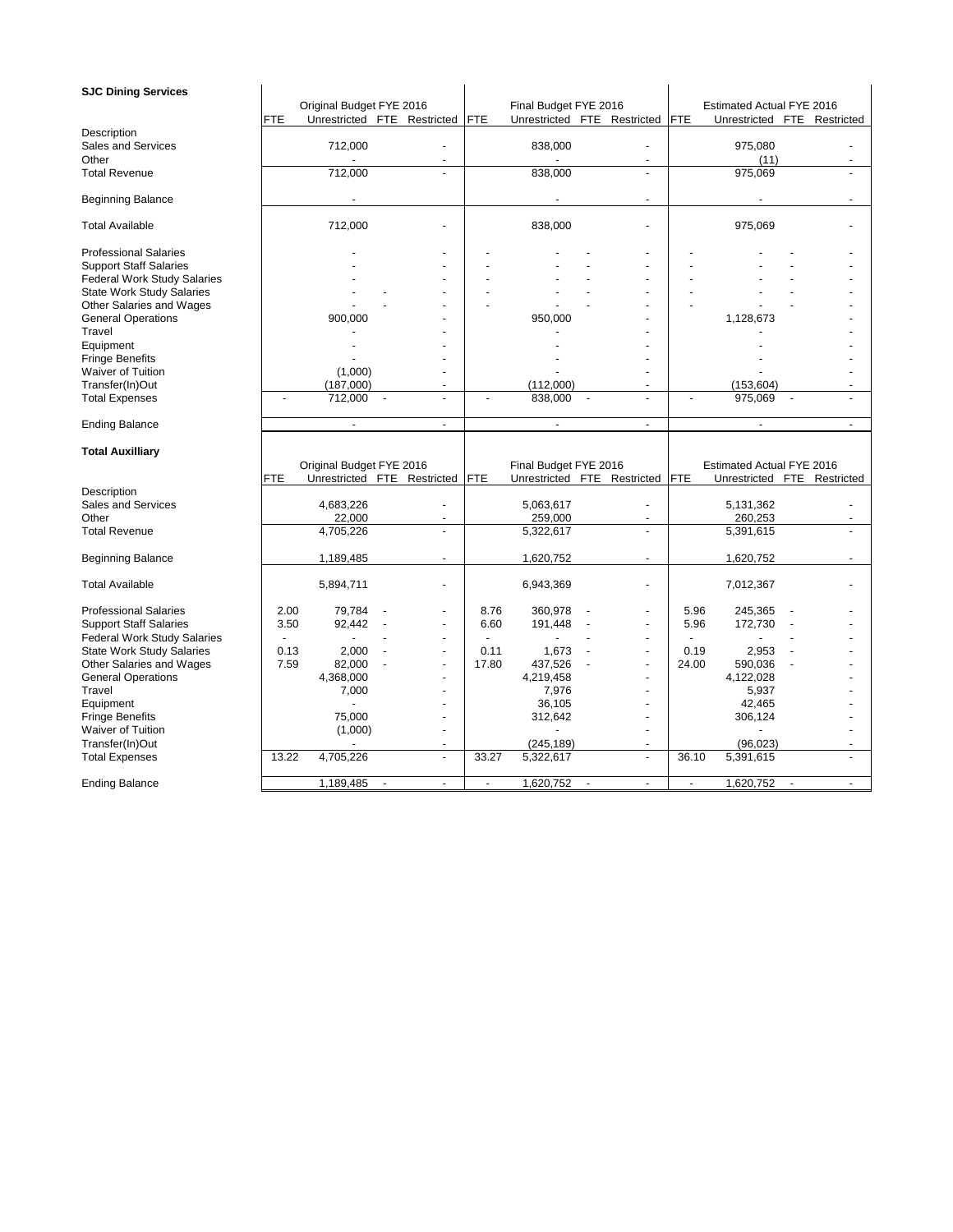#### San Juan College Exhibit 22 Independent Operations Report of Actuals for Fiscal Year End 6/30/2016

|                                              | Original Budget FYE 2016 |                             |  | Final Budget FYE 2016 |             |                             | Estimated Actual FYE 2016 |  |             |              |     |            |
|----------------------------------------------|--------------------------|-----------------------------|--|-----------------------|-------------|-----------------------------|---------------------------|--|-------------|--------------|-----|------------|
|                                              | FTE                      | Unrestricted FTE Restricted |  |                       | <b>IFTE</b> | Unrestricted FTE Restricted |                           |  | <b>IFTE</b> | Unrestricted | FTE | Restricted |
| Description                                  |                          |                             |  |                       |             |                             |                           |  |             |              |     |            |
| <b>State Government Grants and Contracts</b> |                          |                             |  |                       |             |                             |                           |  |             |              |     |            |
| <b>Other Sources</b>                         |                          | 181,999                     |  |                       |             | 198,840                     |                           |  |             | 209,236      |     |            |
| <b>Total Revenue</b>                         |                          | 181,999                     |  |                       |             | 198,840                     |                           |  |             | 209,236      |     |            |
| <b>Beginning Balance</b>                     |                          | 433,779                     |  |                       |             | 414,124                     |                           |  |             | 414,124      |     |            |
| <b>Total Available</b>                       |                          | 615,778                     |  |                       |             | 612,964                     |                           |  |             | 623,360      |     |            |
| <b>General Operations</b><br>Travel          |                          | 181,999                     |  |                       |             | 125,962                     |                           |  |             | 80,529       |     |            |
| Equipment                                    |                          |                             |  |                       |             |                             |                           |  |             |              |     |            |
| <b>Fringe Benefits</b>                       |                          | 13,000                      |  |                       |             | 11,651                      |                           |  |             |              |     |            |
| <b>Waiver of Tuition</b>                     |                          |                             |  |                       |             |                             |                           |  |             |              |     |            |
| <b>Total Expense</b>                         |                          | 194,999                     |  |                       |             | 137,613                     |                           |  |             | 80,529       |     |            |
| Transfers (In)/Out                           |                          | (13,000)                    |  |                       |             | (13,000)                    |                           |  |             | 64,353       |     |            |
| <b>Ending Balance</b>                        |                          | 433,779                     |  |                       |             | 488,351                     |                           |  |             | 478,478      |     |            |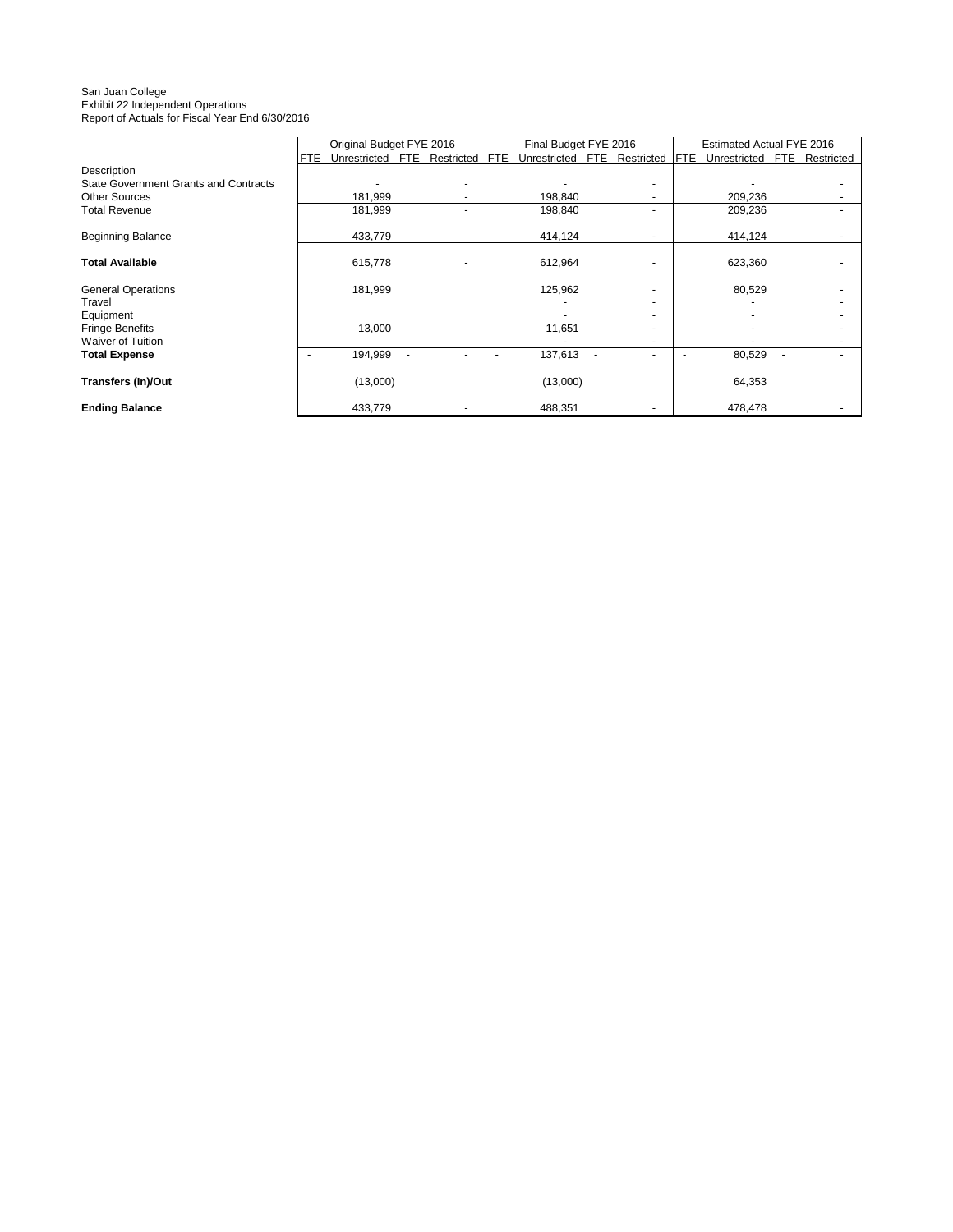## San Juan College Exhibit I - Capital Outlay Report of Actuals for Fiscal Year End 6/30/2016

|                            | Original Budget FYE 2016 | Revised Budget FYE 2016 | Estimated Actual FYE 2016 |
|----------------------------|--------------------------|-------------------------|---------------------------|
|                            |                          |                         |                           |
| Revenues                   |                          |                         |                           |
| Interest on Investments    |                          |                         |                           |
| State GO Bond and STB Bond | 4,966,667                |                         | 331,436                   |
| Local GO Bond              |                          | 5,049,381               | 5,049,383                 |
| <b>Other Sources</b>       | 100,000                  | 1,583,638               | 516,496                   |
| <b>Total Revenues</b>      | 5,066,667                | 6,633,019               | 5,897,314                 |
| <b>Beginning Balance</b>   | 2,132,987                | 658,075                 | 658,075                   |
|                            |                          |                         |                           |
| <b>Total Available</b>     | 7,199,654                | 7,291,094               | 6,555,389                 |
| Expenditures               |                          |                         |                           |
| Major Projects             | 5,066,667                | 2,626,095               | 1,271,568                 |
| Minor Capital Outlay       | 75,000                   | 140,573                 | 82,222                    |
| <b>Total Expenditures</b>  | 5,141,667                | 2,766,668               | 1,353,790                 |
| Transfers in (Out)         |                          |                         |                           |
| Instruction and General    |                          | (63, 229)               | (63, 229)                 |
| Auxilliaries               |                          |                         |                           |
| Renewals and Replacements  |                          |                         | (49, 363)                 |
| <b>Total Transfers</b>     |                          | (63, 229)               | (112, 592)                |
| <b>Ending Balance</b>      | 2,057,987                | 4,461,197               | 5,089,007                 |
|                            |                          |                         |                           |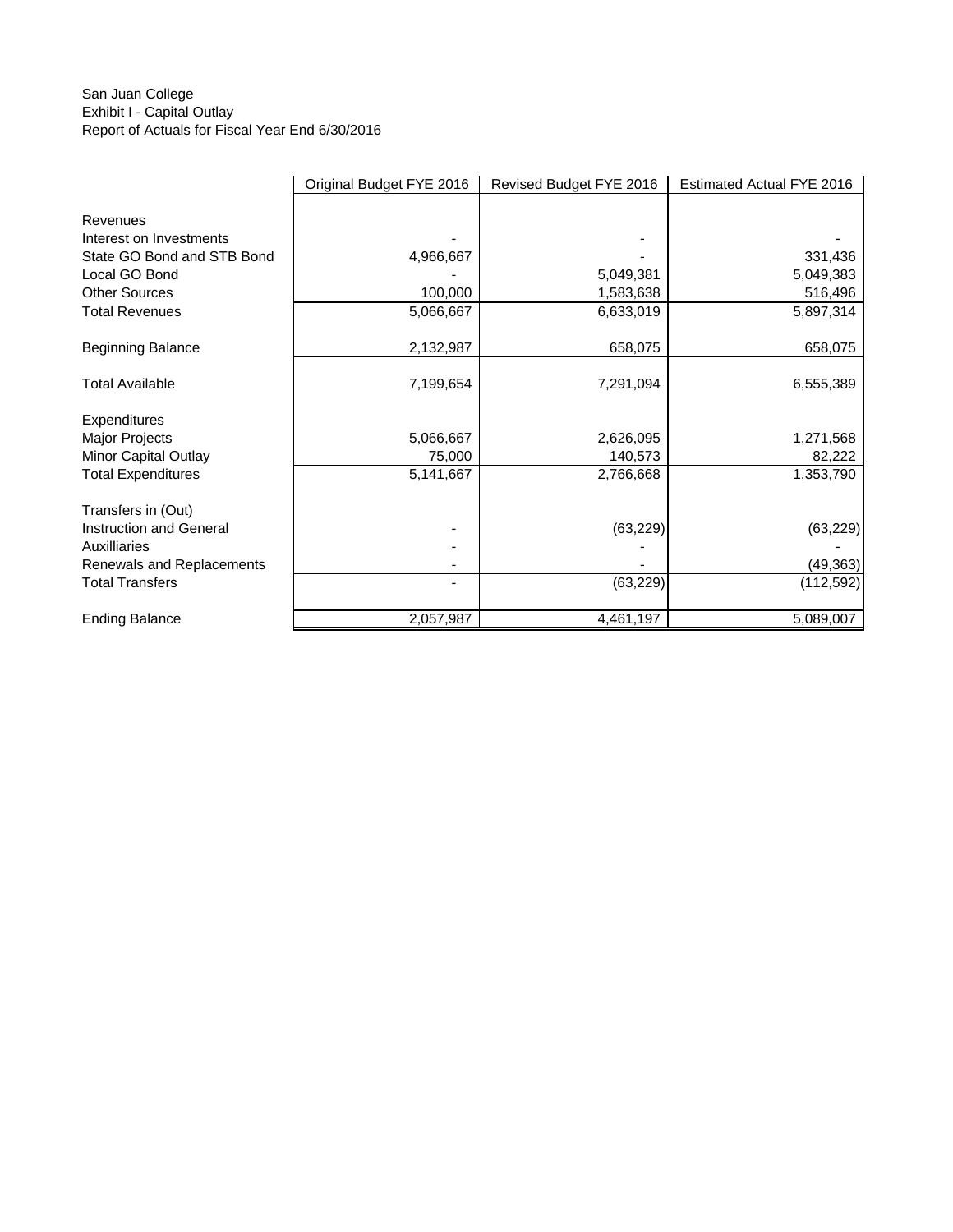# San Juan College Exhibit II - Renewals and Replacements Report of Actuals for Fiscal Year End 6/30/2016

|                          | Original Budget FYE 2016 | Revised Budget FYE 2016 | <b>Estimated Actual FYE 2016</b> |  |
|--------------------------|--------------------------|-------------------------|----------------------------------|--|
|                          |                          |                         |                                  |  |
| Revenues                 |                          |                         |                                  |  |
| Interest on Investments  |                          | 10,000                  | 18,049                           |  |
| Other                    | 699,700                  | 3,554,631               | 3,564,963                        |  |
| <b>Total Revenues</b>    | 699,700                  | 3,564,631               | 3,583,012                        |  |
|                          |                          |                         |                                  |  |
| <b>Beginning Balance</b> | 113,445                  | 1,601,238               | 1,601,238                        |  |
| <b>Total Available</b>   | 813,145                  | 5,165,869               | 5,184,250                        |  |
|                          |                          |                         |                                  |  |
| <b>Expenditures</b>      | 2,109,606                | 5,317,822               | 4,326,097                        |  |
| Transfers in (Out)       |                          |                         |                                  |  |
| Mandatory                | 1,190,000                | 940,000                 | 940,000                          |  |
| Voluntary                | 219,906                  | (251,973)               | 497,391                          |  |
| <b>Total Transfers</b>   | 1,409,906                | 688,027                 | 1,437,391                        |  |
|                          |                          |                         |                                  |  |
| <b>Ending Balance</b>    | 113,445                  | 536,074                 | 2,295,544                        |  |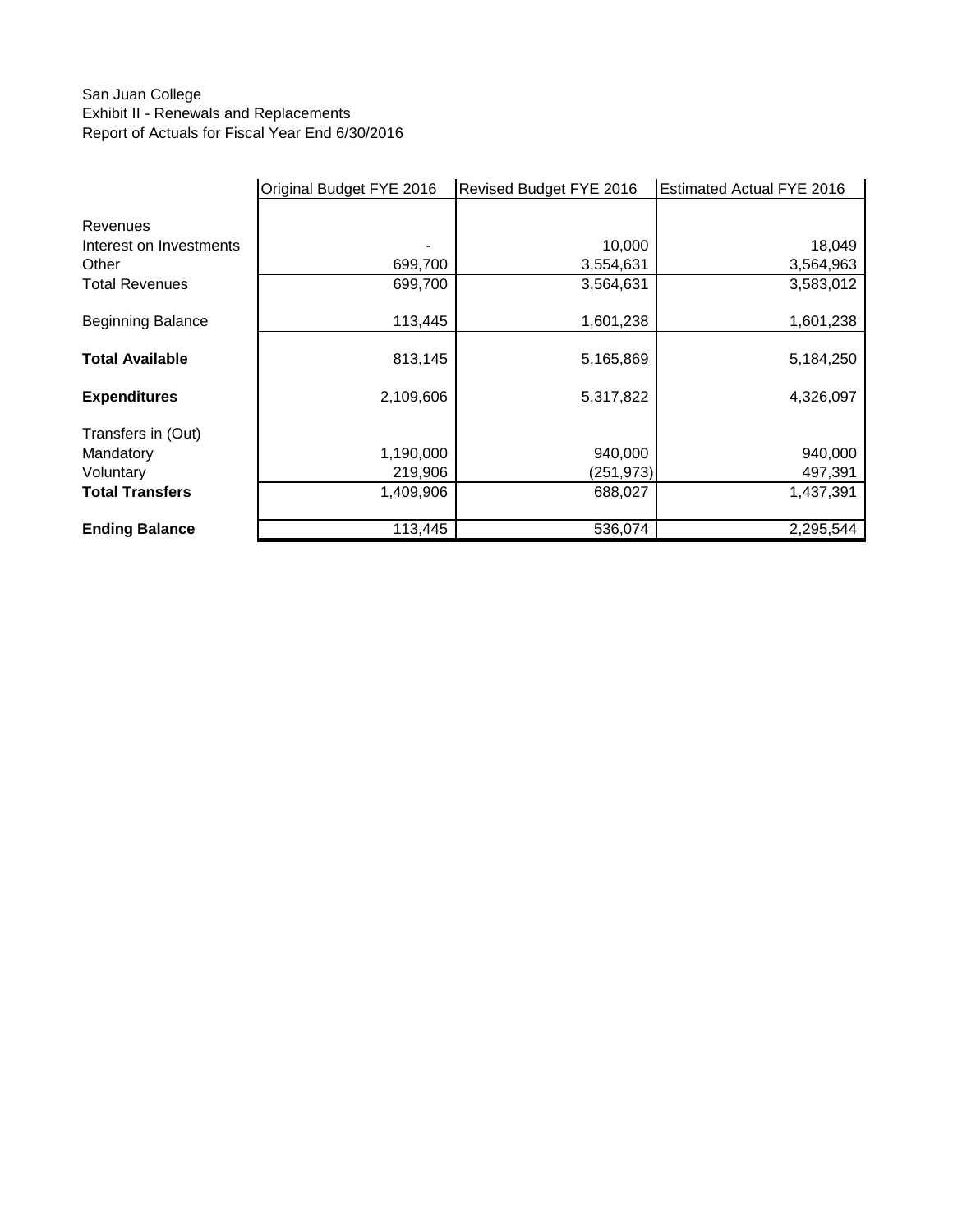## San Juan College Exhibit III - Retirement of Indebtedness Report of Actuals for Fiscal Year End 6/30/2016

|                          | Original Budget FYE 2016 | Revised Budget FYE 2016 | <b>Estimated Actual FYE 2016</b> |
|--------------------------|--------------------------|-------------------------|----------------------------------|
|                          |                          |                         |                                  |
| Revenues                 |                          |                         |                                  |
| Interest on Investments  |                          |                         |                                  |
| Property Tax             | 1,550,991                | 1,550,991               | 1,914,634                        |
| <b>Production Tax</b>    | 240,287                  | 240,287                 | 240,263                          |
| Premim on Bond Sales     |                          |                         |                                  |
| <b>Total Revenues</b>    | 1,791,278                | 1,791,278               | 2,154,897                        |
|                          |                          |                         |                                  |
| <b>Beginning Balance</b> | 726,210                  | 1,458,296               | 1,458,296                        |
| <b>Total Available</b>   | 2,517,488                | 3,249,574               | 3,613,192                        |
| Expenditures             |                          |                         |                                  |
| Principal and Interest   | 1,791,278                | 816,500                 | 849,957                          |
|                          |                          |                         |                                  |
| Transfers in (Out)       | -                        | $\blacksquare$          |                                  |
|                          |                          |                         |                                  |
| <b>Ending Balance</b>    | 726,210                  | 2,433,074               | 2,763,236                        |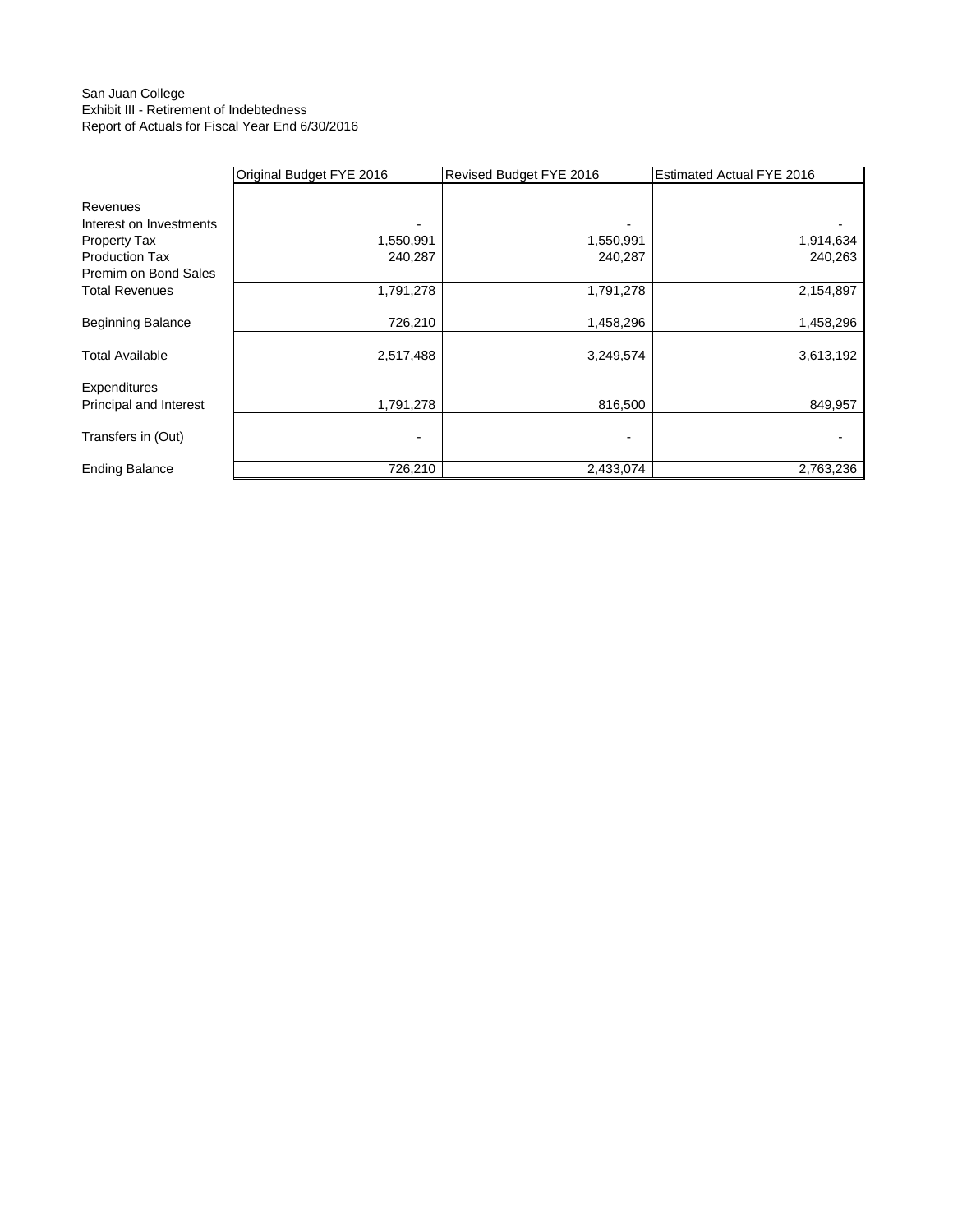#### San Juan College Exhibit a- Summary of Current Funds Revenue by Source Report of Actuals for Fiscal Year End 6/30/2016

|                                                | Original Budget FYE 2016 |            | Final Budget FYE 2016 |            | Estimated Actual FYE 2016 |            |
|------------------------------------------------|--------------------------|------------|-----------------------|------------|---------------------------|------------|
|                                                | Unrestricted Restricted  |            | Unrestricted          | Restricted | Unrestricted              | Restricted |
| <b>Tuition and Fees</b>                        |                          |            |                       |            |                           |            |
| Instruction and General                        | 13,113,974               |            | 12,512,720            |            | 12,020,405                |            |
| <b>Student Social andf Cultural Activities</b> |                          |            |                       |            |                           |            |
| <b>Public Service</b>                          |                          |            |                       |            |                           |            |
| Student Aid, Grants, Stipends                  |                          |            |                       |            |                           |            |
| <b>Auxilliary Enterprises</b>                  |                          |            |                       |            |                           |            |
| Intercollegiate Althletics                     |                          |            |                       |            |                           |            |
| <b>Independent Operations</b>                  |                          |            |                       |            |                           |            |
| <b>Federal Government Appropriations</b>       |                          |            |                       |            |                           |            |
| <b>Instruction and General</b>                 |                          |            |                       |            |                           |            |
| <b>Student Social andf Cultural Activities</b> |                          |            |                       |            |                           |            |
| <b>Public Service</b>                          |                          |            |                       |            |                           |            |
| Student Aid, Grants, Stipends                  |                          |            |                       |            |                           |            |
| <b>Auxilliary Enterprises</b>                  |                          |            |                       |            |                           |            |
| Intercollegiate Althletics                     |                          |            |                       |            |                           |            |
| <b>Independent Operations</b>                  |                          |            |                       |            |                           |            |
| <b>State Government Appropriations</b>         |                          |            |                       |            |                           |            |
| Instruction and General                        | 25,220,300               |            | 25,069,300            | 74,975     | 25,072,455                | 23,673     |
| <b>Student Social andf Cultural Activities</b> |                          |            |                       |            |                           |            |
| <b>Public Service</b>                          |                          |            |                       |            |                           |            |
| Student Aid, Grants, Stipends                  |                          |            |                       |            |                           |            |
| <b>Auxilliary Enterprises</b>                  |                          |            |                       |            |                           |            |
| Intercollegiate Althletics                     |                          |            |                       |            |                           |            |
| <b>Independent Operations</b>                  |                          |            |                       |            |                           |            |
| <b>Local Government Appropriations</b>         |                          |            |                       |            |                           |            |
| <b>Instruction and General</b>                 | 14,115,131               |            | 13,997,586            |            | 14,011,684                |            |
| <b>Student Social andf Cultural Activities</b> |                          |            |                       |            |                           |            |
| <b>Public Service</b>                          |                          |            |                       |            |                           |            |
| Student Aid, Grants, Stipends                  |                          |            |                       |            |                           |            |
| <b>Auxilliary Enterprises</b>                  |                          |            |                       |            |                           |            |
| Intercollegiate Althletics                     |                          |            |                       |            |                           |            |
| <b>Independent Operations</b>                  |                          |            |                       |            |                           |            |
| <b>Federal Government Grants and Contracts</b> |                          |            |                       |            |                           |            |
| <b>Instruction and General</b>                 |                          | 2,399,812  |                       | 5,049,736  |                           | 2,433,694  |
| <b>Student Social andf Cultural Activities</b> |                          |            |                       |            |                           |            |
| <b>Public Service</b>                          |                          | 257,442    |                       | 275,198    |                           | 87,822     |
| Student Aid, Grants, Stipends                  |                          | 16,827,484 |                       | 16,827,484 |                           | 14,539,695 |
| <b>Auxilliary Enterprises</b>                  |                          |            |                       |            |                           |            |
| Intercollegiate Althletics                     |                          |            |                       |            |                           |            |
| <b>Independent Operations</b>                  |                          |            |                       |            |                           |            |
| <b>State Government Grants and Contracts</b>   |                          |            |                       |            |                           |            |
| Instruction and General                        | 62,000                   | 487,566    | 146,776               | 504,599    | 203,016                   | 496,440    |
| <b>Student Social andf Cultural Activities</b> |                          |            |                       |            |                           |            |
| <b>Public Service</b>                          |                          | 72,900     |                       | 127,985    | 44,500                    | 238,887    |
| Student Aid, Grants, Stipends                  |                          | 1,279,564  |                       | 1,270,327  |                           | 1,202,262  |
| <b>Auxilliary Enterprises</b>                  |                          |            |                       |            |                           |            |
| Intercollegiate Althletics                     |                          |            |                       |            |                           |            |
| <b>Independent Operations</b>                  |                          |            |                       |            |                           |            |
| <b>Local Government Grants and Contracts</b>   |                          |            |                       |            |                           |            |
| Instruction and General                        |                          |            |                       |            |                           |            |
| <b>Student Social andf Cultural Activities</b> |                          |            |                       |            |                           |            |
| <b>Public Service</b>                          |                          | 10,000     |                       | 10,000     |                           |            |
| Student Aid, Grants, Stipends                  |                          |            |                       |            |                           |            |
| <b>Auxilliary Enterprises</b>                  |                          |            |                       |            |                           |            |
| Intercollegiate Althletics                     |                          |            |                       |            |                           |            |
| <b>Independent Operations</b>                  |                          |            |                       |            |                           |            |
|                                                |                          |            |                       |            |                           |            |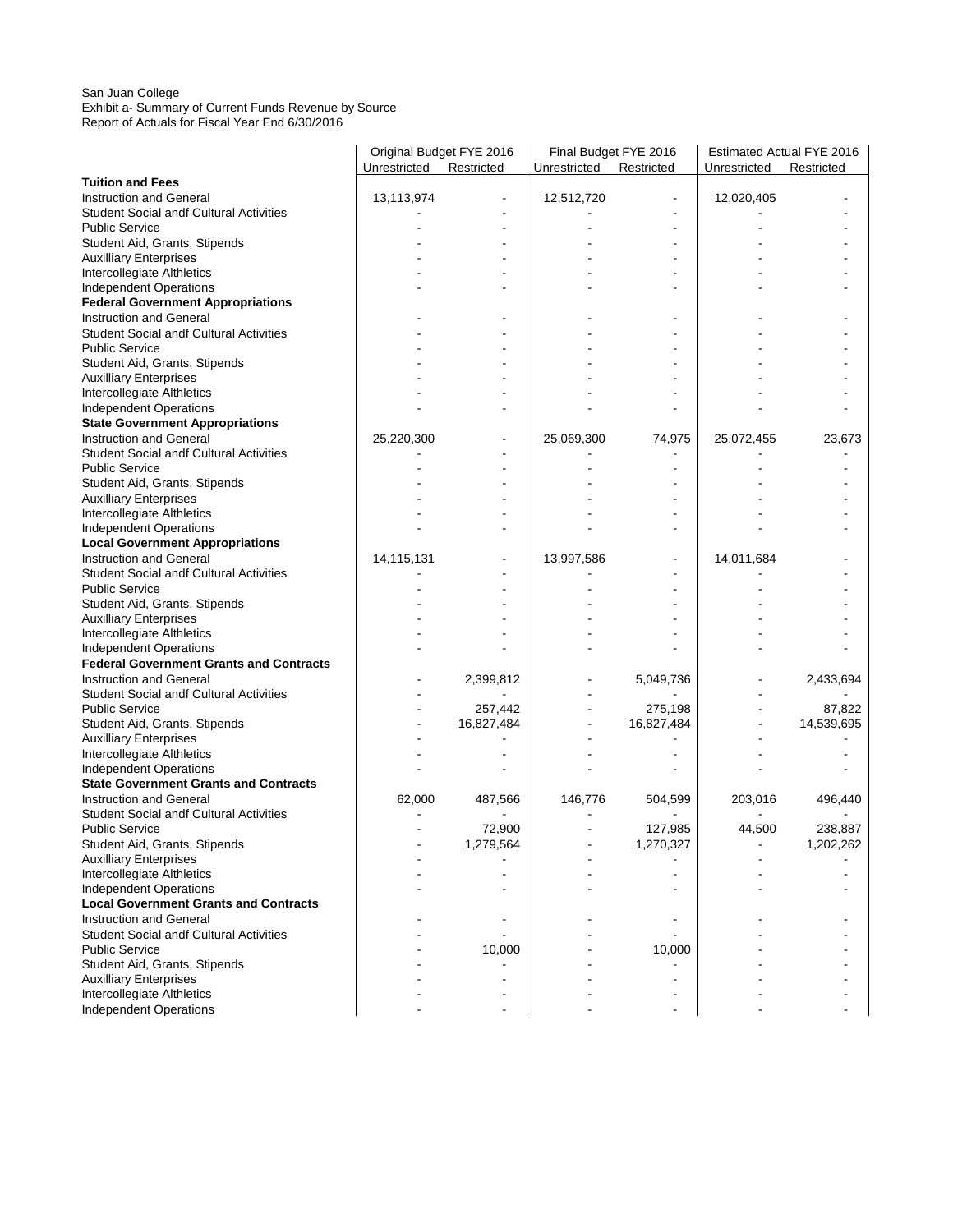|                                                | Original Budget FYE 2016 |                          | Final Budget FYE 2016 |                | Estimated Actual FYE 2016 |                |  |
|------------------------------------------------|--------------------------|--------------------------|-----------------------|----------------|---------------------------|----------------|--|
|                                                | Unrestricted             | Restricted               | Unrestricted          | Restricted     | Unrestricted              | Restricted     |  |
| <b>Private Gifts, Grants and Contracts</b>     |                          |                          |                       |                |                           |                |  |
| <b>Instruction and General</b>                 | 74,464                   | 1,268,072                | 300,000               | 1,956,944      | 300,000                   | 903,245        |  |
| <b>Student Social andf Cultural Activities</b> |                          |                          |                       |                |                           |                |  |
| <b>Public Service</b>                          |                          | 89,404                   |                       | 100,823        |                           | 25,456         |  |
| <b>Internal Service</b>                        |                          | 6,000                    |                       | 6,000          |                           | 3,512          |  |
| Student Aid, Grants, Stipends                  |                          | 1,984,502                |                       | 1,984,502      |                           | 1,926,732      |  |
| <b>Auxilliary Enterprises</b>                  |                          |                          |                       |                |                           |                |  |
| Intercollegiate Althletics                     |                          |                          |                       | ÷,             |                           |                |  |
| <b>Independent Operations</b>                  |                          |                          |                       |                |                           |                |  |
| <b>Endowment, Land, and Permanent Funds</b>    |                          |                          |                       |                |                           |                |  |
| <b>Instruction and General</b>                 |                          | $\blacksquare$           |                       |                |                           |                |  |
| <b>Student Social andf Cultural Activities</b> |                          |                          |                       |                |                           |                |  |
| <b>Public Service</b>                          |                          |                          |                       |                |                           |                |  |
| Student Aid, Grants, Stipends                  |                          |                          |                       |                |                           |                |  |
| <b>Auxilliary Enterprises</b>                  |                          | $\overline{a}$           |                       |                |                           |                |  |
| Intercollegiate Althletics                     |                          |                          |                       |                |                           |                |  |
| Independent Operations                         |                          |                          |                       |                |                           |                |  |
| <b>Sales and Services</b>                      |                          |                          |                       |                |                           |                |  |
| <b>Instruction and General</b>                 | 593,963                  |                          | 533,549               |                | 595,226                   |                |  |
| <b>Student Social andf Cultural Activities</b> |                          |                          |                       |                |                           |                |  |
| <b>Public Service</b>                          | 188,477                  |                          | 101,000               |                | 38,146                    |                |  |
| <b>Internal Service</b>                        | 21,100                   | $\overline{\phantom{a}}$ | 24,100                |                | 25,892                    |                |  |
| Student Aid, Grants, Stipends                  |                          | 12,000                   |                       | 12,000         |                           | 11,506         |  |
| <b>Auxilliary Enterprises</b>                  | 4,683,226                | $\blacksquare$           | 5,063,617             | ä,             | 5,131,362                 | $\sim$         |  |
| Intercollegiate Althletics                     |                          | ٠                        |                       |                |                           |                |  |
| <b>Independent Operations</b>                  |                          | $\blacksquare$           |                       |                |                           |                |  |
| <b>Other Sources</b>                           |                          |                          |                       |                |                           |                |  |
| Instruction and General                        | 623,232                  |                          | 988,695               |                | 866,847                   | L.             |  |
| <b>Student Social andf Cultural Activities</b> |                          |                          | 103,315               |                | 114,309                   |                |  |
| <b>Public Service</b>                          | 193,408                  | 2,503                    | 207,408               | 1,745          | 169,562                   | 1,805          |  |
| <b>Internal Service</b>                        | 6,327,456                | $\blacksquare$           | 6,612,207             |                | 5,922,752                 | ÷,             |  |
| Student Aid, Grants, Stipends                  |                          | $\blacksquare$           |                       |                |                           |                |  |
| <b>Auxilliary Enterprises</b>                  | 22,000                   | ÷,                       | 259,000               |                | 260,253                   |                |  |
| Intercollegiate Althletics                     |                          |                          |                       |                |                           |                |  |
| <b>Independent Operations</b>                  | 181,999                  | $\blacksquare$           | 198,840               | $\blacksquare$ | 209,236                   | $\blacksquare$ |  |
| <b>Total Current Funds Revenue</b>             |                          |                          |                       |                |                           |                |  |
| <b>Instruction and General</b>                 | 53,803,064               | 4,155,450                | 53,548,626            | 7,586,254      | 53,069,631                | 3,857,051      |  |
| <b>Student Social andf Cultural Activities</b> |                          |                          | 103,315               |                | 114,309                   |                |  |
| <b>Public Service</b>                          | 381,885                  | 432,249                  | 308,408               | 515,751        | 252,208                   | 353,970        |  |
| <b>Internal Service</b>                        | 6,348,556                | 6,000                    | 6,636,307             | 6,000          | 5,948,644                 | 3,512          |  |
| Student Aid, Grants, Stipends                  |                          | 20,103,550               |                       | 20,094,313     |                           | 17,680,196     |  |
| <b>Auxilliary Enterprises</b>                  | 4,705,226                | $\blacksquare$           | 5,322,617             | $\overline{a}$ | 5,391,615                 |                |  |
| Intercollegiate Althletics                     |                          |                          |                       |                |                           |                |  |
| <b>Independent Operations</b>                  | 181,999                  |                          | 198,840               |                | 209,236                   |                |  |
| <b>Grand Total</b>                             | 65,420,730               | 24,697,249               | 66,118,113            | 28,202,318     | 64,985,643                | 21,894,729     |  |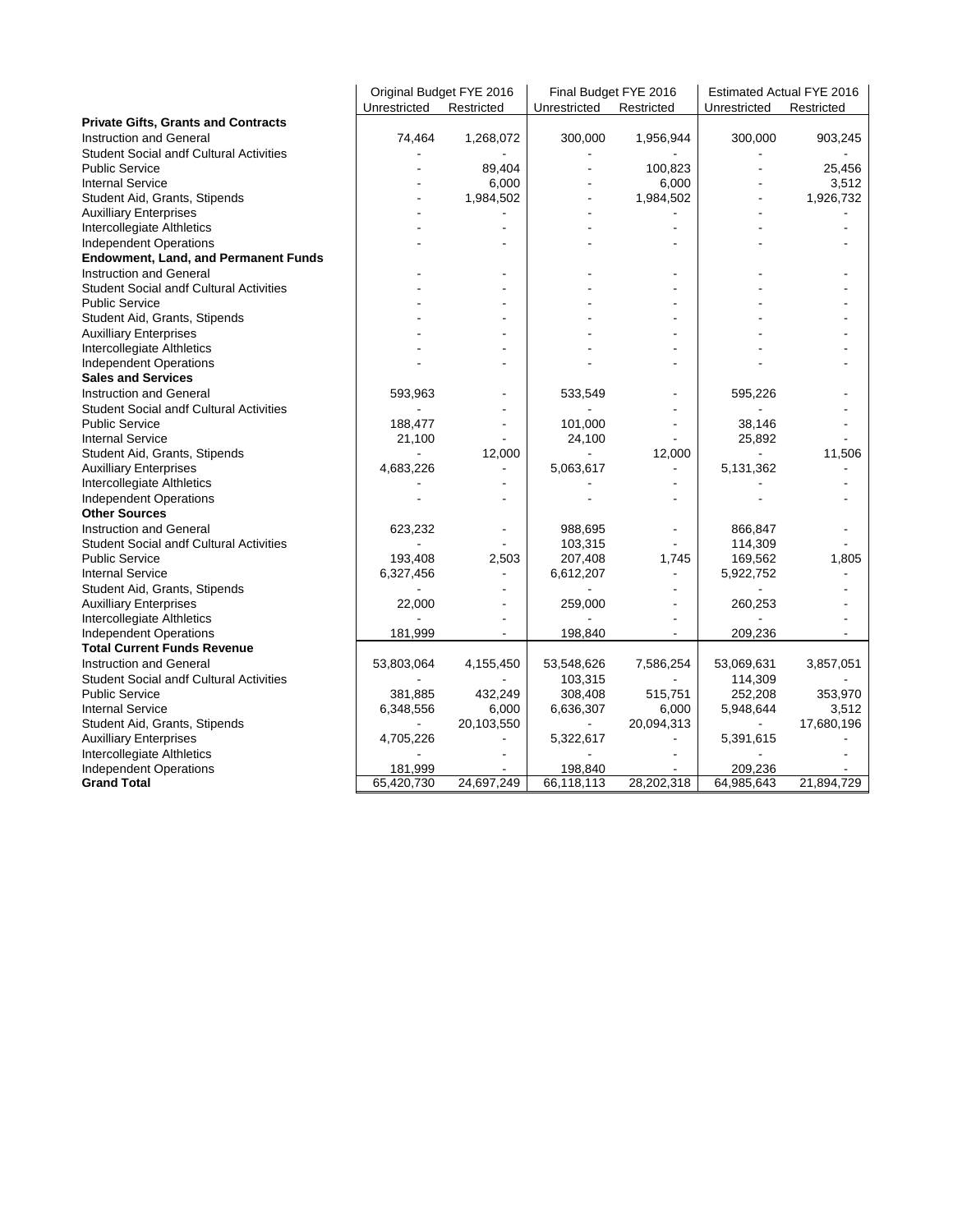## San Juan College Exhibit b Report of Actuals for Fiscal Year End 6/30/2016

|                               | Original Budget FYE 2016<br>Unrestricted | Restricted | Final Budget FYE 2016<br>Unrestricted | Restricted | Estimated Actual FYE 2016<br>Unrestricted<br>Restricted |           |  |
|-------------------------------|------------------------------------------|------------|---------------------------------------|------------|---------------------------------------------------------|-----------|--|
| Description                   |                                          |            |                                       |            |                                                         |           |  |
| <b>Faculty Salaries</b>       |                                          |            |                                       |            |                                                         |           |  |
| Instruction                   | 12,674,904                               | 220,440    | 13,962,340                            | 68,423     | 13,829,726                                              | 96,675    |  |
| Academic Support              | 29,590                                   |            | 29,590                                |            | 26,195                                                  |           |  |
| <b>Student Support</b>        | 7,494                                    | 152,784    | 7,494                                 | 113,263    |                                                         | 93,081    |  |
| <b>Institutional Support</b>  |                                          |            |                                       |            | 8,400                                                   |           |  |
| <b>Physical Plant</b>         |                                          |            |                                       |            |                                                         |           |  |
| <b>Public Service</b>         |                                          | 1,500      |                                       | 3,358      | 1,000                                                   | 3,358     |  |
| <b>Internal Service</b>       |                                          |            |                                       |            | 694                                                     |           |  |
| <b>Student Aid</b>            |                                          |            |                                       |            |                                                         | 180       |  |
| <b>Independent Operations</b> |                                          |            |                                       |            |                                                         |           |  |
| <b>Auxilliary Enterprises</b> |                                          |            | 641                                   |            | 183                                                     |           |  |
| <b>Professional Salaries</b>  |                                          |            |                                       |            |                                                         |           |  |
| Instruction                   | 1,244,542                                | 127,500    | 1,014,079                             | 391,362    | 1,006,907                                               | 186,638   |  |
| Academic Support              | 1,540,485                                |            | 1,646,567                             |            | 1,379,334                                               |           |  |
| <b>Student Support</b>        | 1,601,446                                | 873,679    | 1,635,709                             | 900,858    | 1,479,574                                               | 614,615   |  |
| <b>Institutional Support</b>  | 2,331,762                                |            | 2,361,124                             |            | 2,227,036                                               |           |  |
| <b>Physical Plant</b>         | 541,762                                  |            | 545,385                               |            | 411,113                                                 |           |  |
| <b>Public Service</b>         | 355,394                                  | 145,137    | 342,027                               | 145,583    |                                                         | 155,139   |  |
| <b>Internal Service</b>       |                                          |            |                                       |            | 281,531                                                 |           |  |
|                               | 661,318                                  |            | 667,623                               |            | 555,961                                                 |           |  |
| <b>Student Aid</b>            |                                          |            |                                       |            |                                                         |           |  |
| <b>Independent Operations</b> |                                          |            |                                       |            |                                                         |           |  |
| <b>Auxilliary Enterprises</b> | 79,784                                   |            | 360,978                               |            | 245,365                                                 |           |  |
| <b>Support Staff Salaries</b> |                                          |            |                                       |            |                                                         |           |  |
| Instruction                   | 938,858                                  |            | 890,706                               |            | 879,182                                                 |           |  |
| Academic Support              | 785,267                                  |            | 860,989                               |            | 794,682                                                 |           |  |
| <b>Student Suppport</b>       | 637,566                                  | 184,905    | 658,076                               | 237,151    | 584,275                                                 | 175,081   |  |
| <b>Institutional Support</b>  | 1,028,375                                |            | 1,068,086                             |            | 914,175                                                 |           |  |
| <b>Physical Plant</b>         | 1,423,664                                |            | 1,495,832                             |            | 1,427,852                                               |           |  |
| <b>Public Service</b>         | 208,217                                  | 26,000     | 218,033                               | 26,000     | 213,205                                                 | 26,314    |  |
| <b>Internal Service</b>       | 597,197                                  |            | 609,364                               |            | 559,718                                                 |           |  |
| Student Aid                   |                                          |            |                                       |            |                                                         |           |  |
| Independent Operations        |                                          |            |                                       |            |                                                         |           |  |
| <b>Auxilliary Enterprises</b> | 92,442                                   |            | 191,448                               |            | 172,730                                                 |           |  |
| <b>Student Salaries</b>       |                                          |            |                                       |            |                                                         |           |  |
| Instruction                   | 153,511                                  |            | 127,204                               |            | 92,649                                                  |           |  |
| Academic Support              | 55,087                                   |            | 52,815                                |            | 49,549                                                  |           |  |
| <b>Student Support</b>        | 54,516                                   |            | 69,488                                |            | 74,236                                                  |           |  |
| <b>Institutional Support</b>  | 18,650                                   |            | 17,792                                |            | 16,702                                                  |           |  |
| <b>Physical Plant</b>         | 21,756                                   |            | 18,922                                |            | 4,988                                                   |           |  |
| <b>Public Service</b>         | 30,744                                   |            | 29,660                                |            | 29,084                                                  |           |  |
| <b>Internal Service</b>       | 28,772                                   |            | 27,312                                |            | 27,764                                                  |           |  |
| <b>Student Aid</b>            |                                          | 403,402    |                                       | 394,165    |                                                         | 391,437   |  |
| <b>Independent Operations</b> |                                          |            |                                       |            |                                                         |           |  |
| <b>Auxilliary Enterprises</b> | 14,000                                   |            | 5,489                                 |            | 9,186                                                   |           |  |
| <b>Other Salaries</b>         |                                          |            |                                       |            |                                                         |           |  |
| Instruction                   | 709,314                                  | 322,440    | 639,702                               | 307,185    | 948,367                                                 | 164,568   |  |
| Academic Support              |                                          |            |                                       |            | 89,260                                                  | 9,543     |  |
| <b>Student Support</b>        | 308,000                                  | 65,312     | 326,357                               | 153,714    | 499,757                                                 | 140,444   |  |
| <b>Institutional Support</b>  | 50,092                                   |            | 51,948                                |            | 208,314                                                 |           |  |
| <b>Physical Plant</b>         | 58,128                                   |            | 66,128                                |            | 66,426                                                  |           |  |
| <b>Public Service</b>         | 26,000                                   | 10,898     | 40,400                                | 17,568     | 45,517                                                  |           |  |
| <b>Internal Service</b>       | 9,000                                    |            | 10,000                                |            | 33,600                                                  |           |  |
| <b>Student Aid</b>            |                                          |            |                                       |            |                                                         |           |  |
| <b>Independent Operations</b> |                                          |            |                                       |            |                                                         |           |  |
| <b>Auxilliary Enterprises</b> | 70,000                                   |            | 433,069                               |            | 583,620                                                 |           |  |
| <b>Grand Total</b>            | 28,387,637                               | 2,533,997  | 30,482,377                            | 2,758,630  | 29,777,859                                              | 2,057,073 |  |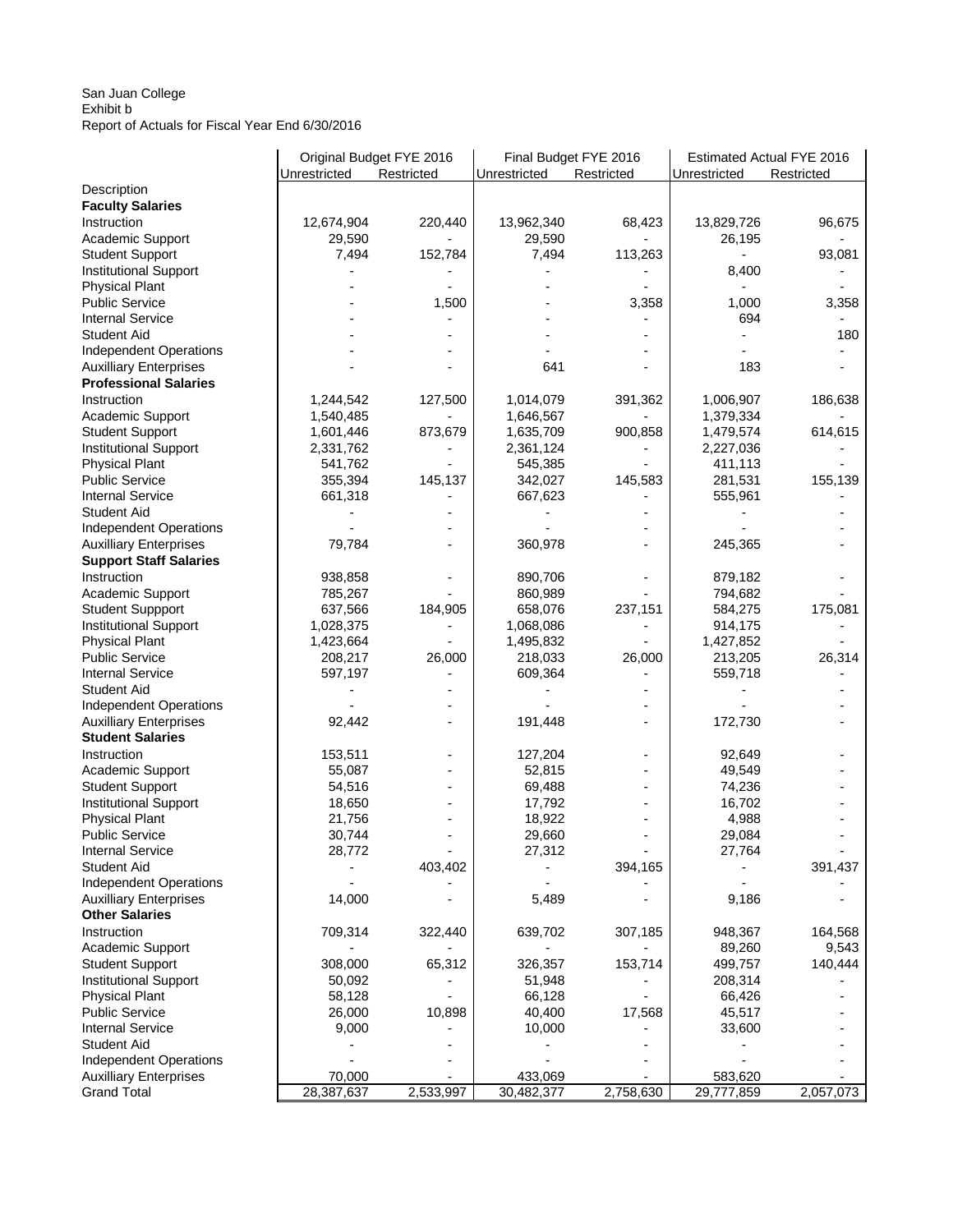|                                    |              | Original Budget FYE 2016 |            | Final Budget FYE 2016                      | <b>Estimated Actual FYE 2016</b> |                          |  |
|------------------------------------|--------------|--------------------------|------------|--------------------------------------------|----------------------------------|--------------------------|--|
|                                    | Unrestricted | Restricted               |            | Restricted<br>Unrestricted<br>Unrestricted |                                  | Restricted               |  |
| <b>Summaries of Total Salaries</b> |              |                          |            |                                            |                                  |                          |  |
| Instruction                        | 15,721,129   | 670.380                  | 16,634,031 | 766.971                                    | 16,756,831                       | 447,881                  |  |
| Academic Support                   | 2.410.429    |                          | 2.589.961  |                                            | 2.339.020                        | 9.543                    |  |
| <b>Student Support</b>             | 2,609,022    | 1,276,680                | 2.697.124  | 1,404,985                                  | 2,637,842                        | 1,023,221                |  |
| <b>Institutional Support</b>       | 3.428.879    |                          | 3.498.950  |                                            | 3.374.628                        |                          |  |
| <b>Physical Plant</b>              | 2,045,310    | ۰.                       | 2,126,267  |                                            | 1,910,379                        | ۰                        |  |
| <b>Public Service</b>              | 620.355      | 183.535                  | 630.120    | 192.509                                    | 570.337                          | 184.811                  |  |
| Internal Service                   | 1,296,287    |                          | 1,314,299  |                                            | 1,177,737                        |                          |  |
| Student Aid                        |              | 403.402                  |            | 394.165                                    |                                  | 391,617                  |  |
| Independent Operations             |              |                          |            |                                            |                                  |                          |  |
| <b>Auxilliary Enterprises</b>      | 256,226      | $\overline{\phantom{0}}$ | 991,625    |                                            | 1.011.084                        | $\overline{\phantom{0}}$ |  |
| <b>Grand Total</b>                 | 28,387,637   | 2,533,997                | 30,482,377 | 2,758,630                                  | 29,777,859                       | 2,057,073                |  |